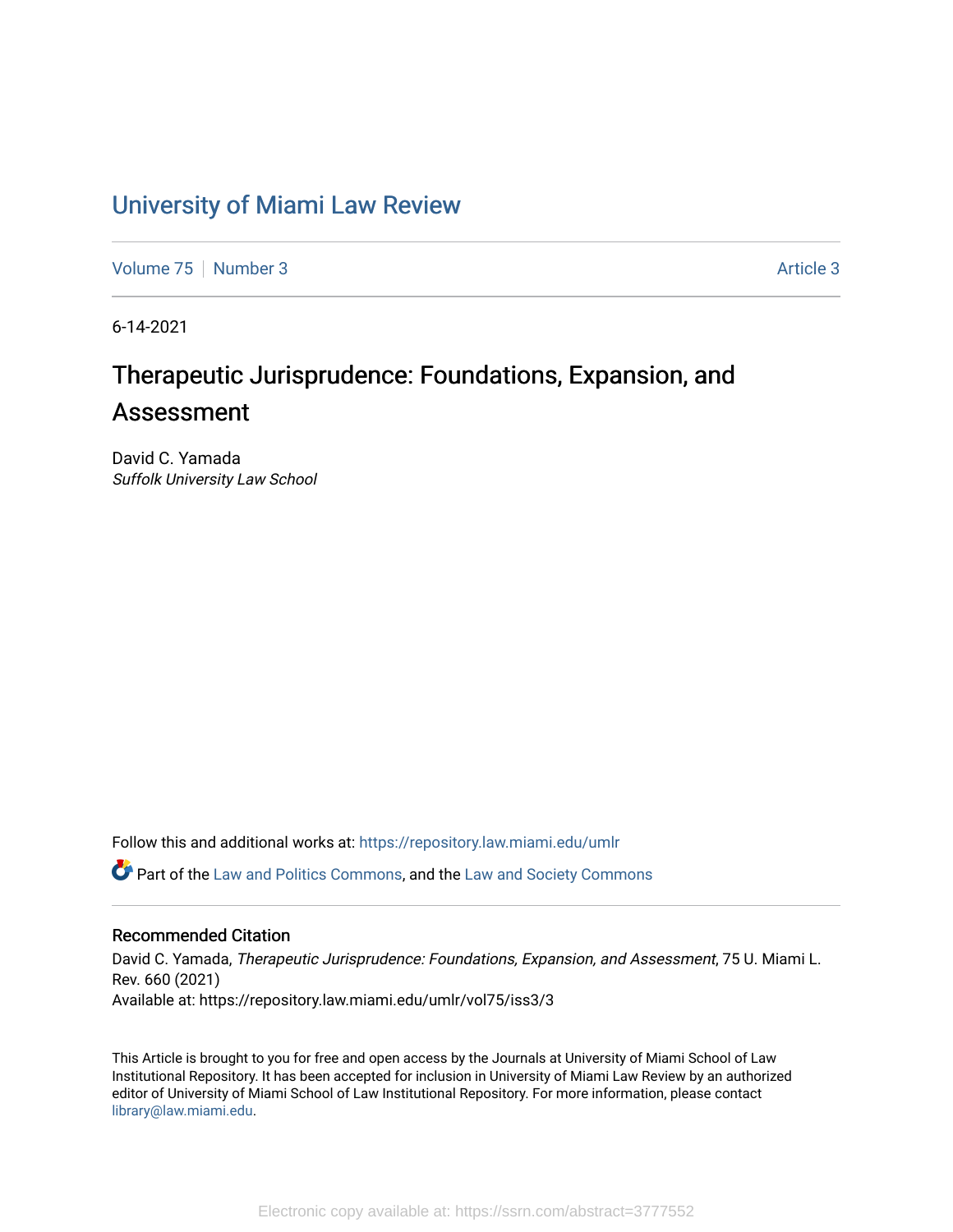# **Therapeutic Jurisprudence: Foundations, Expansion, and Assessment**

## DAVID C. YAMADA\*

*Founded in 1987 by law professors David Wexler and the late Bruce Winick, therapeutic jurisprudence ("TJ") is a multidisciplinary school of legal theory and practice that examines the therapeutic and anti-therapeutic properties of law, policy, and legal institutions. In legal events and transactions, TJ inherently favors outcomes that advance human dignity and psychological well-being. Starting with original groundings in mental health and mental disability law, criminal law, and problem-solving courts, and with a geographic focus on the United States, TJ now embraces many aspects of law and policy and presents a strong international orientation.* 

*This Article provides a meta-level examination of the field, including its origins, core doctrinal and theoretical foundations, critical reviews, expansion into many areas of law, procedure, and legal institutions, and connections with* 

 <sup>\*</sup> Professor of Law and Director, New Workplace Institute, Suffolk University Law School, Boston, MA; Founding board chairperson, International Society for Therapeutic Jurisprudence (2017–19). J.D., New York University. Thank you to Shelley Kierstead, Michael Perlin, and David Wexler for comments and encouragement on this piece. This Article was supported by a summer research stipend from Suffolk University Law School. To keep this project reasonably manageable, I had to abandon any ambitions of citing all material relevant to this topic. (A recent Google Scholar search using "therapeutic jurisprudence" yielded some 48,000 hits.) As such, I have inevitably omitted or overlooked some very good work. My own language limitations also played a role, notably for works published in Spanish and in Hebrew. I beg the understanding of those whose own valuable writings fell into these categories. I also bow to the labors of judges and practitioners who are applying and developing therapeutic jurisprudence practices, but whose work product does not necessarily result in publications commonly cited in law review articles.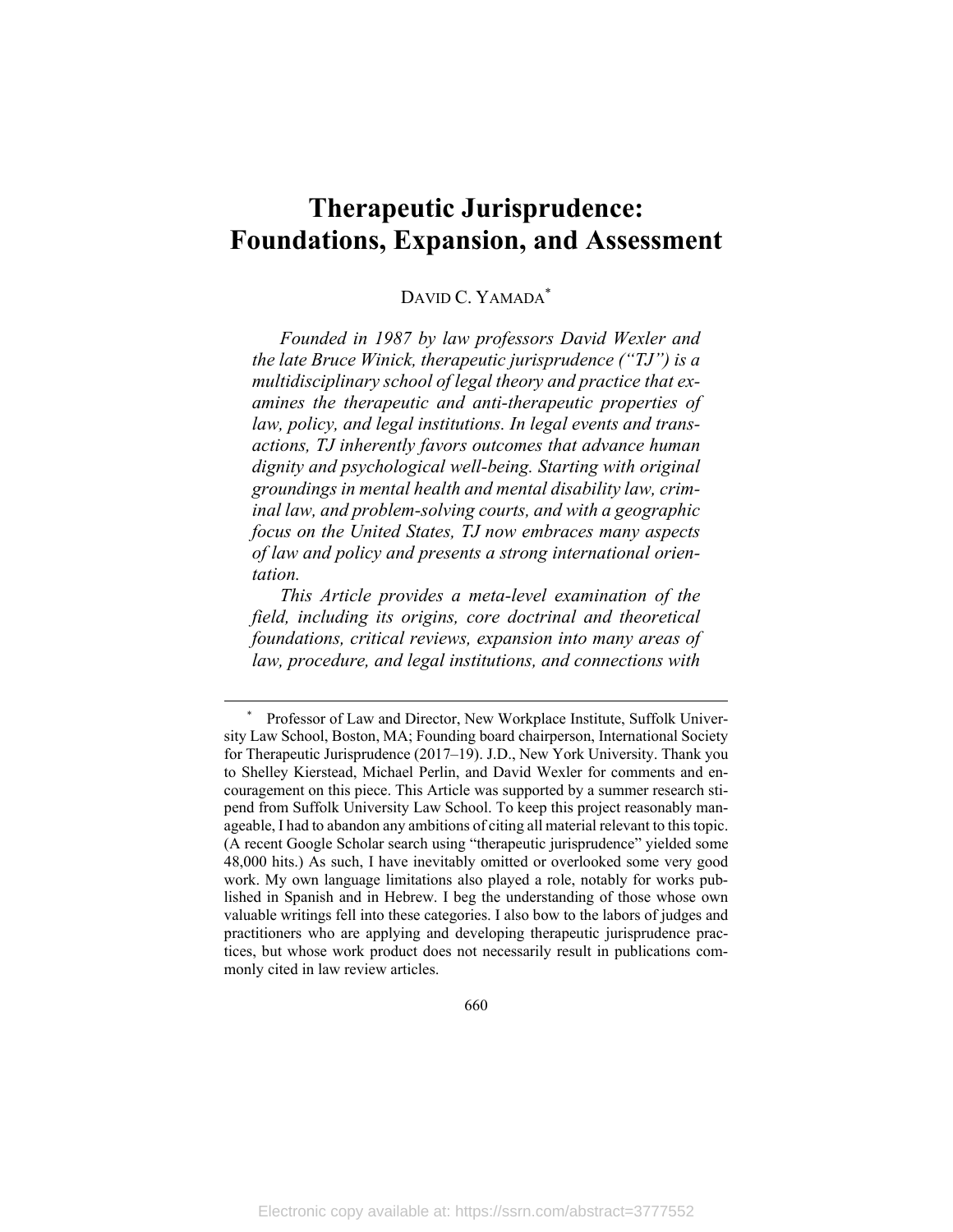*other modalities of legal theory and practice. Furthermore, it assesses TJ's standing and considers opportunities and challenges for the field's expansion and growth. The intended purpose of this Article is two-fold: first, to spur discussions within the TJ community about the past, present, and future of the field and, second, to provide a substantive, yet accessible introduction to TJ for those who wish to learn more about it.* 

| L   |                                               |  |
|-----|-----------------------------------------------|--|
|     |                                               |  |
|     |                                               |  |
|     |                                               |  |
|     |                                               |  |
|     |                                               |  |
|     |                                               |  |
|     |                                               |  |
|     |                                               |  |
|     |                                               |  |
|     | 1. FRIENDLY AND NOT-SO-FRIENDLY REVIEWS684    |  |
|     |                                               |  |
|     | E. Analytical Frameworks and Methodologies690 |  |
|     | 1. THERAPEUTIC DESIGN AND APPLICATION OF THE  |  |
|     |                                               |  |
|     | 2. LEGAL PROCEEDINGS: VOICE, VALIDATION, AND  |  |
|     |                                               |  |
|     |                                               |  |
|     | $\mathbf{4}_{\cdot}$                          |  |
|     |                                               |  |
|     |                                               |  |
|     |                                               |  |
| II. | <b>SUBJECT MATTER EXPANSION AND RELATED</b>   |  |
|     |                                               |  |
|     |                                               |  |
|     | 1. CIVIL LITIGATION AND DISPUTE RESOLUTION700 |  |
|     |                                               |  |
|     |                                               |  |
|     | $4_{\scriptscriptstyle{\perp}}$               |  |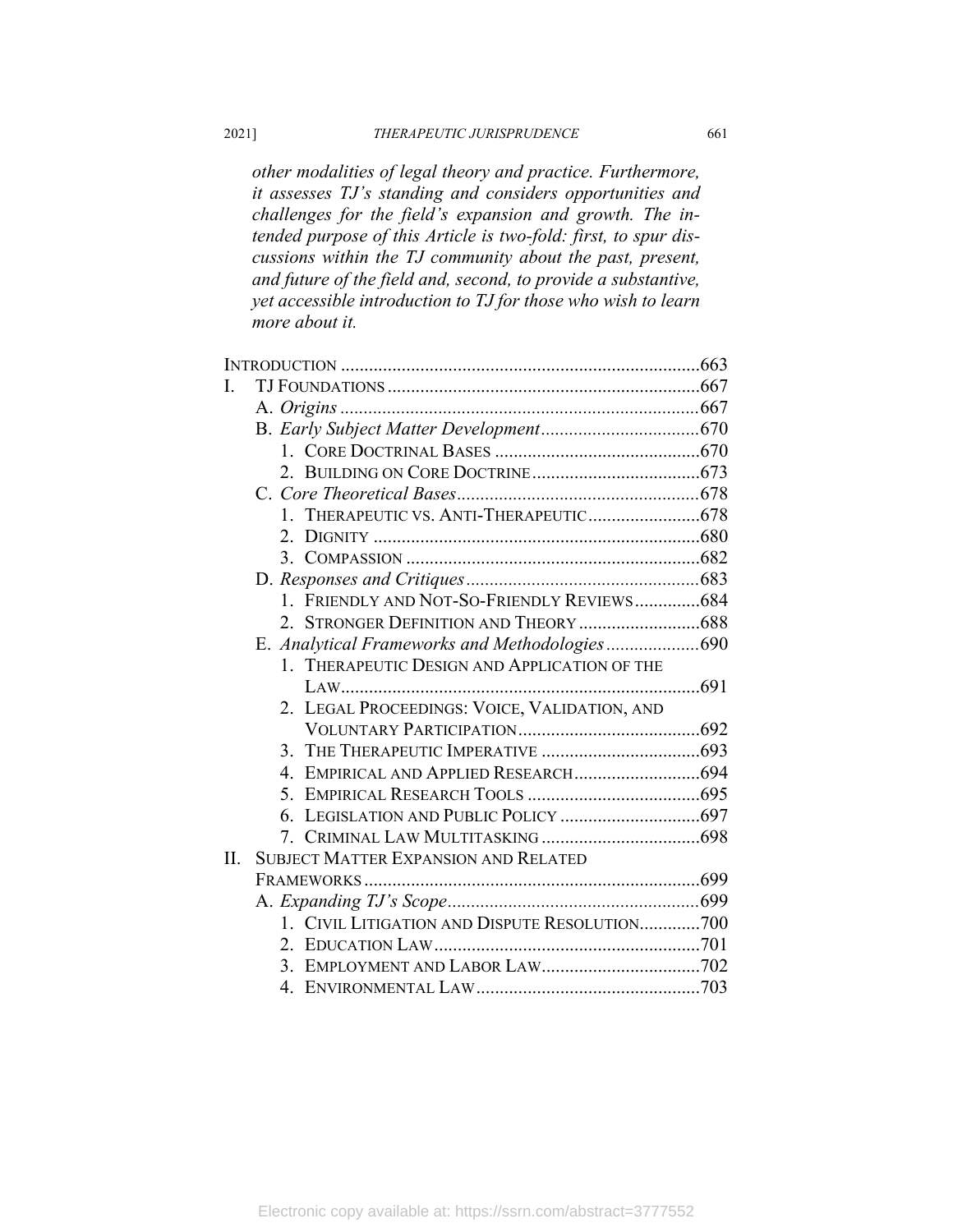662 *UNIVERSITY OF MIAMI LAW REVIEW* [Vol. 75:660

| 7.                                                        |  |
|-----------------------------------------------------------|--|
| $\mathbf{1}$ .                                            |  |
|                                                           |  |
|                                                           |  |
| 8. LEGAL EDUCATION, LEGAL PRACTICE, AND LEGAL             |  |
|                                                           |  |
| 1.                                                        |  |
|                                                           |  |
| 9. LEGAL WRITING AND SCHOLARSHIP 714                      |  |
|                                                           |  |
|                                                           |  |
|                                                           |  |
|                                                           |  |
|                                                           |  |
|                                                           |  |
|                                                           |  |
|                                                           |  |
|                                                           |  |
|                                                           |  |
|                                                           |  |
|                                                           |  |
|                                                           |  |
|                                                           |  |
| III. ASSESSING TJ'S STANDING AND PROSPECTS FOR GROWTH 729 |  |
|                                                           |  |
| B. TJ in the American Legal Academy: Welcome to the       |  |
|                                                           |  |
| C. Diversity, Difference, and Hierarchies of Legal        |  |
|                                                           |  |
| D. Building TJ's Influence: Points of Connection743       |  |
|                                                           |  |
|                                                           |  |
|                                                           |  |
| $4_{-}$                                                   |  |
|                                                           |  |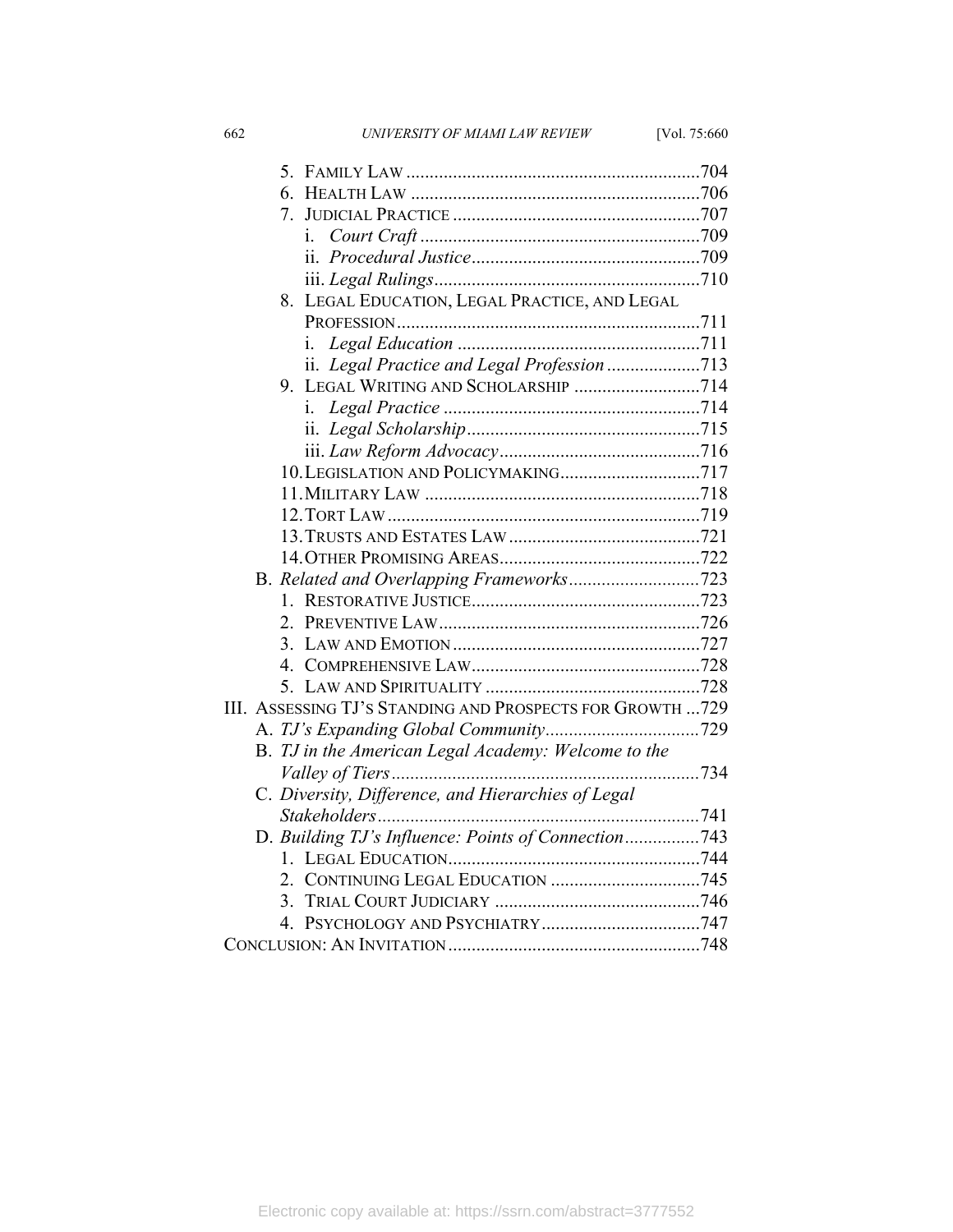#### **INTRODUCTION**

Founded in 1987 by American law professors David Wexler and Bruce Winick,<sup>1</sup> therapeutic jurisprudence ("TJ") is an interdisciplinary school of theory and practice that examines "the extent to which substantive rules, legal procedures, and the roles of lawyers and judges produce therapeutic or antitherapeutic consequences."2 In legal events and transactions, TJ inherently favors outcomes that advance human dignity and psychological well-being.<sup>3</sup> Starting with original groundings in mental health and mental disability law, criminal law, and problem-solving courts, and with a geographic focus on the United States, TJ now embraces many aspects of law and policy and presents a strong international orientation.<sup>4</sup> As summarized by Amy Campbell and Kathy Cerminara:

 David B. Wexler & Bruce J. Winick, *Therapeutic Jurisprudence as a New Approach to Mental Health Law Policy Analysis and Research*, 45 U. MIA. L. REV. 979, 981 (1991) [hereinafter Wexler & Winick, *New Approach*]. 3

 *See* Michael L. Perlin, *"Have You Seen Dignity?": The Story of the Development of Therapeutic Jurisprudence*, 27 N.Z. UNIVS. L. REV. 1135, 1137 (2017) [hereinafter Perlin, *Have You Seen Dignity?*] (opining that dignity "is the core of the entire therapeutic jurisprudence enterprise"); David B. Wexler, *Two Decades of Therapeutic Jurisprudence*, 24 TOURO L. REV. 17, 20 (2008) [hereinafter Wexler, *Two Decades of TJ*] ("[T]herapeutic jurisprudence looks at the traditionally underappreciated area of the law's impact on emotional life and psychological well-being.").

 *See, e.g.*, Campbell & Cerminara, *supra* note 1, at 1 (symposium collection of articles on various aspects of TJ); THE METHODOLOGY AND PRACTICE OF THERAPEUTIC JURISPRUDENCE (Nigel Stobbs, Lorana Bartels & Michel Vols eds., 2019) [hereinafter TJ METHODOLOGY AND PRACTICE] (multi-contributor volume on various aspects of TJ).

<sup>&</sup>lt;sup>1</sup> See David B. Wexler, Mental Health Law and the Seeds of Therapeutic *Jurisprudence*, *in* THE ROOTS OF MODERN PSYCHOLOGY AND LAW: A NARRATIVE HISTORY 78, 79 (Thomas Grisso & Stanley L. Brodsky eds., 2018) [hereinafter Wexler, *Seeds of TJ*] ("TJ's official 'birth' can be traced to a presentation given in October 1987"); Amy T. Campbell & Kathy Cerminara, *Foreword: A Tribute to David Wexler Through a Forward-Looking Agenda for Therapeutic Jurisprudence*, 63 INT'L J.L. & PSYCHIATRY 1, 1 (2019) ("David Wexler, in partnership with his colleague Bruce Winick, developed TJ . . . ."). As the forthcoming commentary will amply illustrate, David Wexler, now at the University of Puerto Rico School of Law, remains very active in the TJ community. Bruce Winick continued to play a major role in the development of TJ as well, until his death in 2010. *Bruce J. Winick, JD*, UNIV. MIA. ETHICS PROGRAMS, https://ethics.miami.edu/about/people/in-memoriam/bruce-j-winick/index.html (last visited May 15, 2021). 2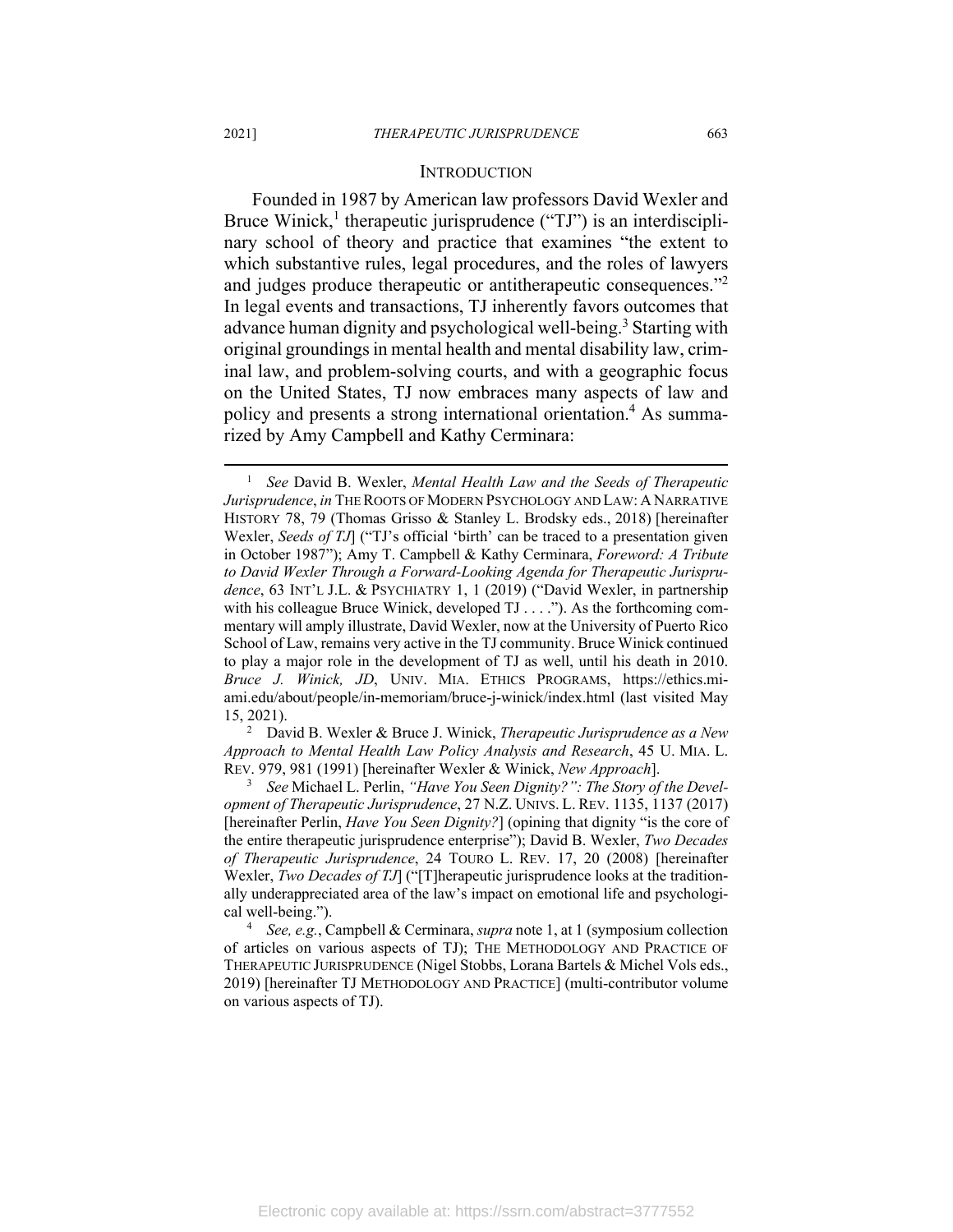Since its development within mental health law in the U.S., and application to problem-solving courts, the field has expanded its substantive and geographic scope . . . . In addition to formal applications in judging and lawyering, TJ's application has expanded to fields such as: family law, education settings, forensic psychology, psychiatry, elder law, employment law, and military law. Moreover, we find international adopters in many lands, including Canada, France, Sweden, Australia, New Zealand, and even Pakistan.<sup>5</sup>

During the past three decades, TJ has grown into a global community of law school faculty, judges, attorneys, scholars and practitioners from related disciplines, and law and graduate students.<sup>6</sup> They have built a considerable body of work appearing in law reviews and journals, academic and professional books, social media, and other venues, complemented by conferences, workshops, and seminars held around the world.<sup>7</sup> In 2017, this expanding network would coalesce in the creation of the International Society for

<sup>5</sup> Campbell & Cerminara, *supra* note 1, at 1 (citations omitted). 6

*See id.*; Perlin, *Have You Seen Dignity?*, *supra* note 3, at 1145–46 (noting TJ's growth into an international and multidisciplinary enterprise); David C. Yamada, *Therapeutic Jurisprudence and the Practice of Legal Scholarship*, 41 U. MEM. L. REV. 121, 141 (2010) [hereinafter Yamada, *The Practice of Legal Scholarship*] (observing that a series of conference panels on TJ-related topics at 2009 International Congress on Law and Mental Health featured "law professors, attorneys, judges, mental health providers, and graduate students"). 7

This collective body of work includes, *inter alia*, hundreds of law review and journal articles with TJ themes, many of which are searchable in an online database, *TJ Bibliography*, INT'L SOC'Y THERAPEUTIC JURIS., https://intltj.com/bibliography/ (last visited May 15, 2021); a Therapeutic Jurisprudence in the Mainstream blog, with an international contributor base and readership, *The ISTJ Blog*, INT'L SOC'Y FOR THERAPEUTIC JURIS., https://mainstreamtj.wordpress.com/ (last visited May 15, 2021); a dedicated "TJ stream" of panels at the biennial International Congress on Law and Mental Health, hosted by the International Academy of Law and Mental Health, see, e.g., ABSTRACTS OF THE XXXVITH INTERNATIONAL CONGRESS ON LAW AND MENTAL HEALTH 458–515 (David N. Weisstub ed., 2019) [hereinafter CONGRESS ABSTRACTS], http://ialmh.org/wp-content/uploads/2019/06/Rome-Abstract-Booklet-6.25.pdf ; and a multi-contributor volume on TJ methodology and practice, TJ METHODOLOGY AND PRACTICE, *supra* note 4.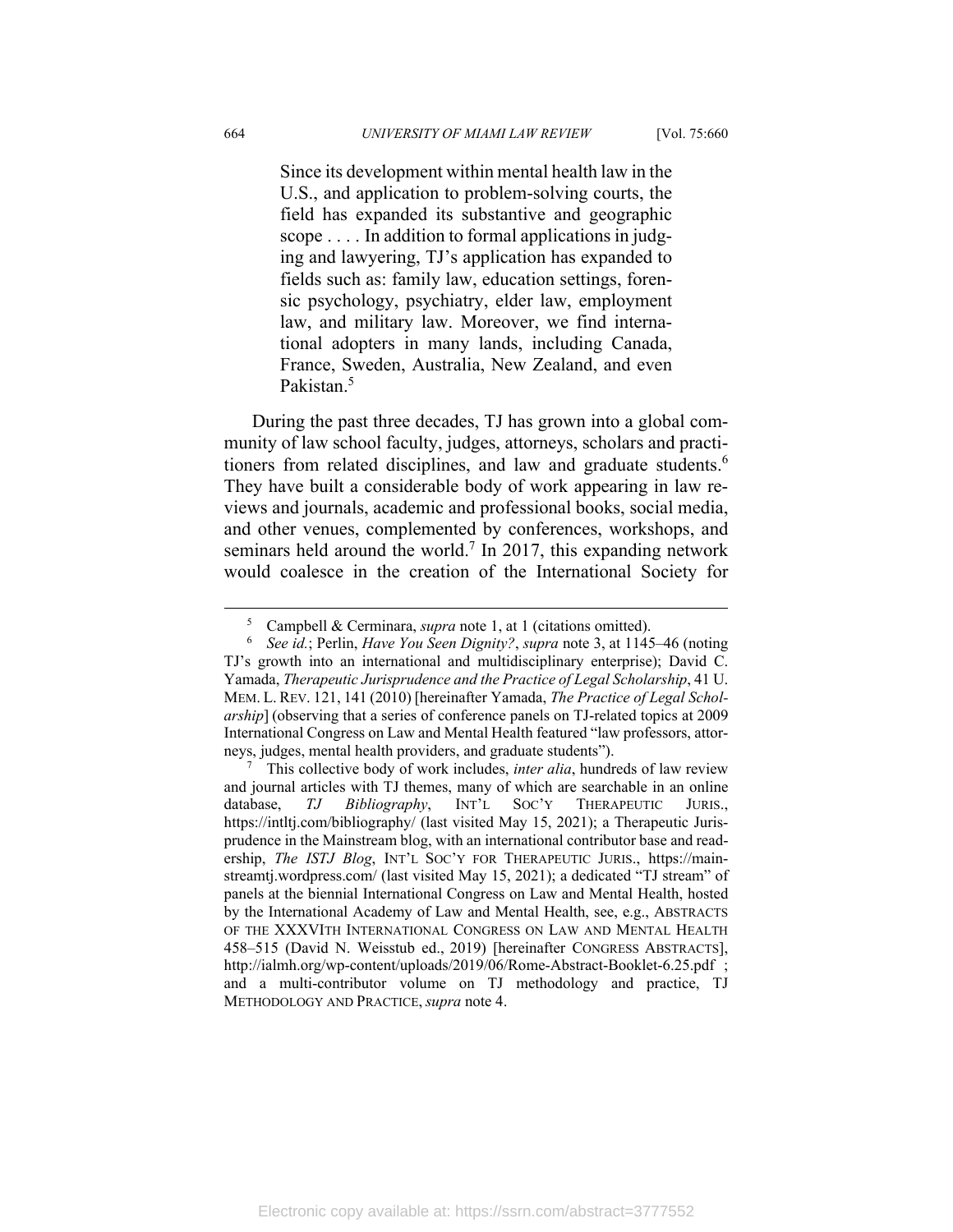Therapeutic Jurisprudence (the "ISTJ"), a learned, non-profit organization dedicated to public education about TJ.8

Despite this growing array of scholarship and professional practice and an expanding global network, TJ has yet to establish itself as a mainstream presence in legal education and the legal profession in any of the regions where it currently enjoys its most concentrated followings, including North America, Oceania, Europe, Israel, and Ibero-America.<sup>9</sup> Furthermore, awareness of TJ pales when compared with that of other schools of legal thought that became prominent during the last century, such as legal realism, law and economics, and branches of Critical Legal Studies.10

With TJ's thirtieth anniversary and the launch of the ISTJ now in the rearview mirror, this is an opportune time to canvass and assess the field and to suggest future directions for scholarship and practice, drawing primarily upon the wealth of pertinent law review articles and other published materials. Thus, the plan is to proceed as follows: Part I explains TJ's foundations, including a short history of TJ's development, its core subject matter areas, and its theoretical roots and relationships. Part II examines TJ's expansion into many doctrinal and procedural areas of law and policy and legal institutions as well as connections to other legal theories and frameworks. Part III assesses TJ's global presence, the challenges it faces, and opportunities for growth. The Article concludes with an enthusiastic but qualified invitation to join this very engaged community of scholars, jurists, and practitioners.

Before proceeding, I readily disclose that this is an insider's view, with conceded biases that may accompany such close

pare TJ's following with that of other frameworks of legal theory and practice.

<sup>8</sup>  *See* David Yamada, *Launched in Prague: The International Society for Therapeutic Jurisprudence*, MINDING THE WORKPLACE (July 14, 2017), https://newworkplace.wordpress.com/2017/07/14/launched-in-prague-the-international-society-for-therapeutic-jurisprudence/ [hereinafter Yamada, *Launched in Prague*]; INT'L SOC'Y FOR THERAPEUTIC JURIS., https://intltj.com (last visited May 15, 2021).

<sup>&</sup>lt;sup>9</sup> Geographical references to TJ's strongest bases of support are drawn from the experience of building the International Society for Therapeutic Jurisprudence, including the creation of regional and national chapters established as of May 2021. *See Chapters/Interest Groups*, INT'L SOC'Y FOR THERAPEUTIC JURIS., https://www.intltj.com/chapters-interest-groups/ (last visited May 15, 2021).<br><sup>10</sup> This statement is the author's assessment. No empirical data exists to com-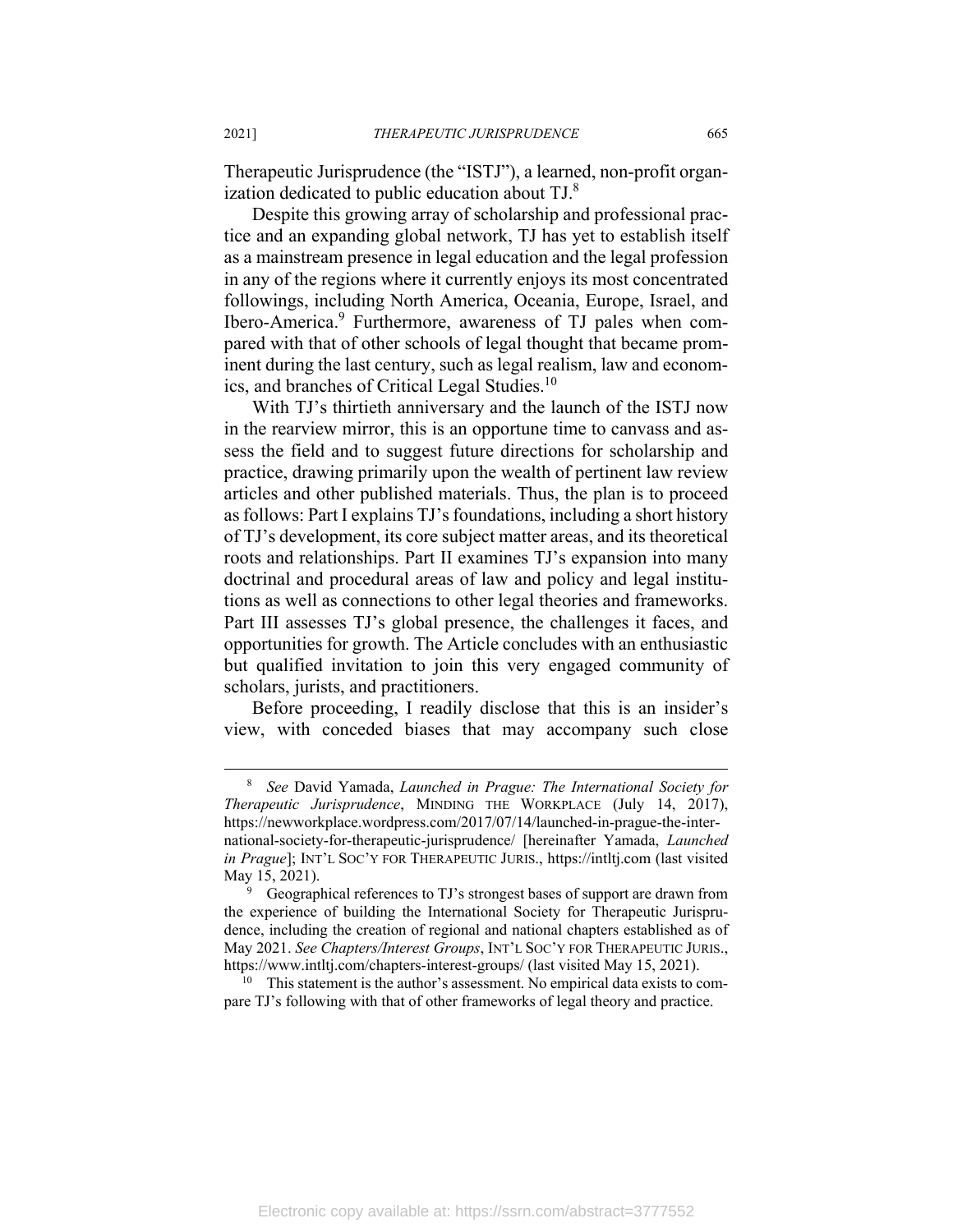connections. I first became associated with TJ some twelve years ago when I found that my work in employment law and policy, especially writings related to workplace bullying and abuse,  $11$  continuously led me to questions of psychology and mental health. This growing interest would lead to an affiliation that has deepened considerably during the past decade.<sup>12</sup>

As a relative newcomer to the field, for years I have perceived a strong need for a meta-level law review article that summarizes TJ's overall development, examines its current state, and considers its prospects for the future.<sup>13</sup> The intended purpose of such a commentary would be two-fold: first, to spur discussion within the TJ community about the past, present, and future of the field and, second, to provide a substantive yet accessible introduction to TJ for those who wish to learn more about it. Concededly, these two divergent intended audiences have given me some trepidation over striking the

<sup>11</sup> *See, e.g.*, David C. Yamada, *Human Dignity and American Employment Law*, 43 U. RICH. L. REV. 523, 523–25 (2009) [hereinafter Yamada, *Human Dignity*]; David C. Yamada, *Crafting a Legislative Response to Workplace Bullying*, 8 EMP.RTS & EMP. POL'Y J. 475, 478 (2004); David C. Yamada, *The Phenomenon of "Workplace Bullying" and the Need for Status-Blind Hostile Work Environment Protection*, 88 GEO. L.J. 475, 479 (2000) [hereinafter Yamada, *The Phenom-*

*enon of Workplace Bullying*].<br><sup>12</sup> Among other things, I served as the founding board chairperson of the International Society for Therapeutic Jurisprudence from 2017–19, and I remain on the board as chair *emeritus*. For my TJ-related scholarship, see David C. Yamada, *Therapeutic Jurisprudence, Intellectual Activism and Legislation*, *in* TJ METHODOLOGY AND PRACTICE, *supra* note 4, at 83 [hereinafter Yamada, *TJ and Legislation*]; David C. Yamada, *On Anger, Shock, Fear, and Trauma: Therapeutic Jurisprudence as a Response to Dignity Denials in Public Policy*, 63 INT'L J.L. & PSYCHIATRY 35 (2019) [hereinafter Yamada, *On Anger, Shock, Fear, and Trauma*];Yamada, *The Practice of Legal Scholarship*, *supra* note 6; David C. Yamada, *Employment Law as if People Mattered: Bringing Therapeutic Jurisprudence into the Workplace*, 11 FLA. COASTAL L. REV. 257 (2010) [hereinafter

Yamada, *Employment Law as if People Mattered*]. 13 Recent shorter commentaries discussing the history and development of TJ include, *inter alia*, Perlin, *Have You Seen Dignity?*, *supra* note 3; Barbara A. Babb & David B. Wexler, *Therapeutic Jurisprudence*, *in* ENCYCLOPEDIA OF CRIMINOLOGY AND CRIMINAL JUSTICE (Gerben Bruinsma & David Weisburd eds., 2014); Wexler, *Two Decades of TJ*, *supra* note 3. Earlier assessments include, among others, Michael L. Perlin, *A Law of Healing*, 68 U. CIN. L. REV. 407 (2000); David Wexler, *Therapeutic Jurisprudence: An Overview*, 17 T.M. COOLEY L. REV. 125 (2000) [hereinafter Wexler, *TJ Overview*]; Wexler & Winick, *New Approach*, *supra* note 2.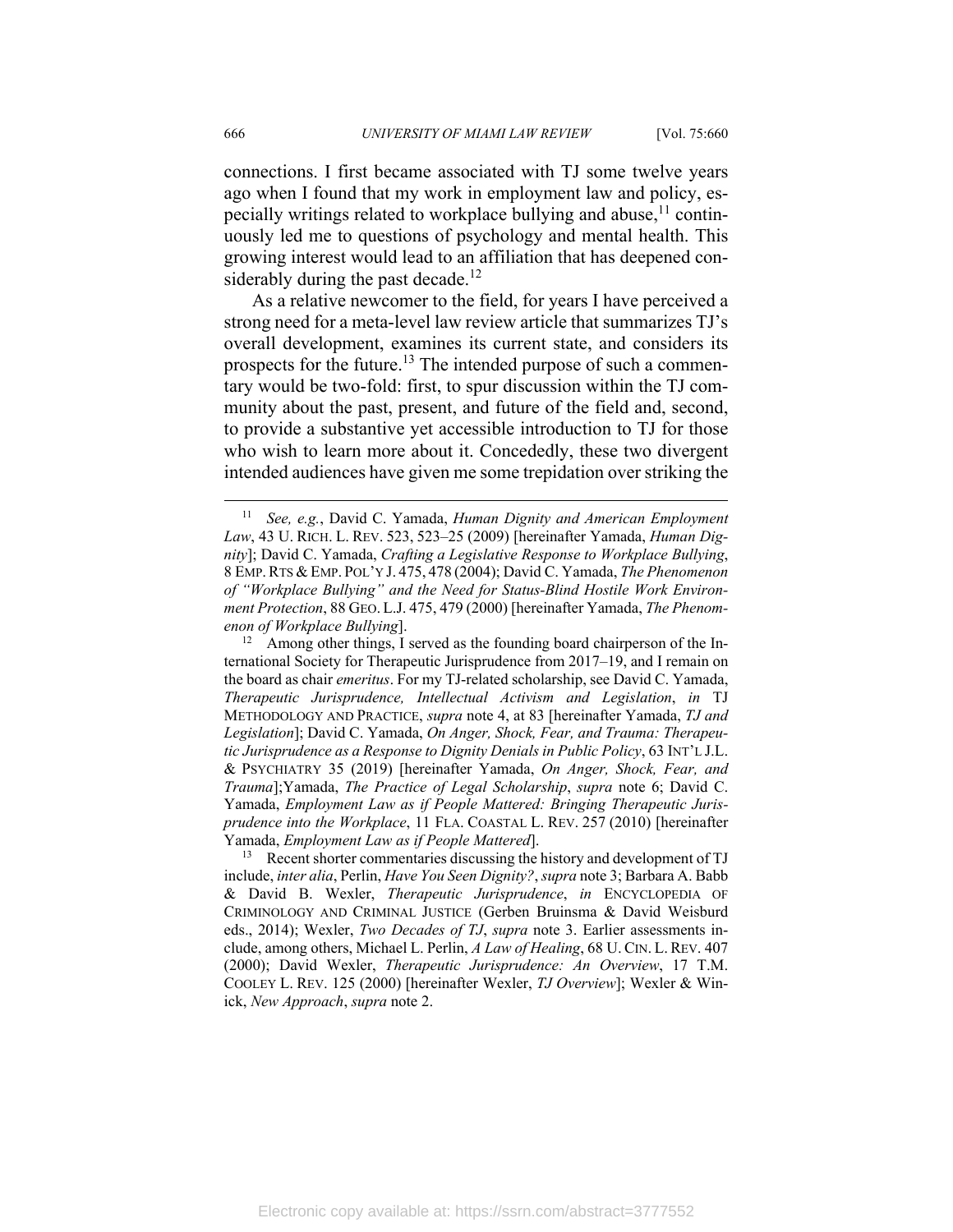right balance of depth versus breadth. Nevertheless, I offer the following commentary with aspirations for encouraging greater understanding of, and interest in, TJ's promise for shaping law, policy, and legal institutions.

## I. TJ FOUNDATIONS

This Part explores TJ's origins, early core subject matter development, core theoretical bases, significant critiques and reviews of the field, and emerging analytical frameworks and methodologies. This forms the historical base of this young field. In fact, those who have only a passing familiarity with TJ are likely to associate it with the topics discussed here.

## A. *Origins*

TJ's origin story is grounded in an intellectual epiphany and the fostering of a long-time academic collaboration. During the 1970s and 1980s, University of Arizona law professor David Wexler had been building a scholarly and teaching agenda around the emerging field of mental health law, including its applications to criminal procedure, juvenile rights, and civil and criminal confinement.<sup>14</sup> Although his initial writings had adopted a "rights orientation" for mental health patients, he found himself wanting to move in a different direction, by looking at how the law "might be used as 'an agent' to promote positive 'behavioral change."<sup>15</sup> Accordingly, his scholarship began to embrace themes of "'*law as therapy*' or 'therapy *through* law.'"16 After a failed attempt at naming this area of focus for a conference audience in 1987 (let us say that the trial balloon of "Juridical Psychotherapy" did not win over his colleagues), Wexler suggested the term "therapeutic jurisprudence," and it would stick.<sup>17</sup>

Wexler's scholarship was evolving into this new mode during the creation of a friendship and collaboration with University of

<sup>14</sup> *See* Constance Backhouse, *An Introduction to David Wexler, the Person Behind Therapeutic Jurisprudence*, 1 INT'L J. THERAPEUTIC JURIS. 1, 7–9 (2016) (describing Wexler's work). 15 *Id*. at 9. 16 *Id.* at 10. 17 *Id*.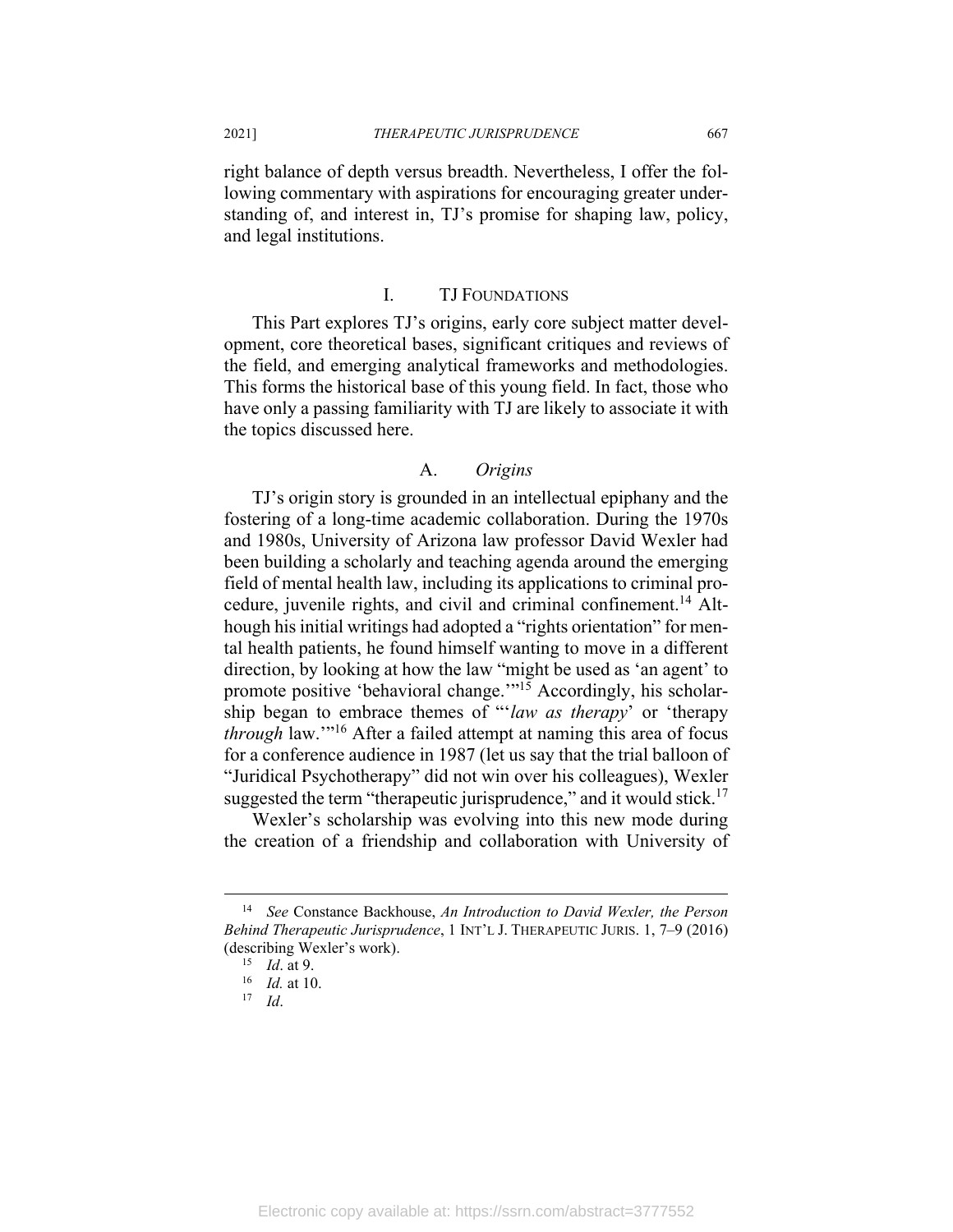Miami law professor Bruce Winick, which began in 1975.<sup>18</sup> As described in legal historian Constance Backhouse's 2016 profile and interview of Wexler:

> Wexler was on sabbatical in Miami, and was assigned an office next to Winick, who was then in his first year of teaching. As luck would have it, both of them taught mental health law. It was the sort of accidental juxtapositioning that other scholars could only dream of. The two struck up a professional and social relationship that would span many decades, serving as "mutual catalysts" and "sounding boards" for TJ ideas. $19$

Thus began a long association that would establish Wexler and Winick as the co-founders of TJ.<sup>20</sup> During the 1990s and 2000s, this would include a series of co-authored and co-edited volumes that helped to establish  $TJ$ 's intellectual core.<sup>21</sup> Each would also develop his own TJ-related scholarly agenda.

Wexler's writings would focus on mental health and criminal justice and have continued to do so since then.<sup>22</sup> Early on, he emphasized TJ's task of identifying "relationships between legal arrangements and therapeutic outcomes," applying disciplines such as "philosophy, psychiatry, psychology, social work, criminal justice, public health, and other fields."23 These research inquiries "should

HUM. BEH. 27, 32 (1992).

<sup>&</sup>lt;sup>18</sup> Wexler, *Seeds of TJ*, *supra* note 1, at 90.<br><sup>19</sup> Backhouse, *supra* note 14, at 11.<br><sup>20</sup> *See* Wexler, *Seeds of TJ*, *supra* note 1, at 90 ("[W]e were the principle codevelopers of TJ, known as 'the Ws.'"). 21 *See JUDGING IN A THERAPEUTIC KEY*: THERAPEUTIC JURISPRUDENCE AND

THE COURTS (Bruce J. Winick & David B. Wexler eds., 2003) [hereinafter JUDGING IN A THERAPEUTIC KEY]; PRACTICING THERAPEUTIC JURISPRUDENCE: LAW AS A HELPING PROFESSION (Dennis P. Stolle, David B. Wexler & Bruce J. Winick eds., 2000); LAW IN A THERAPEUTIC KEY: DEVELOPMENTS IN THERAPEUTIC JURISPRUDENCE (David B. Wexler & Bruce J. Winick eds., 1996); DAVID B. WEXLER & BRUCE J. WINICK, ESSAYS IN THERAPEUTIC JURISPRUDENCE

<sup>(1991). 22</sup> *See David B. Wexler*, SOC. SCI. RSCH. NETWORK, https://papers. ssrn.com/sol3/cf dev/AbsByAuth.cfm?per\_id=199142 (last visited May 15, 2021) (repository of Wexler's writings). 23 David B. Wexler, *Putting Mental Health into Mental Health Law*, 16 L. &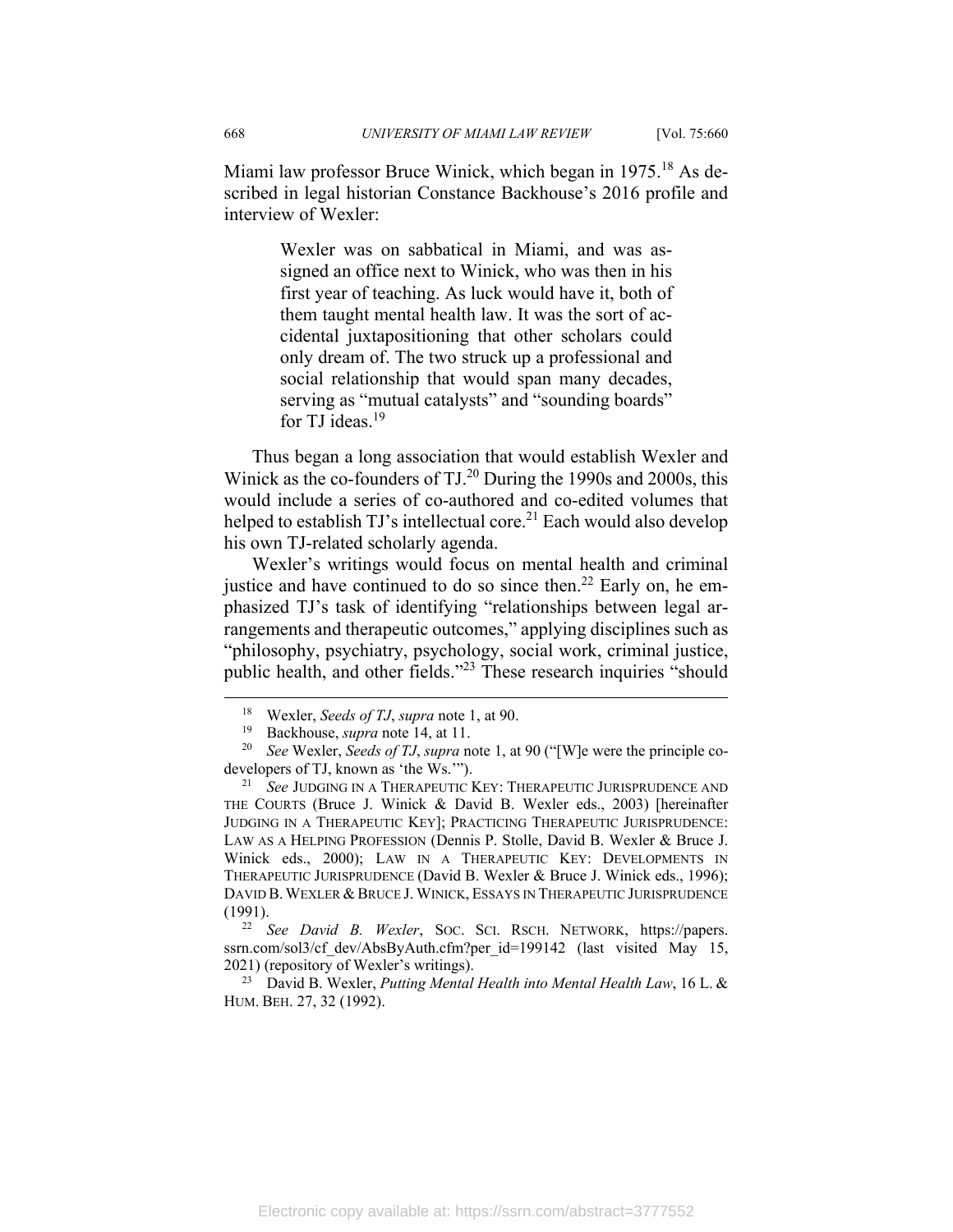then usefully inform policy determinations regarding law reform."<sup>24</sup> Wexler continues to develop TJ as an intellectual movement, including framing ways to apply its precepts.25

Until his death in 2010, Winick's writings covered a wide range of topics, including preventive law, criminal justice, mental health, legal practice, and legal education.26 He would do foundational work on TJ and civil commitment, setting out a framework that addressed both legal rights and clinical needs.<sup>27</sup> Winick, too, would help to define the field of TJ in more general terms, as exemplified in an influential piece on "the jurisprudence of therapeutic jurisprudence," discussed in greater detail below.28 Together, Wexler and Winick created an initial foundation upon which others would build. As summarized by Christopher Slobogin in 1995:

> Wexler's and Winick's articles are paradigmatic of therapeutic jurisprudence. They rely on behavioral science research and theory in making suggestions designed to enhance the therapeutic impact of substantive and procedural law and of the judge's, lawyer's, and clinician's roles in applying it. When relevant behavioral science data do not exist, they

<sup>24</sup> *Id.*

<sup>25</sup> *See, e.g.*, David B. Wexler, *The DNA of Therapeutic Jurisprudence*, *in* TJ METHODOLOGY AND PRACTICE, *supra* note 4, at 3 [hereinafter Wexler, *The DNA of TJ*]; David B. Wexler, *Moving Forward on Mainstreaming Therapeutic Jurisprudence: An Ongoing Process to Facilitate the Therapeutic Design and Application of the Law*, *in* THERAPEUTIC JURISPRUDENCE: NEW ZEALAND PERSPECTIVES v–xiv (Warren Brookbanks ed., 2015) [hereinafter Wexler, *Therapeutic Design and Application*]; David B. Wexler, *New Wine in New Bottles: The Need to Sketch a Therapeutic Jurisprudence "Code" of Proposed Criminal Processes and Practices*, 7 ARIZ. SUMMIT L. REV. 463, 463–64 (2014) [hereinafter Wexler, *New Wine in New Bottles*]; David B. Wexler, *From Theory to Practice and Back Again in Therapeutic Jurisprudence: Now Comes the Hard Part*, 33

MONASH U. L. REV. 33, 35–36 (2011). 26 *Bruce J. Winick*, SOC. SCI. RSCH. NETWORK, https://papers. ssrn.com/sol3/cf\_dev/AbsByAuth.cfm?per\_id=147408 (last visited May 15, 2021) (repository of Winick's writings). 27 *See* BRUCE J. WINICK, CIVIL COMMITMENT: <sup>A</sup> THERAPEUTIC

JURISPRUDENCE MODEL 6–7 (2005). 28 Bruce J. Winick, *The Jurisprudence of Therapeutic Jurisprudence*, 3

PSYCH., PUB. POL'Y,&L. 184, 185 (1997) [hereinafter Winick, *The Jurisprudence of TJ*].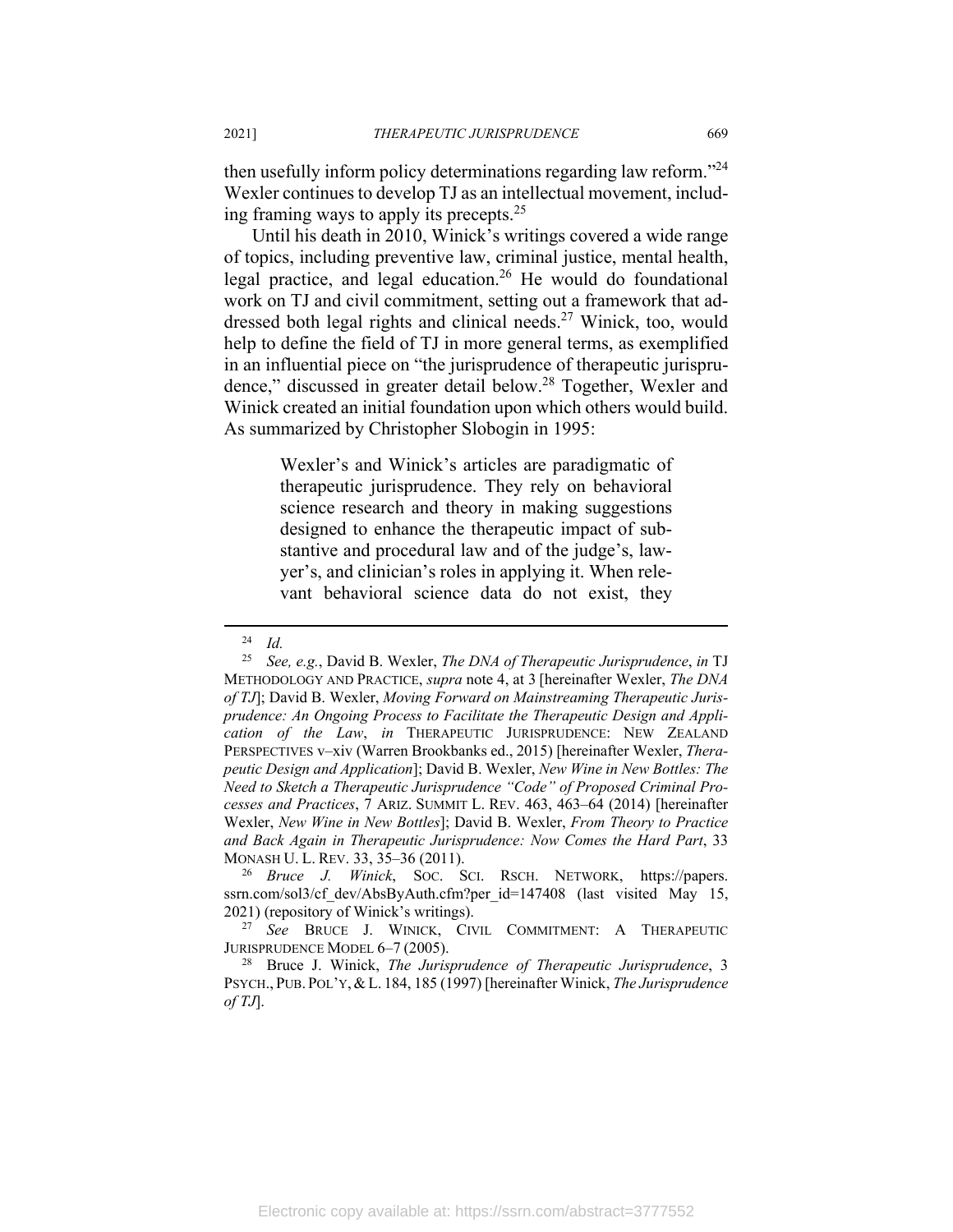construct testable hypotheses that they hope will inspire empirical work.<sup>29</sup>

Law professor Michael Perlin and California trial court judge Peggy Hora would soon join Wexler and Winick to form what might be called the original TJ pantheon. Perlin has produced a prodigious body of TJ-related scholarship, emphasizing mental disability law.<sup>30</sup> In 1993, he hosted the first academic conference on TJ at the New York Law School.<sup>31</sup> Hora, who passed away in 2020, played a pioneering role in the establishment and growth of problem solving courts.32 Among her many judicial and professional posts, she served as presiding judge of a California drug treatment court from 1998 to  $2005<sup>33</sup>$  As a tribute to their contributions to the field, Hora, Perlin, Wexler, and Winick were designated honorary presidents of the ISTJ in  $2017^{34}$ 

#### B. *Early Subject Matter Development*

#### 1. CORE DOCTRINAL BASES

In a 1991 article examining the development of TJ, Wexler and Winick suggested that TJ could prompt the next generation for law reform under a law and mental health rubric.<sup>35</sup> While

<sup>33</sup> *Curriculum Vitae, The Honorable Judge Peggy Hora, Ret.*, JUST. SPEAKERS INST., http://justicespeakersinstitute.com/wp-content/uploads/2015/01/Hora-cv.pdf (last visited May 15, 2021). 34 *See ISTJ Leadership*, INT'L SOC. THERAPEUTIC JURIS.,

https://www.intltj.com/about/leadership/ (last visited May 15, 2021). 35 Wexler & Winick, *New Approach*, *supra* note 2, at 981.

<sup>29</sup> Christopher Slobogin, *Therapeutic Jurisprudence: Five Dilemmas to Ponder*, 1 PSYCH, PUB. POL'Y, & L. 193, 195 (1995). 30 *See Michael L. Perlin*, SOC. SCI. RSCH. NETWORK, https://papers.

ssrn.com/sol3/cf dev/AbsByAuth.cfm?per id=200886 (last visited May 15, 2021) (repository of Perlin's articles). 31 Perlin, *Have You Seen Dignity?*, *supra* note 3, at 1142. 32 *See generally* Peggy Fulton Hora, *Courting New Solutions Using Problem-*

*Solving Justice: Key Components, Guiding Principles, Strategies, Responses, Models, Approaches, Blueprints and Tool Kits*, 2 CHAP. J. CRIM. JUST. 7 (2011) [hereinafter Hora, *Courting New Solutions*] (providing extensive overview of problem-solving courts); Peggy Fulton Hora et al., *Therapeutic Jurisprudence and the Drug Treatment Court Movement: Revolutionizing the Criminal Justice System's Response to Drug Abuse and Crime in America*, 74 NOTRE DAME L. REV. 439 (1999) (providing a TJ perspective on drug treatment court movement).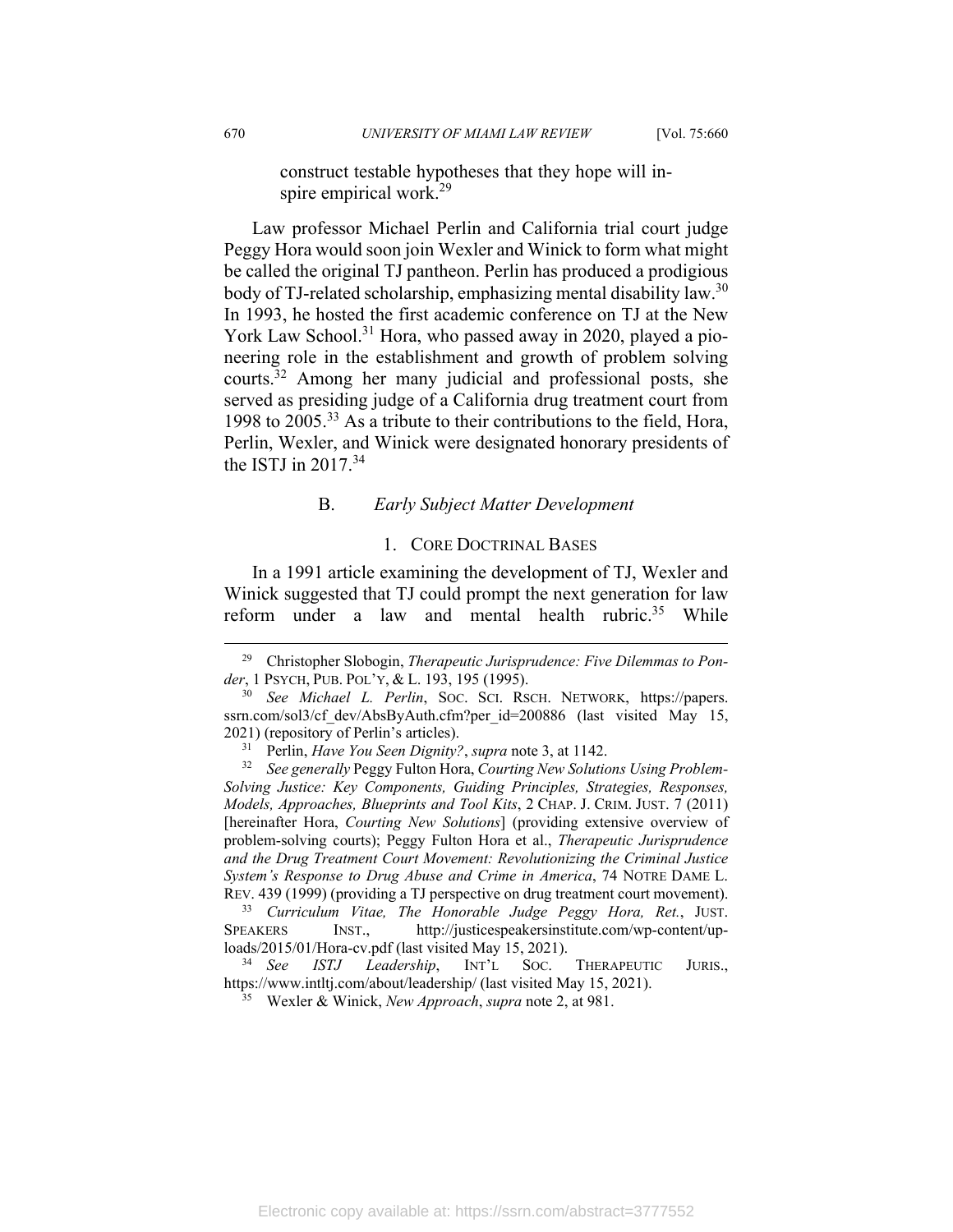acknowledging TJ's initial focus "on the core content areas of mental health law," they foresaw "applications in forensic psychiatry, health law, and a variety of allied legal fields, including criminal law, juvenile law, and family law, and probably across the entire legal gamut."36 They also clarified that the therapeutic focus itself should not be exclusive, observing that considerations of economics, public safety, and basic rights also must be incorporated into legal decision-making. $37$ 

The doctrinal examples discussed in their 1991 article exemplified much of TJ's initial foundational base: (1) "the right to refuse treatment" in mental health contexts; (2) "the constitutionality of coercive treatment of death row inmates found incompetent to be executed"; and (3) "the need to consider new mechanisms to improve treatment of criminal defendants found incompetent to stand trial."<sup>38</sup> For each of these issues, they offered lists of TJ-focused questions designed to help answer and foster sound legal rules and rulings, supported by psychological and psychiatric research and evidence.<sup>39</sup>

Along with Wexler and Winick, Robert Schopp would help to build the field's foundations in mental health law. For example, in an early article, he would explore policy tensions between the "legal protection of liberty and the therapeutic mission of the mental health system."<sup>40</sup> Schopp posited that early TJ work has sought a convergence of these two priorities by "exploring potential developments in mental health law intended to promote both liberty and therapeutic effectiveness."41 He understood, however, that, at times, "legal doctrine designed to maximize therapeutic effectiveness will do so at the expense of individual liberty, while uncompromising protection of liberty will impede effective treatment."<sup>42</sup>

Michael Perlin's early writings would help to ground TJ in mental disability law. Among other things, he contributed the concept of "sanism" to the nomenclature of mental disability law and TJ,

<sup>36</sup> *Id*. at 982. 37 *See id*. at 982–83. 38 *Id*. at 990. 39 *See id*. at 989–1001. 40 Robert F. Schopp, *Therapeutic Jurisprudence and Conflicts Among Values in Mental Health Law*, 11 BEHAV. SCIS. & L. 31, 31 (1993). 41 *Id*. 42 *Id*. at 31–32.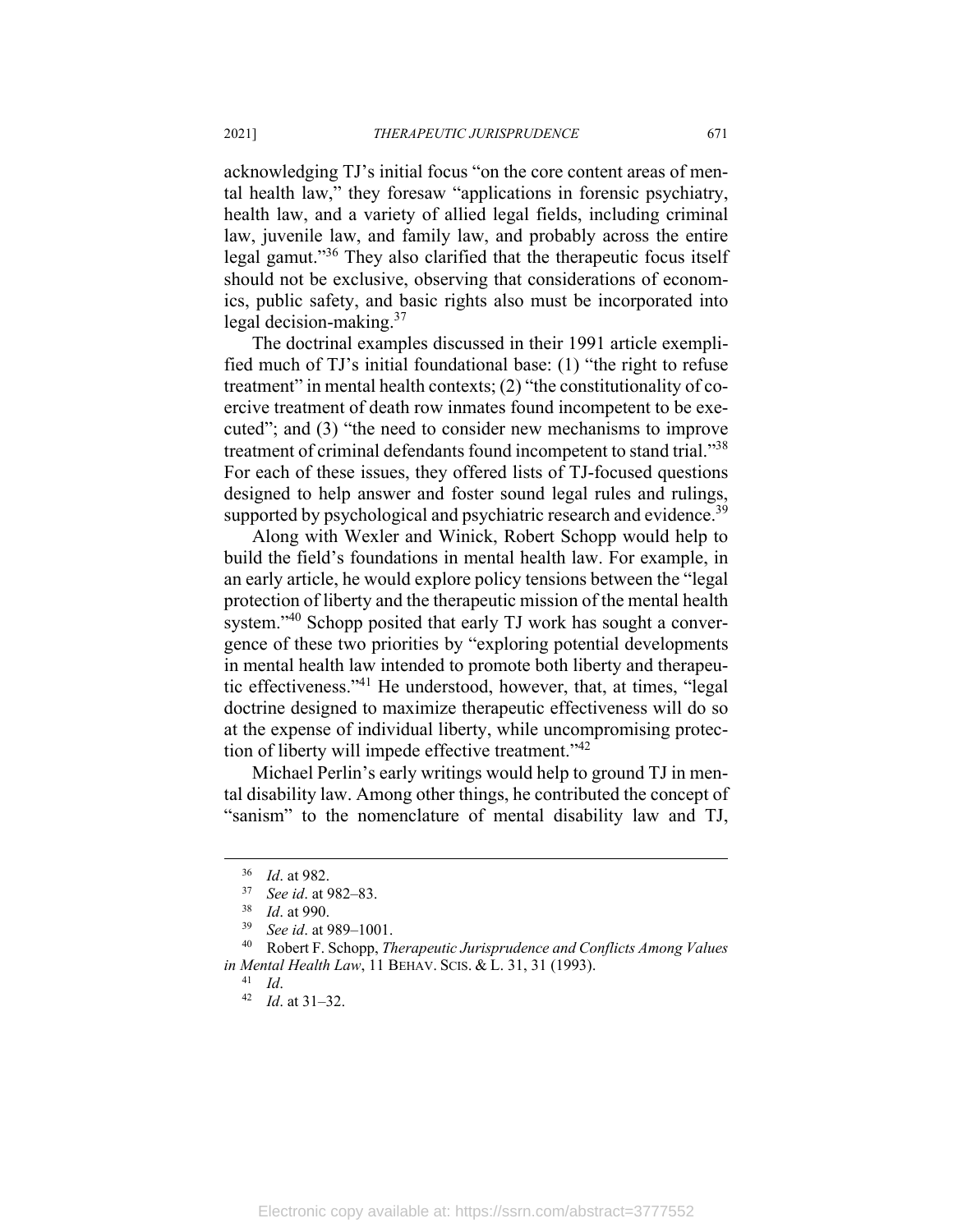identifying a form of prejudice or bias akin to racism or sexism.<sup>43</sup> "Society fears, victimizes and brutalizes people with mental illness[,]" he observed, adding that "[p]eople with mental disabilities have largely been invisible and without political power."<sup>44</sup> He argued that many actors within the legal system—including legislators, judges, lawyers, and legal scholars—perpetuate sanism in the creation, application, practice, and teaching of law.45

In terms of potential systemic responses to issues surrounding mental health and criminal justice, many TJ adherents have turned their focus to problem-solving courts.<sup>46</sup> As explained by Peggy Hora, problem-solving courts "focus on the underlying medical and social issues and chronic behaviors of court users who often have recurring contacts with the justice system."47 These courts typically serve a diversionary function by facilitating alternatives to criminal sanctions—especially incarceration—and attempting to foster rehabilitation and reduce recidivism.<sup>48</sup> They appear in various forms, including "adult drug treatment courts, driving while impaired courts, juvenile drug courts, mental health courts, family dependency treatment courts, domestic violence courts, community courts, unified family courts, and tribal healing-to-wellness courts."<sup>49</sup>

A classic example is a mental health court, defined by Winick as "a misdemeanor criminal court designed to deal with people arrested for minor offenses whose major problem is mental illness rather than criminality."50 Mental health courts seek to divert parties from incarceration through voluntary treatment, social services assistance,

<sup>43</sup> Michael L. Perlin, *On "Sanism*,*"* 46 SMU L. REV. 373, 373–74 (1992) [hereinafter Perlin, *On "Sanism"*]; *see also* Michael L. Perlin, *"Half-Wracked Prejudice Leaped Forth": Sanism, Pretextuality, and Why and How Mental Disability Law Developed as It Did,* 10 J. CONTEMP. LEGAL ISSUES 3, 4 (1999).<br>
<sup>44</sup> Perlin, *On "Sanism," supra* note 43, at 391.<br>
<sup>45</sup> *See id.* at 398–406.<br>
<sup>46</sup> *See, e.g.*, Hora, *Courting New Solution, supra* note 32,

courts); Bruce J. Winick, *Therapeutic Jurisprudence and Problem Solving Courts*, 30 FORDHAM URB. L.J. 1055, 1055–61 (2003) [hereinafter Winick, *Problem Solving Courts*] (describing common functions of, and judicial role in, problem-solving courts). 49 Hora, *Courting New Solutions*, *supra* note 32, at 7–8 (citations omitted). 50 Winick, *Problem Solving Courts*, *supra* note 48, at 1059.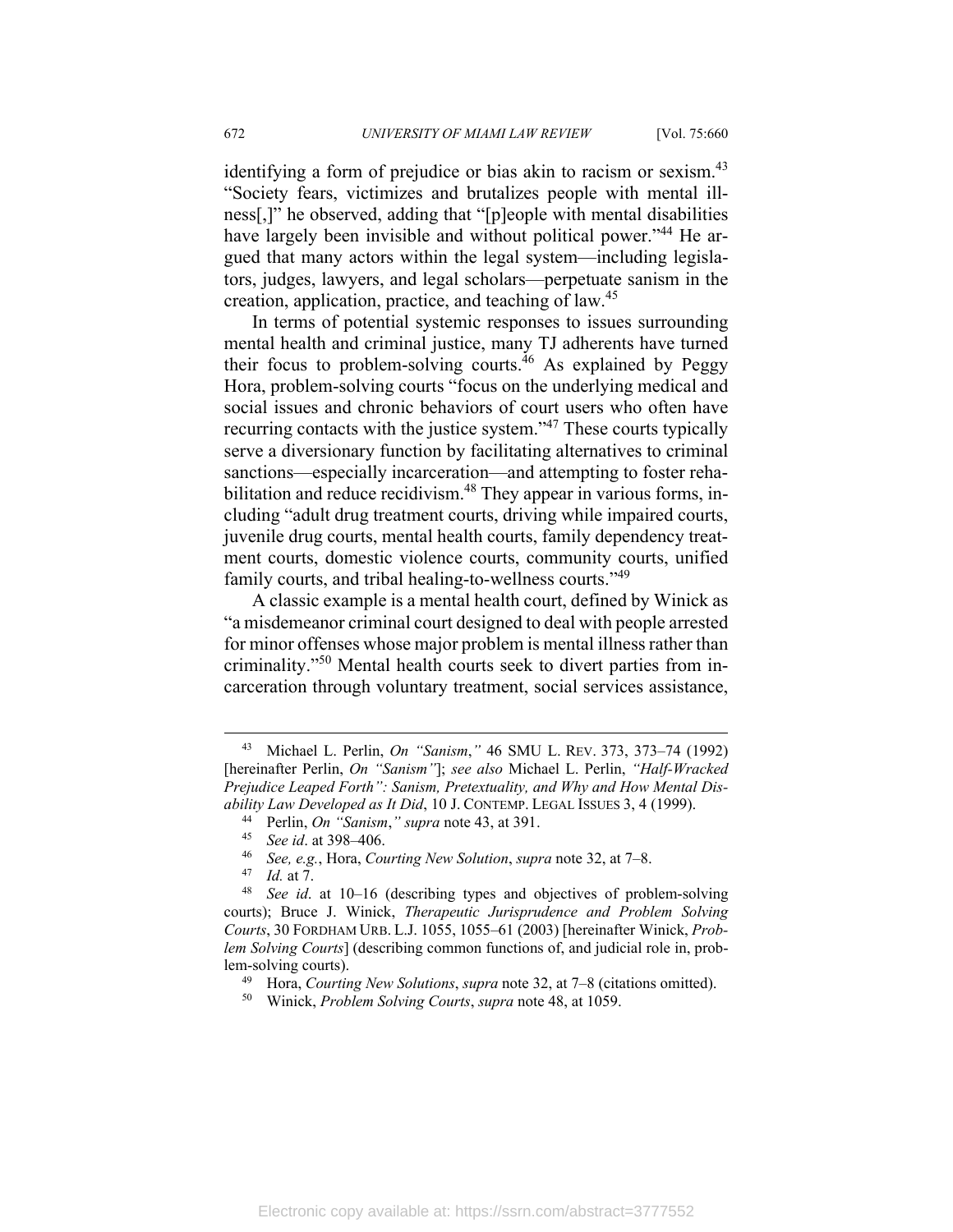and judicial monitoring.<sup>51</sup> They also create a unique role for judges, by facilitating a "collaborative, interdisciplinary approach to problem solving" in the administration of justice.<sup>52</sup> This involves an ongoing exercise of emotional intelligence, in addition to applying analytical decision-making skills.

Judge Ginger Lerner-Wren provides a personal look at this role in a recent book recounting her service as the first judge of the nation's first mental health court, founded in 1997 in Broward County, Florida.53 Within her first year, she began to understand "the depth of emotional pain and desperation of many of the families who came to court seeking help on behalf of their loved ones who were ill."54 This informed how she would manage her judicial practice:

> I understood that to humanize justice, court proceedings needed to feel welcoming and hopeful. My goal was to create a sharp contrast to how court process typically was experienced by articulating a warm welcome and by explaining the concepts and principles of psychiatric rehabilitation in simple, easy-tounderstand terms, whenever possible. The mission for a court of refuge would be to leverage the law to reach a therapeutic outcome.<sup>55</sup>

#### 2. BUILDING ON CORE DOCTRINE

On a global scale, much of TJ's post-foundational "growth spurt" would build upon the core subject matter developed by early TJ scholars. A quick survey of work being done demonstrates the variety of topics addressed and the appearance of new contributors to the literature. This remains TJ's intellectual hub.

Cynthia Adcock's commentary about the anti-therapeutic consequences of administering the death penalty in the United States<sup>56</sup>

<sup>51</sup> *Id.* at 1059–60.<br>
52 *Id.* at 1060.<br>
53 GINGER LERNER-WREN & REBECCA A. ECKLAND, A COURT OF REFUGE: STORIES FROM THE BENCH OF AMERICA'S FIRST MENTAL HEALTH COURT 13 (2018).<br> $\frac{54}{54}$  *Id.*<br> $\frac{55}{16}$ .

<sup>55</sup> *Id*. 56 Cynthia F. Adcock, *The Collateral Anti-Therapeutic Effects of the Death Penalty*, 11 FLA. COASTAL L. REV. 289, 289–90, 318, 320 (2010).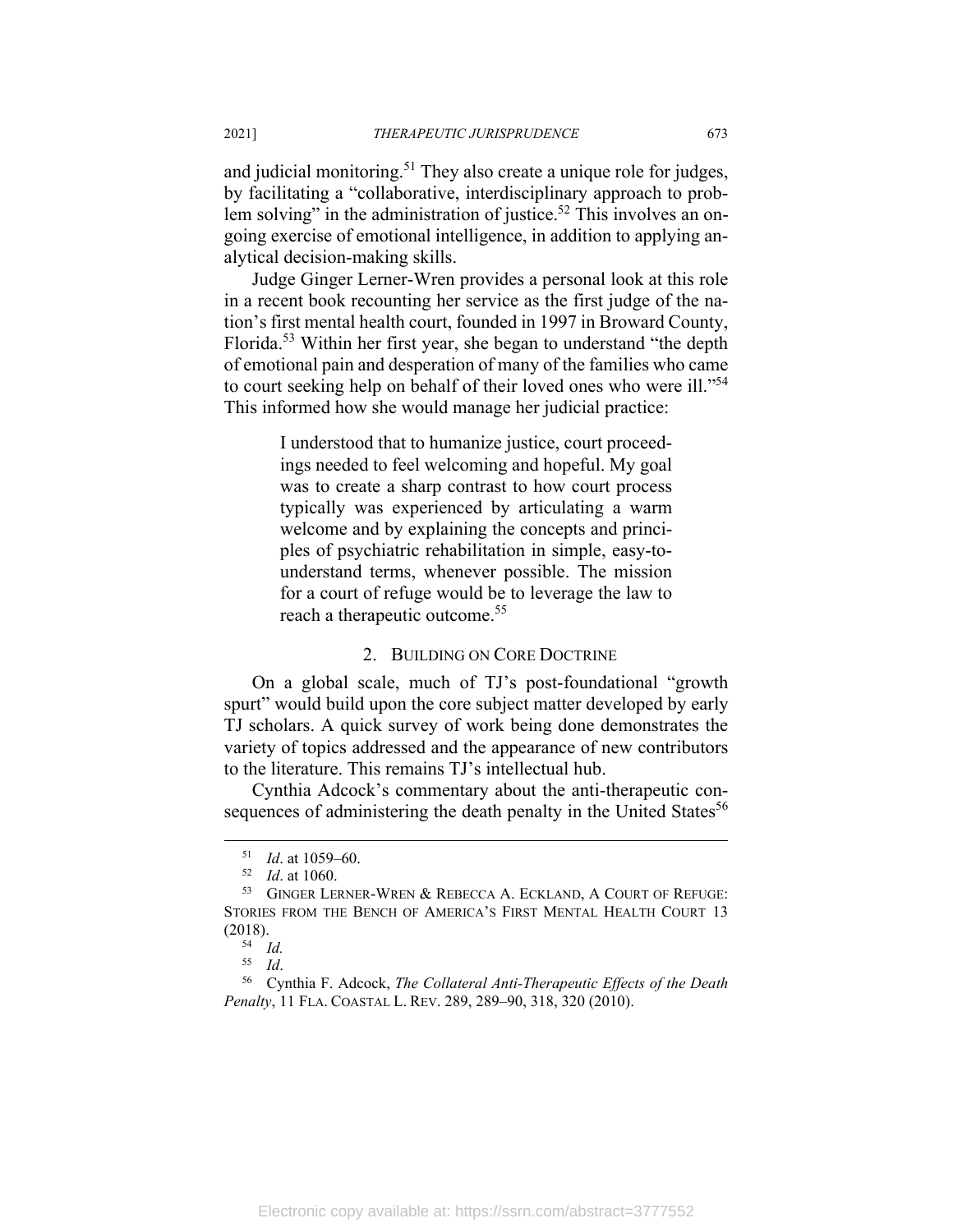is an excellent and accessible example about how core conceptualizations of TJ would inform later work. Adcock, a veteran capital defense attorney and law professor, considers the mental health impacts of capital litigation and execution protocols on a wide range of legal actors, beyond the condemned prisoners.<sup>57</sup>

Accordingly, to Adcock, the impacted individuals include defense lawyers, prosecutors, witnesses, jurors, trial and appellate court judges and staff, family members of both defendants and victims, prison employees administering the death penalty, elected officials weighing requests for stays and commutations, ministers serving the prisoners, and the general public.<sup>58</sup> Parties closest to the executions—either by relation to the condemned or by duties to carry out the sentence—are especially prone to experiencing significant collateral trauma, including post-traumatic stress disorder.<sup>59</sup> These additional human costs are among the reasons to reconsider the merits of the death penalty. $60$ 

Adcock's article embodies a lot of TJ scholarship in both substance and voice. First, it avoids taking the kind of hardline, argumentative stance sometimes found in legal academic prose.<sup>61</sup> It also takes into account the interests of multiple actors and stakeholders affected by a series of legal events, emphasizing the therapeutic versus anti-therapeutic effects of those proceedings.<sup>62</sup> In addition, it is grounded in the human perspectives of the legal processes it examines, rather than in strict ideology. $63$ 

While commentaries on capital punishment may offer dramatic appeal, problem-solving courts have attracted the most scholarly attention among this next wave of TJ work. A sampling of topics includes rewards and sanctions in mental health courts (Virginia

<sup>63</sup> *See id.* at 290–94 (describing specific human perspectives involved in death penalty process).

<sup>57</sup> *See id*. at 290–92. 58 *Id*. 59 *See id.* at 293–301, 307–08, 314–17 (examining psychological impact of death penalty on specific stakeholder groups).<br><sup>60</sup> *See id.* at 318–20.<br><sup>61</sup> *See id.* at 293–301, 304, 307–08, 314–17 (using narrative prose to explain

the effect that death penalty has on specific stakeholder groups as its main source of evidence). 62 *See id.*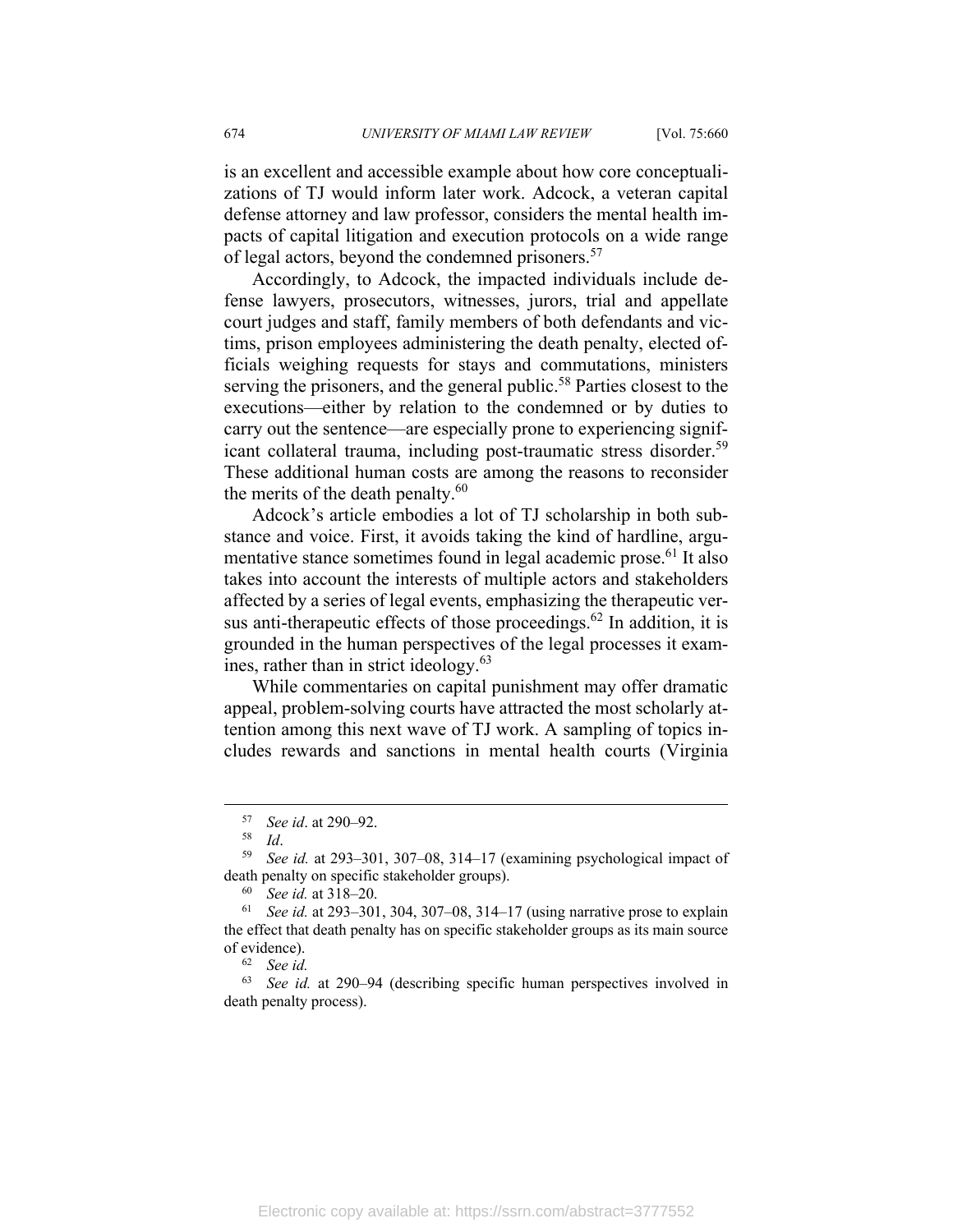Barber-Rioja and Merrill Rotter);<sup>64</sup> the theory and practice of problem-solving courts (Ursula Castellano);<sup>65</sup> challenges to creating successful drug treatment courts in the United States (Caroline Cooper); $^{66}$  the constitutionality of problem-solving courts in Australia (James Duffy); $67$  factors contributing toward the success of mental health courts (Michelle Edgely); $68$  roles of judges in family violence courts (Michael King and Becky Batagol); $^{69}$  supporting persons with intellectual and developmental disabilities in Ontario problem-solving courts (Voula Marinos and Lisa Whittingham); $^{70}$ researching specialist criminal courts in New Zealand (Katey Thom and Stella Black); $71$  and forensic psychology in problem-solving courts (Lenore Walker, David Shapiro, and Stephanie Akl).<sup>72</sup>

An important sub-category of work on problem-solving courts addresses the legal interests of Indigenous populations. Relevant commentaries have examined wellness courts for Native American

<sup>64</sup> Virginia Barber-Rioja & Merrill Rotter, *A Therapeutic Approach to Jurisprudence: A Differential Thinking Model of Sanctions and Rewards*, 13 INT'L J. FORENSIC MENTAL HEALTH 272, 272–75, 277 (2014). 65 Ursula Castellano, *Problem-Solving Courts: Theory and Practice*, 5

SOCIO. COMPASS 957, 957–60, 964 (2011).<br><sup>66</sup> Caroline Cooper, *Drug Treatment Courts and Their Progeny in the U.S.*:

*Overcoming Their Winding Trajectory to Make the Concept Work for the Long Term*, 8 INT'L J. FOR CT. ADMIN. 3, 3–4, 7–9, 11 (2017).<br><sup>67</sup> James Duffy, *Problem-Solving Courts, Therapeutic Jurisprudence and the* 

*Constitution: If Two Is Company, Is Three a Crowd?*, 35 MELB. U. L. REV. 394, 396–97, 406–07, 410–19 (2011). 68 Michelle Edgely, *Why Do Mental Health Courts Work? A Confluence of* 

*Treatment, Support & Adroit Judicial Supervision*, 37 INT'L J.L. & PSYCHIATRY 572, 573–76, 578 (2014). 69 Michael King & Becky Batagol, *Enforcer, Manager or Leader? The Judi-*

*cial Role in Family Violence Courts*, 33 INT'L J.L. & PSYCHIATRY 406, 408–11, 414 (2010).

<sup>70</sup> Voula Marinos & Lisa Whittingham, *The Role of Therapeutic Jurisprudence to Support Persons with Intellectual and Developmental Disabilities in the Courtroom: Reflections from Ontario, Canada*, 63 INT'L J.L. & PSYCHIATRY 18, 19–24 (2019). 71 Katey Thom & Stella Black, *Exploring Therapeutic Jurisprudence in New* 

*Zealand Specialist Criminal Courts*, *in* TJ METHODOLOGY AND PRACTICE, *supra* note 4, at 175, 175–77, 179, 192–93.<br><sup>72</sup> LENORE E. WALKER, DAVID SHAPIRO & STEPHANIE AKL, INTRODUCTION

TO FORENSIC PSYCHOLOGY: CLINICAL AND SOCIAL PSYCHOLOGICAL PERSPECTIVES 112–13, 116 (2d ed. 2020).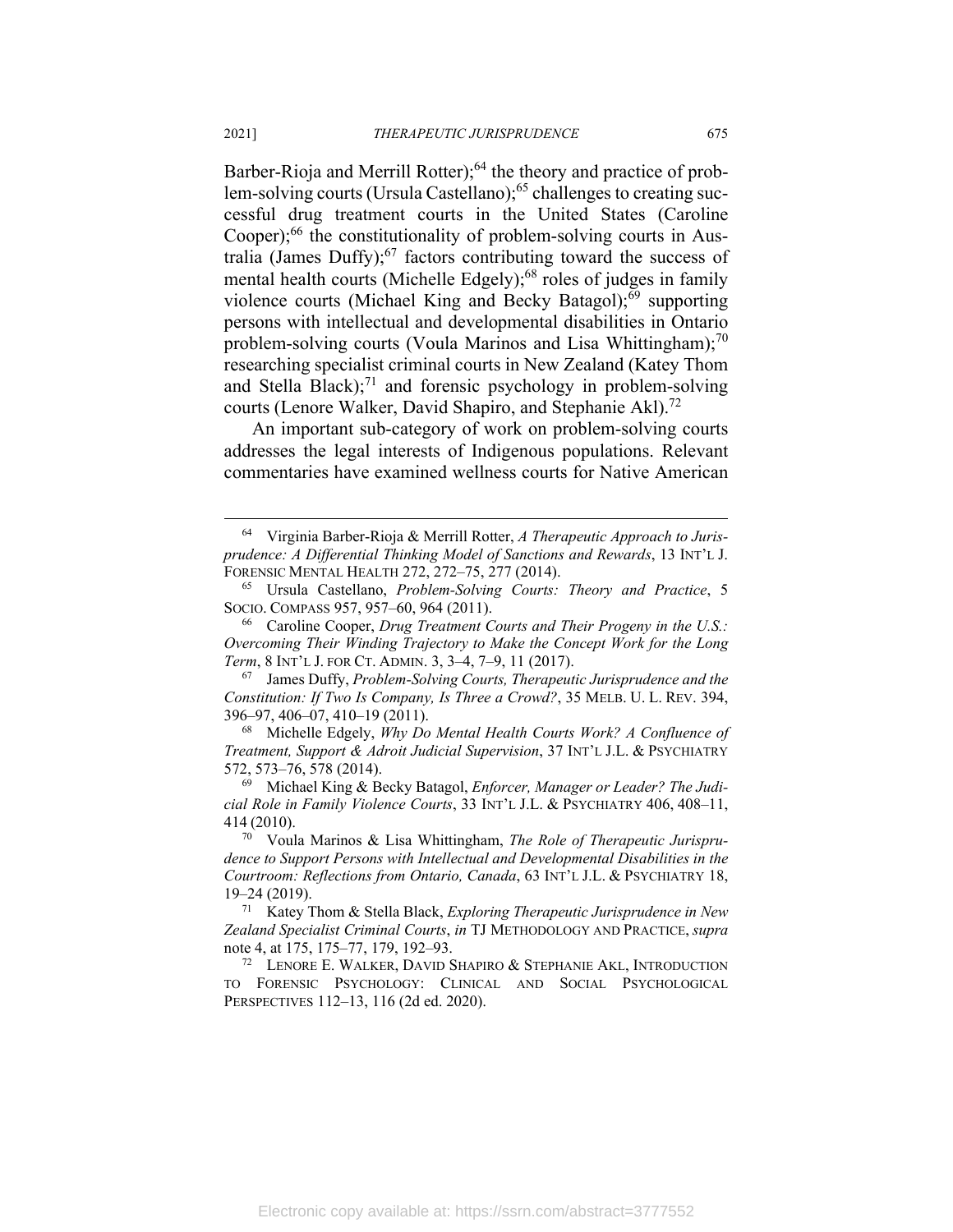societies (Joseph Thomas Flies-Away and Carrie Garrow);<sup>73</sup> First Nation courts in Canada (Shelly Johnson);<sup>74</sup> Aboriginal Sentencing Courts in Australia (Michael King and Kate Auty);<sup>75</sup> New Zealand specialized courts integrating Māori principles and practices (Katey Thom, Stella Black, and Rawiri Pene);<sup>76</sup> and the Navajo Nation judicial system (James Zion).<sup>77</sup>

Beyond the realm of problem-solving courts, an array of other subjects related to mental health, mental disability, and criminal justice have attracted scholarly attention. They include compulsory drug treatment programs in Australia (Astrid Birgden);<sup>78</sup> involvement of domestic violence victims in criminal sentencing (Hadar Dancig-Rosenberg and Dana Pugach);<sup>79</sup> interactions between police and mentally disabled persons (Michael Perlin and Alison Lynch);<sup>80</sup> the role of apology in criminal cases (Carrie Petrucci); $81$  zealous

*Therapeutic Model in Drug Courts: A Case Study of Te Whare Whakapiki Wairua/The Alcohol and Other Drug Treatment Court in Aotearoa New Zealand*,

<sup>73</sup> Joseph Thomas Flies-Away & Carrie E. Garrow, *Healing to Wellness Courts: Therapeutic Jurisprudence +*, 2013 MICH. ST. L. REV. 403, 404–05, 407–

<sup>&</sup>lt;sup>74</sup> Shelly Johnson, *Developing First Nations Courts in Canada: Elders as Foundational to Indigenous Therapeutic Jurisprudence +,* 3 J. INDIGENOUS SOC. DEV. 1, 2–9 (2014).

<sup>75</sup> Michael S. King & Kate Auty, *Therapeutic Jurisprudence: An Emerging Trend in Courts of Summary Jurisdiction*, 30 ALT. L.J. 69, 69 (2005).<br><sup>76</sup> Katey Thom, Stella Black & Rawiri Pene, *Crafting a Culturally Competent* 

<sup>2018</sup> SPECIAL ISSUE INT'L J. THERAPEUTIC JURIS. 117, 120, 129, 131, 145. 77 James W. Zion, *Navajo Therapeutic Jurisprudence*, 18 TOURO L. REV. 563, 569, 626–27, 640 (2002). 78 Astrid Birgden, *A Compulsory Drug Treatment Program for Offenders in* 

*Australia: Therapeutic Jurisprudence Implications*, 30 T.JEFFERSON L.REV. 367, 367–71, 377 (2008). 79 Hadar Dancig-Rosenberg & Dana Pugach, *Pain, Love, and Voice: The* 

*Role of Domestic Violence Victims in Sentencing*, 18 MICH. J. GENDER & L. 423, 424–25, 432, 435–37, 443, 482 (2012). 80 Michael L. Perlin & Alison J. Lynch, *"Had to Be Held Down by Big Po-*

*lice": A Therapeutic Jurisprudence Perspective on Interactions Between Police and Persons with Mental Disabilities*, 43 FORDHAM URB. L.J. 685, 688, 697, 704, 706 (2016). 81 Carrie Petrucci, *Apology in the Criminal Justice Setting: An Update*, 7

OÑATI SOCIO-LEGAL SERIES 437, 440, 445, 451 (2017).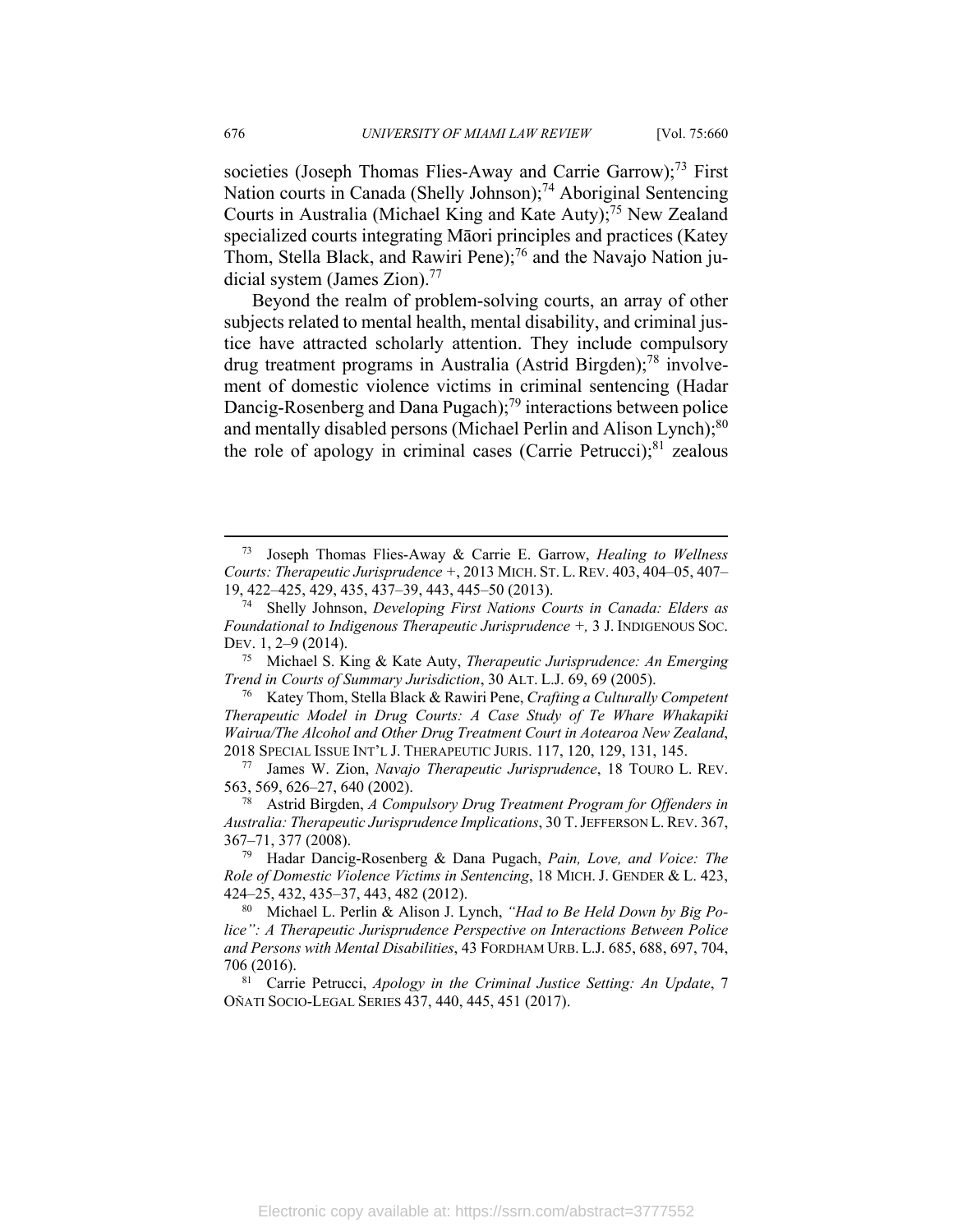criminal defense practice in a TJ mode (Robert Ward); $82$  and evaluation of the Israeli Youth Act (Dana Segev).<sup>83</sup>

Finally, an assortment of doctoral theses incorporating TJ themes illustrates how the field has become a focus of deeper research and analysis for graduate-level study. For example, Liz Richardson describes how her doctoral thesis evaluating mental health courts in Australia evolved into a "'TJ' PhD," once she was introduced to the field at a conference during which David Wexler set out TJ's basic theoretical framework.<sup>84</sup> Doctoral theses by Anna Kawalek (applying TJ to the work of a specialist court in England and Wales);<sup>85</sup> Erin Mackay (examining whether TJ serves the interests of Indigenous survivors of sexual violence);<sup>86</sup> Nigel Stobbs (examining TJ and adversarial justice); $87$  and Amanda Wilson (examining

tal\_Health\_Courts\_for\_Australia/4541671.<br> $\frac{85}{85}$  Anna Kawalek, Therapeutic Jurisprudence: The Application to an England and Wales Review Court (2018) (Ph.D. thesis, Sheffield Hallam Univ.), http://shura.shu.ac.uk/24064/.<br><sup>86</sup> Erin S. Mackay, Therapeutic Jurisprudence: A Just Framework for Indige-

<sup>82</sup> Robert Ward, *Criminal Defense Practice and Therapeutic Jurisprudence: Zealous Advocacy Through Zealous Counseling: Perspectives, Plans and Policy*, *in* REHABILITATING LAWYERS: PRINCIPLES OF THERAPEUTIC JURISPRUDENCE FOR CRIMINAL LAW PRACTICE 206, 207, 211, <sup>214</sup> (David B. Wexler ed., 2008). 83 Dana Segev, *The TJ Mainstreaming Project: An Evaluation of the Israeli* 

*Youth Act*, 7 ARIZ. SUMMIT L. REV. 527, 529, 532, 537–38 (2014).<br><sup>84</sup> Liz Richardson, *Social Control Theory in Mental Health Courts: Reflec-*

*tions on Writing a "TJ" PhD*, *in* TJ METHODOLOGY AND PRACTICE,*supra* note 4, at 305–06. *See generally* Elizabeth Richardson, Envisioning Next Generation Mental Health Courts for Australia (July 2, 2016) (Ph.D. thesis, Monash Univ.), https://bridges.monash.edu/articles/thesis/Envisioning\_Next\_Generation\_Men-

nous Victim/Survivors of Sexual Violence? 1, 28, 36–37, 40, 53, 61, 70–71, 121, 146, 148–49, 192, 199, 204, 216, 225, 240–41, 243 (Oct. 2013) (Ph.D. thesis, Univ. N.S.W.), http://unsworks.unsw.edu.au/fapi/datastream/un-

sworks:11638/SOURCE01?view=true.<br><sup>87</sup> Nigel Stobbs, Mainstreaming Therapeutic Jurisprudence and the Adversarial Paradigm—Incommensurability and the Possibility of a Shared Disciplinary Matrix 73–74, 236–37 (Mar. 2013) (Ph.D. thesis, Bond Univ.), https://pure.bond.edu.au/ws/portalfiles/portal/18244747/MAINSTREAMING\_ THERAPEUTIC\_JURISPRUDENCE\_AND\_THE\_ADVERSARIAL\_PARADI GM.pdf [hereinafter Stobbs, TJ and the Adversarial Paradigm].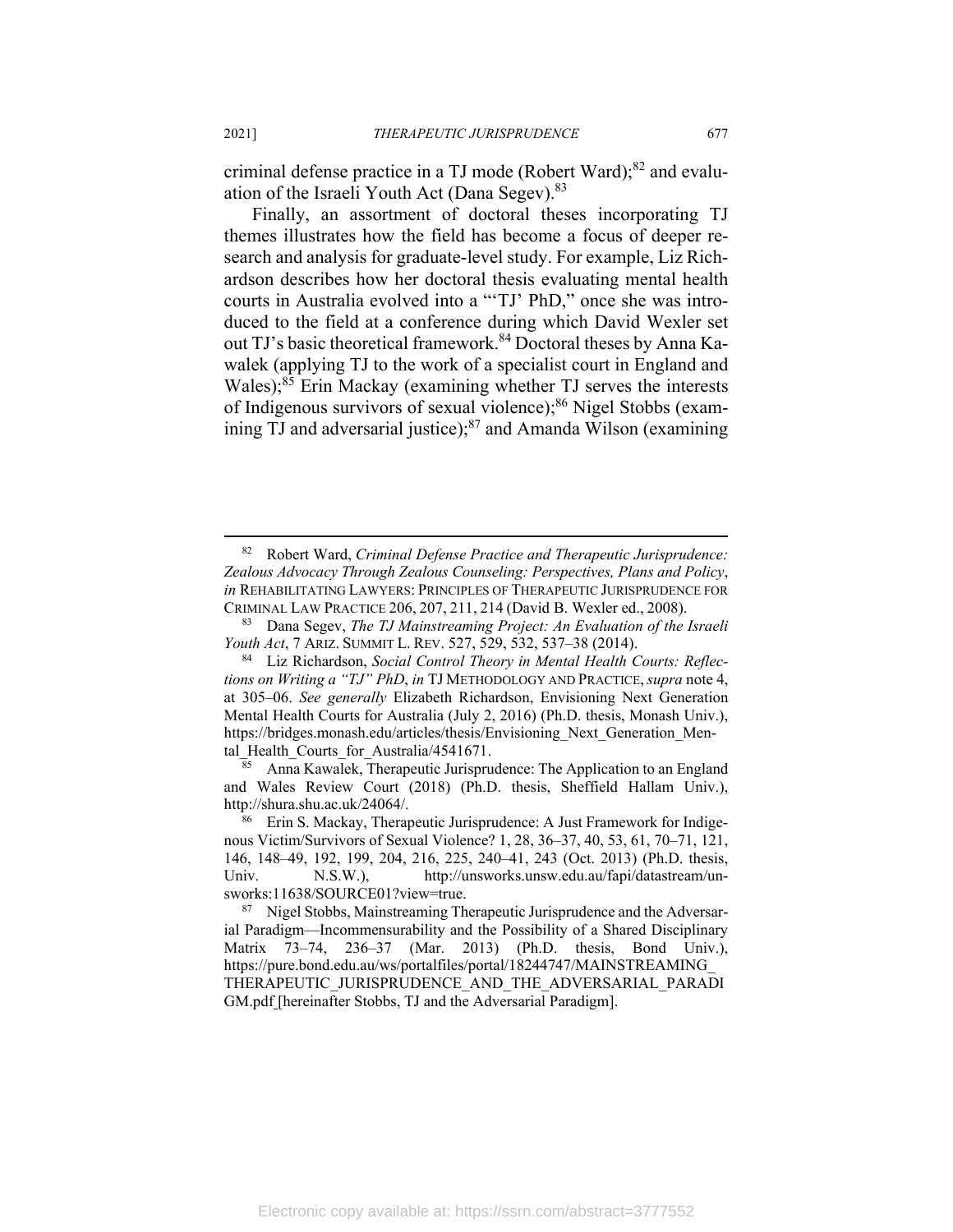TJ, criminal justice, and gender) $88$  further display TJ's appeal to graduate researchers.

Of course, there is much more to the story. TJ's expansion into many other aspects of law, policy, and legal institutions, especially those crossing into civil justice issues, is key among them. Part II will examine these developments and the promise of more to come, followed by a look at overlapping and related frameworks of theory and practice. Also significant are TJ's evolution into a global community and its potential for growth and greater influence, which are focal points of Part III. Before embarking upon these explorations, however, we next will consider TJ's theoretical bases (Part II.C.); responses to and critiques of TJ (Part II.D.); and theoretical frameworks and methodologies built around TJ (Part II.E.).

## C. *Core Theoretical Bases*

#### 1. THERAPEUTIC VS. ANTI-THERAPEUTIC

Bruce Winick's 1997 examination of the "jurisprudence of therapeutic jurisprudence" helps to set out TJ's early theoretical base.<sup>89</sup> With TJ's tenth anniversary at hand, the field had matured in depth and breadth to where Winick could offer a more full-throated definition:

> *Therapeutic jurisprudence* is the study of the role of the law as a therapeutic agent. It is an interdisciplinary enterprise designed to produce scholarship that is particularly useful for law reform. Therapeutic jurisprudence proposes the exploration of ways in which, consistent with principles of justice and other constitutional values, the knowledge, theories, and insights of the mental health and related disciplines can help shape the development of the law. Therapeutic jurisprudence builds on the insight that the law

<sup>88</sup> Amanda Wilson, Therapeutic Jurisprudence in Criminal Justice: A Gendered Engagement 2–3, 114–16, 120–26, 132–33, 136–38, 144, 152–54, 250–56, 265, 356, 358–63, 369–70, 373, 379, 384 (Mar. 2017) (Ph.D. thesis, Univ. N.S.W.), https://unsworks.unsw.edu.au/fapi/datastream/unsworks:46236/ SOURCE02?view=true. 89 Winick, *The Jurisprudence of TJ*, *supra* note 28, at 185, 200, 206.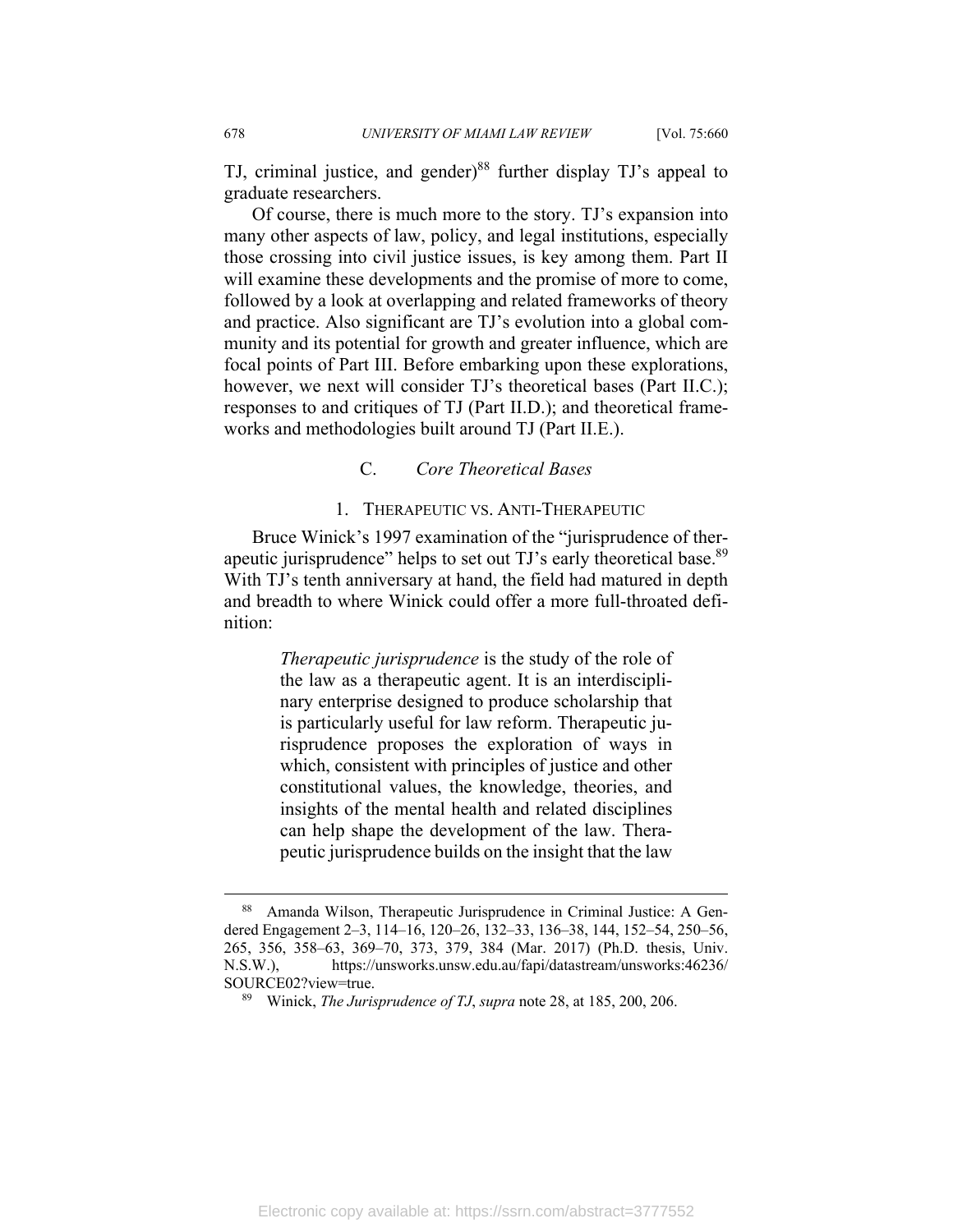itself can be seen to function as a kind of therapist or therapeutic agent. Legal rules, legal procedures, and the roles of legal actors (such as lawyers and judges) constitute social forces that, whether intended or not, often produce therapeutic or antitherapeutic consequences. Therapeutic jurisprudence calls for the study of these consequences with the tools of the social sciences to identify them and to ascertain whether the law's antitherapeutic effects can be reduced, and its therapeutic effects enhanced, without subordinating due process and other justice values. $90$ 

With that definition in place, Winick acknowledged TJ's ancestral ties to "movements [such] as the sociological jurisprudence of Roscoe Pound and the legal realism of Karl Llewellyn and others."91 He invoked a range of social science disciplines that are relevant to TJ, including "political science, economics, anthropology, sociology, and psychology."92 He held that this multidisciplinary perspective on the law is "normative in its orientation," in that "the therapeutic domain is important and ought to be understood and somehow factored into legal decision making."<sup>93</sup> He continued:

> Therapeutic jurisprudence suggests that, *other things being equal*, positive therapeutic effects are desirable and should generally be a proper aim of law, and that antitherapeutic effects are undesirable and should be avoided or minimized. Because this normative agenda drives therapeutic jurisprudence research, it is not the neutral, value-free mode of scholarly inquiry that law and psychology and social science in law often try to be. In this respect, therapeutic jurisprudence is more like law and economics, critical legal studies, feminist jurisprudence, and critical race theory—all of which are schools of jurisprudence

<sup>90</sup> *Id.* at 185.<br><sup>91</sup> *Id.* at 186 (citations omitted).<br><sup>92</sup> *Id.* at 188

<sup>93</sup> *Id*. at 188.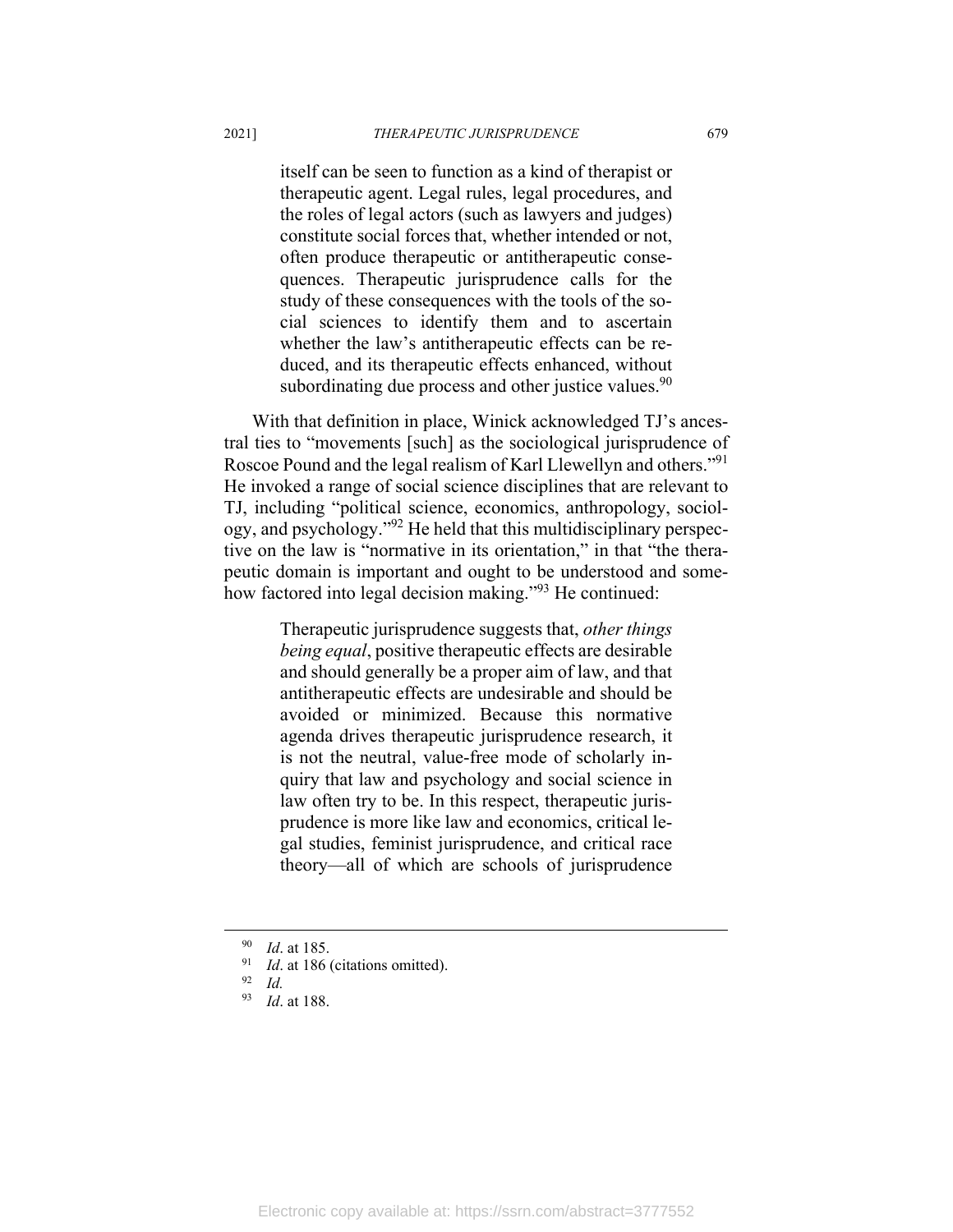that examine law with a particular normative orientation.94

References to the law serving as a therapeutic agent and to the therapeutic and anti-therapeutic consequences of legal events trace back to TJ's very origins.<sup>95</sup> In addition, two additional concepts—dignity and compassion—have entered into the heart of discussions about TJ's theoretical bases.

## 2. DIGNITY

Michael Perlin has asserted that dignity "is the core of the entire therapeutic jurisprudence enterprise" and that we cannot "seriously write about or think about TJ without taking seriously the role of dignity in the legal process."<sup>96</sup> We have at our disposal several relevant conceptualizations of dignity to help guide our way. Robert Schopp has connected dignity with TJ using this definition:

> In ordinary language, dignity refers to "[t]he quality of being worthy or honourable; true worth, excellence." Human, as an adjective, refers to properties that are "characteristic of human kind or people . . . of the activities, relationships, etc. of human beings, esp. as distinct from those of lower animals." Thus, "human dignity" is reasonably interpreted as referring to the uniquely human characteristics that render humans capable of pursuing lives that manifest the worthy and honourable exercise of those characteristics. Such lives reflect the development and exercise of defensible principles of virtue and justice that distinguish honourable human lives from dishonourable human lives and from the lives of lower animals. This interpretation is consistent with

<sup>94</sup> *Id*. at 188–89 (citations omitted). 95 Mary Berkheiser, *Frasier Meets CLEA: Therapeutic Jurisprudence and Law School Clinics*, 5 PSYCH., PUB. POL'Y, & L. 1147, 1149 (1999).<br><sup>96</sup> Perlin, *Have You Seen Dignity*, *supra* note 3, at 1137; *see also* Michael L.

Perlin, *"The Judge, He Cast His Robe Aside": Mental Health Courts, Dignity and Due Process*, 3 MENTAL HEALTH L. & POL'Y J. 1, 4, 16–22 (2013) (examining role of dignity in addressing questions of adequacy of counsel and competence of defendants to participate in mental health court proceedings).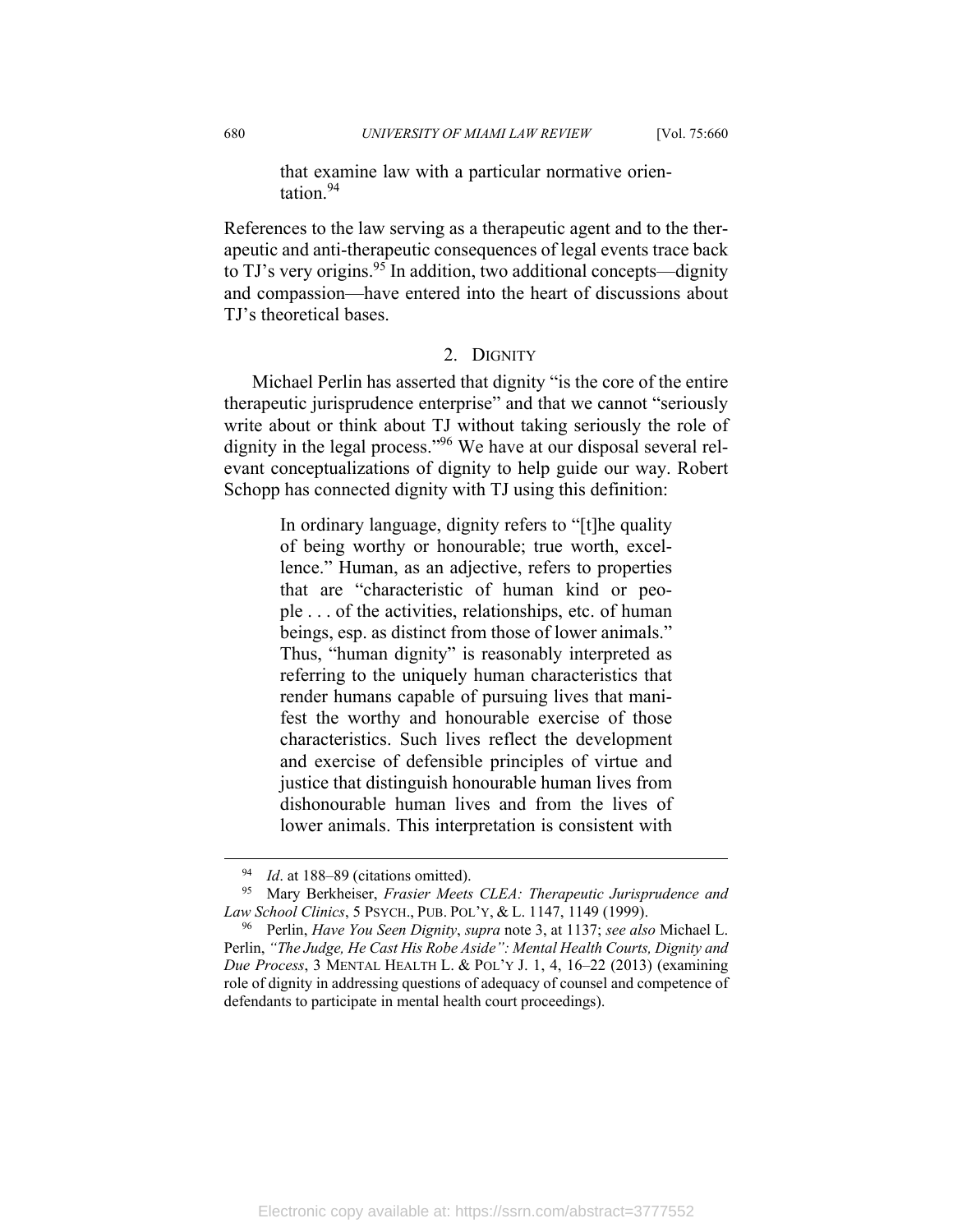the philosophical concept of dignity as "a moral worth or status usually attributed to human persons."97

I have connected TJ and dignity in writings discussing legislation and public policy development<sup>98</sup> and American employment law.<sup>99</sup> Using a historical approach, I start by looking at how early understandings of dignity, even before the term was used, began shaping the law, informed by the Enlightenment and embraced by the U.S. Constitution: "First, dignity is grounded in an inherent right to be free of harm to one's person or property. Second, the government can be both a violator and protector of individual dignity. Third, unchecked power can lead to abuses of power."<sup>100</sup>

Next, I examine how more advanced applications of human dignity emerged during the second half of the twentieth century, reflecting the values of the Universal Declaration of Human Rights:

> First, the law should encompass certain "positive" rights or obligations, to be effectuated by the state and perhaps by private actors. Second, the law should recognize that private actors, as well as the government, could engage in abuses of power against individuals. Third, the law should protect individuals against serious infringements upon their dignity motivated by bias due to intrinsic characteristics such as race or sex.<sup>101</sup>

In their wide-ranging survey of the role of dignity in influencing legal decision-making, Doron Shultziner and Itai Rabinovici reference TJ scholarship in concluding that "considerations of self-worth

<sup>97</sup> Robert F. Schopp, *Therapeutic Jurisprudence, Coercive Interventions, and Human Dignity*, 16 QUEENSL. U. TECH. L. REV. 68, 75–76 (2016) (citations omitted). 98 *See* Yamada, *On Anger, Shock, Fear, and Trauma*, *supra* note 12, at 35,

<sup>40, 43. 99</sup> *See* Yamada, *Human Dignity*, *supra* note 11, at 540, 546–47. 100 *Id*. at 540. 101 *Id*. at 544.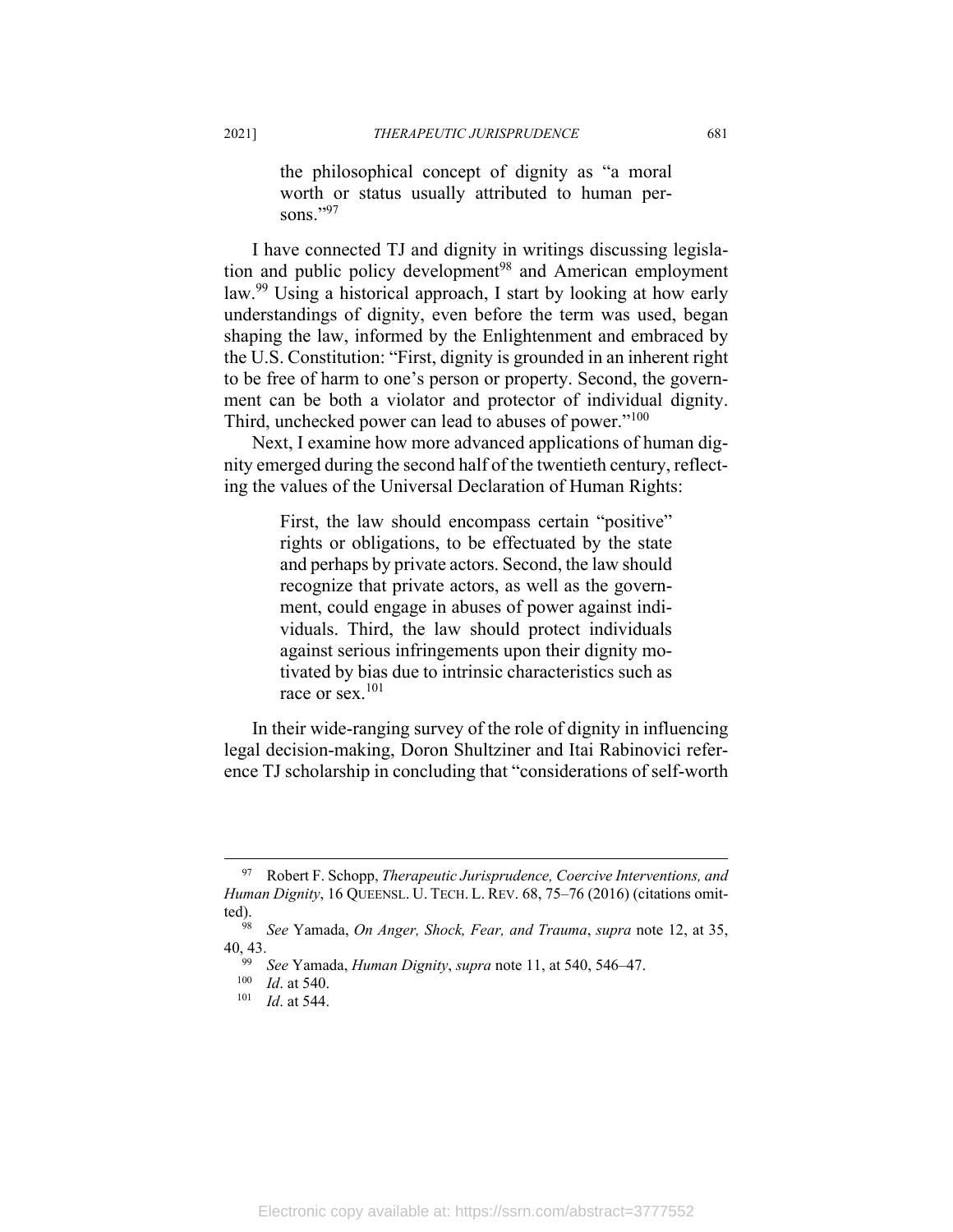could and often should guide public policy and legal decisions."102 They also link dignity violations to the experience of humiliation,  $103$ another conceptual connection that resonates with  $T J^{104}$  Ultimately, they conclude that constitutional precedents from the U.S. Supreme Court, the European Court of Human Rights, and the Supreme Court of Israel may be incorporated into a workable approach that invokes dignity to protect human rights.<sup>105</sup>

#### 3. COMPASSION

On compassion, Lorana Bartels and Anthony Hopkins suggest that the "existence of a compassionate motivation" draws people to TJ.106 They continue:

> The argument we make here is that TJ is founded upon the psychology of compassion, understood as a sensitivity to and concern for the suffering of others and a commitment to alleviating and preventing it. The "other" in the context of TJ is any person upon whom the law acts or any actor within the legal process.107

29, 131–35 (reviewing judicial decisions by the three courts). 106 Anthony Hopkins & Lorana Bartels, *Paying Attention to the Person: Com-*

*passion, Equality, and Therapeutic Jurisprudence*, *in* TJ METHODOLOGY AND PRACTICE, *supra* note 4, at 107, 107. 107 *Id.*

<sup>102</sup> Doron Shultziner & Itai Rabinovici, *Human Dignity, Self-Worth, and Humiliation: A Comparative Legal-Psychological Approach*, 18 PSYCHOL. PUB.

POL'Y, & L. 105, 114 (2012).<br><sup>103</sup> *See id.* at 110–13.<br><sup>104</sup> For many years, Michael Perlin and I have presented about therapeutic jurisprudence at the annual workshop of Human Dignity and Humiliation Studies (HumanDHS), a global, multidisciplinary network of educators, scholars, activists, artists, practitioners, and students devoted to advancing human dignity and reducing humiliation in society. HUM. DIGNITY & HUMILIATION STUD., https://www.humiliationstudies.org (last visited May 15, 2021). I currently serve on the HumanDHS board of directors. David Yamada, *A Workshop as Annual Ritual*, MINDING THE WORKPLACE (Dec. 13, 2019), https://newworkplace.wordpress.com/2019/12/13/a-workshop-as-annual-ritual/ (commentary about a recent HumanDHS annual workshop). 105 *See generally* Shultziner & Rabinovici, *supra* note 102, at 116, 118, 120–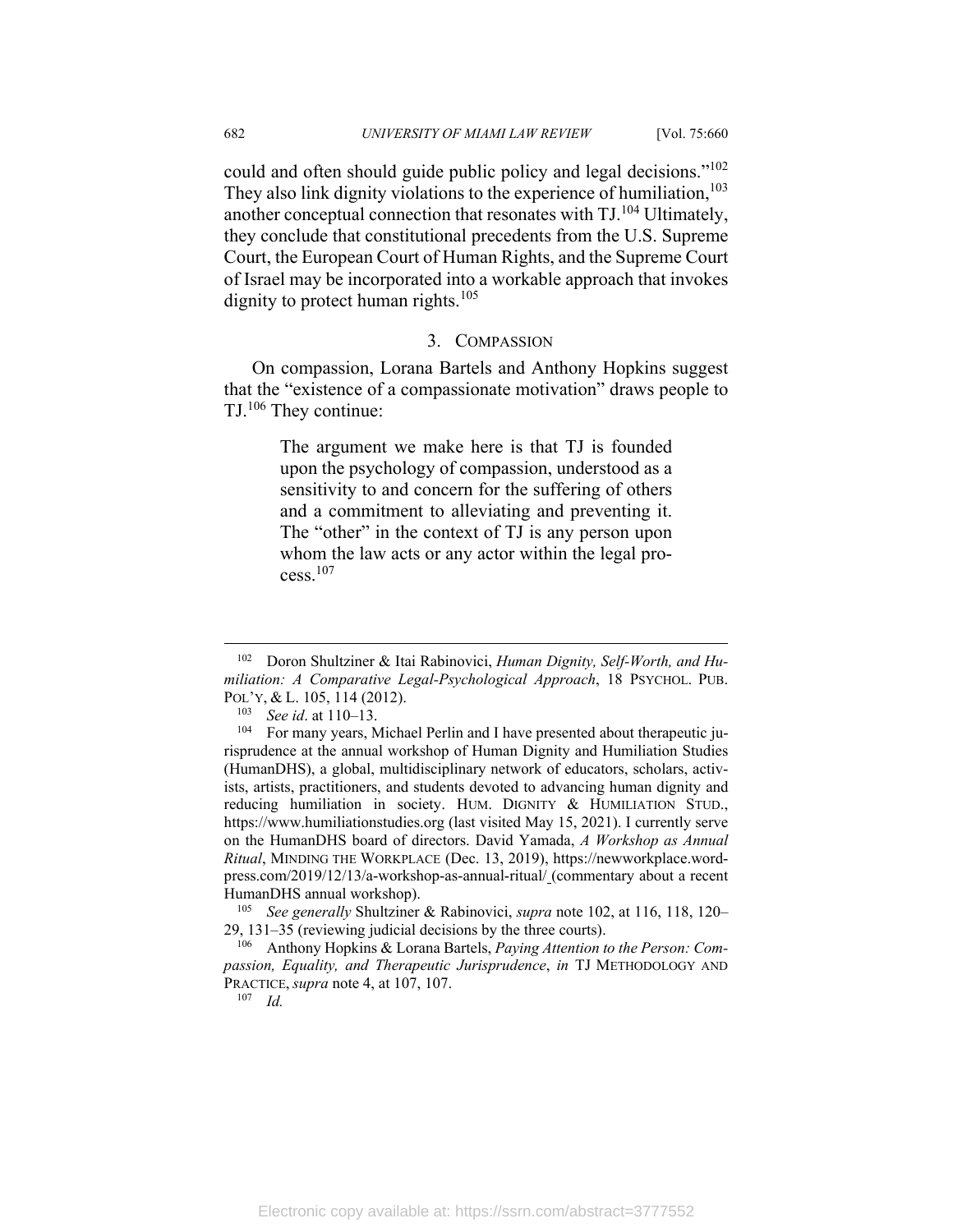Nigel Stobbs, founder of a new Compassion Informed Law Research program, invokes the term in critiquing the Australian criminal justice system's treatment of incarcerated individuals during the COVID-19 pandemic.<sup>108</sup> In doing so, he provides a similar conceptualization of compassion:

> Compassion is a virtue, value or disposition to act which can be held by individuals or groups . . . . Compassion is generally defined as having two elements. First is empathy—the capacity to sense that another is suffering, and to know what it might feel like to be subjected to that kind of suffering . . . . The second element of compassion is a felt need to try and alleviate that sensed suffering of others.109

As an applied illustration, retired judges Jamey Hueston and Miriam Hutchins have urged the importance of compassion for the judiciary, stating that "[t]raining in the use of therapeutic and compassionate approaches will enable judges to craft healthier outcomes for those appearing before the court while cogently relieving judicial trauma."110 Anticipating potential criticisms of compassion training for judges, they add that "[e]mploying compassion can neither replace nor excuse application of the law, consideration of the facts, or due process."111 Rather, compassion training can serve as "the mark of a more expansive approach to enrich judicial decision-making and impartiality."112

### D. *Responses and Critiques*

Reviews and critiques of TJ have come from inside and outside of its circle, tending to focus on overall conceptualizations of TJ and implicitly emphasizing its original core topics of mental health and mental disability law, criminal justice, and problem-solving

<sup>108</sup> Nigel Stobbs, *Compassion, the Vulnerable and COVID-19*, 45 ALT. L.J. 81, 81 (2020). 109 *Id*. 110 Jamey Hueston & Miriam Hutchins, *The Power of Compassion in the* 

*Court: Healing on Both Sides of the Bench*, 54 CT. REV. 96, 96 (2018). 111 *Id*. at 99–100. 112 *Id*. at 100.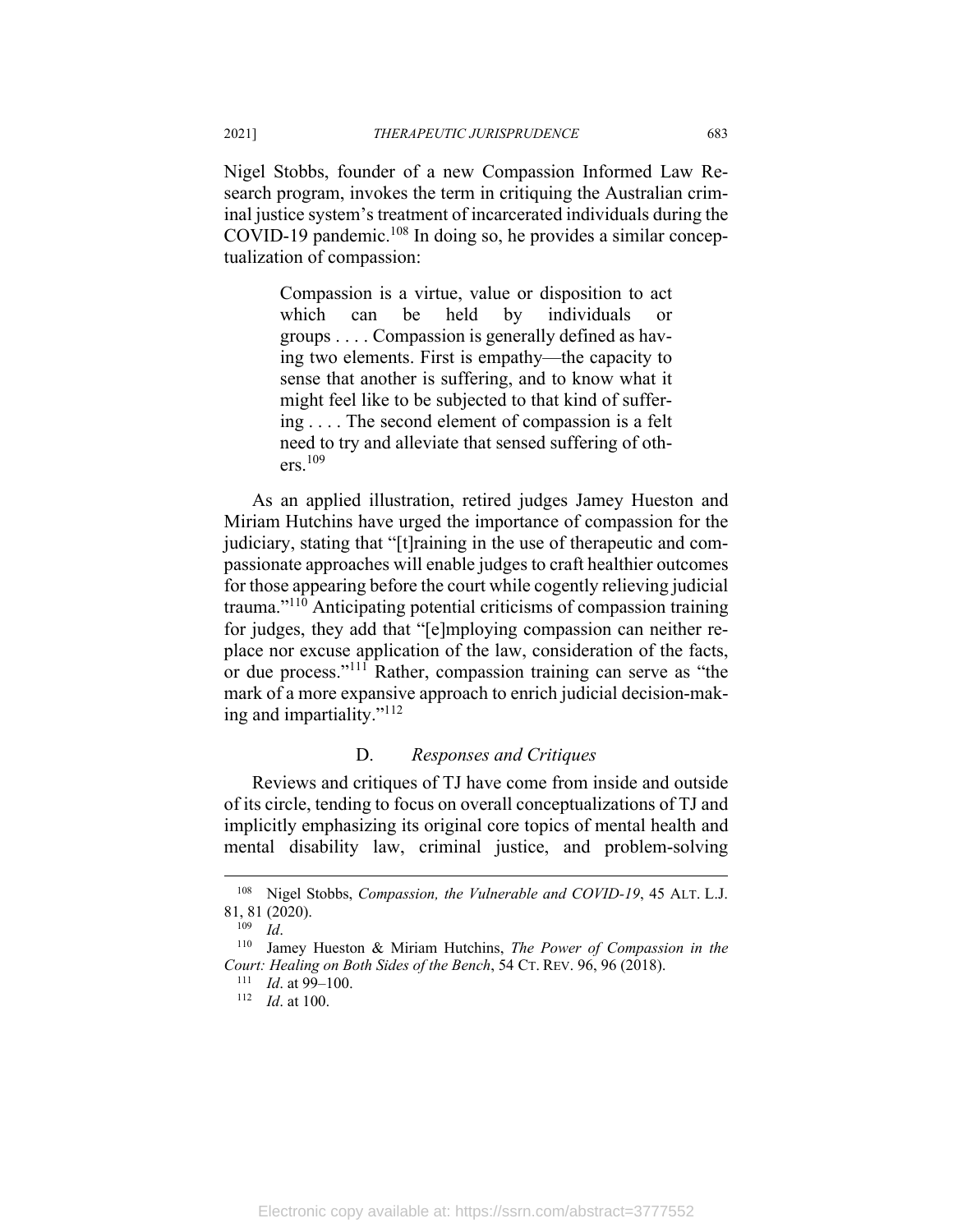courts.113 Not surprisingly, the field has attracted its share of passionate advocates and passionate critics. While it is well beyond the scope of this Article to attempt to resolve the underlying debates and points of difference, I summarize the essence of these exchanges and invite readers to delve into the cited articles and chapters to learn more about them.

## 1. FRIENDLY AND NOT-SO-FRIENDLY REVIEWS

In a 1995 article that would influence the dialogue within the TJ community, Christopher Slobogin reviewed the field through the eyes of a supportive critic.<sup>114</sup> He built his review around five "dilemmas" or "conundrums" confronting TJ:

- (1) The "identity dilemma," asking whether TJ is "distinguishable from other jurisprudences that share its goal of using the law to improve the well-being of others"; $^{115}$
- (2) the "definitional dilemma," asking whether the term "therapeutic" can "be defined in a meaningful way"; $^{116}$
- (3) the "dilemma of empirical indeterminacy," asking whether "the vagaries of empirical research, upon which therapeutic jurisprudence heavily relies, doom its proposals"; $^{117}$

<sup>113</sup> *See, e.g.*, Nigel Stobbs, *In Defence of Therapeutic Jurisprudence: Threat, Promise and Worldview*, 8 ARIZ. SUMMIT L. REV. 325, 327–28, 341 (2015) [hereinafter Stobbs, *In Defence of TJ*] (insider critique); Ian Freckelton, *Therapeutic Jurisprudence Misunderstood and Misrepresented: The Price and Risks of Influence*, 30 T. JEFFERSON L. REV. 575, 578–79, 582, 593 (2008) (insider critique); Dennis Roderick & Susan T. Krumholz, *Much Ado About Nothing? A Critical Examination of Therapeutic Jurisprudence*, 1 S. NEW ENG. ROUNDTABLE SYMP. L.J. 201, 203–05, 216, 219 (2006) (outsider critique); Slobogin, *supra* note 29, at 193, 210–11, 214 (outsider critique); Bruce A. Arrigo, *The Ethics of Therapeutic Jurisprudence: A Critical and Theoretical Enquiry of Law, Psychology and Crime*, 11 PSYCHIATRY, PSYCH. & L. 23, 24–25, 29–30, 34 (2004) (outsider critique).<br><sup>114</sup> *See* Slobogin, *supra* note 29, at 218–19.<br><sup>115</sup> *Id*. *117 Id*.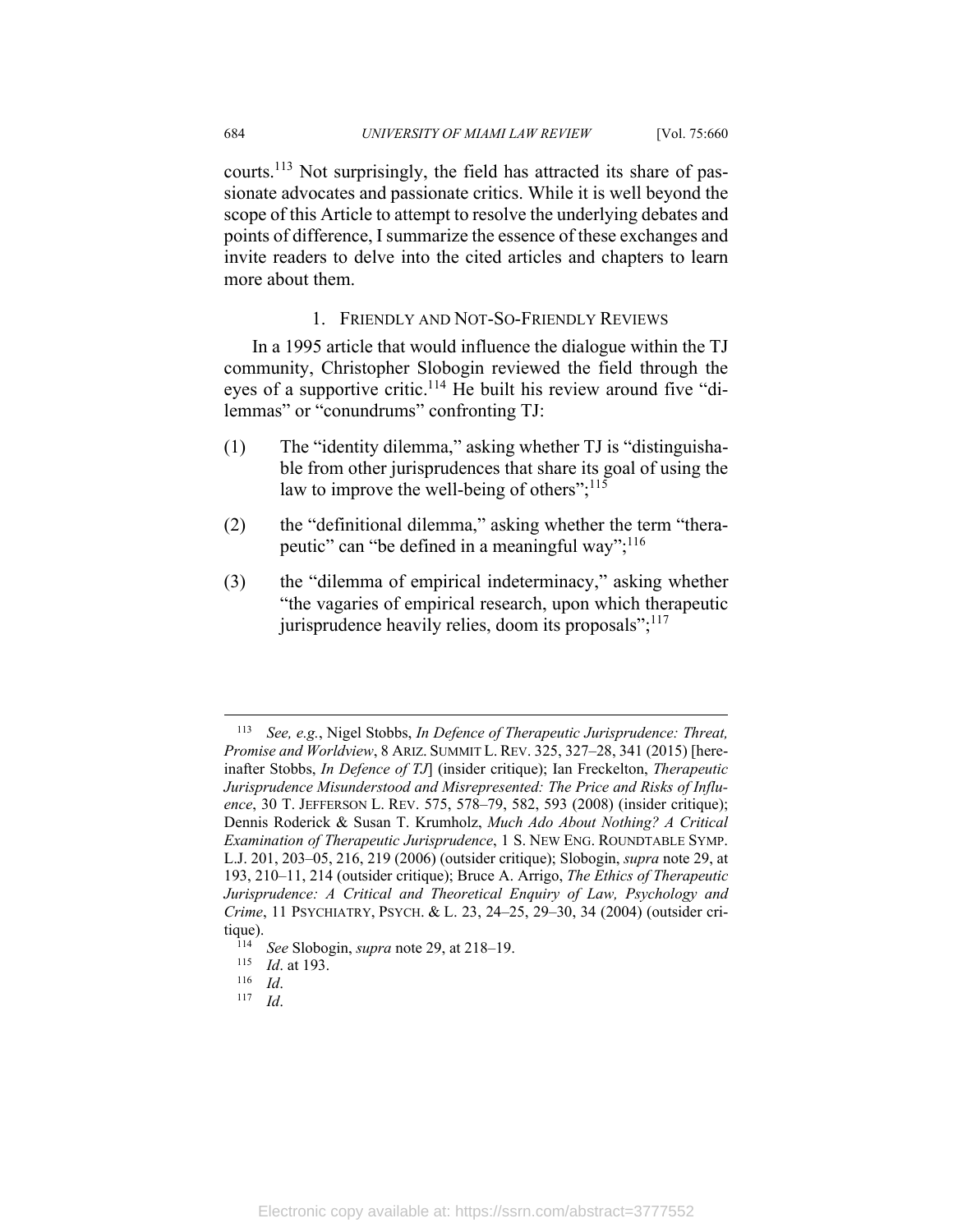- (4) the "rule of law dilemma," asking "[h]ow will a therapeutic jurisprudence proposal that benefits only a subgroup of those it affects be implemented"?; $^{118}$  and
- (5) the "balancing dilemma," asking "[w]hen and how should a therapeutic jurisprudence proposal be balanced against countervailing constitutional and social policies"?<sup>119</sup>

Slobogin's review was a friendly one, concluding that TJ, "carefully pursued, will help produce a critical psychology that will force policymakers to pay more attention to the actual, rather than the assumed, impact of the law and those who implement it."<sup>120</sup> His analysis of TJ's potential soft spots would prove to be influential. For example, Bruce Winick's 1997 exploration of TJ jurisprudence (discussed above) was in part a response to points raised by Slobogin.<sup>121</sup> Years later, Nigel Stobbs would refer to Slobogin's article as "a watershed paper within therapeutic jurisprudence scholarship" that articulates "some of the most important jurisprudential and practical challenges that TJ faced in gaining widespread credibility among legal practitioners."<sup>122</sup>

In 2008, Ian Freckelton recognized that TJ's emerging influence and success was also attracting criticisms, which he marshaled and summarized.<sup>123</sup> These negative reviews have alleged that TJ is alternately lacking in novelty,<sup>124</sup> lacking in definition,<sup>125</sup> covertly paternalistic,<sup>126</sup> lacking in clarity to legal decision makers,<sup>127</sup> too conservative and homogeneous,<sup>128</sup> an unnecessary and redundant

<sup>118</sup> *Id.*<br><sup>119</sup> *Id.* at 219.<br><sup>121</sup> *See generally* Winick, *The Jurisprudence of TJ*, *supra* note 28, at 185 n.5, 187 n.15, 189 nn.22 & 24, 196 nn.70 & 74–75, 203 nn.105–06 (discussing and citing to Slobogin, *supra* note 29).<br><sup>122</sup> Stobbs, *In Defence of TJ*, *supra* note 113, at 331.<br><sup>123</sup> See generally Freckelton, *supra* note 113, at 583–91 (categorizing and

summarizing criticisms of TJ).<br>
<sup>124</sup> *Id.* at 583–84.<br>
<sup>125</sup> *Id.* at 585–86.<br>
<sup>127</sup> *Id.* at 586–87.<br>
<sup>128</sup> *Id.* at 587–88.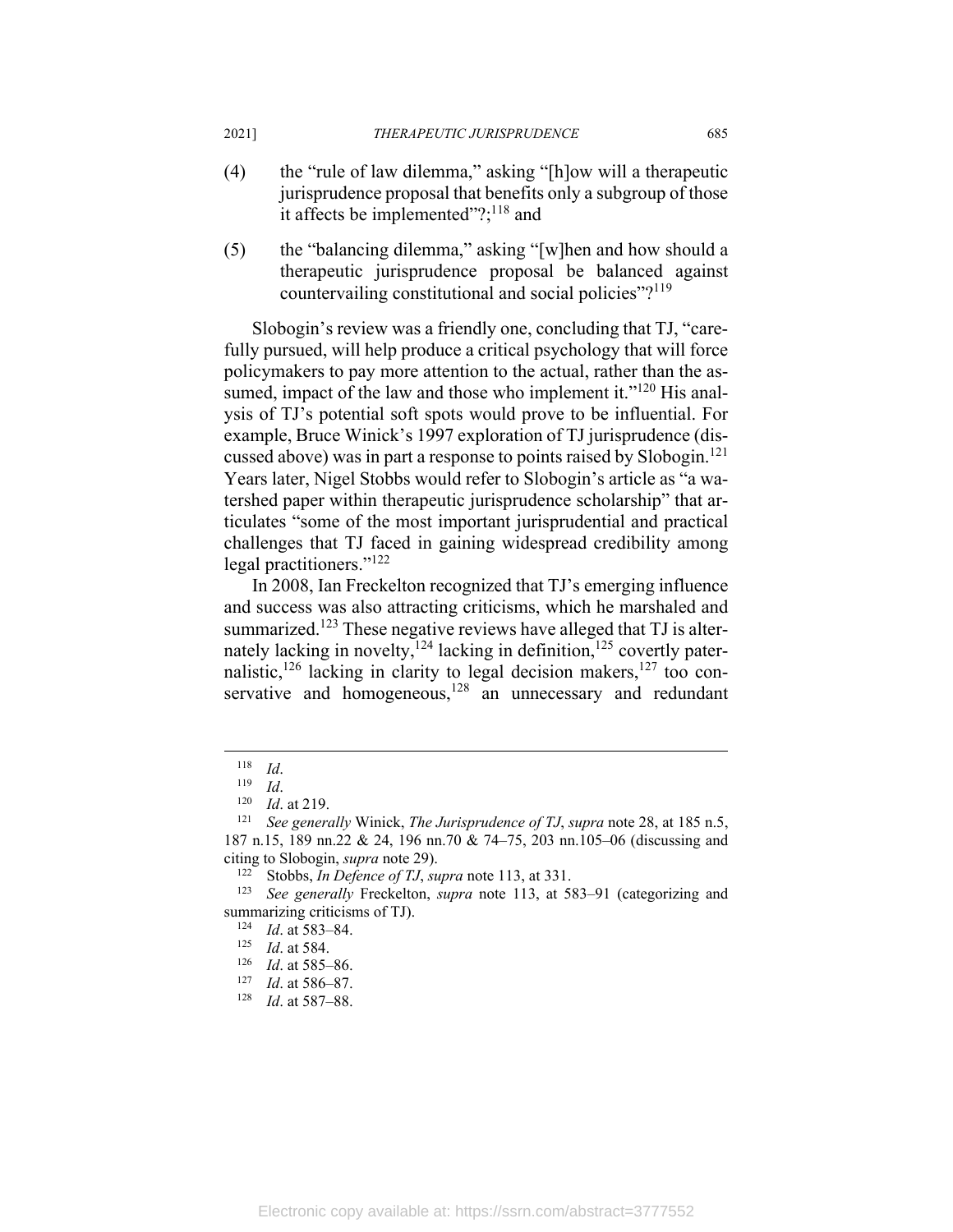conceptualization,<sup>129</sup> intrusive upon civil liberties,<sup>130</sup> and ultimately full of hubris and self-referentialism.<sup>131</sup> In addition to responding to each of these criticisms in turn,<sup>132</sup> Freckelton suggested that the sharpest of them

> emerge from a misunderstanding of the relatively modest aspirations expressed repeatedly by [TJ cofounders] Winick and Wexler that therapeutic jurisprudence scholarship should merely provide a fillip for new perspectives and analyses that place therapeutic consequences of the law and its processes on the agenda and factor them into policy formulation and decision making, as appropriate. $133$

Among the criticisms of TJ examined by Freckelton, questions concerning paternalism and civil liberties have probably "dogged" TJ the most, dating back to its earlier years. To explore these a bit more, let us turn to two published dialogues involving David Wexler and Bruce Winick some 15 years ago.

The first dialogue occurred between Wexler and criminal law professor Mae Quinn. In 2005, Wexler published an article in the *St. Thomas Law Review* in which he set out parameters for a holistic type of criminal defense practice that focuses on a client's rehabilitative interests at all stages of criminal proceedings, including pretrial, post-trial, appeal, and release and re-entry.<sup>134</sup> This proposed agenda, he stated, "is intended as a warm invitation" to lawyers, judges, and other stakeholders in the criminal justice system to consider ways in which rehabilitative practices might be applied.<sup>135</sup>

Quinn published a lengthy response to Wexler in the *Boston Col*lege Law Review.<sup>136</sup> She took issue with Wexler's proposed model,

*prudence Invitation to the Criminal Defense Bar: Unable to Join You, Already (Somewhat Similarly) Engaged*, 48 B.C. L. REV. 539 (2007).

<sup>1&</sup>lt;sup>29</sup> Id. at 588–89.<br>
<sup>130</sup> Id. at 589–90.<br>
<sup>131</sup> Id. at 590–91.<br>
<sup>133</sup> Id. at 591.<br>
<sup>133</sup> Id. at 591.<br>
<sup>134</sup> David B. Wexler, *Therapeutic Jurisprudence and the Rehabilitative Role of the Criminal Defense Lawyer*, 17 ST. THOMAS L. REV. 743, 744–45 (2005). 135 *Id*. at 746. 136 Mae C. Quinn, *An RSVP to Professor Wexler's Warm Therapeutic Juris-*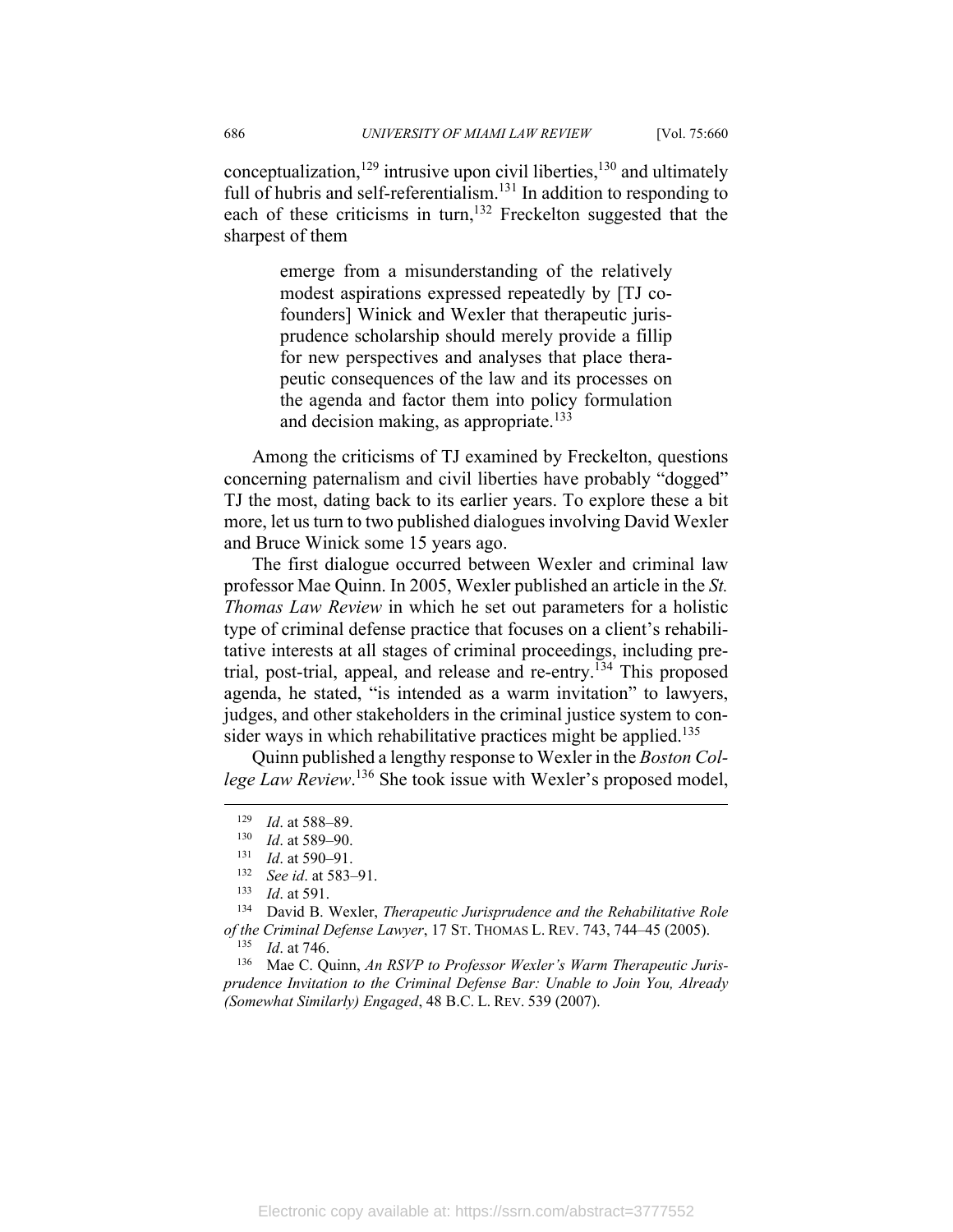positing, among other things, that it presented ethical risks of undermining an attorney's duty to provide zealous advocacy and could impose an overly paternalistic approach to client representation.<sup>137</sup> To further the dialogue, the Boston College editors invited Wexler to submit a reply to Quinn, which came in the form of a ten-point response, suggesting "there is greater agreement between us than [Quinn] has supposed" and endeavoring to "clarify areas of disagreement and areas in need of further attention."<sup>138</sup> Quinn then submitted a follow-up response, wherein she reiterated her concerns about Wexler's proposals and TJ generally.<sup>139</sup>

The second dialogue concerned the merits of mental health courts, conducted as a question-and-answer exchange between Winick and disability rights attorney and former law professor Susan Stefan, in a 2005 symposium issue on mental health courts in the journal *Psychology, Public Policy, and Law*. 140 Although their tone is always civil and respectful, it quickly becomes obvious that the two shared little common ground on the merits of mental health courts. Winick, coming from a TJ perspective, believes that mental health courts are a pragmatic solution to the significant problem of untreated mental illness and a humane diversion from the criminal justice system.<sup>141</sup> Stefan strongly opposes any alternative court that segregates a marginalized minority of mostly low-income people with psychiatric disabilities from the rest of the justice system and grants judges extraordinary leeway in shaping dispositions.<sup>142</sup>

Both the Wexler-Quinn and Winick-Stefan exchanges go much deeper than this short summary can convey. Each reflects how TJ implicates issues of individual autonomy and civil liberties in the criminal justice arena, where adversarial justice and procedural rights are built into the systems and their surrounding legal

<sup>&</sup>lt;sup>137</sup> See id. at 587–91.<br><sup>138</sup> David B. Wexler, *Not Such a Party Pooper: An Attempt to Accommodate (Many of) Professor Quinn's Concerns About Therapeutic Jurisprudence Criminal Defense Lawyering*, 48 B.C. L. REV. 597, 598 (2007).<br><sup>139</sup> Quinn, *supra* note 136, at 592.<br><sup>140</sup> Susan Stefan & Bruce J. Winick, *A Dialogue on Mental Health Courts*, 11

PSYCHOL., PUB. POL'Y, & L. <sup>507</sup> (2005). 141 *See id*. at 510–11. 142 *See id*. at 511–13.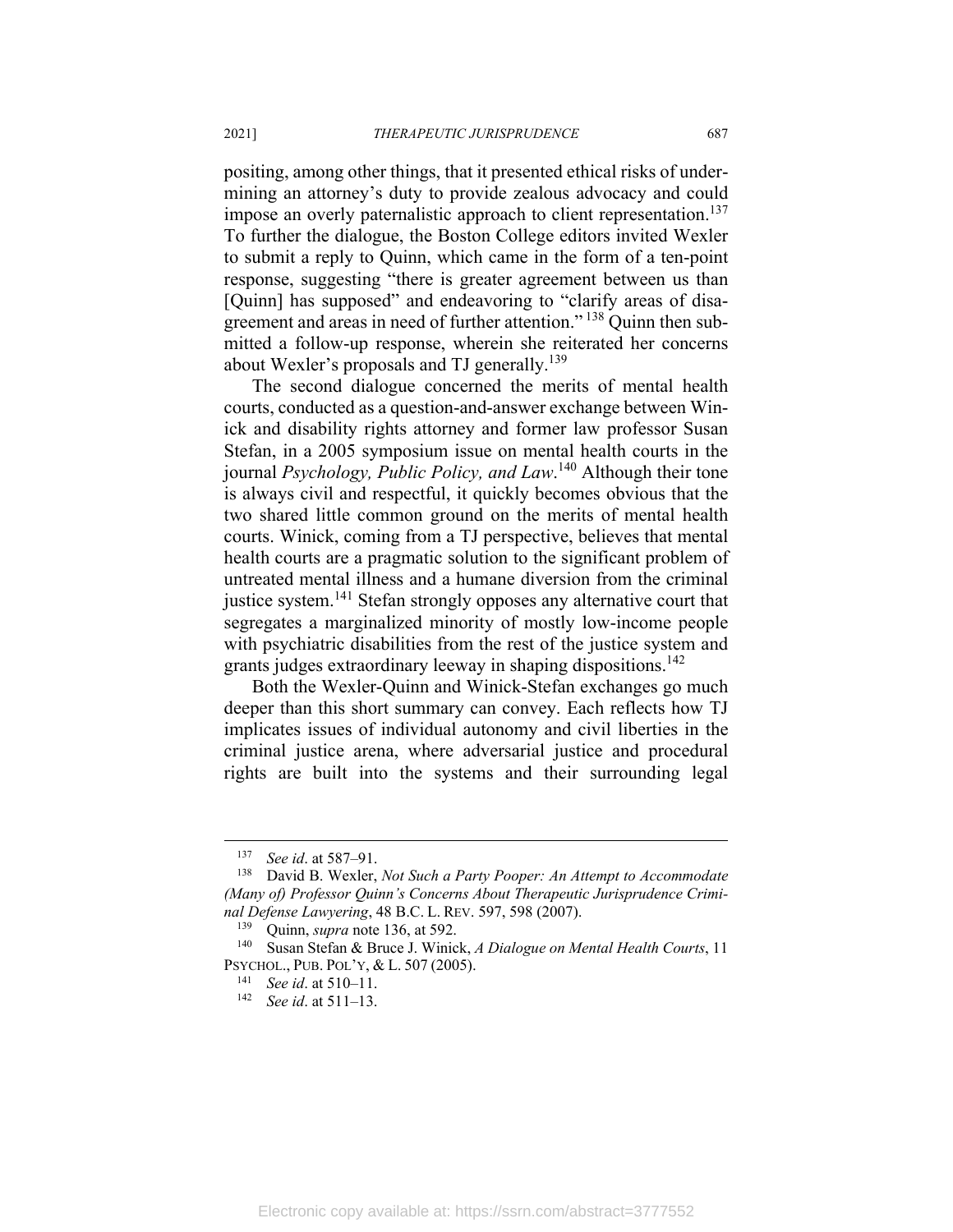cultures.143 While such disagreements are not necessarily as acute (or present at all) in other areas of law that have attracted later attention from TJ scholars and practitioners (especially civil legal matters), they nevertheless illustrate some of the key ongoing tensions in core TJ doctrine and application.

#### 2. STRONGER DEFINITION AND THEORY

It is fair to say that earlier work to define TJ's theoretical framework has led many affiliated scholars to grow generally comfortable with the contours set by early writers such as Wexler, Winick, and Perlin. As a result, many a TJ law review article starts with an introduction to the essential TJ framework, often invoking the *therapeutic versus anti-therapeutic* verbiage as an obligatory framing preface, before moving on to the specific doctrinal, procedural, or policy discussion that forms the heart of the piece.<sup>144</sup> In the second chapter of their 2019 co-edited volume on TJ methodology and practice, Nigel Stobbs, Lorana Bartels, and Michel Vols gently chide these "generic descriptions" of TJ, characterizing them as "boilerplate" rather than theory.145 They are among the members of a newer generation of TJ scholars who are calling upon the field to be more sharply defined and more deeply theorized.

In her 2020 article about TJ and empirical research, Anna Kawalek acknowledges "deeper-seated critiques of the TJ paradigm claiming that it is rudderless and undertheorized," as well as ongoing exchanges about what TJ is and is not.<sup>146</sup> She summarizes:

> These discussions question whether TJ is a theory or a practice, multitude of normative principles, lens,

<sup>143</sup> *See id.* at 510–13; Wexler, *supra* note 138, at 598; Quinn, *supra* note 136, at 592.<br><sup>144</sup> One of my own articles, which applies TJ to employment law, is a perfect

example, containing a one-paragraph description of TJ that cites David Wexler and Michael Perlin, before going into specifics about employment law and policy. *See* Yamada, *Employment Law as if People Mattered*, *supra* note12, at 258. 145 Nigel Stobbs, Lorana Bartels & Michel Vols, *Therapeutic Jurisprudence—*

*A Strong Community and Maturing Discipline*, *in* TJ METHODOLOGY AND

PRACTICE, *supra* note 4, at 15, 18.<br><sup>146</sup> Anna Kawalek, *A Tool for Measuring Therapeutic Jurisprudence Values During Empirical Research*, 71 INT'L J.L. & PSYCHIATRY 1, 3 (2020) [hereinafter Kawalek, *TJ and Empirical Research*].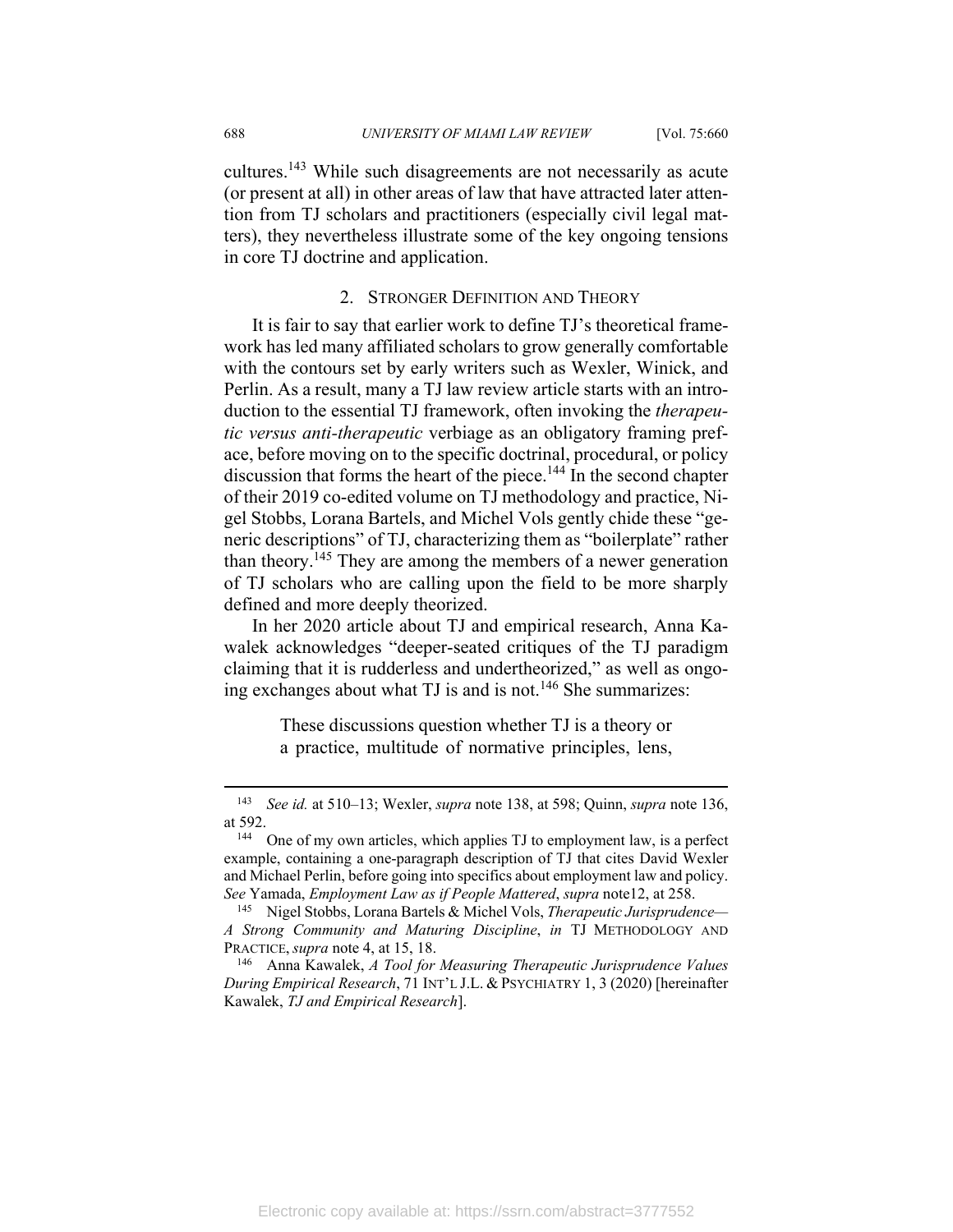philosophy, method, way of thinking, a "set of procedural guidelines, protocols and techniques," or even an adjective or community. These debates are often concluded, and insurgents tempered, by the assertion that TJ is a heuristic tool that can have all of the above-mentioned applications depending on the way that it is applied.<sup>147</sup>

The varying labels used to describe TJ apparently have not been sources of discomfort to many of its early adherents. This Article freely uses a number of them (and others), if not interchangeably, then certainly without much concern over consistency in terminology. This conceptual fluidity, however, is proving to be more problematic to TJ scholars who see a need for greater theoretical precision and development.<sup>148</sup>

They are filling that void by injecting more structure and theory into the field, and by inviting others to do the same. These conversations can only enrich TJ's presence as an intellectual entity. Kawalek's article comes in the wake of the aforementioned volume coedited by Stobbs, Bartels, and Vols—each of whom has contributed chapters discussing theoretical and methodological aspects of TJ.<sup>149</sup> As discussed above, Bartels joins with Anthony Hopkins in advancing compassion as a core TJ value.150 Stobbs cites the usefulness of both pure theoretical as well as applied TJ research.<sup>151</sup> Vols examines different definitions of theory and explores where TJ fits into that taxonomy.152 Both Stobbs and Vols respectfully question the shibboleth that TJ research must ultimately engage the work of law

<sup>&</sup>lt;sup>147</sup> *Id.* at 3 (citations omitted). Readers who wish to explore this conceptual debate in greater detail should consult the abundant sources cited by Kawalek in her article. 148 *E.g.*, Nigel Stobbs, *Therapeutic Jurisprudence as Theoretical and Applied* 

*Research*, *in* TJ METHODOLOGY AND PRACTICE, *supra* note 4, at 29–31 [hereinafter Stobbs, *Theoretical and Applied Research*] (opining that TJ needs a stronger theoretical base in order to grow and flourish). 149 *See* TJ METHODOLOGY AND PRACTICE, *supra* note 4, at vii (table of con-

tents listing chapter contributions by Bartels, Stobbs, and Vols, among others).<br><sup>150</sup> Hopkins & Bartles, *supra* note 106, at 119–22.<br><sup>151</sup> Stobbs, *Theoretical and Applied Research*, *supra* note 148, at 34–43.<br><sup>152</sup> Mic

TJ METHODOLOGY AND PRACTICE, *supra* note 4, at 61–68 [hereinafter Vols, *Theory and Methodology*].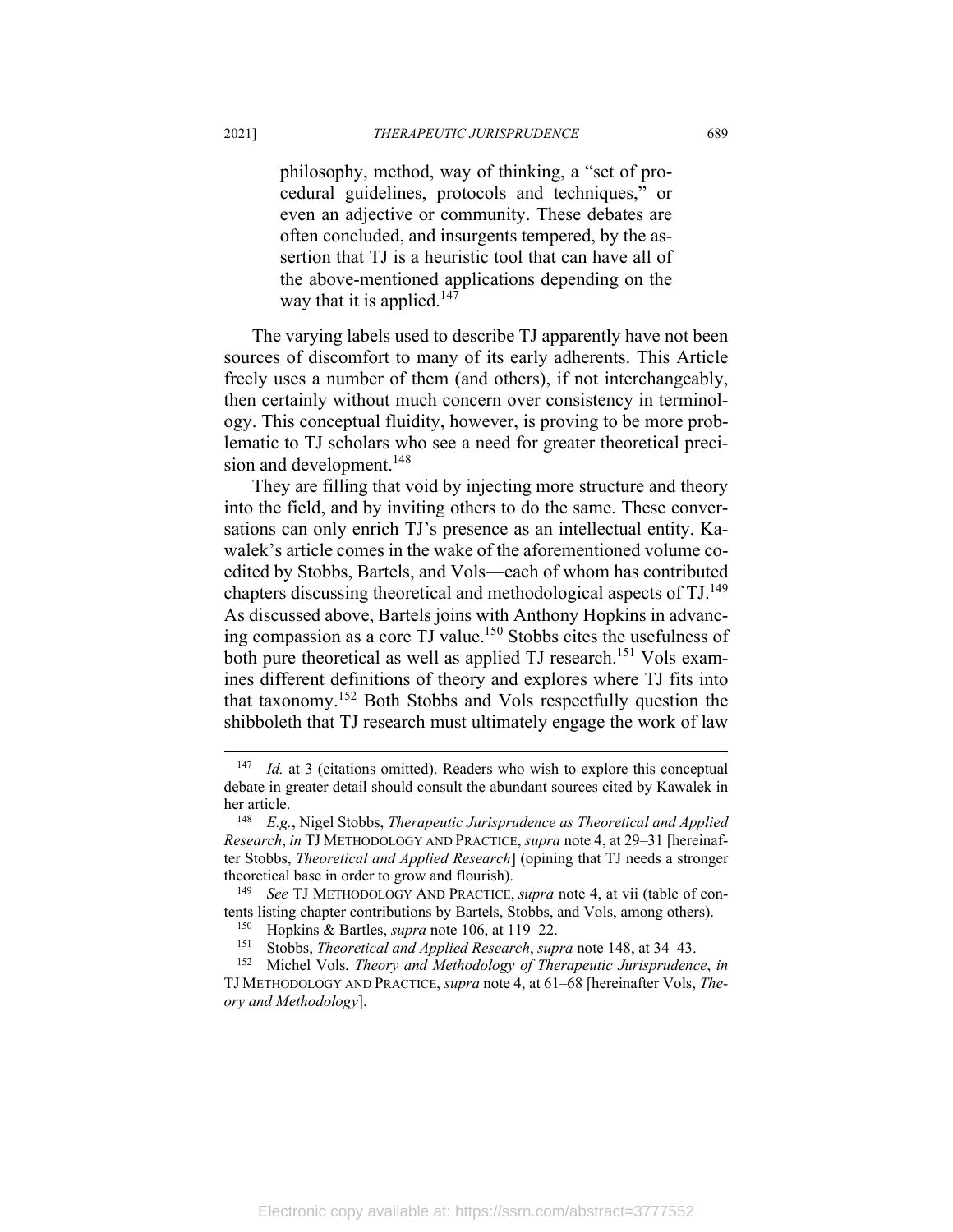reform.153 They and Kawalek also propose methodologies for TJ research and analysis, which are discussed in Part II.E.

This work is taking TJ into deeper theoretical dives, at times developing themes from earlier TJ-related scholarship. A prime example is Nigel Stobbs's explorations of the relationship between TJ and adversarial forms of dispute resolution, tapping into the growing commentary on adversarial versus non-adversarial justice.<sup>154</sup> Stobbs, whose previous life stops included work as a philosopher and criminal lawyer before becoming a legal academic, would devote his doctoral dissertation to this topic.155 Ultimately, he concluded that "a degree of incommensurability" exists between TJ and adversarial justice, in that TJ is willing to revisit and perhaps recast the roles of judges and other legal actors in an effort to achieve therapeutic outcomes.156

## E. *Analytical Frameworks and Methodologies*

The evolution and critiques of TJ's theoretical bases have led to the advancement of various frameworks for analyzing legal questions. They include explorations by a newer wave of TJ-affiliated scholars who are proposing methodologies and taxonomies for

<sup>153</sup> *See* Stobbs, *Theoretical and Applied Research*, *supra* note 148, at 41–43 (discussing whether TJ scholars have a corresponding obligation to be law reform advocates); Vols, *Theory and Methodology*, *supra* note 152, at 68–69 (suggesting that law reform is a potential but not necessary step in TJ research). 154 *See* Stobbs, *Theoretical and Applied Research*, *supra* note 148, at 35–38

<sup>(</sup>discussing TJ and adversarialism). For additional commentaries on TJ and its relationship to adversarial and non-adversarial justice, see, e.g., Becky Batagol, *Fomenters of Strife, Gladiatorial Champions or Something Else Entirely? Lawyers and Family Dispute Resolution*, 8 QUEENSL. U.TECH.L.&JUST.J. 24 (2008); David Carson, *Therapeutic Jurisprudence and Adversarial Injustice: Questioning Limits*, 4 W.CRIMINOLOGY REV. 124 (2003); Rachael Field & Eugene M. Hyman, *Non-Adversarial Approaches to Domestic Violence: Putting Therapeutic Jurisprudence Theory into Practice*, 26 J. JUD. ADM. 275 (2017); Arie Freiberg, *Post-Adversarial and Post-Inquisitorial Justice: Transcending Traditional Penological Paradigms*, 8 EUR. J. CRIMINOLOGY 82 (2011) [hereinafter Freiberg, *Transcending Paradigms*]; MICHAEL KING ET AL., NON-ADVERSARIAL JUSTICE (2d ed.

<sup>2014). 155</sup> Stobbs, *Theoretical and Applied Research*, *supra* note 148, at 35–36; *see*  Stobbs, TJ and the Adversarial Paradigm, *supra* note 87, at 8–9.<br><sup>156</sup> Stobbs, *Theoretical and Applied Research*, *supra* note 148, at 36.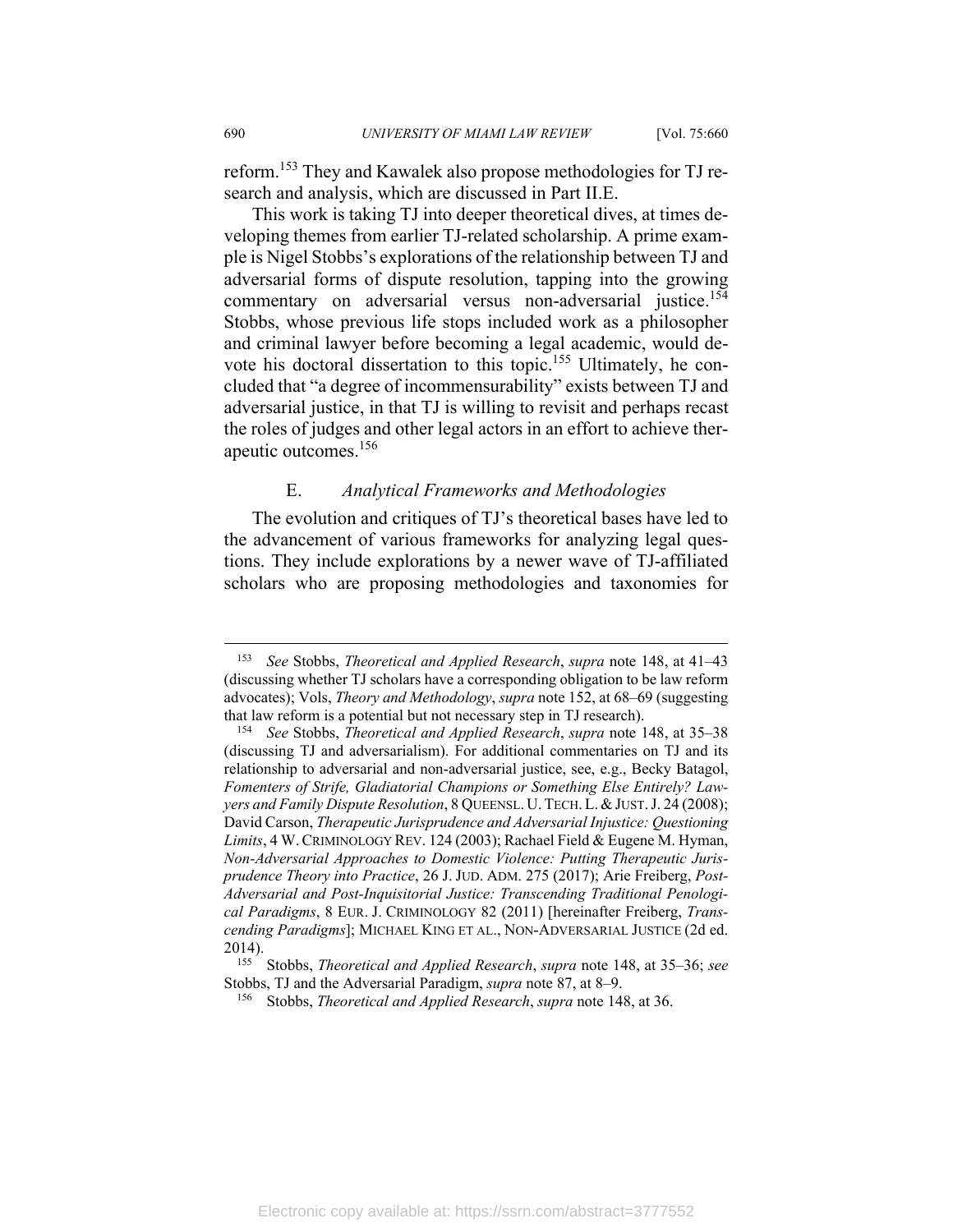engaging in TJ research, analysis, and law reform. Here is a representative sampling of this developing body of work:

#### 1. THERAPEUTIC DESIGN AND APPLICATION OF THE LAW

David Wexler has identified two broad categories for TJ inquiries, "Therapeutic Design of the Law (TDL)" and "Therapeutic Application of the Law (TAL)."157 TDL examines whether legal rules and procedures have therapeutic or anti-therapeutic properties, while TAL examines whether legal actors are practicing and applying the law in a therapeutic or anti-therapeutic manner.<sup>158</sup> This model provides an easy TJ-framed lens on how the law, legal systems, and legal institutions operate and change.

The TDL/TAL model reflects the maturation of Wexler's frame for basic TJ analysis. From its early days, TJ has addressed substantive law and procedure as well as the roles and behaviors of legal actors.159 Both Wexler and Winick would invoke a "wine and bottles" analogy to illustrate this dual focus, with the "wine" being the actions of legal actors (TAL), and the "bottles" being legal and procedural rules (TDL).<sup>160</sup> The TDL/TAL terminology seems more fitting for academic and professional discourse and already has started to gain currency among TJ scholars.<sup>161</sup>

<sup>&</sup>lt;sup>157</sup> Wexler, *The DNA of TJ*, *supra* note 25, at 3, 6.<br><sup>158</sup> *See id.* at 4–7 (explaining the evolution of the TDL/TAL model).<br><sup>159</sup> *See* Winick, *The Jurisprudence of TJ*, *supra* note 28, at 186 (applying TJ principles both to "the therapeutic consequences of legal rules and procedures" and "how legal actors can apply existing law more therapeutically"). 160 *See id*. (referring to "Old Wine in New Bottles"); Wexler, *New Wine in* 

*New Bottles*, *supra* note 25, at 464 (explaining wine/bottles concept). This terminology would catch on within the TJ community, leading to countless conference and workshop colloquies invoking wine and bottles, with occasional mild discomfort expressed over the frequent imagery of flowing alcohol! 161 *See, e.g.*, Stobbs, Bartels & Vols, *supra* note 145, at 17 (discussing

TDL/TAL model); Vols, *Theory and Methodology*,*supra* note 152, at 69–71; Michael L. Perlin, *"Changing of the Guards": David Wexler, Therapeutic Jurisprudence, and the Transformation of Legal Scholarship*, 63 INT'L J.L. & PSYCHIATRY 3, 6 (2019).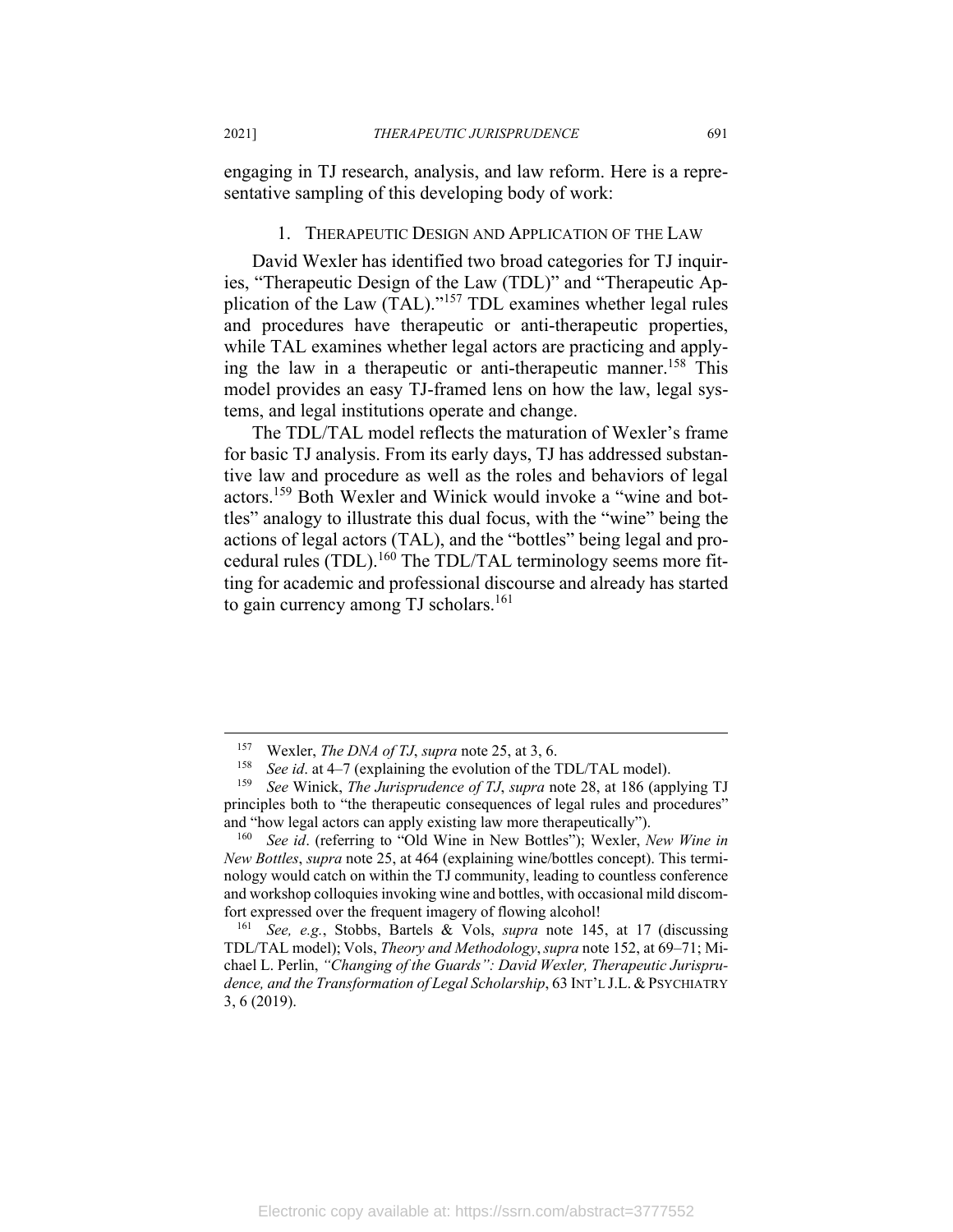## 2. LEGAL PROCEEDINGS: VOICE, VALIDATION, AND VOLUNTARY PARTICIPATION

TJ has long embraced the therapeutic effects of parties in legal proceedings having sufficient voice and autonomy. Amy Ronner has developed a framework for gauging parties' experiences with the legal system:

> [W]hen individuals feel that the legal system has treated them with fairness, respect, and dignity, it has a therapeutic effect: the participants in the process do not just experience greater satisfaction, but tend to be more inclined to accept responsibility for their own conduct, take charge, and reform. There are essentially three core components to such a therapeutic experience, which can be called "the three Vs": namely, a sense of voice, validation, and voluntary participation. $162$

In litigation, "voice" means "a chance to tell [one's] story to a decision maker."163 "Validation" means that the tribunal genuinely considered the litigant's story.<sup>164</sup> When parties experience both voice and validation, "they are more at peace with the outcome."<sup>165</sup> These qualities "create a sense of voluntary participation," in which the legal proceeding is perceived as being less coercive in nature.<sup>166</sup> By contrast, when a party is denied this experience in litigation, "it can engender a 'learned helplessness,' which promotes apathy, retards change, and causes individuals to basically give up." $167$ 

Ronner applied her framework to a juvenile justice proceeding in a Florida case that involved an intellectually challenged, 12-yearold boy ("T.S.D.") who was arrested for auto theft and burglary and waived his constitutional right to legal representation during a

<sup>162</sup> Amy D. Ronner, *Songs of Validation, Voice, and Voluntary Participation: Therapeutic Jurisprudence,* Miranda *and Juveniles*, 71 U. CIN. L. REV. 89, 94 (2002) (citations omitted).<br>
<sup>163</sup> *Id.*<br>
<sup>165</sup> *Id.* at 94–95.<br>
<sup>166</sup> *Id.* at 95.<br>
<sup>167</sup> *Id.* at 93–94.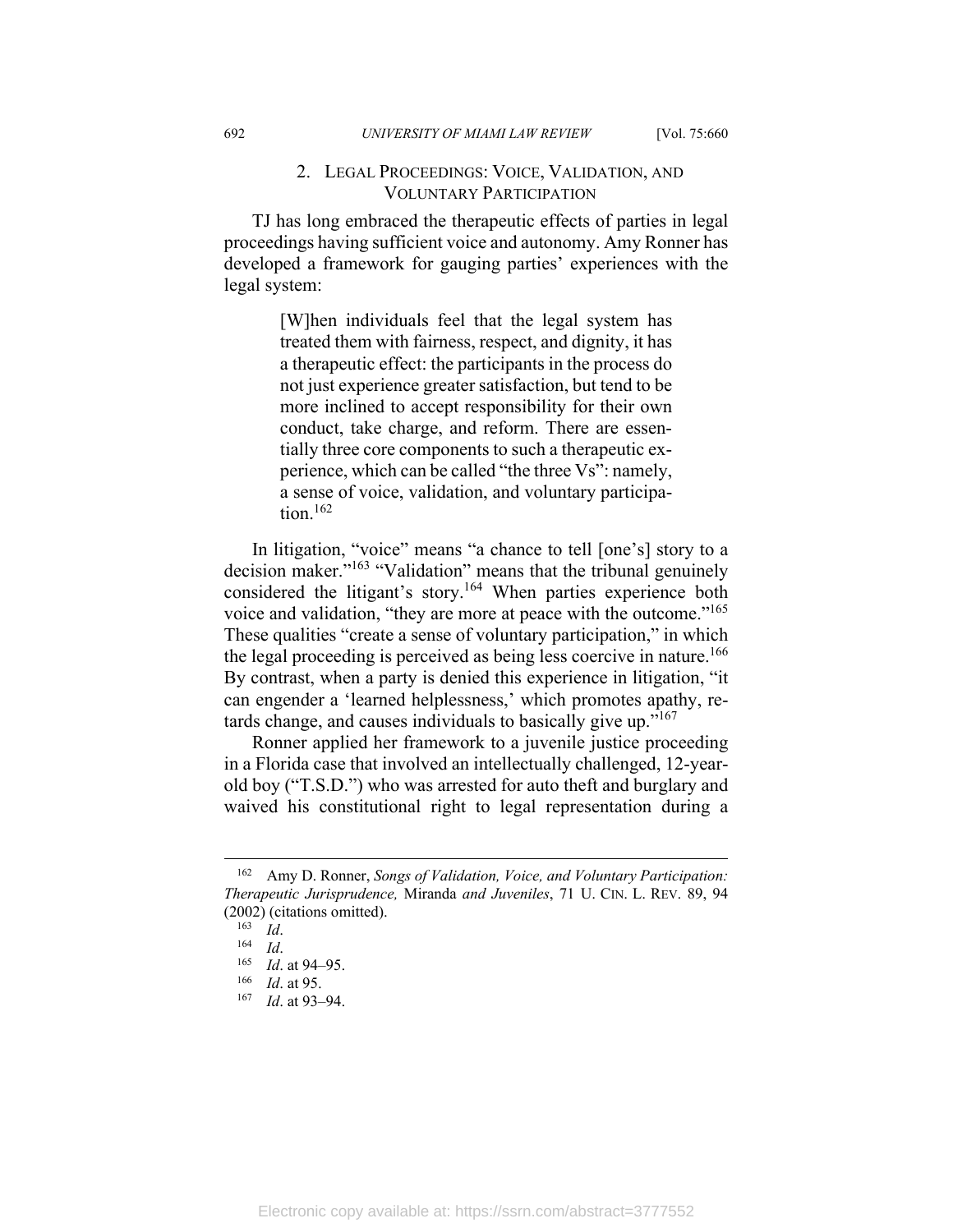custodial interrogation that led to a confession.<sup>168</sup> Ultimately, the appellate litigation clinic at St. Thomas University, which Ronner taught, successfully represented T.S.D. by obtaining a reversal on appeal of a trial court ruling that admitted his confession.<sup>169</sup> The appellate court's decision, Ronner wrote, helped to restore T.S.D.'s " sense of voice, validation, and voluntary participation."<sup>170</sup>

TJ scholars have cited Ronner's concept of the "three V's" approvingly.171 It can be applied easily to virtually any litigation (trial or appellate), administrative, or dispute resolution setting, both civil and criminal.

#### 3. THE THERAPEUTIC IMPERATIVE

Nigel Stobbs offers "The Therapeutic Imperative . . . as a guide or model for structuring TJ based research":<sup>172</sup>

- 1. Study the practical, anti-therapeutic consequences of various legal rules and practices for those affected by them and consider whether those consequences can be improved in the context of any countervailing normative considerations which might outweigh these improvements. [Command]
- 2. Where an argument can be made that therapeutic change may be possible, in the absence of any

<sup>168</sup> *Id.* at 96–97.<br>
169 *Id.* at 96, 101.<br>
170 *Id.* at 111.<br>
171 *See, e.g.*, Michael L. Perlin & Alison J. Lynch, *How Teaching About Therapeutic Jurisprudence Can Be a Tool of Social Justice, and Lead Law Students to Personally and Socially Rewarding Careers: Sexuality and Disability as a Case Example*, 16 NEV. L.J. 209, 214 (2015) (citing Ronner's framework in discussing the role of dignity in defining TJ); Carol L. Zeiner, *A Therapeutic Jurisprudence Analysis of the Use of Eminent Domain to Create a Leasehold*, 33 UTAH L. REV. 883, 889 (2013) (citing Ronner's framework to illustrate voluntariness as a predominant TJ principle); Bernard P. Perlmutter, *More Therapeutic, Less Collaborative? Asserting the Psychotherapist-Patient Privilege on Behalf of Mature Minors*, 17 BARRY L. REV. 45, 63 (2011) (citing Ronner's framework in stating that an adolescent child should be able to assert an evidentiary privilege in court proceedings). 172 Stobbs, *Theoretical and Applied Research*, *supra* note 148, at 44.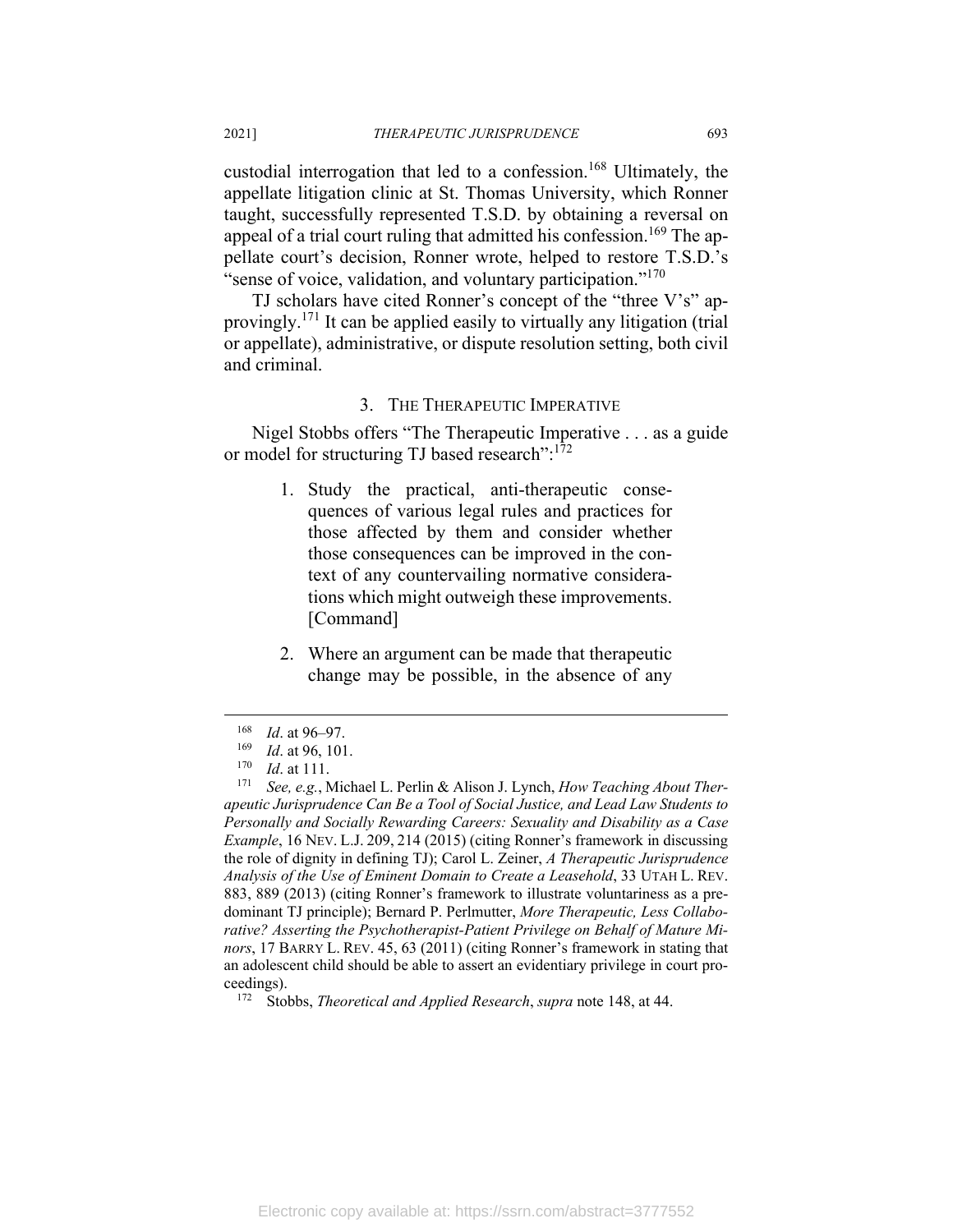countervailing normative considerations, we ought to make that argument. [Duty]

3. Where countervailing normative considerations are identified, do *not* invoke TJ as a method for **determining** which consideration(s) should predominate in decision-making.  $[Rule]^{173}$ 

Stobbs's model is especially noteworthy for the deference it gives to "countervailing normative considerations," reinforcing TJ's traditional respect for competing policy and jurisprudential priorities.174 It affirms that TJ is at once an evolutionary yet traditional framework, the former for injecting therapeutic concerns into legal and policy reasoning and analysis, the latter for honoring conventions of legal and policy decision-making.

## 4. EMPIRICAL AND APPLIED RESEARCH

Michel Vols offers a four-step set of methodological guidelines related mainly to "empirical or applied TJ-related research":<sup>175</sup>

- (1) "First, a researcher should establish what the relevant law is by conducting a doctrinal legal analysis," while exploring its therapeutic and anti-therapeutic elements.<sup>176</sup>
- (2) "Second, the researcher should analyze how the law is applied in real life," by consulting available research and data. $177$
- (3) "Third, the researcher could use the empirical-normative methods to determine how the law under review deals with conflicting arguments and interests."178
- (4) "Fourth, based on the TJ-related research, the researcher could use TJ as a normative theory, adopt a prescriptive

<sup>173</sup> *Id*. 174 *Id.*

<sup>175</sup> Vols, *Theory and Methodology*, *supra* note 152, at 69. 176 *Id*. 177 *Id*. 178 *Id*.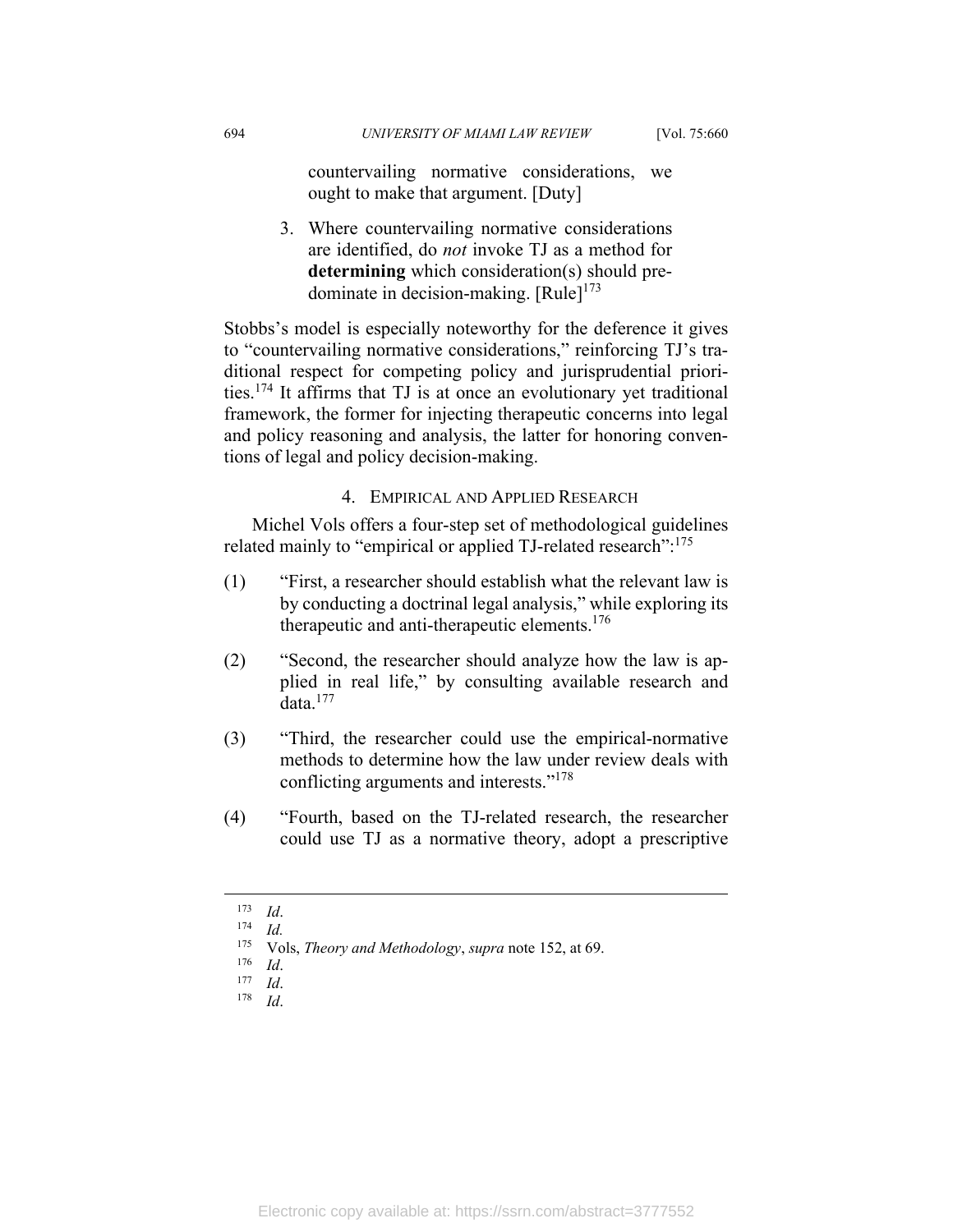stance and recommend changes to the law or how the law is applied."179

Notable is Vols's choice of auxiliary verbs, using the slightly more directive "should" for his first two steps, and the more permissive "could" for his remaining two steps. $180$  By indicating that application and law reform are not required elements in the methodological process, he implicitly departs from earlier conceptualizations that assume these steps as being inherent in TJ work.<sup>181</sup>

# 5. EMPIRICAL RESEARCH TOOLS

As the discussion above makes clear,  $182$  TJ has embraced interdisciplinary perspectives and empirical research from the outset. As that discussion further indicates, the prospect of informing legal insights and law reform work through a TJ lens has attracted researchers in many different social science disciplines. In 2003, Carrie Petrucci, Bruce Winick, and David Wexler attempted to stimulate these connections by examining the "role that social science researchers can play in the development and implementation" of  $TI$ .<sup>183</sup> They identified three possibilities:

- (1) "[E]mpirical support or disproof of the theory itself," i.e., "observing, documenting, and explaining how therapeutic jurisprudence operates in practice within legal forums";<sup>184</sup>
- (2) contributing "to the definition and measurement of what differentiates a therapeutic jurisprudence approach from other approaches," such as determining whether there are "measurable differences between a lawyer using a therapeutic jurisprudent approach and one not using it";<sup>185</sup> and

<sup>179</sup> *Id*. 180 *Id.*

<sup>181</sup> *Cf.* Winick, *The Jurisprudence of TJ*, *supra* note 28, at 185–89 (discussing law reform as a normative element of TJ). 182 *See supra* Part I.A. 183 Carrie J. Petrucci, Bruce J. Winick & David B. Wexler, *Therapeutic Juris-*

*prudence: An Invitation to Social Scientists*, *in* HANDBOOK OF PSYCHOLOGY IN LEGAL CONTEXTS 579, 593 (David Carson & Ray Bull eds., 2d ed. 2003). 184 *Id*. 185 *Id*.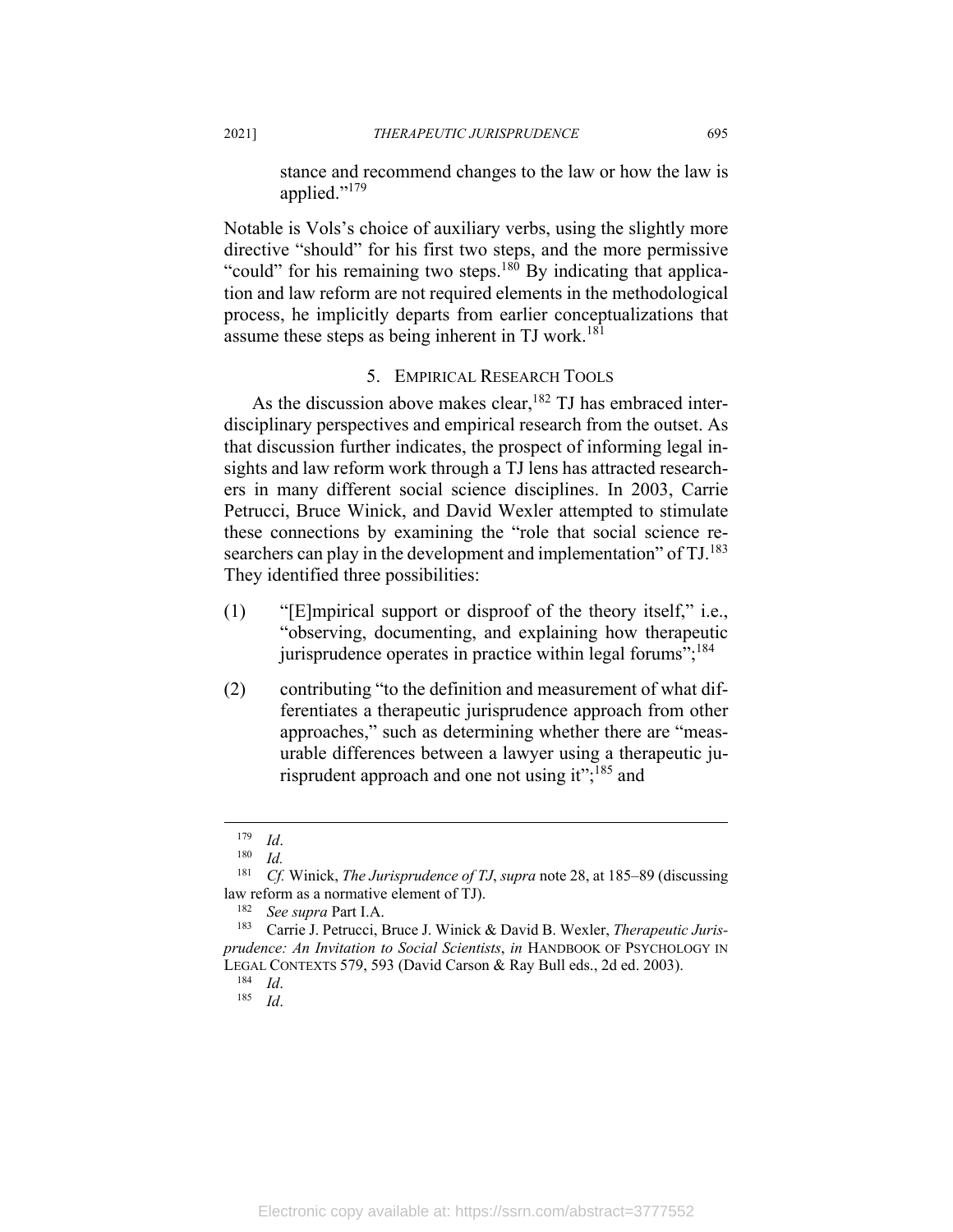(3) developing "measurable outcomes of therapeutic jurisprudence," including an "analysis of emotional well-being as well as legal reform as the outcome."<sup>186</sup>

Although these inquiries served as open invitations to develop new research approaches, not until 2020 would Anna Kawalek propose the first TJ-specific tool for empirical evaluation.<sup>187</sup> Building on the theoretical work of other TJ scholars, especially Stobbs, Vols, and Wexler,<sup>188</sup> Kawalek designed a study to "investigate the functioning of a problem-solving court" in Manchester, United Kingdom, framed around the following research question: "How can TJ empirical researchers measure interactional and behavioural styles of problem-solving court judges?"189 Her research involved two components. First, she used a "standard[] observation protocol" to observe judges in the Manchester court, for the purpose of evaluating their "judicial interactional and behavioural styles."190 Second, she invited parties who had completed their business with the court to complete a questionnaire about how the court operated and how the judges interacted with them.<sup>191</sup>

In her focus on judicial behavior, Kawalek took the resulting data and applied a set of four measurement scales: "empathy," "respect," "positive focus," and "active listening."<sup>192</sup> After further analysis, she recalibrated these four scales onto three new scales that more specifically tie into TJ objectives:

(1) "Component one: harnessing therapeutic support," referring to whether judges empathized with and supported the parties appearing before them;  $193$ 

<sup>&</sup>lt;sup>186</sup> *Id.*<br>
<sup>187</sup> *See* Kawalek, *TJ and Empirical Research*, *supra* note 146, at 1, 10.<br>
<sup>188</sup> *See id.* at 1, 3–4.<br>
<sup>189</sup> *Id.*<br>
<sup>190</sup> *Id.*<br>
<sup>191</sup> *Id.*<br>
<sup>191</sup> *Id.*<br>
<sup>192</sup> *Id.*<br>
<sup>192</sup> *Id.*<br>
<sup>192</sup> *Id.*<br>
<sup>192</sup> *Id.*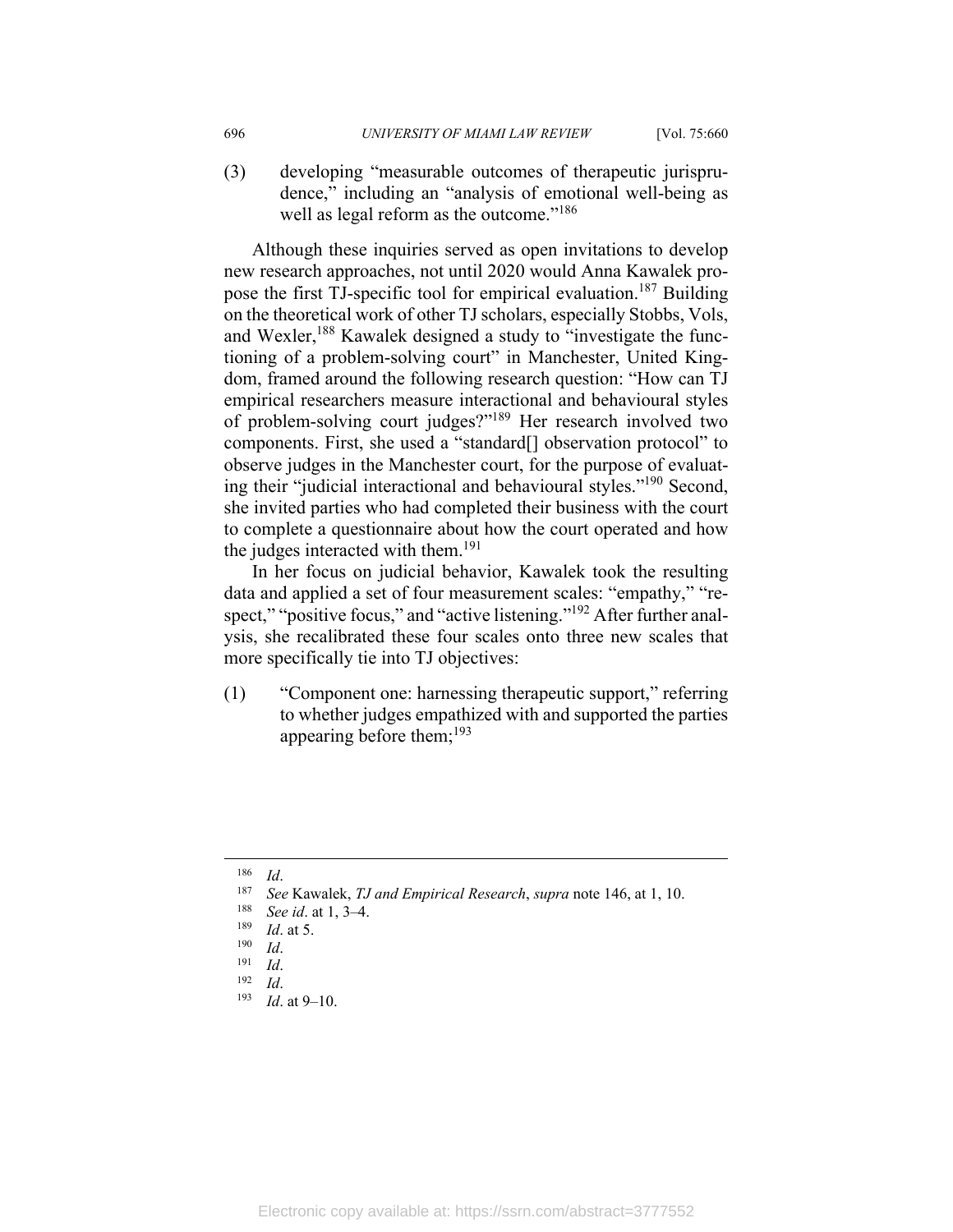- (2) "Component two: engaging therapeutic dialogue," referring to the quality of communication between the judges and the parties;<sup>194</sup> and
- (3) "Component three: inspiring therapeutic change," referring to whether judges "were forward-focused within their interaction, attempting to promote positive self-development and therapeutic change" in conversations with parties appearing before them.195

Kawalek is at once forthright and modest about proposing this set of TJ research scales, properly characterizing her work as an "original methodological contribution to TJ," while acknowledging it is not perfect and may be subject to criticism.196 That said, this is a significant advancement in TJ empirical research, creating a new foundation for measuring important legal interactions, processes, and outcomes, as well as prompting an important conversation about how to conduct similar studies. Kawalek's work also illustrates how a new generation of TJ-affiliated scholars is making major contributions to the field.

## 6. LEGISLATION AND PUBLIC POLICY<sup>197</sup>

I have developed a methodology for engaging in legislative scholarship, drafting, and advocacy from a TJ perspective:<sup>198</sup>

> In Step 1, we investigate the factual and legal realities of the public policy issue at hand, ultimately making a threshold decision on whether a legislative response is advisable and feasible. In Step 2, we craft, explain and defend the proposed legislative measure. In Step 3, we share this work with the world, including stakeholders who will hopefully support the proposed legislation. Finally, in Step 4,

<sup>194</sup>*Id.* at 10–11.<br>
<sup>195</sup> *Id.* at 11.<br>
<sup>196</sup> *Id.* at 9.<br>
<sup>197</sup> Further discussion about TJ's significant relevance to legislative and public policy development appears below. *See infra* Parts III and IV. 198 *See* Yamada, *TJ and Legislation*, *supra* note 12, at 83; *see also* Yamada,

*On Anger, Shock, Fear, and Trauma*, *supra* note 12, at 271.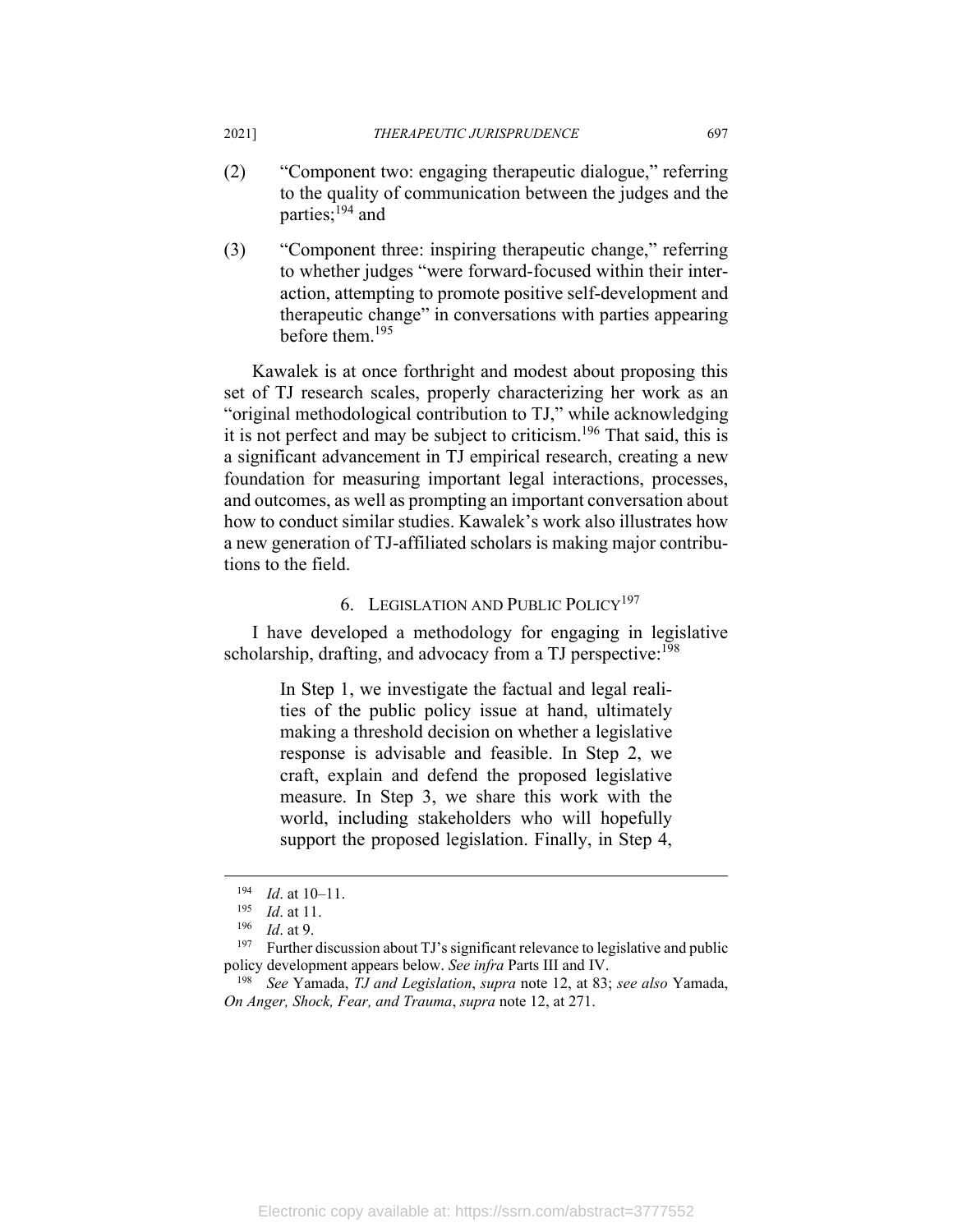we evaluate our work and make revisions when necessary.199

This process should be infused throughout with TJ-informed inquiries, analyzing the therapeutic and anti-therapeutic consequences of current law, the potential therapeutic and anti-therapeutic impacts of new public policies, and stakeholder interests in terms of advancing human dignity and well-being.<sup>200</sup> These factors should be considered along with "more traditional concepts of rights and economic interests."201

This methodology was inspired by work I have been doing on researching the legal and policy implications of workplace bullying, drafting model workplace anti-bullying legislation, and advocating for this proposed statute—dubbed the Healthy Workplace Bill—before state legislatures.202 It is informed by a concept that I have called intellectual activism, a cyclical process of scholarship, social action, and evaluation.203

## 7. CRIMINAL LAW MULTITASKING

Hadar Dancig-Rosenberg and Tali Gal have proposed a framework for a theory of "criminal law multitasking," which balances valid, though sometimes competing, criminal justice policy priorities.204 The co-authors examine a "taxonomy of several criminal justice mechanisms" that advance a multiplicity of traditional and nontraditional policy objectives: "mainstream criminal process, problem-solving courts, restorative justice, therapeutic settlement conferences, and restorative sentencing juries."205 Ultimately, by developing an "integrative analysis of five justice mechanisms that differ

<sup>199</sup> Yamada, *TJ and Legislation*, *supra* note 12, at 86. I have applied this methodology to the work I have been doing on researching legal protections against workplace bullying, drafting model anti-bullying legislation, and advocating for this proposed statute—dubbed the Healthy Workplace Bill—before state legisla-

tures. *See id.* at 95–102.<br>
<sup>200</sup> *See id.* at 86–87.<br>
<sup>202</sup> *See id.* at 95–102.<br>
<sup>203</sup> *Id.* at 84–85.<br>
<sup>204</sup> Hadar Dancig-Rosenberg & Tali Gal, *Criminal Law Multitasking*, 18 LEWIS & CLARK L. REV. 893, 894–98 (2014). 205 *Id*. at 896 (citation omitted).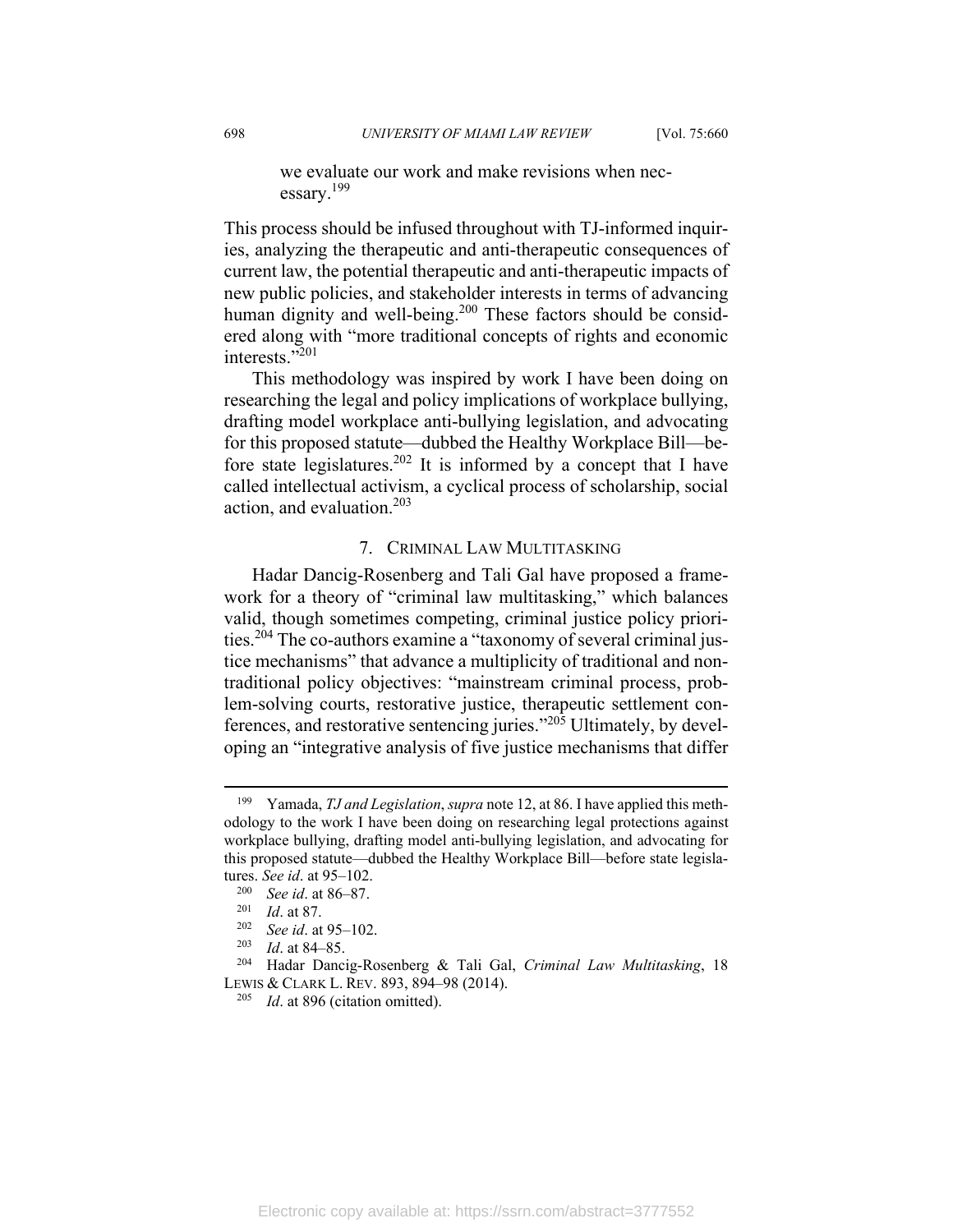from each other in their underlying ideologies and practical implementations," they propose a multitasking model of procedural choices that enables policymakers to design better systems for resolution of criminal matters.206

Although their framework is not presented as an expressly TJ conceptualization, both Dancig-Rosenberg and Gal are closely affiliated with the TJ community,  $207$  and their article repeatedly references the work of TJ scholars.<sup>208</sup> More importantly, it serves as an excellent example of applying TJ-compatible theorizing to specific doctrinal areas of law and procedure, in ways that attempt to analyze legitimate stakeholder interests in an inclusive, rather than adversarial, manner.

## II. SUBJECT MATTER EXPANSION AND RELATED FRAMEWORKS

This Part examines TJ's expansion into areas of law beyond its foundations of mental health and mental disability law, criminal justice, and problem-solving courts, as well as its connections with compatible modalities of legal theory and practice. In terms of substantive law and procedure, this territory represents TJ's greatest opportunities for growth.

# A. *Expanding TJ's Scope*

In order to become a fully-fledged body of theory and practice, TJ needs to expand and deepen its work in relevant categories of civil law and procedure, as well as in the realm of legal institutions. The following discussion examines such categories that have either generated foundational work from TJ scholars, judges, and practitioners or otherwise shown considerable promise for closer attention. These assessments are based largely on the relevant academic literature. The topics are addressed in alphabetical order.

<sup>206</sup> *Id*. at 896–98. 207 Among other things, both authors are members of the global advisory council of the International Society for Therapeutic Jurisprudence. *ISTJ Leadership*, *supra* note 34. 208 *See, e.g.*, Dancig-Rosenberg & Gal, *supra* note 204, at 895 n.8 (citing Da-

vid Wexler and Bruce Winick), 899 n.24 (citing David Wexler), 902 n.38 (citing Bruce Winick and Carrie Petrucci), 905 n.64 (citing David Wexler and Michael Jones).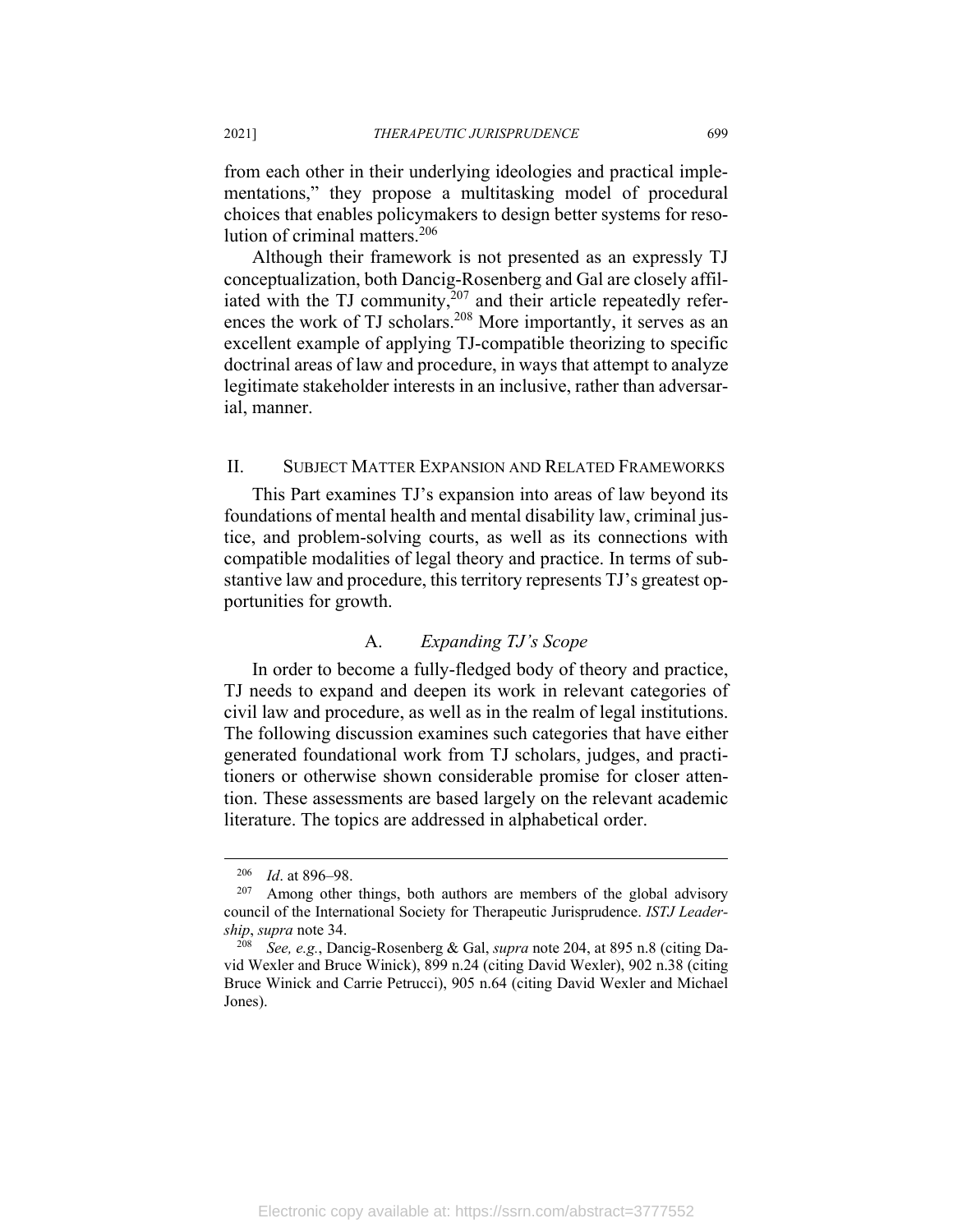#### 1. CIVIL LITIGATION AND DISPUTE RESOLUTION

Among the areas of legal procedure and process that cry out for greater attention by TJ scholars and practitioners, civil litigation and dispute resolution stands chief among them. Fortunately, scholars and practitioners from mostly outside the TJ community have been doing important work in this realm. For example, Michaela Keet, Heather Heavin, and Shawna Sparrow have written about the psychological costs of civil litigation, especially the impact on parties to lawsuits.209 "Litigation stress" may be especially prevalent in claims involving individuals with mental or emotional vulnerabilities, claims involving severe or chronic physical pain, litigation concerning sexual assault or harassment, marital dissolution proceedings, and lawsuits alleging professional negligence or malpractice.<sup>210</sup> The stress may manifest itself in a wide variety of negative emotional and physical responses commonly associated with traumatic experiences.211

Attorney Luther Munford has characterized litigation as a tort committed by attorneys who are protected against liability.212 Lawyer behaviors in litigation that otherwise would be grounds for claims of defamation, "intentional interference with contract, intentional infliction of emotional distress, and sometimes even fraud" are insulated from liability by a "litigation privilege."<sup> $213$ </sup> Attorney Thomas Geoghegan has characterized conventional employment litigation as being so rife with accusation, unpredictability, and rage that parties may grow further apart, even as they move closer to the settlement of their legal differences.<sup>214</sup> Among my own brief forays into this topic, I have discussed key "trauma points" in civil litigation, whereby individuals seeking redress for harm causing severe physical or psychological injury may experience traumatization or

<sup>209</sup> *See* Michaela Keet, Heather Heavin & Shawna Sparrow, *Anticipating and Managing the Psychological Cost of Civil Litigation*, 34 WINDSOR Y.B. ACCESS

JUST. 73, 74–76 (2017). 210 *See id*. at 78–83. 211 *See id*. at 83–87. 212 *See* Luther Munford, *Litigation as a Tort: A Short Exercise with Consequences*, 21 GREEN BAG 2D 35, 35–36 (2017). 213 *Id.* at 35*.*

<sup>214</sup> THOMAS GEOGHEGAN, THE LAW IN SHAMBLES 24–26 (2005).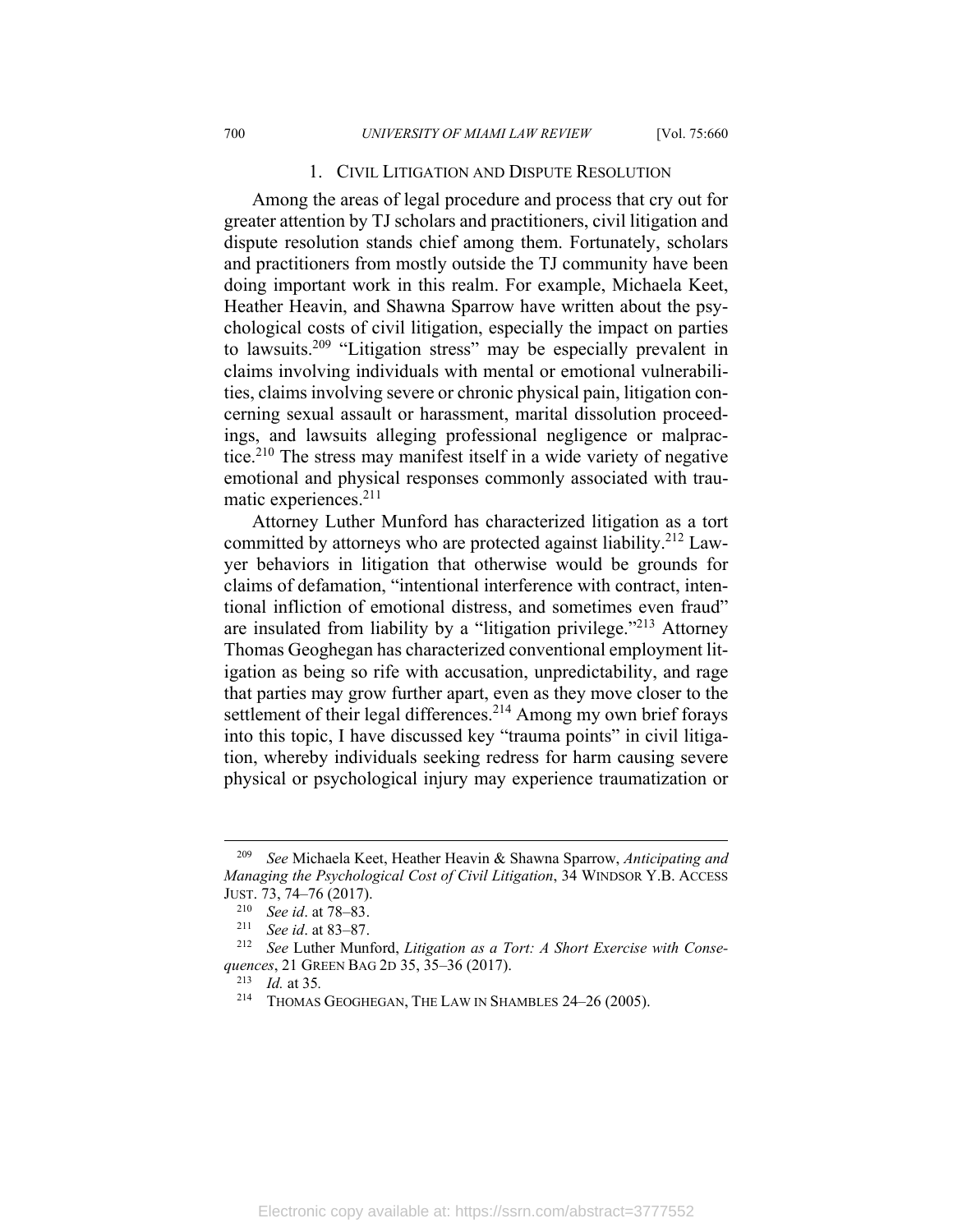re-traumatization during interviews, discovery, pre-trial hearings, and trials.215

Obviously, alternative dispute mechanisms of various types may be among the appropriate responses to reducing the stress and anxiety of civil litigation. In addition, Jessica Steinberg has conceptualized an approach for civil problem-solving courts that would help to address difficulties that vulnerable parties often encounter in navigating the traditional civil legal system.<sup>216</sup> Overall, this subject matter provides enormous potential for TJ-informed research and proposals for client-centered lawyering and reformed civil dispute resolution processes.

#### 2. EDUCATION LAW

Education law presents much promise for applying TJ insights, especially when considering the interests of students of all ages, varying capabilities, and various socio-economic backgrounds. Of course, the interests of other stakeholders in educational systems (primary, secondary, tertiary), such as educators and parents, are relevant as well. Among other possibilities, this potential mix invites some compelling policy analyses using a TJ lens of well-being, psychological health, dignity, and compassion.

Currently there is no survey piece examining the broad range of education law issues relevant to TJ. Nevertheless, we have strong examples of scholarship applying TJ principles to specific aspects of education law and policy. They include a study of a peer mediation program to handle bullying situations at a New South Wales (Australia) primary school (Nicky McWilliam); $^{217}$  an examination of the impact of U.S. federal law covering children with disabilities

<sup>215</sup> David C. Yamada, *Trauma Points in Civil Litigation*, *in* CONGRESS ABSTRACTS, *supra* note 7, at 460. 216 *See generally* Jessica K. Steinberg, *A Theory of Civil Problem-Solving* 

*Courts*, 93 N.Y.U. L. REV. 1579, 1582–85 (2018) (setting out a concept for civil problem-solving courts intended to address inequities that vulnerable parties may encounter in traditional civil court systems). 217 Nicky McWilliam, *A School Peer Mediation Program as a Context for Ex-*

*ploring Therapeutic Jurisprudence (TJ): Can a Peer Mediation Program Inform the Law?*, 33 INT'L J.L. & PSYCHIATRY 293, 293 (2010).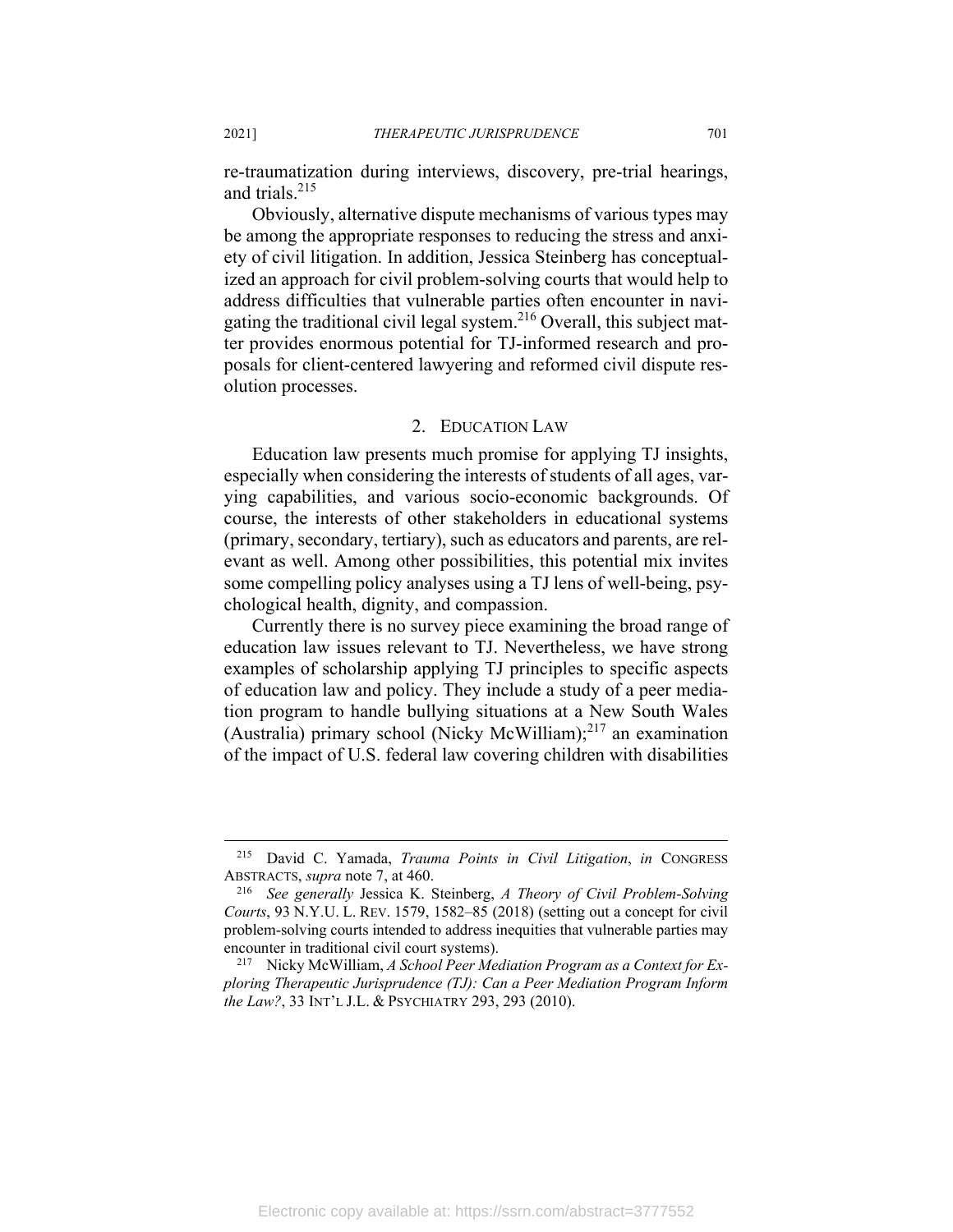on school-teachers (Richard Peterson);<sup>218</sup> and an analysis of U.S. federal education department policies concerning sexual assault and misconduct in colleges and universities (Carol Zeiner).<sup>219</sup>

# 3. EMPLOYMENT AND LABOR LAW

Employment and labor law is full of potential for TJ scholarship and practice to flourish. After all, there exists an abundant multidisciplinary literature that documents the benefits of psychologically healthy workplaces and makes a strong case that organizations run with integrity and inclusion benefit employers and employees alike.<sup>220</sup> TJ perspectives can inform explorations of how and when law and policy should intervene to shape better workplaces, respond to workplace misconduct, and resolve employment and labor disputes.

Applying TJ and other theories, I have posited that dignity should be the framing value for American employment law.<sup>221</sup> In addition, I have invoked TJ in advocating for the enactment of workplace anti-bullying legislation that I have authored.222 TJ has also been cited in examining: a "dual track" system that promotes early reconciliation of employment discrimination claims (Marta Vides

<sup>218</sup> Richard Peterson, *Caught in the Cross-Fire: The Psychological and Emotional Impact of the Individuals with Disabilities Education Act (IDEA) Upon Teachers of Children with Disabilities, A Therapeutic Jurisprudence Analysis*, 33 PACE L. REV. 878, 882–83 (2013). 219 Carol L. Zeiner, *A Therapeutic Jurisprudence Analysis of Government's* 

*Directives on Student to Student Campus Rape*, 47 J.L. & EDUC. 427, 427–28 (2018). 220 *See, e.g*., Heidi L. Hudson et al., *Introduction*, *in* TOTAL WORKER HEALTH

<sup>3, 8 (</sup>Heidi L. Hudson et al. eds., 2019); Matthew J. Grawitch & David W. Ballard, *Introduction: Building a Psychologically Healthy Workplace*, *in* THE PSYCHOLOGICALLY HEALTHY WORKPLACE: BUILDING A WIN-WIN ENVIRONMENT FOR ORGANIZATIONS AND EMPLOYEES 3 (Matthew J. Grawitch & David W. Ballard eds., 2016); BULLYING AND HARASSMENT IN THE WORKPLACE: DEVELOPMENTS IN THEORY, RESEARCH, AND PRACTICE (Ståle Einarsen et al. eds., 2d ed. 2011); COUNTERPRODUCTIVE WORK BEHAVIOR: INVESTIGATIONS OF ACTORS AND TARGETS (Suzy Fox & Paul E. Spector eds., 2005);RANDY HODSON,

DIGNITY AT WORK (2001). 221 *See generally* Yamada, *Human Dignity*, *supra* note 11, at 524. 222 *See, e.g.*, Yamada, *TJ and Legislation*, *supra* note 12, at 95–102 (discussing workplace anti-bullying legislation in context of TJ).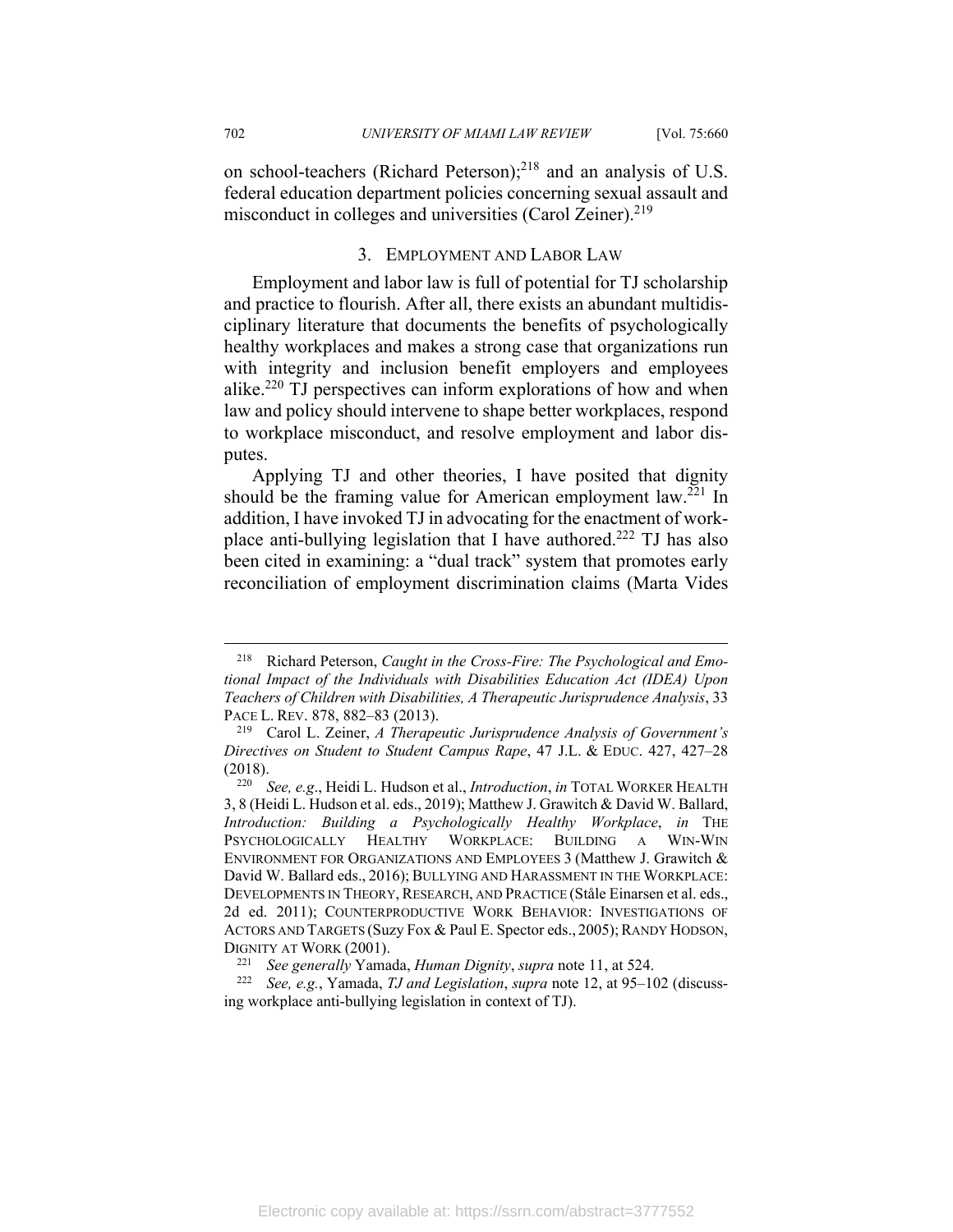Saade): $223$  use of restorative justice practices to resolve workplace bullying situations (Susan Hanley Duncan);<sup>224</sup> alternatives to litigation to reduce workplace bias (Jessica Fink);<sup>225</sup> workers' compensation (Katherine Lippel); $226$  and greater application of "therapeutic" labor arbitration practices (Roger Abrams, Frances Abrams, and Dennis Nolan).<sup>227</sup>

#### 4. ENVIRONMENTAL LAW

Environmental law appeals significantly to TJ's focus on therapeutic law and policy, well-being, and dignity. In recent years, Michael Perlin,<sup>228</sup> Nabeela Siddiqui,<sup>229</sup> and Femke Wijdekop<sup>230</sup> have

<sup>223</sup> Marta Vides Saade, *Procedural Remedies as Continuing Violations and Therapeutic Jurisprudence as Best Practice to Prevent Workplace Harassment in the United States*, *in* THERAPEUTIC JURISPRUDENCE AND OVERCOMING VIOLENCE

AGAINST WOMEN 147, 165–66 (Debarati Halder & K. Jaishankar eds., 2017). 224 Susan Hanley Duncan, *Workplace Bullying and the Role Restorative Practices Can Play in Preventing and Addressing the Problem*, 32 INDUS. L.J. 2331, 2331 (2011) ("[M]any times effectively addressing bullying will require using principles of restorative practices to uncover and repair the root causes of the problem.").

<sup>225</sup> Jessica Fink, *Unintended Consequences: How Antidiscrimination Litigation Increases Group Bias in Employer-Defendants*, 38 N.M. L. REV. 333, 335

<sup>(2008). 226</sup> Katherine Lippel, *Therapeutic and Anti-Therapeutic Consequences of* 

*Workers' Compensation*, 22 INT'L J.L. & PSYCHIATRY 521, 521–22 (1999).<br><sup>227</sup> Roger I. Abrams, Frances E. Abrams & Dennis R. Nolan, *Arbitral Therapy*, 46 RUTGERS L. REV. 1751, 1752 (1994) (observing that "[m]any participants in labor arbitration sense that the process may have therapeutic effects"). 228 Michael Perlin, *Therapeutic Jurisprudence and Environmental Law—One* 

*Missing Link*, ISTJ BLOG (Apr. 23, 2018), https://mainstreamtj.wordpress.com/2018/04/23/therapeutic-jurisprudence-and-environmental-law-onemissing-link/ (asking why TJ has "made so few inroads in the areas of environmental law and protection").<br><sup>229</sup> Nabeela Siddiqui, *Environmental Psychology & Therapeutic Jurispru-*

*dence: Rethinking Environmental Courts and Tribunals*, ISTJ BLOG (Oct. 8, 2018), https://mainstreamtj.wordpress.com/2018/10/08/environmental-psychology-therapeutic-jurisprudence-rethinking-environmental-courts-and-tribunals/ (reflecting on experiences as a law clerk at the National Green Tribunal in New

Delhi, India). 230 Femke Wijdekop, *Advancing Rights of Nature Through Restorative Justice*, ISTJ BLOG (Oct. 16, 2018), https://mainstreamtj.wordpress.com/2018/ 10/16/advancing-rights-of-nature-through-restorative-justice/ (linking RJ and TJ in advocating for recognition of rights of nature).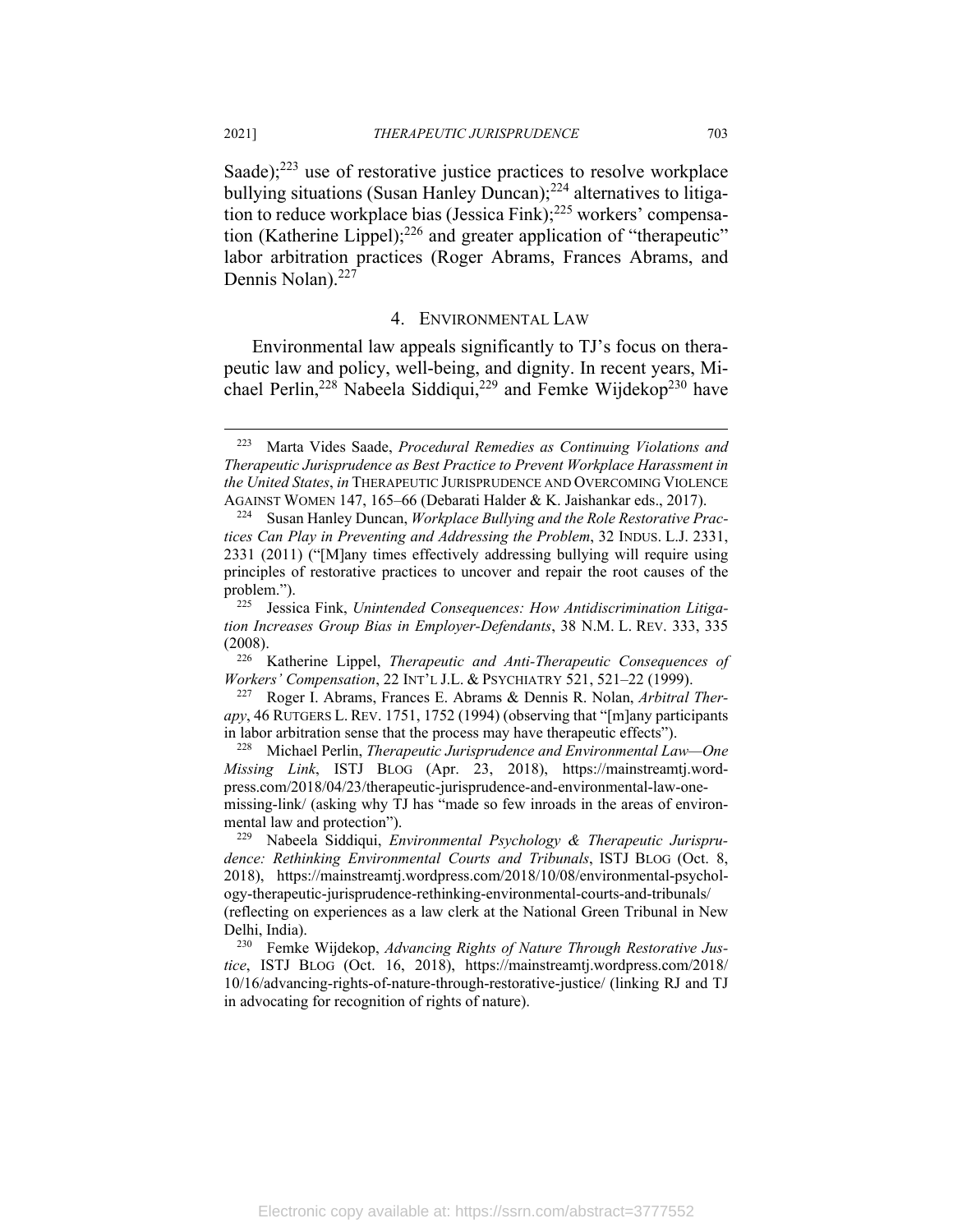contributed articles to the *Therapeutic Jurisprudence in the Mainstream* blog discussing the promise of TJ for addressing important issues of environmental law. In addition, Carrie Boyd (writing on TJ and sentencing in environmental crimes) $^{231}$  and Gregory Baker (writing on TJ and environmental justice)<sup>232</sup> have contributed valuable scholarly work in this area. This area of law, however, is underrepresented in TJ scholarship and practice. The growing significance of global climate change makes this an especially apt connection for environmental law and policy scholars who want to explore its psychological and emotional components.

### 5. FAMILY LAW

TJ's early connections to family law can be traced to a 1997 article by Barbara Babb, who set out the parameters of an interdisciplinary approach toward family law that includes ecological and TJ elements.233 Babb observed that Western systems of family law were now being shaped by major societal transformations "in the areas of marriage, divorce, support, and parent-child relationships."<sup>234</sup> Surrounding circumstances, including "child maltreatment, juvenile delinquency, family violence, substance abuse, economics, and medical or mental health issues," were now playing a role in family law cases.<sup>235</sup> These and other dynamics pointed to the need for an interdisciplinary family law paradigm that "applies the ecology of human development perspective and notions of therapeutic justice."<sup>236</sup>

<sup>231</sup> *See* Carrie C. Boyd, *Expanding the Arsenal for Sentencing Environmental Crimes: Would Therapeutic Jurisprudence and Restorative Justice Work?*, 32 WM. & MARY ENV'T. L. & POL'Y REV. 483, 484 (2008).<br><sup>232</sup> See Gregory Baker, *Rediscovering Therapeutic Jurisprudence in Over-*

*looked Areas of the Law—How Exposing Its Presence in the Environmental Justice Movement Can Legitimize the Paradigm and Make the Case for Its Inclusion into All Aspects of Legal Education and the Practice of Law*, 9 FLA. COASTAL L. REV. 215, 218 (2008). 233 *See* Barbara A. Babb, *An Interdisciplinary Approach to Family Law Juris-*

*prudence: Application of an Ecological and Therapeutic Perspective*, 72 IND. L.J. 775, 776–77 (1997). 234 *Id*. at 780. 235 *Id*. 236 *Id*. at 808.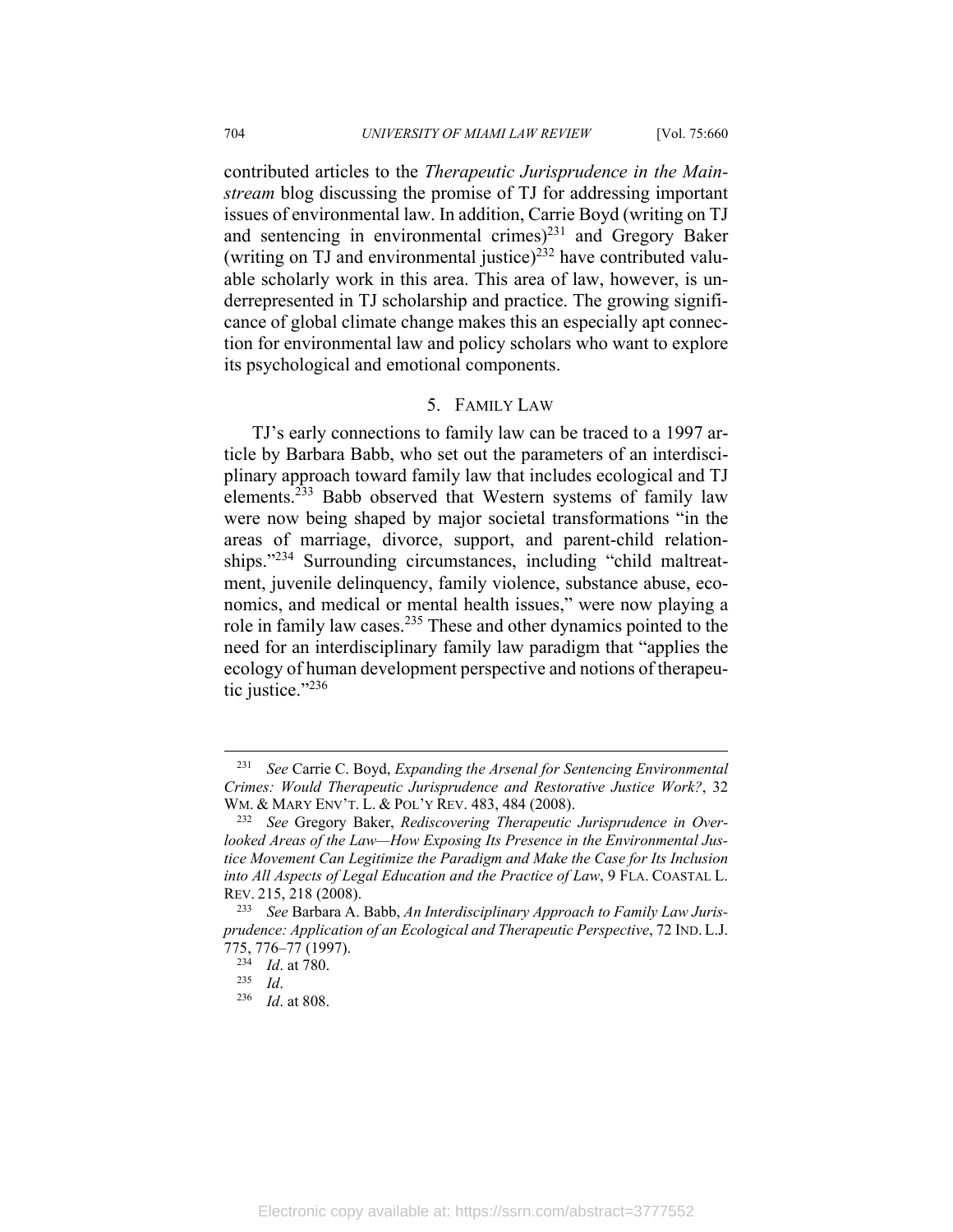Family law now attracts a healthy share of attention from TJaffiliated scholars. More recently, Babb has joined with Judith Moran to propose a framework for reforming family law, citing "the unified family court, the ecology of human development, therapeutic jurisprudence, and narrative" as the four constructs undergirding their call for change.<sup>237</sup> Additional commentaries have addressed topics such as Israeli child protection law (Tali Gal and Dahlia Schilli-Jerichower);<sup>238</sup> theoretical perspectives on child protection (Shelley Kierstead); $239$  caseworker roles in child mistreatment cases (Vicki Lens, Colleen Cary Katz, and Kimberly Spencer Suarez):<sup>240</sup> family justice courts in Singapore (Kevin Ng, Yarni Loi, Sophia Ang, and Sylvia Tan);<sup>241</sup> and the Israel Family Court (Philip Marcus). $242$ 

In addition, collaborative law—a dispute resolution modality that normally involves adversarial parties voluntarily coming to the table (literally or figuratively) for the purpose of reaching a settlement—is now a focus for TJ-informed approaches to resolving family law disputes, especially marital dissolution.<sup>243</sup> Marsha Freeman has explained the need for this alternative tool:

17 BARRY L. REV. 31, 31 (2011) [hereinafter Kierstead, *TJ and Child Protection*]. 240 *See* Vicki Lens, Colleen Cary Katz & Kimberly Spencer Suarez, *Case* 

<sup>&</sup>lt;sup>237</sup> BARBARA A. BABB & JUDITH D. MORAN, CARING FOR FAMILIES IN COURT: AN ESSENTIAL APPROACH TO FAMILY JUSTICE, at xiii (2019). 238 Tali Gal & Dahlia Schilli-Jerichower, *Mainstreaming Therapeutic Juris-*

*prudence in Family Law: The Israeli Child Protection Law as a Case Study*, 55 FAM. CT. REV. 177, 177–78 (2017). 239 *See* Shelley Kierstead, *Therapeutic Jurisprudence and Child Protection*,

*Workers in Family Court: A Therapeutic Jurisprudence Analysis*, 68 CHILD. & YOUTH SERVS. REV. 107, 107–08 (2016). 241 *See* Kevin Ng, Yarni Loi, Sophia Ang & Sylvia Tan, *Family Justice* 

*Courts—Innovations, Initiatives, and Programmes*, 30 SING. ACAD. L.J. 617, 618–19 (2018). 242 *See* Philip Marcus, *The Israel Family Court—Therapeutic Jurisprudence* 

*and Jurisprudential Therapy from the Start*, 63 INT'L J.L. & PSYCHIATRY 68, 68 (2019). 243 *See, e.g.*, Marsha B. Freeman, *Collaborative Law: Recognizing the Need* 

*for a New Default Method of Family Law Resolution*, 17 BARRY L. REV. 15, 17– 18 (2011) [hereinafter Freeman, *Collaborative Law and Family Law*]; Marsha B. Freeman, *Love Means Always Having to Say You're Sorry: Applying the Realities of Therapeutic Jurisprudence to Family Law*, 17 UCLA WOMEN'S L.J. 215, 219– 20 (2008).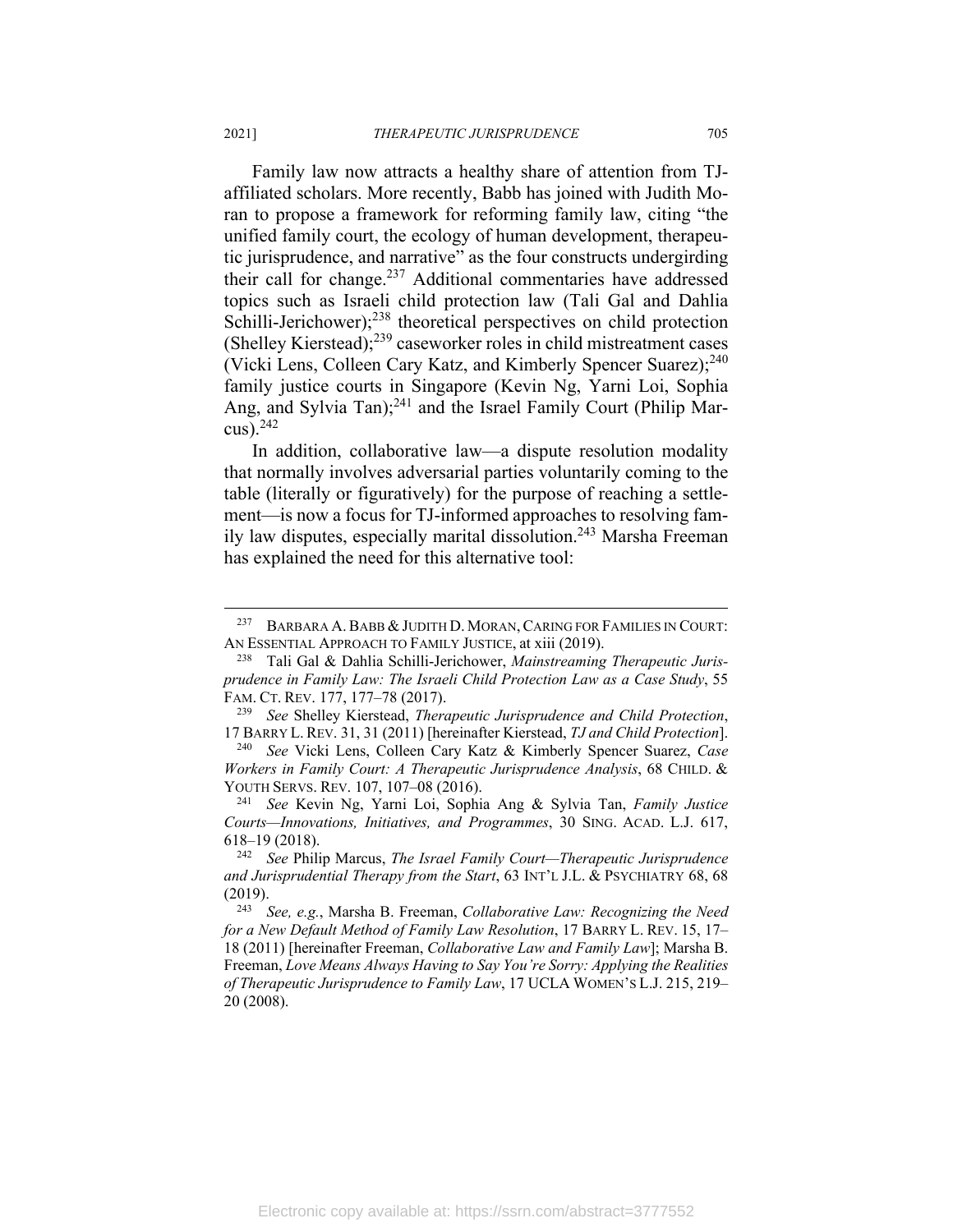Litigation has traditionally been, and in many cases remains, the default method of resolution of family law disputes, especially divorce. It has, however, come to be seen by many in the family law area as a necessary evil—a way to reach a resolution that is legally effective, but excessively expensive in terms of time, actual cost, and, even more importantly, emotional outlay. This is especially true when children are involved. Today's parents are far more cognizant of the perils of litigious divorce, especially those cases that linger over long periods of time. Studies have demonstrated the immediate and longterm ramifications of litigated divorce, especially in so-called "high conflict" cases.<sup>244</sup>

#### 6. HEALTH LAW

Kathy Cerminara has recently called upon TJ to embrace an approach to health law that emphasizes the interests of patients, in contrast to focusing on the interests of health care providers, insurers, and other stakeholders in health care systems.<sup>245</sup> She states that "[b]y incorporating research from the social sciences about the impact on patients of legal rules and process, TJ can give meaning to the patient in a health care system that often seems to have forgotten that its central focus should be good outcomes for those patients."<sup>246</sup> She gives four examples of promising points of engagement for TJ:

(1) Inter-professional arrangements such as the medical-legal partnership model, which "provides attorneys with opportunities to engage in preventive lawyering and potentially proactively assist in better patient health outcomes"; $^{247}$ 

<sup>244</sup> Freeman, *Collaborative Law and Family Law*, *supra* note 243, at 15 (citations omitted). 245 *See* Kathy L. Cerminara, *Therapeutic Jurisprudence's Future in Health* 

*Law: Bringing the Patient Back into the Picture*, 63 INT'L J.L. & PSYCHIATRY 56, 57–58 (2019). 246 *Id*. at 58. 247 *Id*. at 60.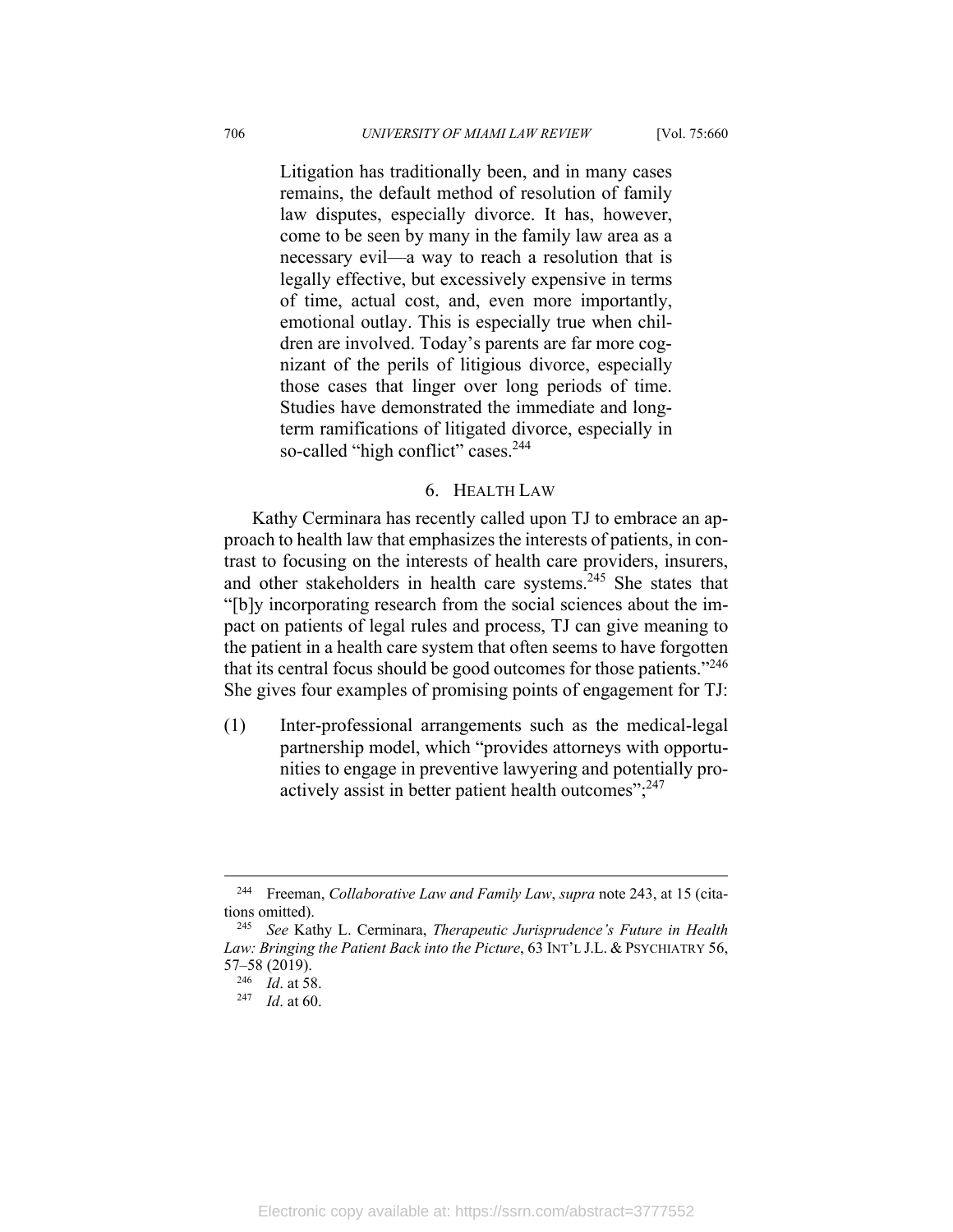- (2) Specialized health courts to resolve legal disputes arising out of health care settings, including the possibility of handling malpractice claims;248
- (3) Infusing the value of dignity into health care protocols and policy, such as ensuring that "[e]nd-of-life care is predicated on preserving the dignity of the patient as he or she fades"; $^{249}$ and
- (4) Infusing qualities of personal trust into health law, such as ensuring that "informed consent . . . is the result of a process of discussion about a treatment or procedure," rather than the mere "presentation of a pre-printed form and a request for the patient to sign it." $^{250}$

Cerminara's promising health law agenda is joined by work from other scholars who have entered the fray. Nadav Davidovitch and Michal Alberstein have proposed a dialogue between TJ and public health, grounded in a conviction that these two fields can mutually benefit from the association.<sup>251</sup> As described below, Amy Campbell has set out a framework for health care policymaking, using a TJ focus.252 Also, in the policy context, I have cited America's divisive deliberations over the future of its Affordable Care Act for inflicting fear, anxiety, and trauma on individuals whose health care coverage is threatened by the repeal of the statute.<sup>253</sup>

## 7. JUDICIAL PRACTICE

In remarks to a conference audience in 2012, Australian magistrate Pauline Spencer proposed "[t]o dream the impossible dream" that TJ-infused practices would become the norm in mainstream

<sup>248</sup> *Id*. at 61. 249 *Id*. 250 *Id*. 251 *See* Nadav Davidovitch & Michal Alberstein, *Therapeutic Jurisprudence and Public Health: A Broad Perspective on Dialogue*, 30 T. JEFFERSON L. REV. 507, 508, 523 (2008). 252 *See* Amy T. Campbell, *Using Therapeutic Jurisprudence to Frame the* 

*Role of Emotion in Health Policymaking*, 5 PHX. L. REV. 675, 691 (2012) [hereinafter Campbell, *TJ and Emotion in Health Policymaking*]. 253 Yamada, *On Anger, Shock, Fear, and Trauma*, *supra* note 12, at 37.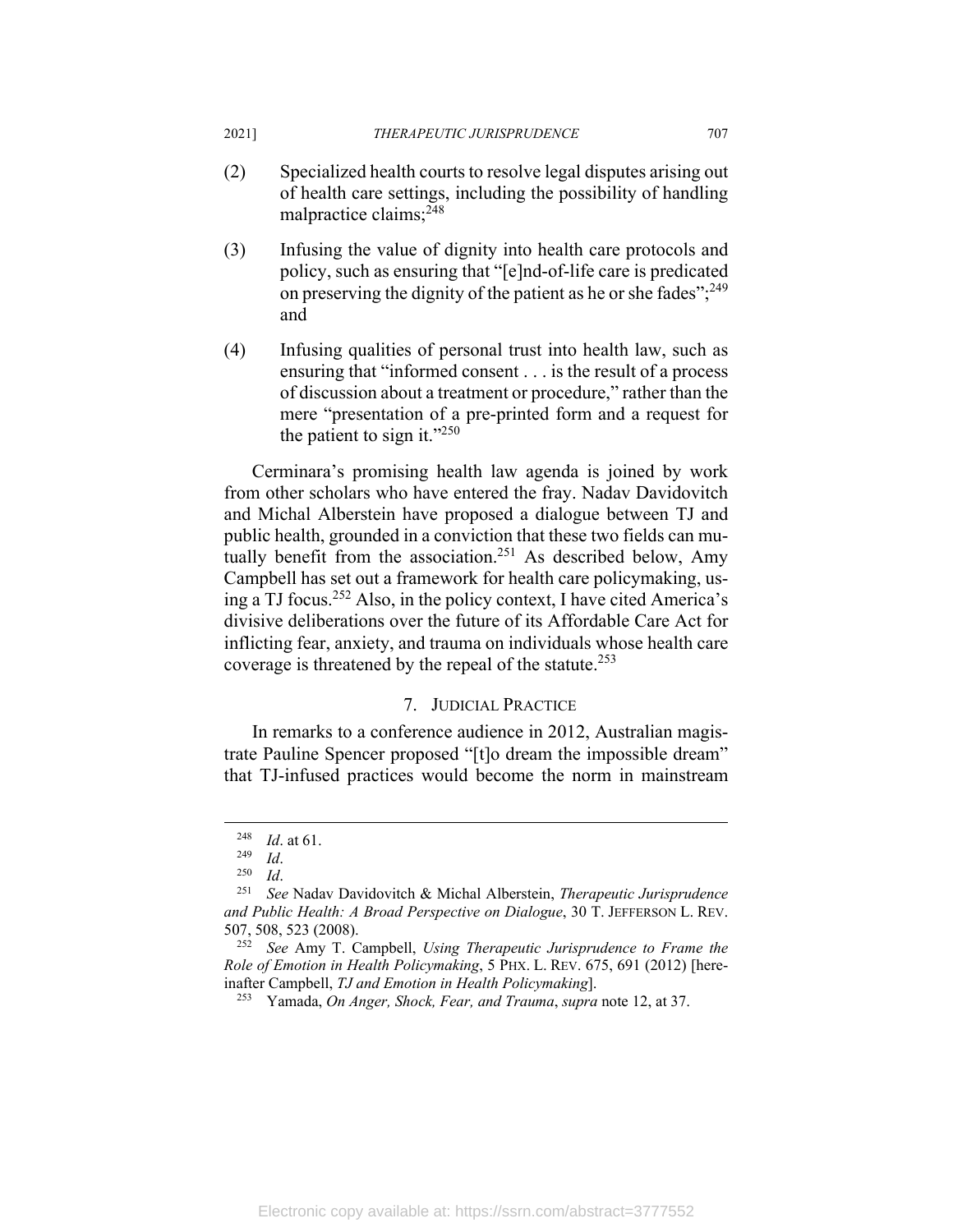courts.254 Indeed, in addition to its ongoing work in the area of problem-solving courts, the TJ community has long embraced the ideal of judges in other tribunals adopting and shaping TJ practices.255 This includes both effectuating structural reforms and implementing TJ practices at the ground level.<sup>256</sup> There is welcomed evidence that TJ-informed judicial practices are starting to enter the mainstream. The latest edition of the *International Framework for Court Excellence*, published by a global consortium of organizations devoted to applying the values of "fairness, impartiality, independence, integrity, accessibility and timeliness" to judicial administration, $257$  cites approvingly to TJ and the appropriate "use of therapeutic or problem-solving approaches" for resolving legal disputes.<sup>258</sup>

Through informal networks, an ongoing "Court Craft" series of articles posted to the *Therapeutic Jurisprudence in the Mainstream* blog,259 and a Judicial Interest Group within the ISTJ, members of the bench, retired colleagues, scholars, and practitioners have been conducting ongoing exchanges about how to advance TJ practices

<sup>&</sup>lt;sup>254</sup> Pauline Spencer, Magistrate, To Dream the Impossible Dream? Therapeutic Jurisprudence in Mainstream Courts (2012), https://papers.ssrn.com/sol3/papers.cfm?abstract\_id=2083370 (text of presentation at 2012 International Conference on Law & Society). 255 *See generally* JUDGING IN A THERAPEUTIC KEY,*supra* note 21, at 7–9 (com-

mentaries on TJ and judiciary).<br><sup>256</sup> See Spencer, *TJ in Mainstream Courts*, *supra* note 254, at 22; Michael D.

Jones, *Mainstreaming Therapeutic Jurisprudence into the Traditional Courts: Suggestions for Judges and Practitioners*, 5 PHX. L. REV. 753, 753 (2012); Vicki Lens, *Against the Grain: Therapeutic Judging in a Traditional Family Court*, 41 L. & SOC. INQUIRY 701, 705 (2015); Lorana Bartels, *Challenges in Mainstreaming Specialty Courts*, 383 TRENDS & ISSUES IN CRIME & CRIM. JUST. 1, 1 (Oct.

<sup>2009). 257</sup> INTERNATIONAL FRAMEWORK FOR COURT EXCELLENCE, INT'L CONSORTIUM FOR CT. EXCELLENCE 4 (3d ed. 2020), http://www.courtexcellence.com/\_\_data/assets/pdf\_file/0021/51168/The-International-Framework-3E-2020-V1.pdf. 258 *Id*. at 5, 28. Responding to an earlier edition of the *International Frame-*

*work*, TJ experts in judicial administration advocated for the inclusion of TJinformed practices and perspectives. *See* Elizabeth Richardson, Pauline Spencer & David Wexler, *The International Framework for Court Excellence and Therapeutic Jurisprudence: Creating Excellent Courts and Enhancing Wellbeing*, 25 J. JUD. ADM. 148, 148–49 (2016). 259 *See Judiciary Court Craft Series*, ISTJ BLOG, https://mainstreamtj.com/

category/judiciary-court-craft-series/ (last visited May 15, 2021).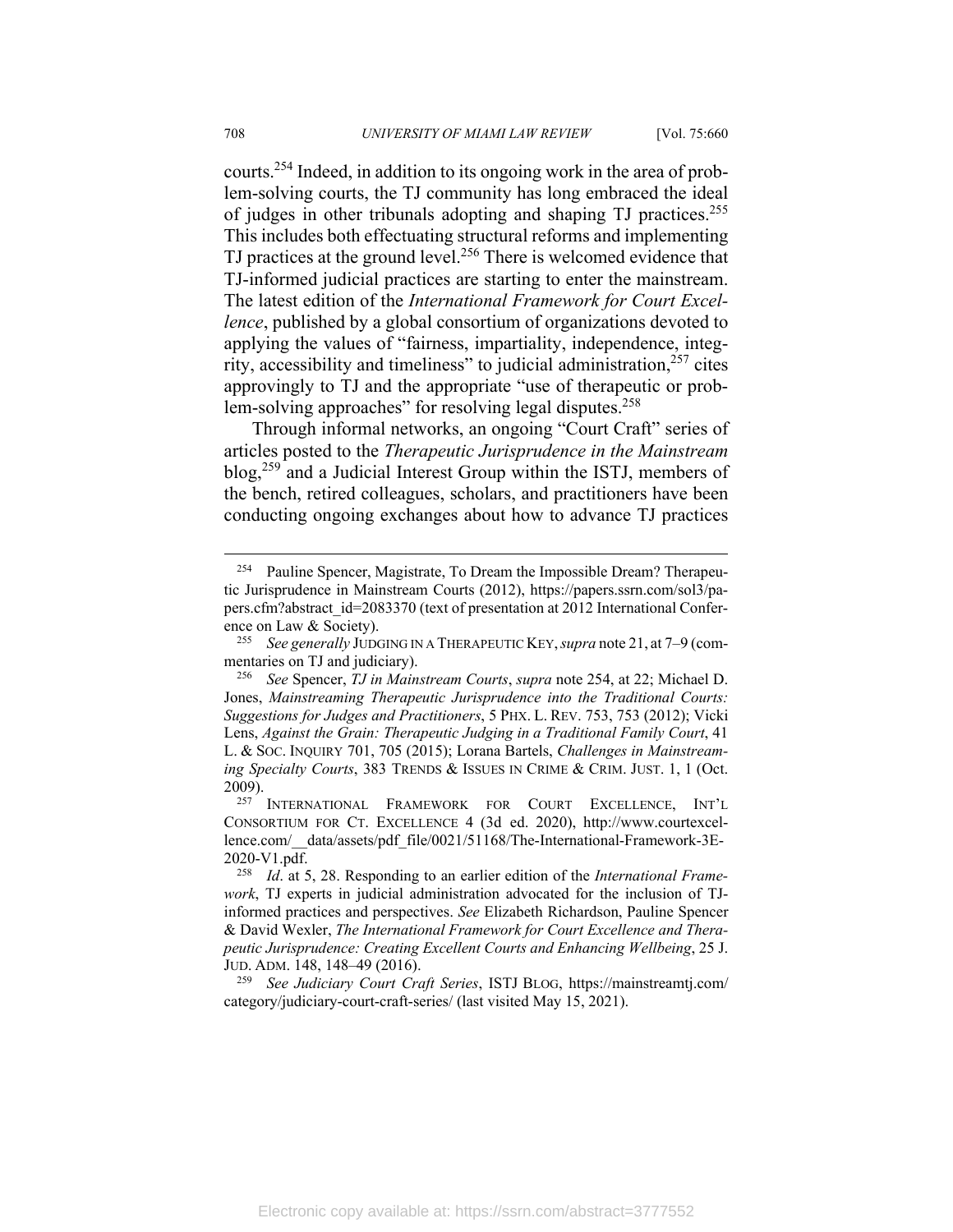in judicial systems.<sup>260</sup> The main focus of this work has been on trial courts, as the vast majority of judges who associate with TJ preside at the first levels.261 Three aspects of this work merit elaboration: The development of positive "court craft" practices, the concept of procedural justice, and the writing of judicial rulings.

# i. *Court Craft*

According to Magistrate Spencer, court craft encompasses topics such as judicial communication and listening skills, "processes and strategies for behavioural change," "TJ/solutionfocused/problem solving approaches," "procedural justice," and "translating the latest research from other disciplines into improved court practice."262 In her 2012 conference remarks, she explained some of her own practices of incorporating TJ principles into her work as a magistrate in a traditional Australian trial court, presiding mainly over criminal cases.<sup>263</sup> For example, her approach to sentencing may include engaging in a conversation with the defendant about their future and plans for rehabilitation, sometimes even leaving the bench to sit at the bar table across from the individual during the exchange. $264$ 

# ii. *Procedural Justice*

Among all legal stakeholders, judges are in the best position to ensure procedural justice in the resolution of legal disputes. Arie Freiberg describes procedural justice as "the ways in which decisions are made and their fairness," adding that it helps to ensure accurate decisions, a perception of fairness in court proceedings, and confidence in the judicial system.<sup>265</sup> The late Michael Jones, a retired Arizona state court judge, explained that procedural fairness

 $\frac{260}{261}$  *See id.* 

This claim is based on personal knowledge of the TJ community, including, as mentioned above, service as board chair of the International Society for Therapeutic Jurisprudence. 262 *TJ Court Craft Series—Coming Soon!*, ISTJ BLOG (May 13, 2016),

https://mainstreamtj.wordpress.com/2016/05/13/tj-court-craft-series-comingsoon/. Although the article is unsigned, Spencer has been the editor of the blog

since its creation.<br><sup>263</sup> See Spencer, *supra* note 254, at 5–10.<br><sup>264</sup> See id. at 8.<br><sup>265</sup> Freiberg, *Transcending Paradigms*, *supra* note 154, at 92.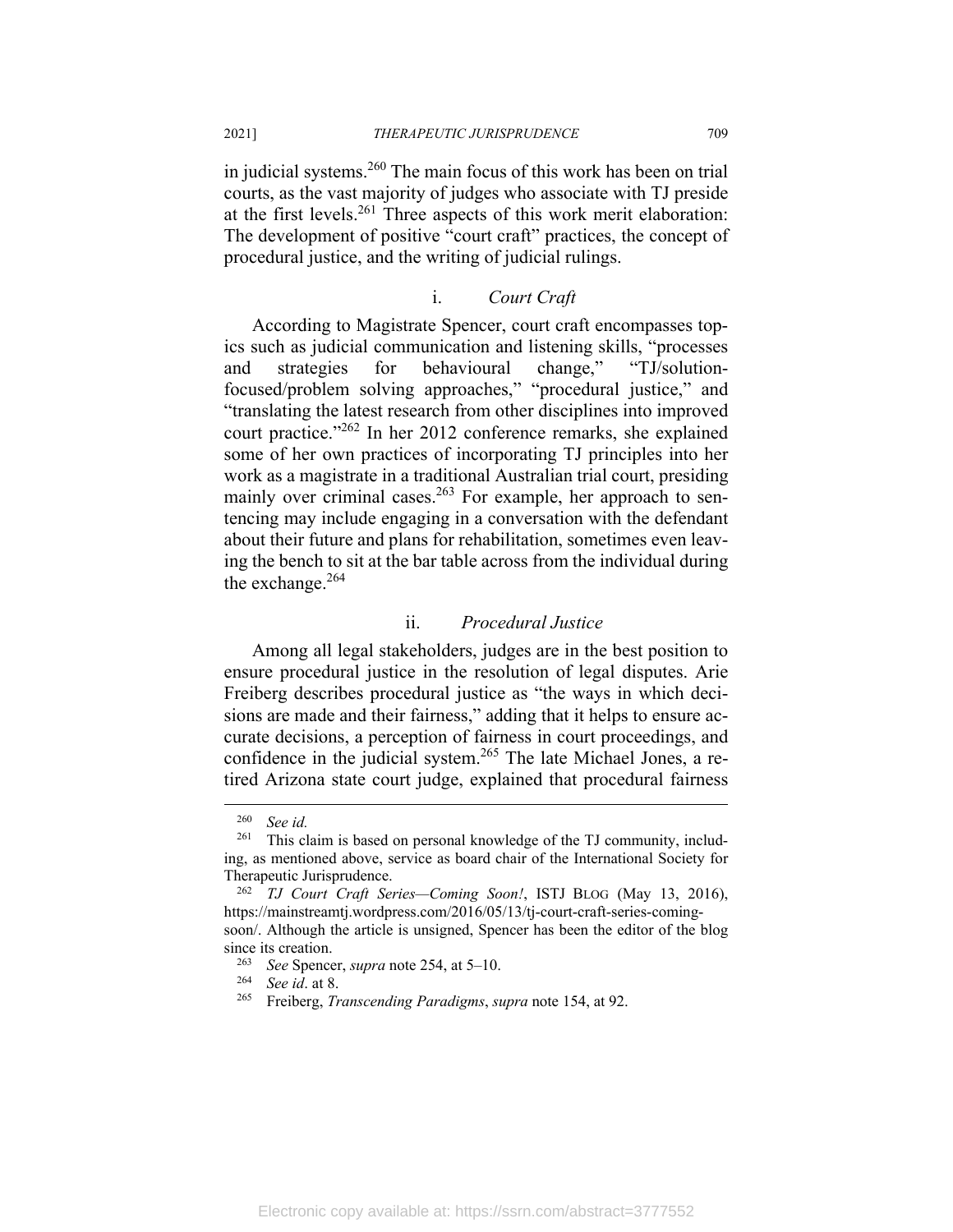relates directly to how judges conduct proceedings in their courtrooms and how they treat parties appearing before them.<sup>266</sup> Procedural justice strongly impacts whether parties and witnesses in litigation experience what Ronner has characterized as voice, validation, and voluntary participation in legal matters.<sup>267</sup>

# iii. *Legal Rulings*

Shelley Kierstead has examined how the writing of judicial and tribunal opinions may impact parties in litigation beyond the legal effect of the rulings themselves.<sup>268</sup> Her work analyzes whether decision-makers "write their decisions in a manner that respects the dignity of the parties to the dispute" and address the parties "in a compassionate manner."269 Decisions written in such a way can be "less emotionally damaging" to the losing party and "elicit greater respect for the decisions and decision makers."<sup>270</sup> An anti-therapeutic contrast is the judicial ruling without a supporting explanation. For example, Amy Ronner and Bruce Winick have criticized the practice of appellate courts issuing *per curiam* decisions, whereby a reviewing court simply affirms the decision of the lower court without writing an opinion to explain its ruling.271 A *per curiam* affirmance is anti-therapeutic, they reason, because it is absent of any discussion of the relevant facts or the court's reasoning, thus leaving an appellant with the invalidating impression that their arguments were not seriously considered.<sup>272</sup>

<sup>266</sup> *See* Jones, *supra* note 256, at 758–61. 267 Ronner, *supra* note 162, at 93. 268 Shelley Kierstead, *Promoting Dignity Through Decision-Making*, *in* CONGRESS ABSTRACTS, *supra* note 7, at 493–94 [hereinafter Kierstead, *Promoting Dignity*]; *see also* Kierstead, *TJ and Child Protection*, *supra* note 239, at 38 (discussing the therapeutic implications of judicial opinion writing in child protection cases); Nathalie Des Rosiers, *From Telling to Listening: A Therapeutic Analysis of the Role of Courts in Minority-Majority Conflicts*, 37 CT.REV. 54, 58– 62 (2000) (examining Constitutional decisions by Supreme Court of Canada from

a TJ perspective).<br><sup>269</sup> Kierstead, *Promoting Dignity*, *supra* note 268, at 494.<br><sup>270</sup> *Id*. 271 Amy D. Ronner & Bruce J. Winick, *Silencing the Appellant's Voice: The Antitherapeutic Per Curiam Affirmance*, 24 SEATTLE U. L. REV. 499, 499–500 (2000). 272 *See id*. at 500.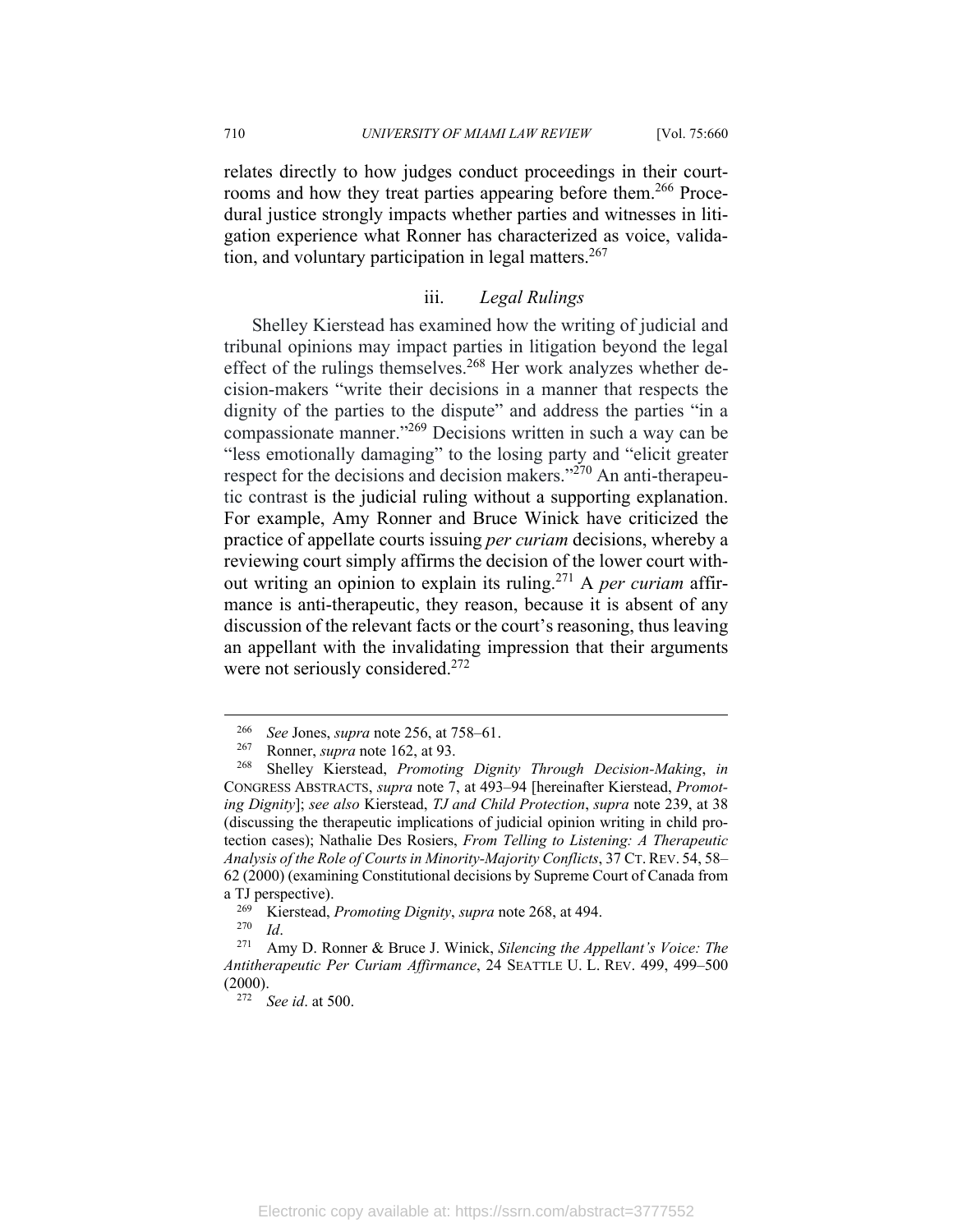# 8. LEGAL EDUCATION, LEGAL PRACTICE, AND LEGAL **PROFESSION**

### i. *Legal Education*

One would expect law professors affiliated with TJ to be writing about legal education, and that has come to pass. First, American law professors are generating a valuable body of scholarship about TJ and legal education. Not surprisingly, clinical education and skills training gather the most attention.<sup> $273$ </sup> Representative topics include applying social work principles and techniques into clinical teaching (Susan Brooks); $^{274}$  examining TJ applications in a child advocacy clinic (Bernard Perlmutter); $2^{75}$  connecting literature and TJ to the work of an appellate litigation clinic (Amy Ronner); $^{276}$  cultivating emotional intelligence in legal education (Marjorie Silver); $277$ and using TJ to teach lawyering skills (Bruce Winick).<sup>278</sup>

In addition, TJ-informed commentary on legal education is appearing on a global level. Pertinent examples include integrating TJ values into South African legal education (Elmarie Fourie and Enid Coetzee); $279$  discussing Indian legal education from a TJ perspective

<sup>273</sup> *See* Wexler, *Two Decades of TJ, supra* note 3, at 25–27 (discussing expansion of TJ across legal spectrum in large part due to "law professors . . . hungry for new approaches" that "incorporated therapeutic jurisprudence into class and into their writing . . . ."). 274 *See* Susan L. Brooks, *Practicing (and Teaching) Therapeutic Jurispru-*

*dence: Importing Social Work Principles and Techniques into Clinical Legal Education*, 17 ST. THOMAS L. REV. 513, 513 (2005). 275 *See* Bernard P. Perlmutter, *George's Story: Voice and Transformation* 

*Through the Teaching and Practice of Therapeutic Jurisprudence in a Law School Child Advocacy Clinic*, 17 ST. THOMAS L. REV. 561, 561, 565–69 (2005). 276 *See* Amy D. Ronner, *The Learned-Helpless Lawyer: Clinical Legal Edu-*

*cation and Therapeutic Jurisprudence as Antidotes to Bartleby Syndrome*, 24

TOURO L. REV. 601, 607–10 (2008).<br><sup>277</sup> See Marjorie A. Silver, *Emotional Intelligence and Legal Education*, 5<br>PSYCH., PUB. POL'Y, & L. 1173, 1174–75 (1999).

<sup>&</sup>lt;sup>278</sup> See Bruce J. Winick, *Using Therapeutic Jurisprudence in Teaching Lawyering Skills: Meeting the Challenge of the New ABA Standards*, 17 ST. THOMAS L. REV. 429, 429 (2005). 279 *See* Elmarie Fourie & Enid Coetzee, *The Use of a Therapeutic Jurispru-*

*dence Approach to the Teaching and Learning of Law to a New Generation of Law Students in South Africa*, 15 POTCHEFSTROOM ELEC. L.J. 367, 367–68 (2012).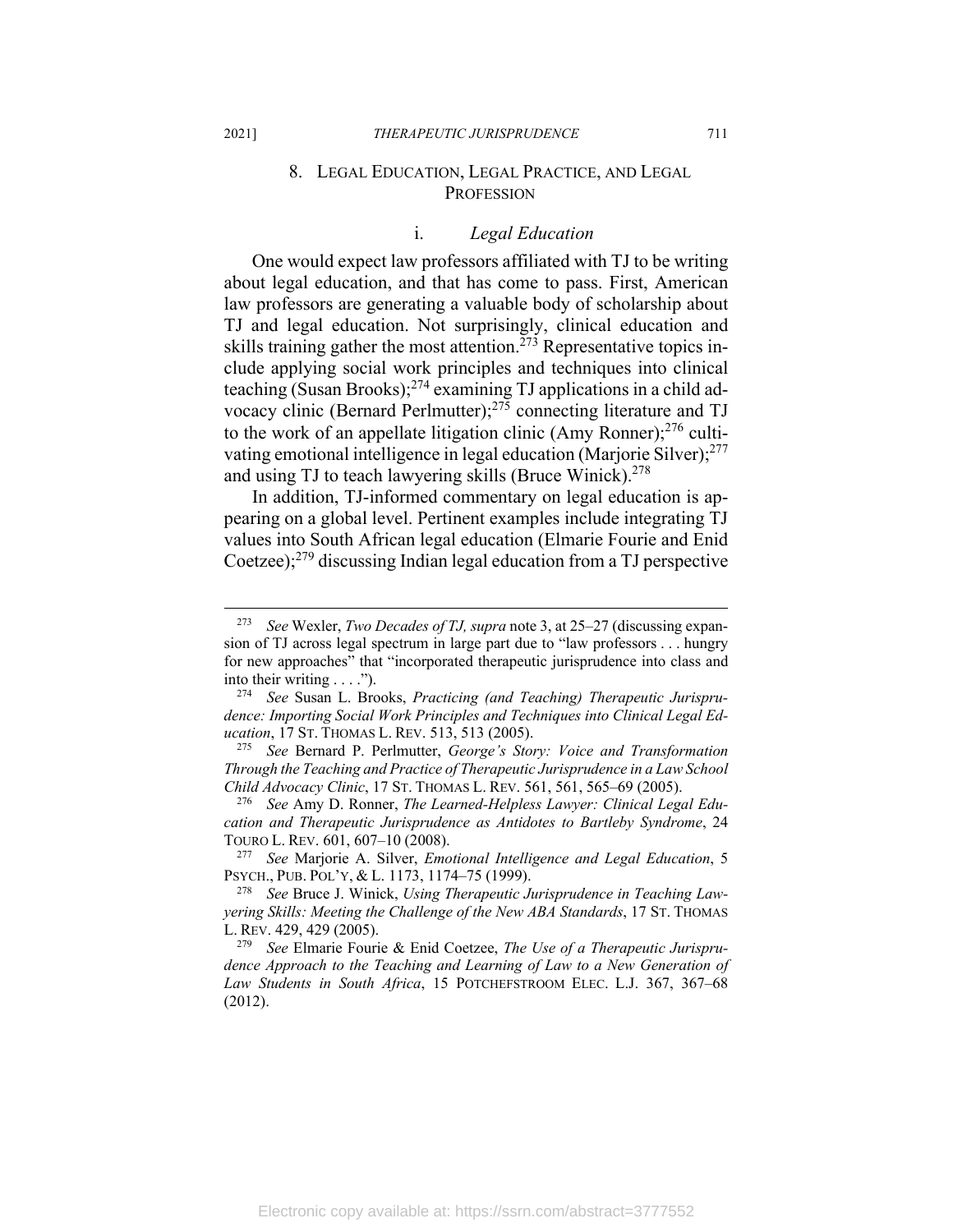(Debarati Halder); $^{280}$  applying TJ principles in a United Kingdom law clinic that represents refugees (James Marson, Katy Ferris, and Anna Kawalek); $^{281}$  and transforming legal education within the African continent ('Dejo Olowu).<sup>282</sup>

An assortment of other commentaries link TJ and legal education in different ways, including a bibliography of articles and books illustrating how TJ covers topics across the law school curriculum (David Wexler);283 a brief essay on teaching TJ in several law school courses (Michael Jones);284 and a short article on how teaching about TJ can support students pursuing public careers (Michael Perlin and Alison Lynch).<sup>285</sup> Although there are no definitive analyses of how TJ might engage doctrinal courses and the overall law school curriculum in a more systemic way, that conversation is developing, fueled by new and forthcoming publications by Michael Perlin, David Wexler, and this author.<sup>286</sup>

*Law Students*, 3 SUFFOLK U. L. REV. ONLINE 25, 25 (2015). 285 *See* Michael L. Perlin & Alison J. Lynch, *How Teaching About Therapeu-*

*tic Jurisprudence Can Be a Tool of Social Justice, and Lead Law Students to Personally and Socially Rewarding Careers: Sexuality and Disability as a Case Example*, 16 NEV. L.J. 209, 212 (2016). 286 *See generally* Michael L. Perlin, *"A Self-Ordained Professor's Tongue":* 

*Therapeutic Jurisprudence in the Classroom* 3 (Int'l Soc'y for Therapeutic Juris., Occasional Papers Series No. 1, 2020), https://papers.ssrn.com/sol3/papers.cfm?abstract\_id=3704764 (reporting on results of an informal survey about how professors are introducing TJ into their law school and graduate school courses); David B. Wexler, *A Proposal for Basic and Brief TJ Education: Promoting Academic, Ethical, and Vocational Objectives* (Ariz. Legal Stud., Discussion Paper No. 20-02, 2020), https://papers.ssrn.com/sol3/papers.cfm?abstract id=3523226 (proposing a single-session introductory TJ module, adaptable to different course types); David C. Yamada, *Teaching Therapeutic Jurisprudence*, 50 U. BALT. L. REV. 425 (2021) (discussing modalities for teaching TJ in

<sup>280</sup> *See* Debarati Halder, *Why Law Fails to be Therapeutic in Spite of Therapeutic Judicial Efforts: A Critical Analysis of Indian Legal Education from the Therapeutic Jurisprudence Perspective*, 2 UNITEDWORLD L.J. 173, 173 (2018). 281 *See* James Marson, Katy Ferris & Anna Kawalek, *A Vineyard in a Law* 

*Clinic: The Practical Application of a Therapeutic Jurisprudence in a UK Law Clinic*, 2019 SING. J. LEGAL STUD. 124, 124–26 (2019). 282 *See* Dejo Olowu, *Therapeutic Jurisprudence: Transforming Legal Educa-*

*tion and Humanising Criminal Justice in Africa*, 2010 DE JURE 95, 96–97 (2010). 283 *See* David B. Wexler, *Therapeutic Jurisprudence Across the Law School* 

*Curriculum*, 5 PHX. L. REV. 791, 792 (2012). 284 *See* Hon. Michael D. Jones, *Teaching TJ: Therapeutic Jurisprudence for*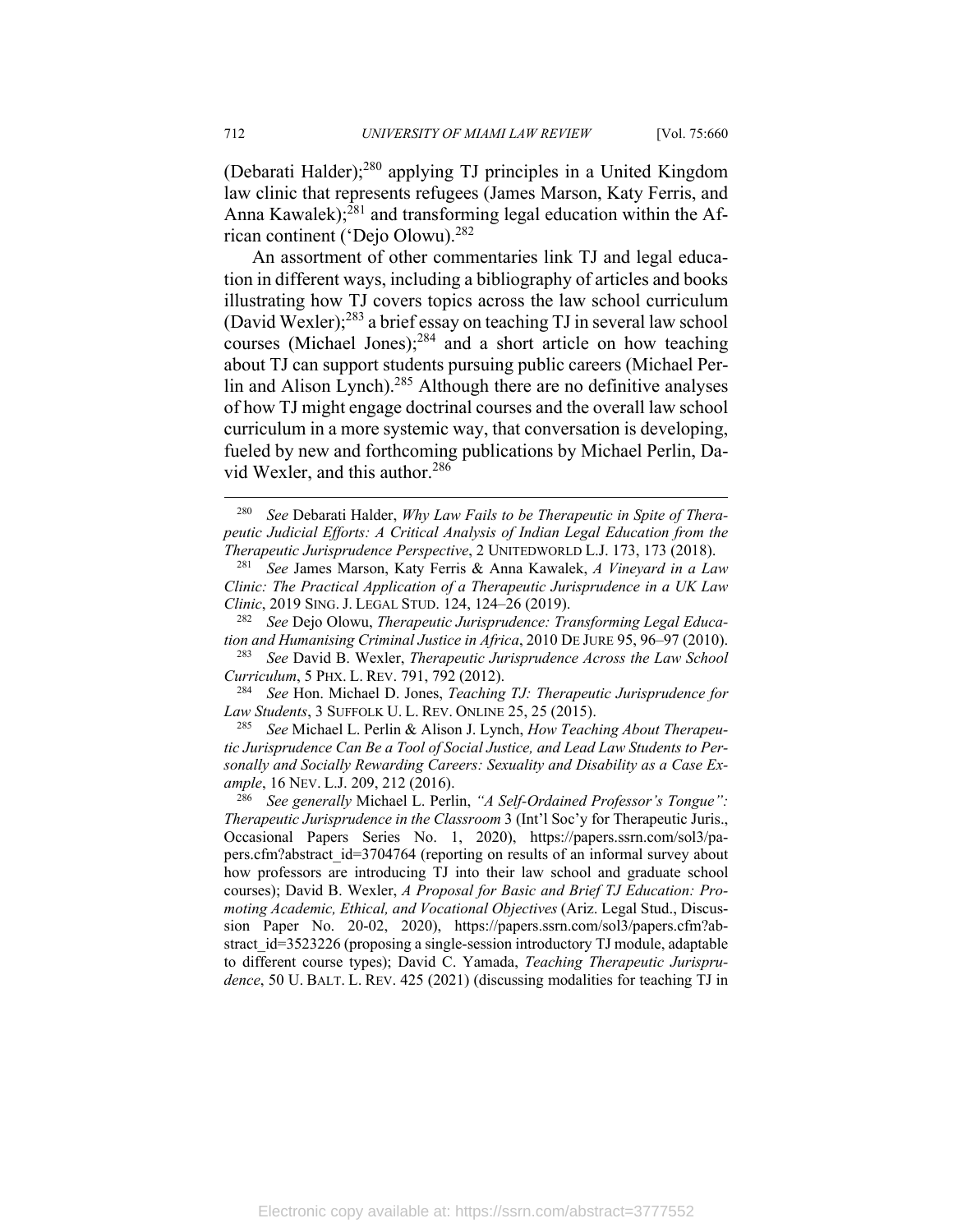#### ii. *Legal Practice and Legal Profession*

In terms of legal practice, TJ perspectives on lawyers' roles, lawyering skills, and attorney-client relationships are well represented. Topics include, for example, dealing with resistant criminal clients (Astrid Birgden); $287$  representing clients with cognitive challenges (David Boulding and Susan Brooks);288 understanding clients' best interests (Dale Dewhurst); $^{289}$  traditional versus holistic attorney roles in criminal release and supervision (Martine Herzog-Evans); $^{290}$  identifying "psycholegal soft spots" that may produce or reduce parties' anxieties and anger (David Wexler);<sup>291</sup> and TJ perspectives on negotiation theory and practice (Carol Zeiner).<sup>292</sup> In addition, Bruce Winick's final book, *The Reimagined Lawyer* (published posthumously), brings together his work on attorney-client relationships, preventive lawyering, legal problem-solving, litigation avoidance, and the lawyer as a healer.<sup> $293$ </sup> Read as a whole, it represents the closest we are likely to get to a unified theory of lawyering in a TJ mode.

TJ writings on the legal profession are harder to classify in terms of subject matter and frequently overlap with other topics. Topics have included providing legal aid representation to women in India

*sons from Therapeutic Jurisprudence and Comprehensive Justice*, 6 PHX. L. REV. 963, 965–66 (2013). 290 *See* Martine Herzog-Evans, *Release and Supervision: Relationships and* 

*Support from Classic and Holistic Attorneys*, 1 INT'L J. THERAPEUTIC JURIS. 23, 23–24 (2016). 291 David B. Wexler, *Practicing Therapeutic Jurisprudence: Psycholegal Soft* 

LAWYER (2019) vii, x–xi [hereinafter REIMAGINED LAWYER].

law school courses and clinics and offering bibliographic recommendations for required and suggested reading). 287 *See* Astrid Birgden, *Dealing with the Resistant Criminal Client: A Psycho-*

*logically-Minded Strategy for More Effective Legal Counseling*, 38 CRIM. L. BULL. 225, 225–29 (2002). 288 *See* David M. Boulding & Susan L. Brooks, *Trying Differently: A Rela-*

*tionship-Centered Approach to Representing Clients with Cognitive Challenges*, 33 INT'L J.L. & PSYCHIATRY 448, 449 (2010). 289 *See* Dale Dewhurst, *Understanding the Legal Client's Best Interests: Les-*

*Spots and Strategies*, 67 REVISTA JURÍDICA U.P.R. 317, 320 (1998). 292 Carol L. Zeiner, *Getting Deals Done: Enhancing Negotiation Theory and* 

*Practice Through a Therapeutic Jurisprudence/Comprehensive Law Mindset*, 21 HARV. NEGOT. L. REV. 279, 281 (2016). 293 *See* BRUCE J. WINICK & SEAN BETTINGER-LOPEZ, THE REIMAGINED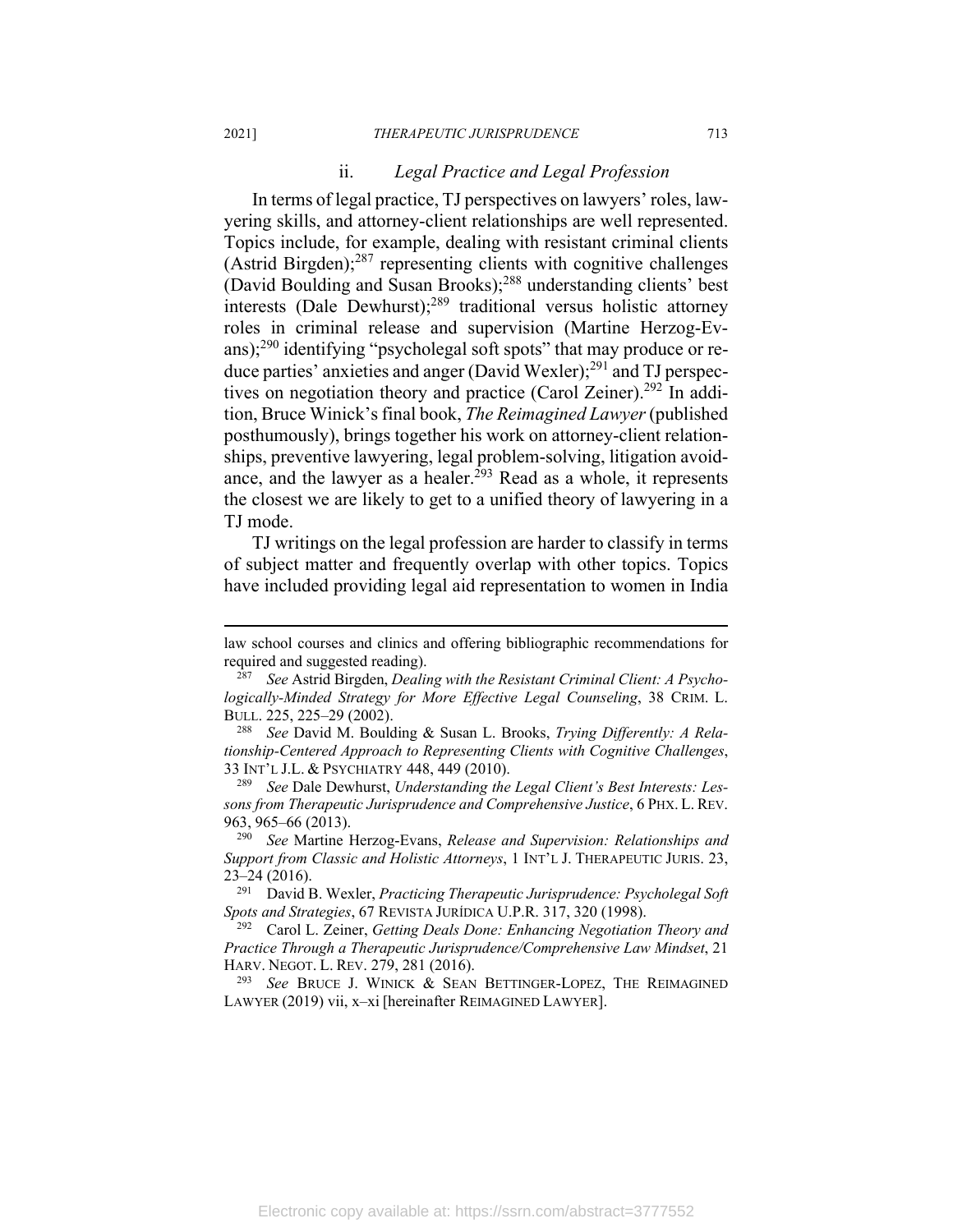(Debarati Halder); $^{294}$  evaluating a decade of TJ's presence in Tasmania (Michael Hill and Liz Moore);<sup>295</sup> building a TJ presence in the United Kingdom (Emma Jones and Anna Kawalek); $^{296}$  examining attitudes of the Israeli bench and bar towards TJ (Karni Perlman);<sup>297</sup> and attorney assistance and wellness programs (David Wexler).298

#### 9. LEGAL WRITING AND SCHOLARSHIP

In recent years, scholars have examined how to apply TJ principles to legal writing in different contexts. While it may be an exaggeration to suggest the emergence of a TJ "school" of legal writing, these discussions spotlight an area rich with possibilities for legal practice, scholarship, and law reform work.

### i. *Legal Practice*

Shelley Kierstead has examined legal writing in practice contexts and asserts "that attention to the human impact of legal writing has the potential to promote civility and service in a number of ways: through dealings with both clients and 'opposite' parties; by influencing decision-makers' writings; and through the impact of words on other lawyers in the course of their day-to-day legal work."<sup>299</sup> She adds that legal writing can also enhance a client's "sense of having been treated with fairness, respect, and dignity."300 David

<sup>294</sup> Debarati Halder, *Free Legal Aid for Women and Therapeutic Jurisprudence: The Indian Model*, *in* TJ METHODOLOGY AND PRACTICE, *supra* note 4, at 253, 253–72. 295 *See* MICHAEL HILL & LIZ MOORE, REFLECTIONS FROM THE "DOUBLE

FIGURES" MILESTONE: A DECADE OF THERAPEUTIC JURISPRUDENCE IN TASMANIA 3 (2018). 296 *See* Emma Jones & Anna Kawalek, *Dissolving the Stiff Upper Lip: Oppor-*

*tunities and Challenges for the Mainstreaming of Therapeutic Jurisprudence in the United Kingdom*, 63 INT'L J.L. & PSYCHIATRY 76, 76–77 (2019) [hereinafter Jones & Kawalek, *Dissolving the Stiff Upper Lip*]. 297 *See* Karni Perlman, *It Takes Two for TJ: Correlation Between Bench and* 

*Bar Attitudes Toward Therapeutic Jurisprudence—An Israeli Perspective*, 30 T. JEFFERSON L. REV. 351, 351 (2008). 298 David B. Wexler, *Lawyer-Assistance-Program Attorneys and the Practice* 

*of Therapeutic Jurisprudence*, 47 CT. REV. 64, 64 (2011).<br><sup>299</sup> Shelley Kierstead, *Legal Writing, Therapeutic Jurisprudence, and Profes-*

*sionalism*, 3 SUFFOLK U. L. REV. ONLINE 29, 29 (2015). 300 *Id*. at 31.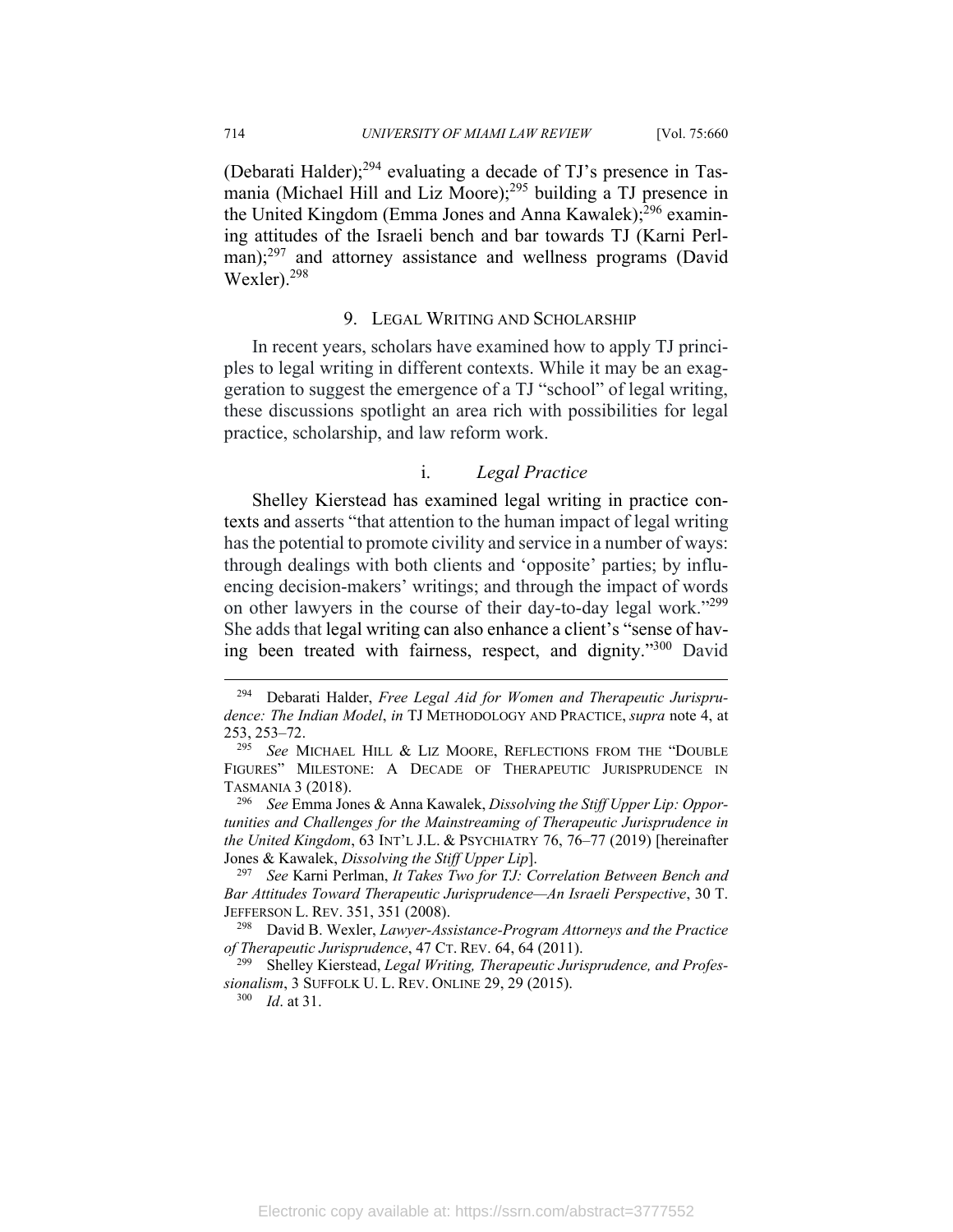Wexler has applied a TJ lens to legal forms, examining how standardized documents to be completed by legal actors may have therapeutic or anti-therapeutic effects in terms of affecting the lives of, and shaping relationships between, parties to legal matters.<sup>301</sup> Wexler would dub this process of review and revision "form reform," after being inspired by the work of law student Dax Miller, who applied TJ principles to propose revisions to the State of Florida's marital dissolution settlement form.302

# ii. *Legal Scholarship*

As discussed above, TJ scholars have proposed methodologies for engaging in both theoretical and applied research.<sup>303</sup> A healthier practice of legal scholarship can join these methodological approaches. Citing the legal academy's prestige obsessions and the need for complementary alternatives to lengthy, heavily footnoted law review articles, I have invoked TJ to suggest changes in the culture of legal scholarship.<sup>304</sup> Overall, our practices for scholarly work should focus on "content, exchange, and engagement" over "the pursuit of professorial fame."305 Although traditional law review scholarship continues to serve a useful purpose, shorter, more accessible articles should be favored as well.<sup>306</sup> In addition, we should support an inclusive environment for legal scholarship that

<sup>301</sup> *See* David B. Wexler, *Therapeutic Jurisprudence, Legal Landscapes, and Form Reform: The Case of Diversion*, 10 FLA. COASTAL L. REV. 361, 361–62 (2009). 302 *Id*. (discussing Dax J. Miller, *Applying Therapeutic Jurisprudence and* 

*Preventive Law to the Divorce Process: Enhancing the Attorney-Client Relationship and the Florida Practice and Procedure Form "Marital Settlement Agreement for Dissolution of Marriage with Dependent or Minor Child(ren),"* 10 FLA. COASTAL L. REV. 263, 264–65 (2009)). 303 *See supra* Parts I.C., I.E. 304 *See* Yamada, *The Practice of Legal Scholarship*, *supra* note 6, at 124, 152.

I understand the twist of calling for complementary alternatives to long, heavily footnoted law review articles in the text of a long, heavily footnoted law review article.<br><sup>305</sup> *Id.* at 138.<br><sup>306</sup> See id. at 139–41, 152 (discussing law review scholarship). *Accord* Wexler,

*The DNA of TJ*, *supra* note 25, at 9 (subscribing to Yamada's support for "general TJ writing, where pieces are often (and ideally) short, readable and directed at important practical problems").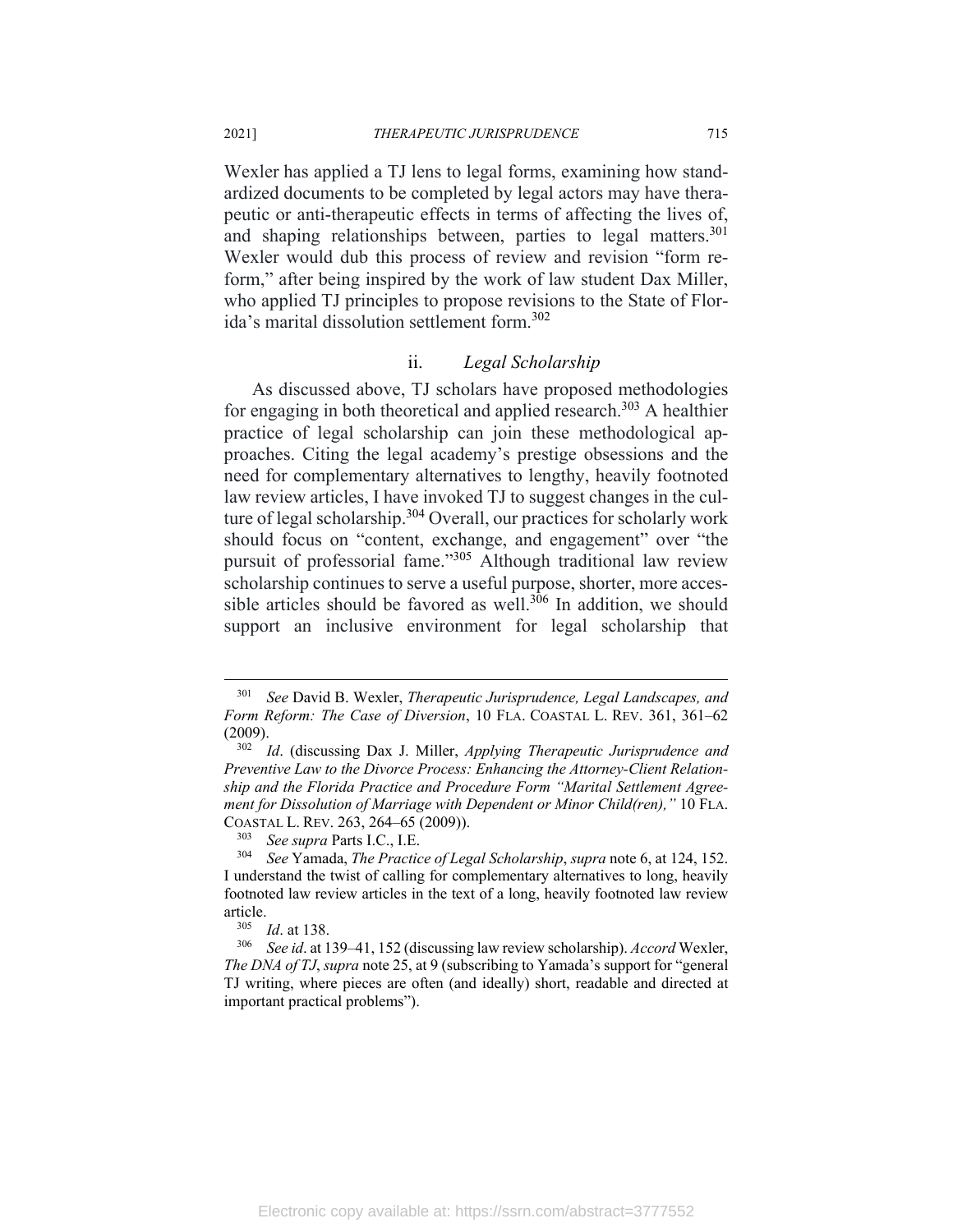welcomes scholars, practitioners, and students from all relevant disciplines.307

#### iii. *Law Reform Advocacy*

As discussed above, TJ research, analysis, and scholarship often lead to law reform proposals.<sup>308</sup> Toward that end, I have advanced a concept of *intellectual activism*, which "serves as both a philosophy and a methodology for engaging in scholarship relevant to realworld problems, putting the resulting prescriptions into action, and learning from the results of implementation."<sup>309</sup> In the legal context:

> The process starts with a foundational writing, usually a traditional law review article. This writing harnesses the requisite source materials, engages in legal and policy analysis, and offers a prescriptive proposal for change. In turn, it serves as the basis for a variety of applied writings, such as proposed legislation and regulations, appellate and amicus briefs, policy papers, op-ed pieces, blog posts, and multimedia presentations, as well as other forms of public education and advocacy. The process is ongoing, creating a cycle of scholarship, action, and evaluation. $310$

In addition, David Wexler has proposed a new form of legal advocacy writing that he calls the *amicus justitia* brief.311 He explains that "[j]ust as we have amicus curiae briefs to give input to appellate *courts*, we need a category of *amicus justitia*—friend of *justice* briefs to orient and educate the legal actors capable of applying the law in a therapeutic manner."312 Wexler asserts that *amicus justitia*

<sup>307</sup> Yamada, *The Practice of Legal Scholarship*, *supra* note 6, at 141–42. 308 *See supra* Part II.A.9. 309 David C. Yamada, *Intellectual Activism and the Practice of Public Interest Law*, 25 S. CAL. REV. L. & SOC. JUST. 127, 129 (2016).<br><sup>310</sup> *Id.* David B. Wexler, *The Therapeutic Application of the Law & the Need for* 

*<sup>&#</sup>x27;Amicus Justitia' Briefs*, ISTJ BLOG (Apr. 30, 2018), https://mainstreamtj.wordpress.com/2018/04/30/the-therapeutic-application-of-the-law-the-need-for-amicus-justitia-briefs/. 312 *Id*.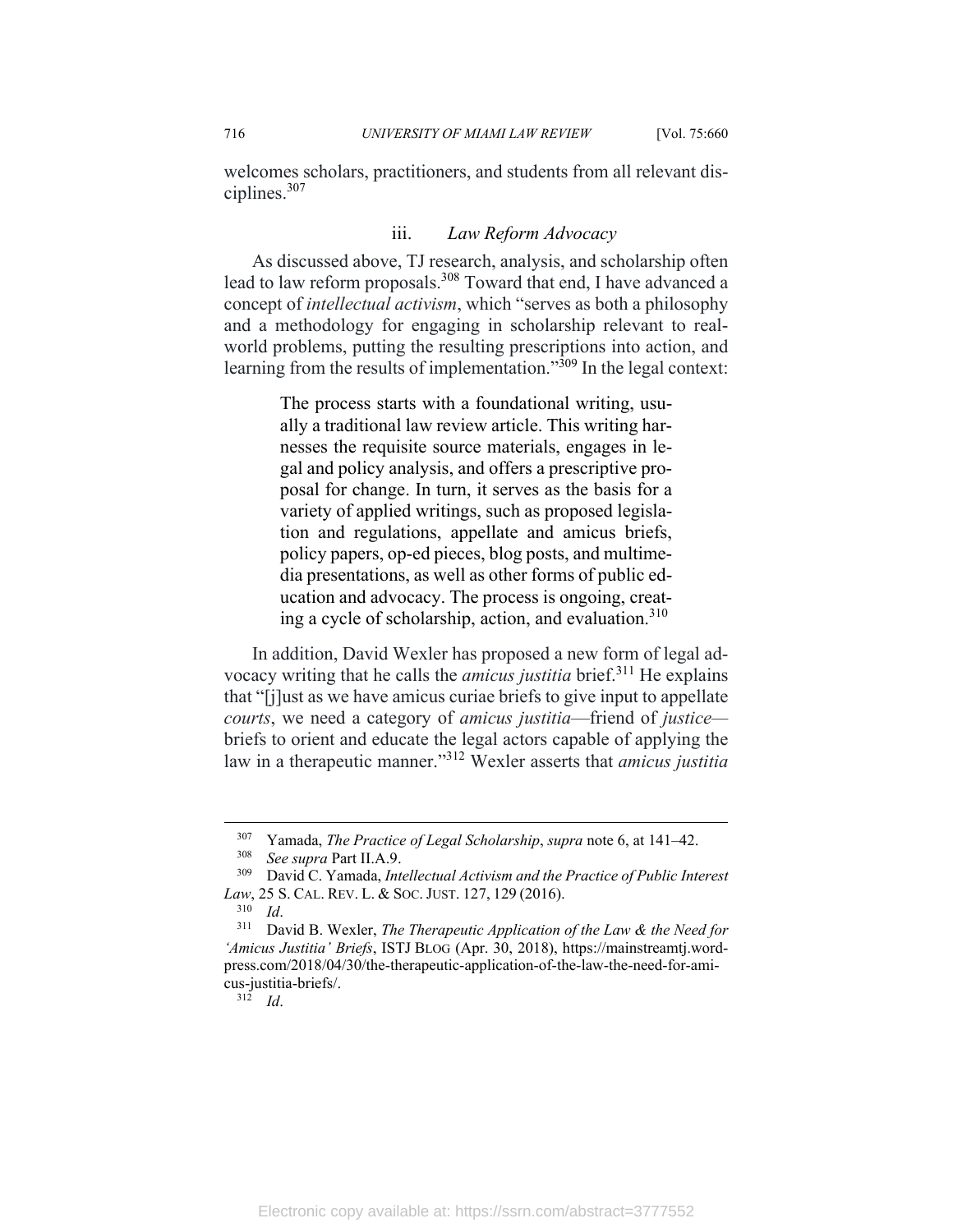briefs can be written to influence legal stakeholders in all settings to advance the law in a more therapeutic manner.<sup>313</sup>

#### 10. LEGISLATION AND POLICYMAKING

TJ perspectives can and should inform the substance and process of legislative and administrative lawmaking in at least two ways. The first is public policy development, applying a TJ lens to existing and proposed public law, by analyzing the therapeutic or anti-therapeutic impacts of the measures in question upon policy stakeholders.314 The second can be labeled "legislative due process," examining whether policy deliberations give key stakeholders a genuine opportunity to be heard during significant decision-making steps.<sup>315</sup> Both considerations relate to Wexler's TDL, inquiring whether public policy formulations and the legal frameworks to deliberate upon it are therapeutic or anti-therapeutic in nature.316 A focus on policymaking processes further opens up a related, new line of potential TJ inquiry, namely, how public policy stakeholders engage those processes, thereby invoking Wexler's TAL.<sup>317</sup>

Although legislation and policymaking have been somewhat overlooked as areas of TJ inquiry, there are welcomed signs of change. In addition to the methodology for legislative scholarship and advocacy that I have suggested in Part I above,  $318$  Amy Campbell and Siegfried Wiessner have proposed TJ-related analytical frameworks for public policy scholarship and analysis.319 Campbell

<sup>313</sup> *See id*. (stating that *amicus justitia* briefs can educate courts as well as those in other domains, such as "educators, employers, police officers, and many more").<br><sup>314</sup> See Yamada, *On Anger, Shock, Fear, and Trauma, supra* note 12, at 35–

<sup>36.&</sup>lt;br><sup>315</sup> *Id.* at 42.<br><sup>316</sup> *See supra* Part I.E.1. (discussing Wexler's TDL and TAL framework).<br><sup>317</sup> *Id.*<br><sup>318</sup> *See supra* Part I.E.6.<br><sup>318</sup> Campbell, *TJ and Emotion in Health Policymaking*, *supra* note 252, at 693 *see* Siegfried Wiessner, *New Haven and the Design of Laws under Therapeutic Jurisprudence*, *in* CONGRESS ABSTRACTS, *supra* note 7, at 481 (2019) [hereinafter Wiessner, *New Haven and the Design of Laws*]; *see also* Amy T. Campbell, *A Case Study for Applying Therapeutic Jurisprudence to Policymaking: Assembling a Policy Toolbox to Achieve a Trauma-Informed Early Care and Learning System*, 63 INT'L J.L. & PSYCHIATRY 45, 48 (2019) [hereinafter Campbell, *Trauma-*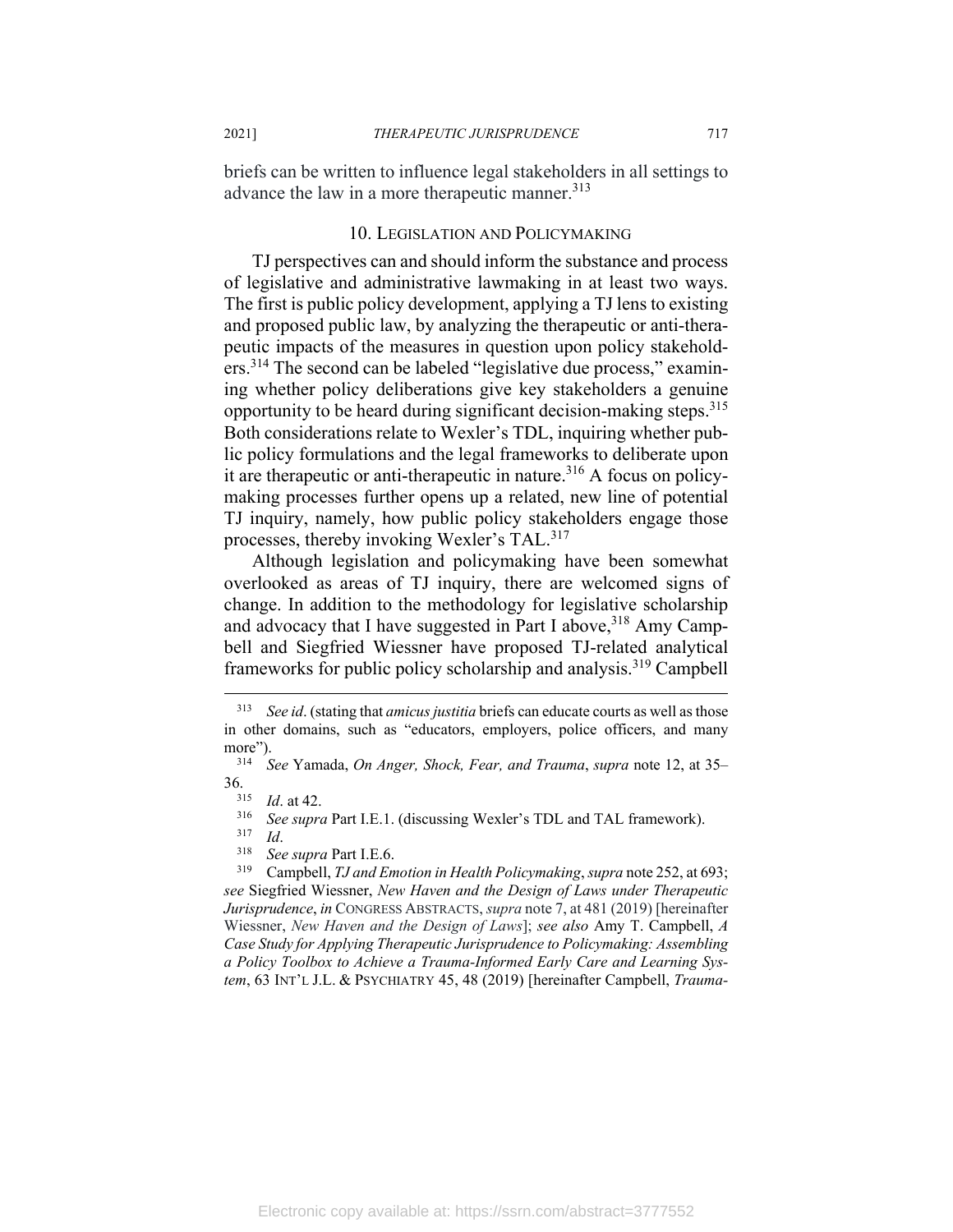offers a ten-step "TJ framing process" for examining the role of emotions in shaping health policy.<sup>320</sup> Wiessner cites the New Haven School of Jurisprudence, a framework for applying social sciences research and the value of human dignity to the development of the law, as a useful tool for TJ-informed policy development.<sup>321</sup>

To illustrate how public policy can be applied in ways that either advance or undermine therapeutic goals, Caroline Cooper examines how resolutions of criminal drug cases implicate a multiplicity of collateral public policies.322 Stigmatization and exclusionary treatment of drug offenders occur in significant areas of policy, beyond the criminal justice system: Public housing, welfare benefits, voting rights, educational financial aid, immigration status, criminal history background checks, professional and vocational licensing, juror eligibility, family relationships, and state registries.<sup>323</sup> By contrast, a policy agenda that addresses the "vast intertwined network of collateral consequences imposed on drug offenders" will allow individuals to meaningfully re-integrate into the community.<sup>324</sup>

## 11. MILITARY LAW

The legal interests of veterans and active-duty military personnel comprise an important niche area for TJ.325 For example, Evan

*Informed Early Care and Learning System*]; Siegfried Wiessner, *The New Haven School of Jurisprudence: A Universal Toolkit for Understanding and Shaping the Law*, 18 ASIA PAC. L. REV. 45, 47–54 (2010) [hereinafter Wiessner, *A Universal Toolkit*] (describing the New Haven School). 320 Campbell, *TJ and Emotion in Health Policymaking*, *supra* note 252, at 693;

*see also* Campbell, *Trauma-Informed Early Care and Learning System*, *supra*  note 319, at 48. 321 *See* Wiessner, *New Haven and the Design of Laws*, *supra* note 319, at 481;

*see also* Wiessner, *A Universal Toolkit*, *supra* note 319, at 47–54. 322 Caroline S. Cooper, *Drug Courts—Just the Beginning: How To Get Other* 

*Areas of Public Policy in Sync?*, 1 INT'L J. THERAPEUTIC JURIS. 73, 78–79 (2016).<br><sup>323</sup> *See id.* at 79–109.<br><sup>324</sup> *See id.* at 114. For example, TJ perspectives were well represented at a 2013 symposium

on military service and PTSD held at Nova Southeastern University and in a subsequent law review symposium issue. *See* Kathy Cerminara & Olympia Duhart, *Wounds of War: Meeting the Needs of Active-Duty Military Personnel and Veterans with Post-Traumatic Stress Disorder*, 37 NOVA L. REV. 439, 440–41 (2013) (previewing issue that includes contributions from TJ-associated scholars Evan Seamone and Michael Perlin).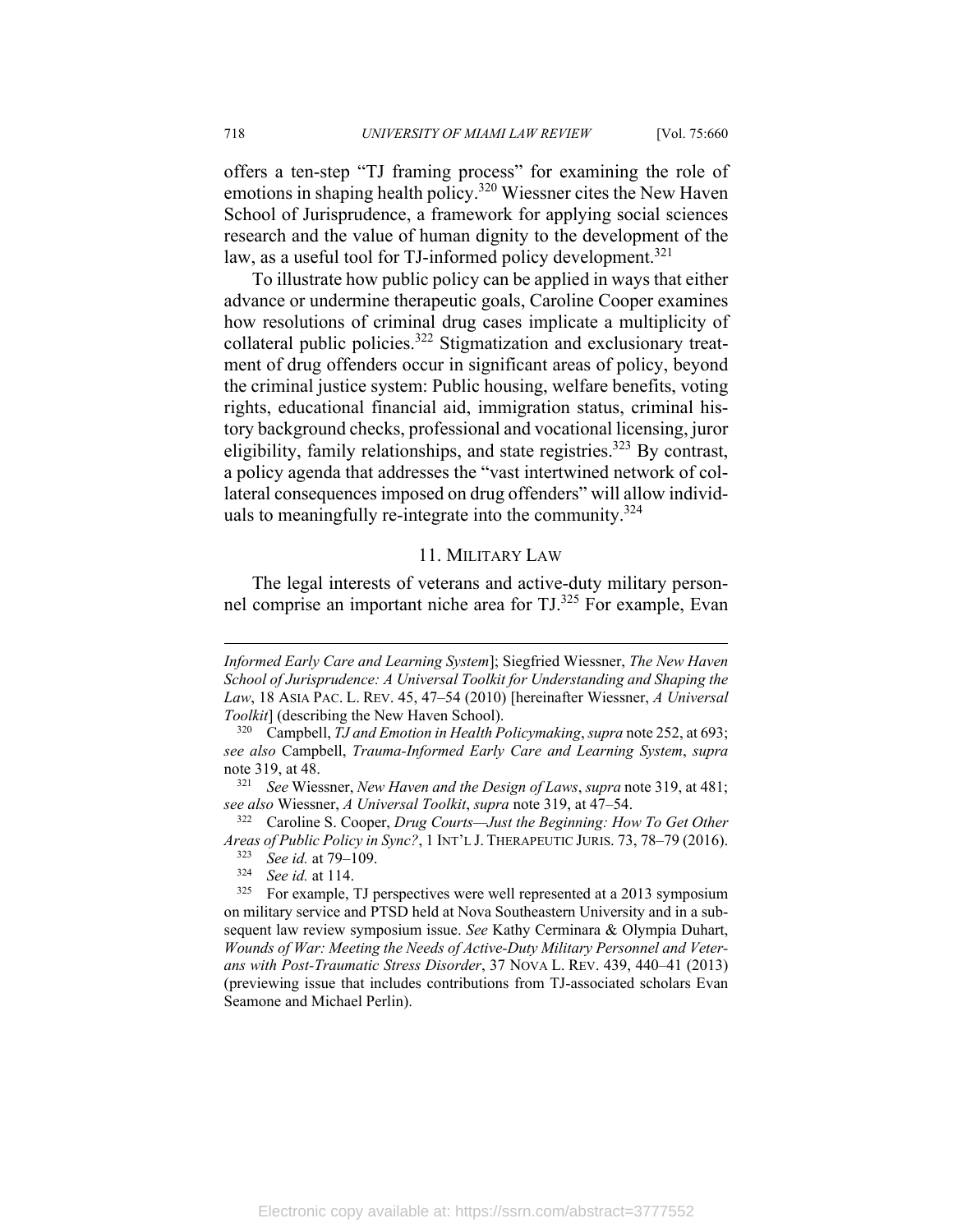Seamone has applied TJ principles in examining how lawyers and the legal system should engage those whose alleged offenses may be associated with Post-Traumatic Stress Disorder developed as a result of exposure to combat conditions, with an emphasis on healing, recovery, and diversion from the criminal justice system.<sup>326</sup> Among other things, he has called for changes in how negative categories of military discharges render veterans ineligible for PTSD treatments, thus "creating a class of future offenders" who pose a risk to "themselves, their families, and the public collectively."327 In addition, TJ principles have informed examinations of veterans treatment courts, a form of problem-solving court that favors rehabilitation and treatment over incarceration where the underlying offenses may be linked to psychiatric conditions.<sup>328</sup>

#### 12. TORT LAW

Early work by the late Daniel Shuman set a foundation for future TJ scholarship and practice in tort law.329 He observed that, at the base level:

<sup>326</sup> *See* Evan R. Seamone, *Dismantling America's Largest Sleeper Cell: The Imperative to Treat, Rather than Merely Punish, Active Duty Offenders with PTSD Prior to Discharge from the Armed Forces*, 37 NOVA L. REV. 479, 480–81 (2013) [hereinafter Seamone, *Dismantling America's Largest Sleeper Cell*]; Evan R. Seamone, *The Veterans' Lawyer as Counselor: Using Therapeutic Jurisprudence to Enhance Client Counseling for Combat Veterans with Posttraumatic Stress Disorder*, 202 MIL. L. REV. 185, 189–90 (2009); Evan R. Seamone, *Attorneys as First-Responders: Recognizing the Destructive Nature of Posttraumatic Stress Disorder on the Combat Veteran's Legal Decision-Making Process*, 202 MIL. L. REV. 144, 145–46 (2009). 327 Seamone, *Dismantling America's Largest Sleeper Cell, supra* note 326, at

<sup>480. 328</sup> *See* Michael L. Perlin, *"John Brown Went Off to War": Considering Vet-*

*erans Courts as Problem-Solving Courts*, 37 NOVA L. REV. 445, 475–77 (2013). *Cf.* Kristine A. Huskey, *Justice for Veterans: Does Theory Matter?*, 59 ARIZ. L. REV. 697, 729–35 (2017) (after distinguishing between TJ and RJ applications to veterans courts, suggesting that latter is a more appropriate theoretical framework). 329 *See, e.g.*, Daniel W. Shuman, *Therapeutic Jurisprudence and Tort Law: A* 

*Limited Subjective Standard of Care*, 46 SMU L. REV. 409, 409–10 (1992) [hereinafter Shuman, *TJ and Tort Law*]; Daniel W. Shuman, *Making the World a Better Place through Tort Law?: Through the Therapeutic Looking Glass*, 10 N.Y.L. SCH. J. HUM. RTS. 739, 739–40 (1993) [hereinafter Shuman, *Through the Therapeutic Looking Glass*].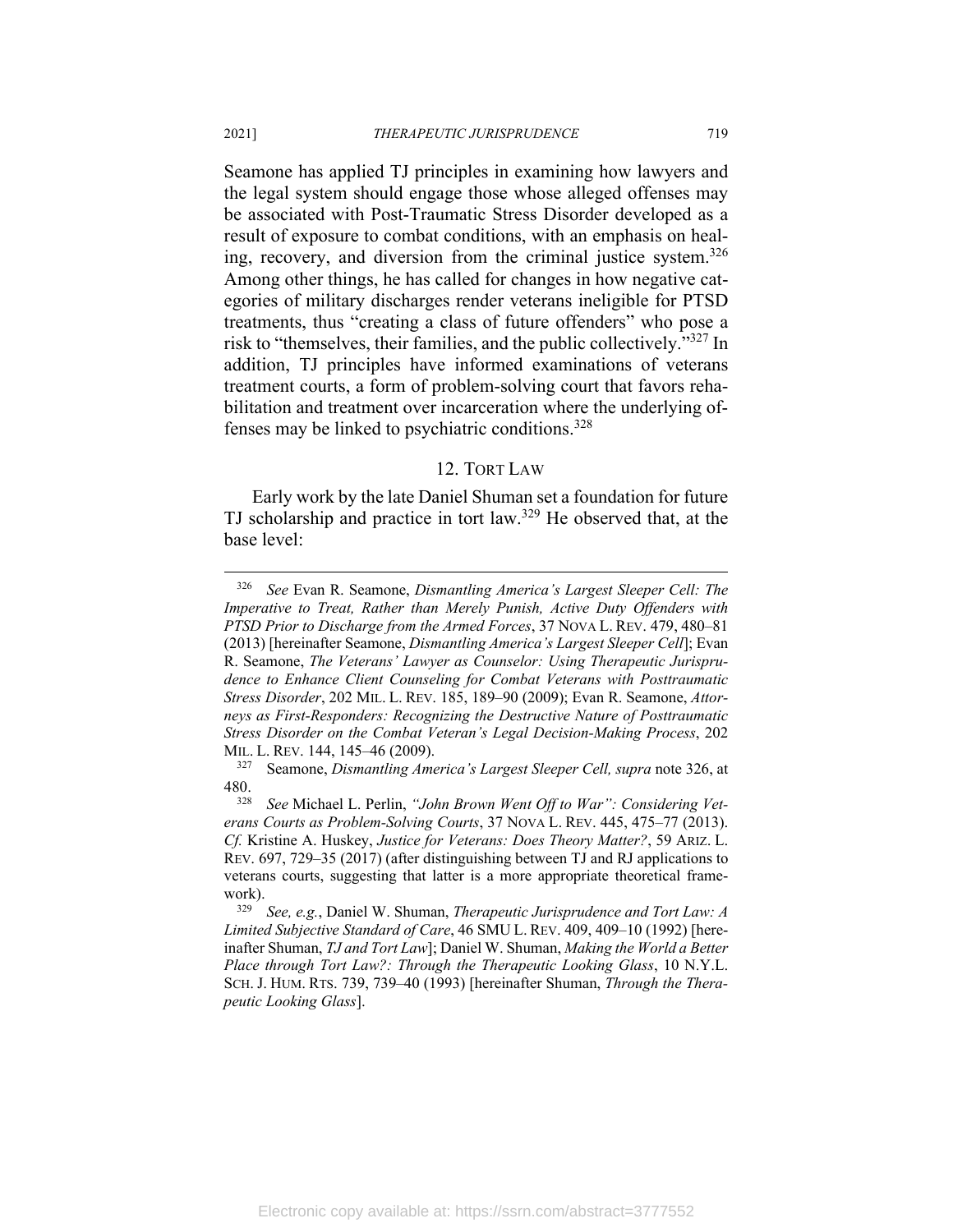The insights from therapeutic jurisprudence are particularly relevant to fault based tort law. The goals of fault based tort law are compensation and deterrence. Tort judgments are intended to compensate the injured and to deter potential injurers from engaging in unsafe conduct. Thus, tort law and therapeutic jurisprudence share a common agenda, the reduction of injury and the restoration of the injured.<sup>330</sup>

Shuman further recognized connections between mental health and the goals of tort law and TJ:

> An exploration of the therapeutic potential of tort law suggests an examination of the relationship between mental or emotional problems and accidents. Do mental or emotional problems play a role in accident causation? If they do, ameliorating mental and emotional problems may reduce the number of accidents and consequential injuries. Thus, if tort law can encourage appropriate utilization of mental health care, if mental health care is effective in treating mental or emotional problems, and if ameliorating mental or emotional problems can reduce the number of accidents, the accident reduction goals of tort law and therapeutic jurisprudence coalesce to support that re $sult.<sup>331</sup>$

More recently, Arno Akkermans has applied TJ to tort law by more expressly focusing on the emotional dimensions of personal injuries. $332$  In a 2020 writing, he concludes:

<sup>330</sup> Shuman, *TJ and Tort Law*, *supra* note 329, at 410 (citations omitted). 331 *Id.* at 411–12 (citations omitted). 332 *See* Arno Akkermans, *Achieving Justice in Personal Injury Compensation: The Need to Address the Emotional Dimensions of Suffering a Wrong*, *in* UNEXPECTED CONSEQUENCES OF COMPENSATION LAW 15, 18–19 (Prue Vines & Arno Akkermans eds., 2020) [hereinafter Akkermans, *Achieving Justice in Personal Injury Compensation*]; Arno J. Akkermans, *Reforming Personal Injury Claims Settlement: Paying More Attention to Emotional Dimension Promotes Victim Recovery* 3–5 (Amsterdam Interdisc. Ctr for L. & Health, Working Paper Series No. 2009/01, 2009).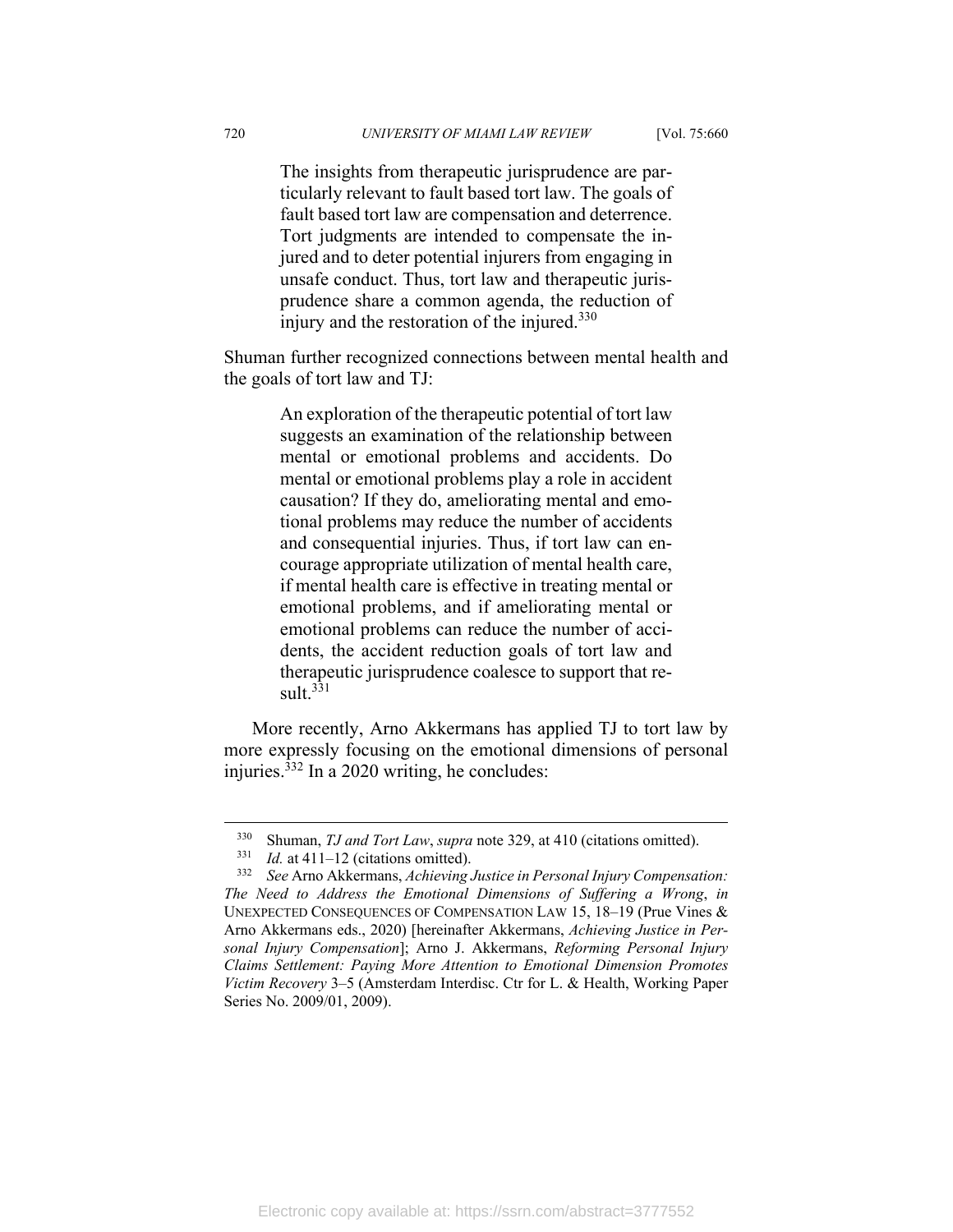There are many possibilities for countering personal injury victims' experience of injustice by making claims resolution psychologically more responsive and intelligent, regardless of what kind of compensation system is involved, fault-based or no-fault. A system more responsive to the moral expectations of victims will actively acknowledge responsibility for the incurred harm and its redress, take action to promote recovery and participation, and involve sufficient personal contact, not only between the victim and the person responsible for the injury-causing event, but also with claims or case managers . . . . [I]t could actually be considered quite peculiar that routines have drifted so much away from what seems to be the morally obvious thing to do. $333$ 

The work of these two authors merely hints at the enormous potential for more work on tort law and TJ. Many other topics explored in this Article, including preventive law, restorative justice,  $334$  civil litigation and dispute resolution, psychological trauma, and positive psychology, also offer additional points of connection and analysis. For a more specific application of TJ to tort law, consider Camille Carey's work on how tort law can be used as a civil remedy for domestic violence, citing assault, battery, intentional infliction of emotional distress, and other intentional tort claims as potential grounds for relief.335 Carey invokes TJ in articulating how tort law may provide non-financial benefits to domestic violence victims.336

#### 13. TRUSTS AND ESTATES LAW

Trusts and estates law is ideal for a TJ focus. It relates to the psychological well-being of relevant legal actors at virtually every

<sup>333</sup> Akkermans, *Achieving Justice in Personal Injury Compensation*, *supra* note 332, at 37.<br><sup>334</sup> This connection has been explored in Edie Greene, *"Can We Talk?": Ther-*

*apeutic Jurisprudence, Restorative Justice, and Tort Litigation*, *in* CIVIL JURIES AND CIVIL JUSTICE: PSYCHOLOGICAL AND LEGAL PERSPECTIVES 233, 246–48 (Brian H. Bornstein et al. eds., 2008). 335 Camille Carey, *Domestic Violence Torts: Righting a Civil Wrong*, 62 U.

KAN. L. REV. 695, 696 (2014). 336 *Id*. at 741–45.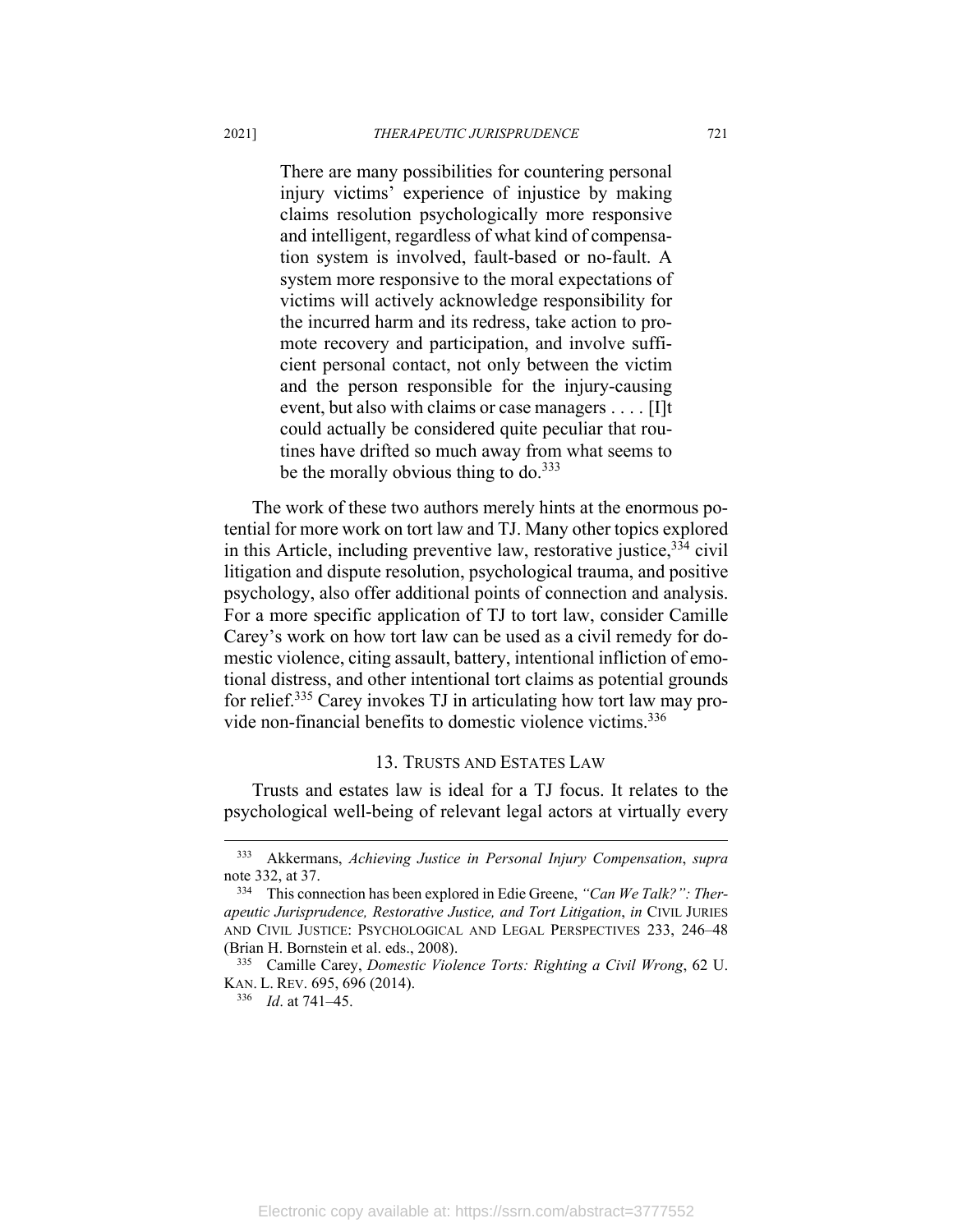stage of the lifespan.<sup>337</sup> Practicing law in this field encompasses important skills such as client counseling, legal planning, and document drafting.<sup>338</sup> These points are echoed in the work of Mark Glover, who has applied TJ principles to estate planning practice,  $339$ calling TJ "an obvious framework through which to evaluate the law in an area that has so many psychological repercussions."<sup>340</sup> He explains that:

> [T]he mere act of preparing for one's death has clear psychological implications. But beyond the possible fear and anxiety experienced by the one confronting mortality, estate planning and the law of succession can also have negative psychological consequences for those left behind. After a loved one's death, the family not only must deal with a profound loss but also must navigate the process of settling the decedent's estate. If disputes arise during this process, familial conflict and the emotional and psychological issues of grieving family members can intensify. Because the law of succession and the lawyers that aid in the estate planning process interact with those dealing with these negative psychological experiences, legal scholars should explore how the law and the role of the estate-planning lawyer can be shaped to ease these anti-therapeutic effects.<sup>341</sup>

## 14. OTHER PROMISING AREAS

Many other legal topics hold great promise for further development by TJ scholars and practitioners. They include, among others,

<sup>337</sup> *See* Jessica Cousineau, *Estate Planning from a Client Centered Approach*, ISTJ BLOG (June 15, 2015), https://mainstreamtj.wordpress.com/2015/06/15/estate-planning-from-a-client-centered-approach/ (attorney Jessica Cousineau discusses how she applies TJ principles to her practice). 338 *See id*. 339 *See* Mark Glover, *The Solemn Moment: Expanding Therapeutic Jurispru-*

*dence Throughout Estate Planning*, 3 SUFFOLK U. L. REV. ONLINE 19, 20 (2015) [hereinafter Glover, *The Solemn Moment*]; Mark Glover, *A Therapeutic Jurisprudential Framework of Estate Planning*, 35 SEATTLE U. L. REV. 427, 427 (2012). 340 Glover, *The Solemn Moment*, *supra* note 339, at 20. 341 *Id*. at 20–21 (citation omitted).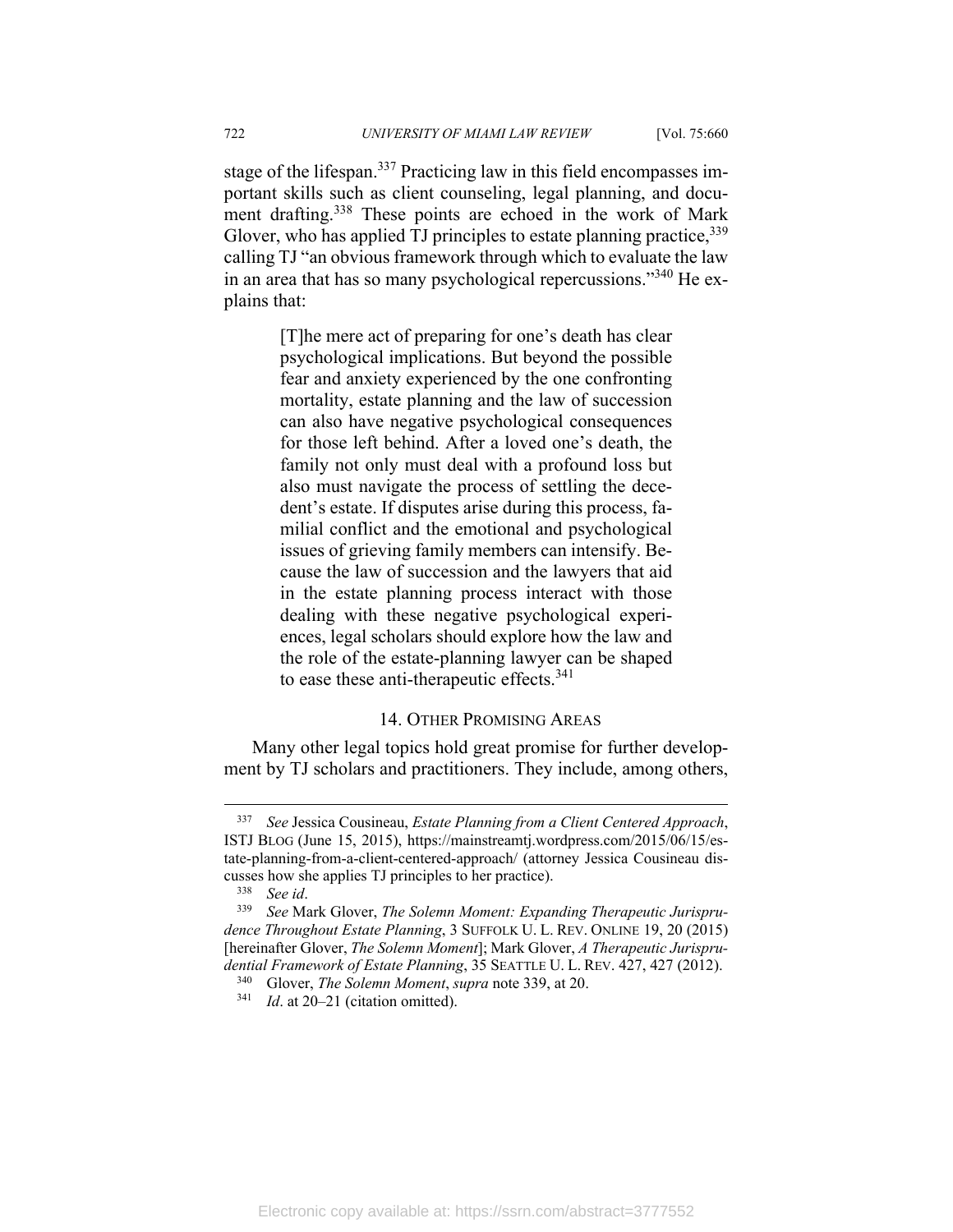civil rights law,  $342$  elder law,  $343$  housing and landlord-tenant law,  $344$ international human rights,  $345$  legal and professional ethics,  $346$  public interest law,  $347$  and TJ and religious faith connections.  $348$ 

### B. *Related and Overlapping Frameworks*

TJ complements and overlaps with many other legal frameworks, all of which favor multidisciplinary perspectives.<sup>349</sup> In addition to procedural justice (discussed above in connection with Judicial Practice, Part II.A.7.) and collaborative law (discussed above in connection with Family Law, Part II.A.5.), several other modalities merit acknowledgment. Many individuals who ally with fields described below also associate with the TJ community.

#### 1. RESTORATIVE JUSTICE

The U.S. Office of Juvenile Justice and Delinquency Prevention defines restorative justice ("RJ") as "a theory of justice that emphasizes repairing the harm caused by criminal behavior." 350 RJ engages the criminal justice system "by 1) identifying and taking steps to repair harm, 2) involving all stakeholders, and 3) transforming the

<sup>342</sup> *See* Christina A. Zawisza, *"MLK 50: Where Do We Go From Here?": Teaching the Memphis Civil Rights Movement through a Therapeutic Jurispru*dence Lens, 6 BELMONT L. REV. 175, 180 (2018).<br><sup>343</sup> See REIMAGINED LAWYER, *supra* note 293, at 48–59 (discussing elder law

and preventive lawyering). 344 *See* Michel Vols, *Neighbors from Hell: Problem-Solving and Housing* 

*Laws in the Netherlands, 7 ARIZ. SUMMIT L. REV. 507, 510 (2014).*<br><sup>345</sup> See Michael L. Perlin, *"The Ladder of the Law Has No Top and No Bot-*

*tom": How Therapeutic Jurisprudence Can Give Life to International Human* 

*Rights*, 37 INT'L J.L. & PSYCHIATRY 535, 535 (2014). 346 *See* Ida Dickie, *Ethical Dilemmas, Forensic Psychology, and Therapeutic* 

*See* Nathalie Des Rosiers, *Rights Are Not Enough: Therapeutic Jurisprudence Lessons for Law Reformers*, 18 TOURO L. REV. 443, 443 (2002). 348 *See* Kenneth A. Sprang, *Holistic Jurisprudence: Law Shaped by People of* 

*Faith*, 74 ST. JOHN'S L. REV. 753, 755 (2000).<br><sup>349</sup> I will avoid debating whether any or all of these initiatives can or should

be classified under a given rubric, be it TJ or another label. Attempts to resolve such academic and professional turf claims usually lead to no good. The important thing is to recognize similarities and differences among these modalities.<br><sup>350</sup> *Restorative Justice*, OFF. OF JUV. JUST. & DELINQ. PREVENTION 1 (Nov.

<sup>2010),</sup> https://www.ojjdp.gov/mpg/litreviews/Restorative\_Justice.pdf.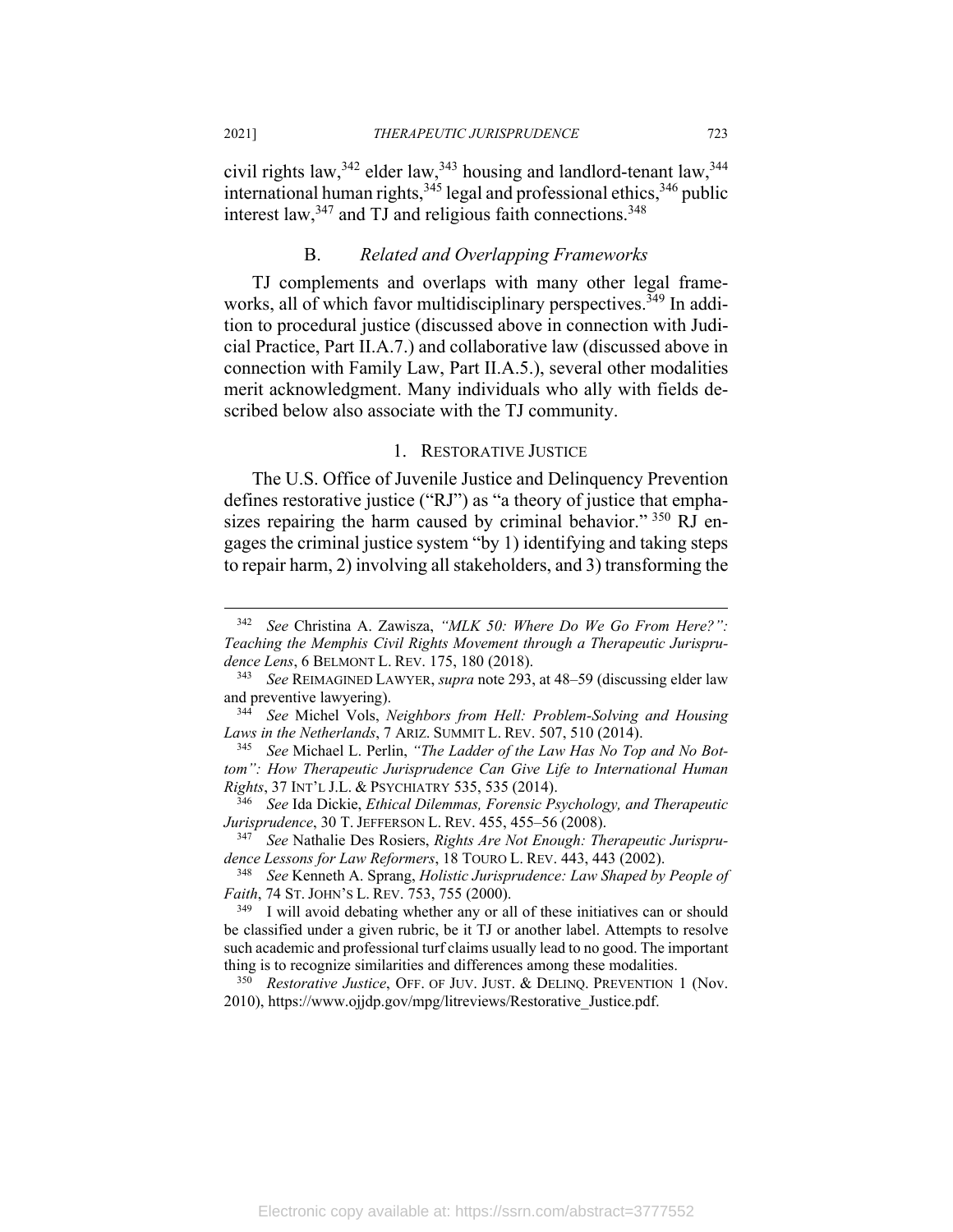traditional relationship between communities and government in responding to crime."  $351$  The overall goal of RJ "is to bring together those most affected by the criminal act—the offender, the victim, and community members—in a nonadversarial process to encourage offender accountability and meet the needs of the victims to repair the harms resulting from the crime."352 Popular RJ practices include, among others:

- (1) Family group conferences in the form of "facilitated discussions that allow those most affected by a particular crime the victim, the offender, and the family and friends of both to discuss the impact of the crime and decide how the offender should be held accountable for it."353
- (2) Victim-impact panels that allow "crime victims to explain the real-world impact of crime to offenders."354
- (3) Victim-offender mediation processes that provide "victims the opportunity to meet their offenders in a safe and structured setting for dialog, negotiation, and problem solving."<sup>355</sup>

RJ has very strong ties to TJ. It especially appeals to TJ's discomfort with the adversarial nature of resolving legal disputes.<sup>356</sup> The TJ literature is abundant with references to RJ. Frequently the two concepts are invoked conjunctively—referencing TJ *and* RJ in paired form—as writings discussing Indian cyberstalking laws through TJ and RJ perspectives (Debarati Halder);<sup>357</sup> how TJ and RJ can impact judicial practice, legal practice, and legal education

<sup>351</sup> *Id*. 352 *Id*. 353 *Id*. 354 *Id*. at 2. 355 *Id*. at 3. 356 Michael S. King, *Restorative Justice, Therapeutic Jurisprudence and the Rise of Emotionally Intelligent Justice*, 32 MELB. U. L. REV. 1096, 1097–98 (2008). 357 Debarati Halder, *Cyber Stalking Victimisation of Women: Evaluating the* 

*Effectiveness of Current Laws in India from Restorative Justice and Therapeutic Jurisprudential Perspectives*, 18 TEMIDA 103, 104–06 (2015).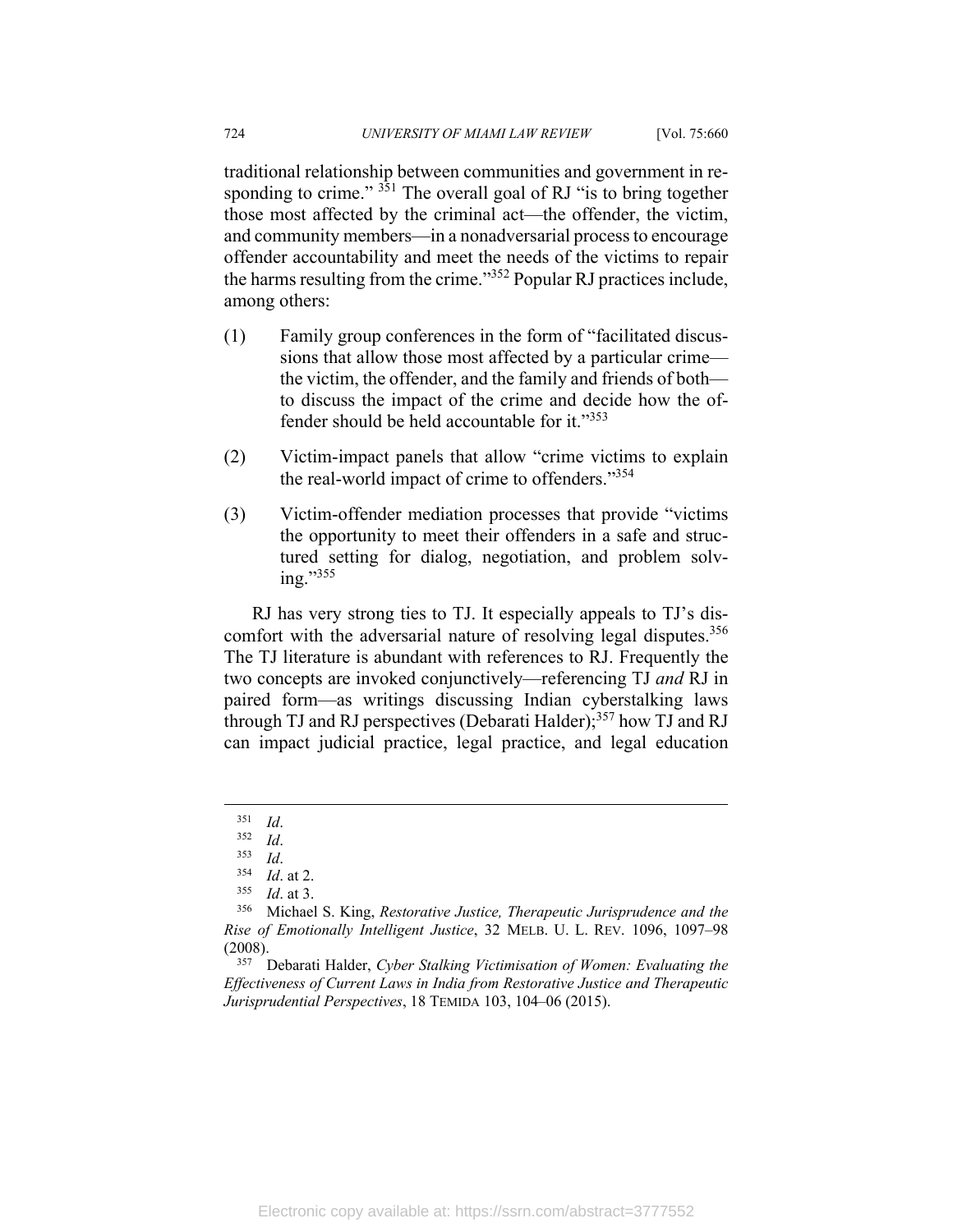(Michael King); $358$  and judicial attitudes toward TJ and RJ practices in Australian children's court (Kelly Richards, Lorana Bartels, and Jane Bolitho)<sup>359</sup> illustrate. Other treatments appeal to both TJ and RJ, but distinguish them conceptually, exploring methodological differences between RJ and TJ (John Braithwaite)<sup>360</sup> or distinguishing TJ and RJ in discussing South African judges (Annette Van Der Merwe).<sup>361</sup> Still others endeavor to blend or harmonize TJ and RJ by, for example, referring to RJ *as* TJ in discussing child victims of crime (Tali Gal and Vered Shidlo-Hezroni)<sup>362</sup> or discussing the integration of RJ and TJ in the resolution of criminal cases (Robert Schopp).<sup>363</sup>

Regardless of how we reconcile or distinguish TJ and RJ, the words of Howard Zehr, a pioneer in the field of RJ, help to explain the importance of these related modalities and their strong draw to those who seek out systemic reforms:

> The Western legal system's approach to justice has some important strengths. Yet there is also a growing acknowledgment of this system's limits and failures. Those who have been harmed, those who have caused harm, and community members in general often feel that the criminal justice process shaped by this legal system does not adequately meet their needs. Justice professionals—law enforcement officers, judges, lawyers, prosecutors, probation and parole officers, prison staff—frequently express a sense

(Edna Erez, Michael Kilchling & Jo-Anne Wemmers eds., 2011). 363 Robert F. Schopp, *Integrating Restorative Justice and Therapeutic Jurisprudence*, 67 REVISTA JURÍDICA U.P.R. 665, 667–69 (1998).

<sup>358</sup> King, *supra* note 356, at 1097–98. 359 Kelly Richards et al., *Children's Court Magistrates' Views of Restorative Justice and Therapeutic Jurisprudence Measures for Young Offenders*, 17 YOUTH JUST. 22, 22–3 (2017).<br><sup>360</sup> John Braithwaite, *Restorative Justice and Therapeutic Jurisprudence*, 38

CRIM. L. BULL. 244, 244–46 (2002). 361 Annette Van Der Merwe, *Therapeutic Jurisprudence: Judicial Officers* 

*and the Victim's Welfare – S v. M 2007 (2) SACR 60 (W)*, 23 S. AFR. J. CRIM. JUST. 98, 99–100 (2010). 362 *See* Tali Gal & Vered Shidlo-Hezroni, *Restorative Justice as Therapeutic* 

*Jurisprudence: The Case of Child Victims*, *in* THERAPEUTIC JURISPRUDENCE AND VICTIM PARTICIPATION IN JUSTICE: INTERNATIONAL PERSPECTIVES 139, 139–40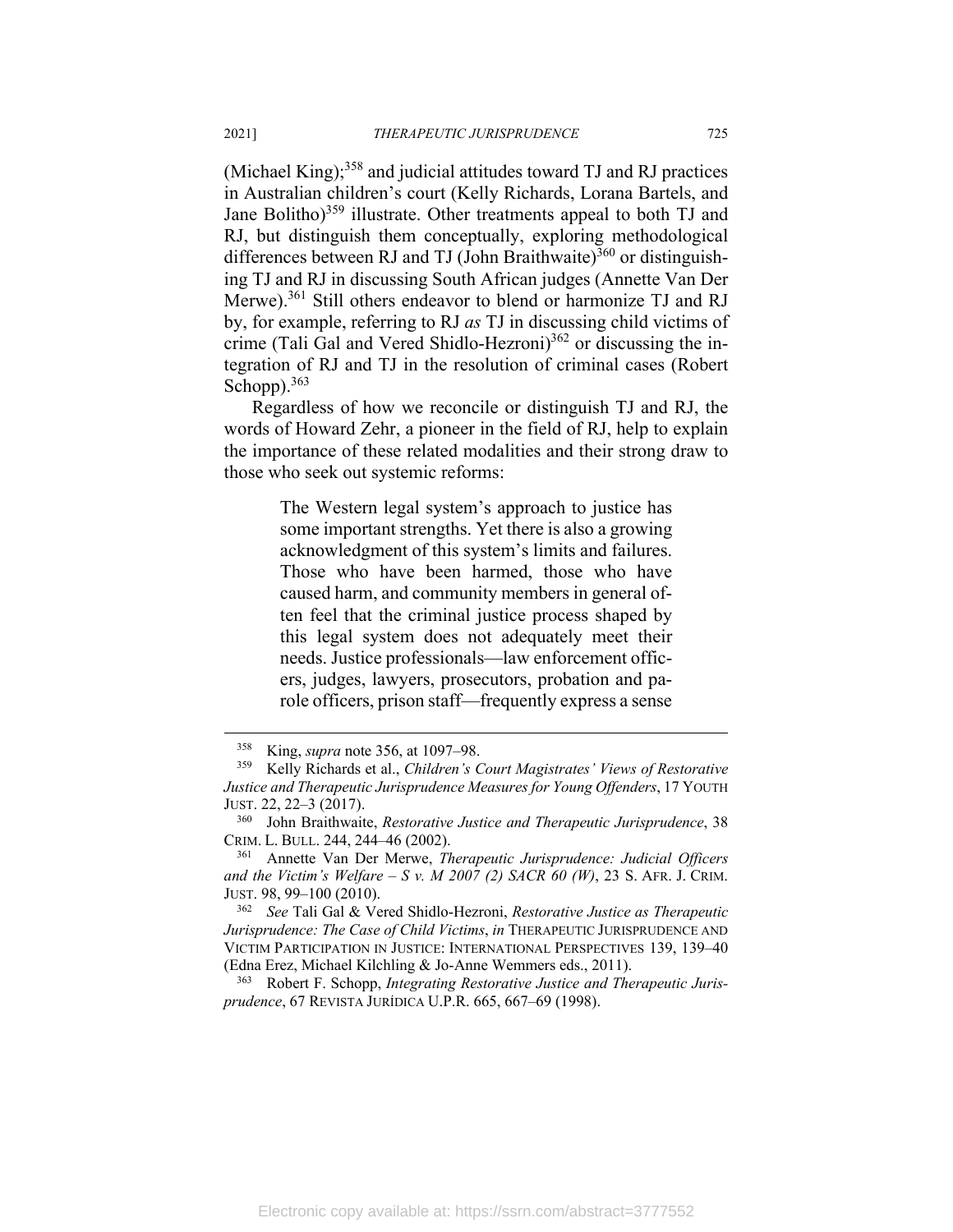of frustration as well. Many feel that the criminal justice process deepens societal wounds and conflicts rather than contributing to healing or peace.<sup>364</sup>

### 2. PREVENTIVE LAW

In a 1997 article discussing the integration of preventive law and TJ for purposes of legal practice, Dennis Stolle, David Wexler, Bruce Winick, and Edward Dauer defined preventive law as:

> "a branch of law that endeavors to minimize the risk of litigation or to secure more certainty as to legal rights and duties." Preventive law provides a framework in which the practicing lawyer may conduct professional activities in a manner that both minimizes his or her clients' potential legal liability and enhances their legal opportunities. In essence, preventive law is a proactive approach to lawyering. It emphasizes the lawyer's role as a planner and proposes the careful private ordering of affairs as a method of avoiding the high costs of litigation and ensuring desired outcomes and opportunities.<sup>365</sup>

TJ scholars have long recognized the strong connections between TJ and preventive law. Preventive law is a dominant theme in Bruce Winick's final book, *The Reimagined Lawyer*. 366 In addition, the journal *Psychology, Public Policy, and Law* devoted a 1999 symposium issue to TJ and preventive law, featuring articles on lawyering processes, family law, criminal law, alternative dispute resolution, and legal education.<sup>367</sup> Other obvious TJ connections to

<sup>364</sup> HOWARD ZEHR, THE LITTLE BOOK OF RESTORATIVE JUSTICE 5–6 (rev. ed. 2015).<br><sup>365</sup> Dennis P. Stolle, David B. Wexler, Bruce J. Winick & Edward A. Dauer,

*Integrating Preventive Law and Therapeutic Jurisprudence: A Law and Psychology Based Approach to Lawyering*, 34 CAL. W. L. REV. 15, 16 (1997) (citations omitted). 366 *See* REIMAGINED LAWYER, *supra* note 293, at 50–58 (examining preven-

tive law approaches in private practice). 367 *See Special Theme: Therapeutic Jurisprudence and Preventive Law: Transforming Legal Practice and Education*, 5 PSYCH., PUB. POL'Y, & L. 795 (1999) [hereinafter *Transforming Legal Practice and Education*].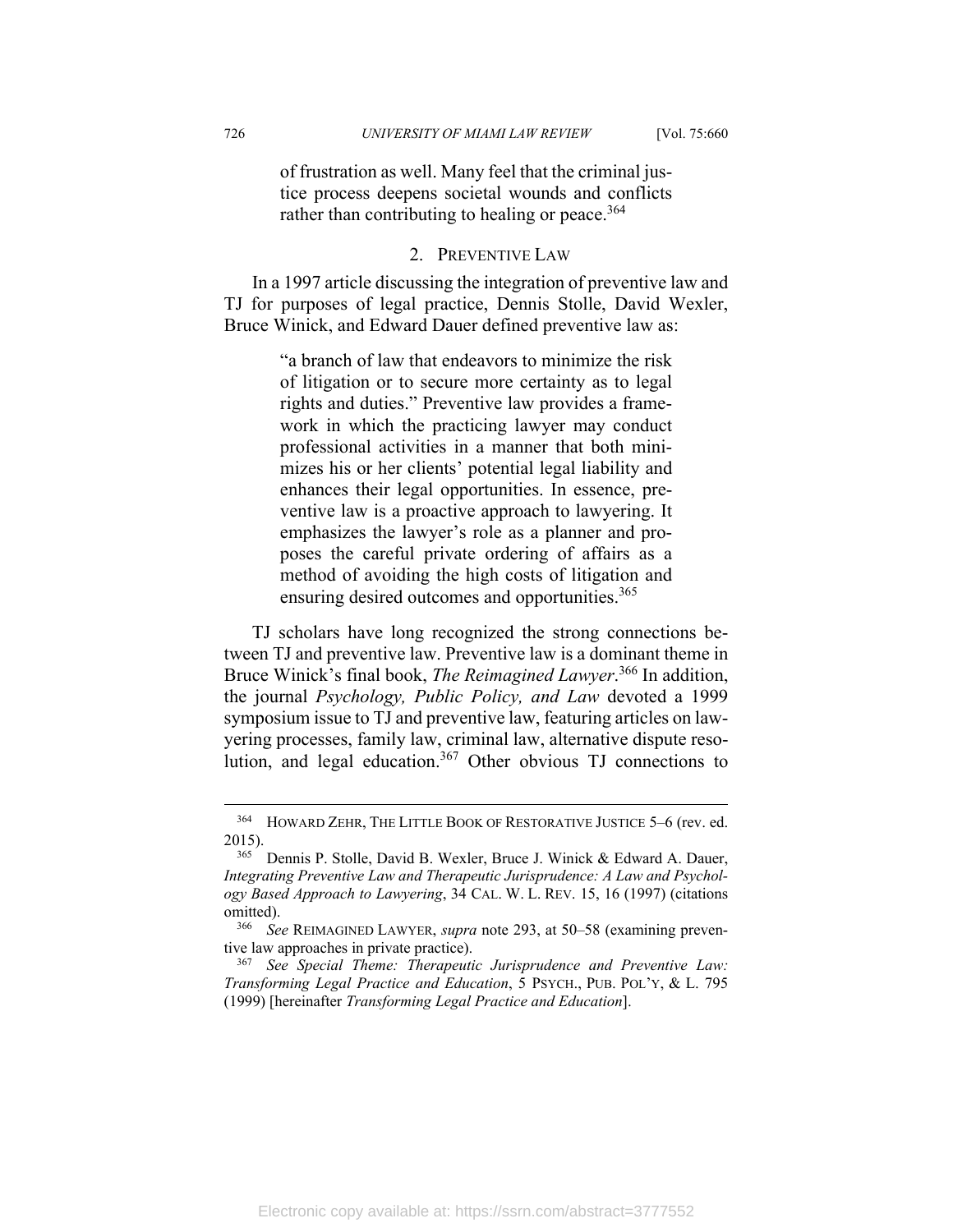preventive law include tort law, employment law, health law, trusts and estates law, elder law, and other practice areas involving significant preventive assessments and planning.

## 3. LAW AND EMOTION

The emerging field of Law and Emotion has strong conceptual connections with TJ. Susan Bandes and Jeremy Blumenthal describe the field this way:

> The field of law and emotion draws from a range of disciplines in the sciences, social sciences, and humanities to shed light on the emotions that pervade the legal system. It utilizes insights from these disciplines to illuminate and assess the implicit and explicit assumptions about emotion that are found in every area of law. By reevaluating legal doctrine and policy in light of these insights, law and emotion scholarship contributes to a more informed, realistic, and effective framework for refining legal doctrine and reforming legal institutions.368

There is interesting, TJ-relevant work being done in this realm. To illustrate, Shira Leiterdorf-Shkedy and Tali Gal look at how criminal prosecuting attorneys process and experience a broad range of emotions.369 Among other things, their study highlights "the fallacy of the depiction of the prosecutor as a rational, emotionless figure" and prompts discussions of how prosecutors can be supported in dealing with the emotionally challenging aspects of their work. $370$ Other law and emotion topics relevant to TJ include the role of emotions in health policymaking (Amy Campbell); $^{371}$  TJ and apology, forgiveness, and reconciliation (Susan Daicoff);<sup>372</sup> the impact of

<sup>368</sup> Susan A. Bandes & Jeremy A. Blumenthal, *Emotion and the Law*, 8 ANN. REV. L. SOC. SCI. 161, 162 (2012). 369 *See* Shira Leiterdorf-Shkedy & Tali Gal, *The Sensitive Prosecutor: Emo-*

*tional Experiences of Prosecutors in Managing Criminal Proceedings*, 63 INT'L J.L. & PSYCHIATRY 8, 10 (2019).<br><sup>370</sup> *Id.* at 16.<br><sup>371</sup> Campbell, *TJ and Emotion in Health Policymaking*, *supra* note 252, at 676.<br><sup>372</sup> Susan Daicoff, *Apology, Forgiveness, Reconciliation & Therapeutic Juris-*

*prudence*, 13 PEPP. DISP. RESOL. L.J. 131, 134 (2013).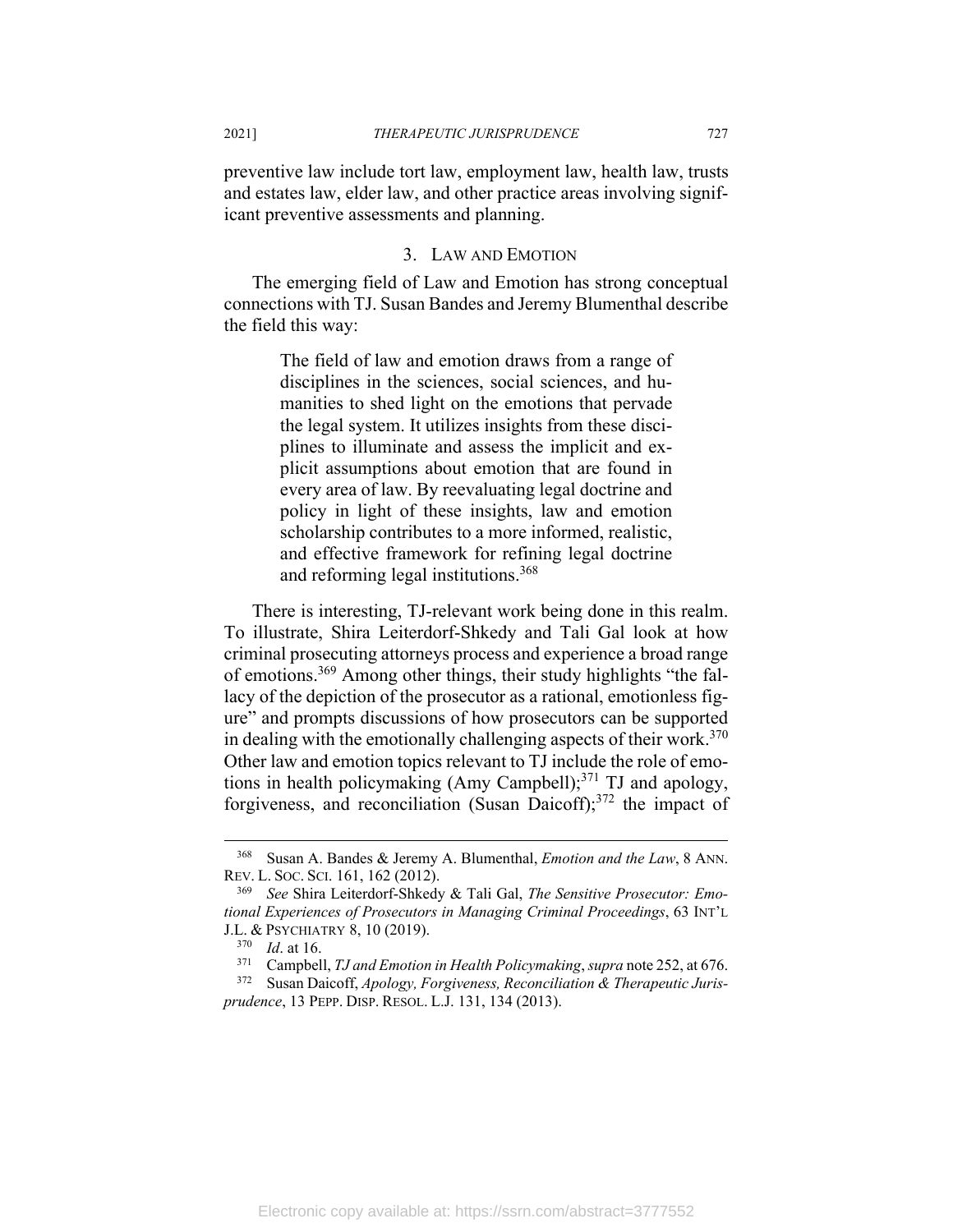shame and humiliation in the law (Michael Perlin and Naomi Weinstein);<sup>373</sup> and the roles of sympathy and empathy in judicial decision-making (Archie Zariski).374

## 4. COMPREHENSIVE LAW

Comprehensive Law is a modality developed by Susan Daicoff, encompassing multiple alternative approaches that have emerged largely as a "response to widespread dissatisfaction within the legal system and among lawyers . . . ."375 Comprehensive law, according to Daicoff, is comprised of "converging main 'vectors[,]'" including collaborative law, creative problem-solving, holistic justice, preventive law, problem-solving courts, procedural justice, RJ, TJ, and transformative mediation.<sup>376</sup> Together these approaches share "a desire to maximize the emotional, psychological, and relational wellbeing" of legal actors and "focus on more than just strict legal rights, responsibilities, duties, obligations, and entitlements."377

#### 5. LAW AND SPIRITUALITY

Several members of the TJ community, including Susan Brooks, Marjorie Silver, and Kim Wright, have been actively involved in law and spirituality initiatives.378 Much of this work is being done via

<sup>373</sup> Michael L. Perlin & Naomi M. Weinstein, *"Friend to the Martyr, A Friend to the Woman of Shame": Thinking About the Law, Shame and Humiliation*, 24 S. CAL. REV. L. & SOC. JUST. 1, 6 (2014). 374 Archie Zariski, *Sympathy and Empathy in Therapeutic Jurisprudence from* 

*a Psychoanalytic Perspective: From Freud to Posner and Beyond*, 1 INT'L J. THERAPEUTIC JURIS. 291, 291–93 (2016). 375 Susan Daicoff, *Law as a Healing Profession: The "Comprehensive Law* 

*Movement*,*"* 6 PEPP. DISP. RESOL. L.J. 1, 1 (2006) [hereinafter Daicoff, *Comprehensive Law Movement*]; *See also* Dale Dewhurst, *Justice Foundations for the Comprehensive Law Movement*, 33 INT'L J.L. & PSYCHIATRY 463, 473 (2010) (after surveying comprehensive law theory, suggests a renaming to "Comprehensive Justice Movement"). *See generally* SUSAN SWAIM DAICOFF, COMPREHENSIVE LAW PRACTICE: LAW AS A HEALING PROFESSION 3–4, 33–34 (2011) (providing an in-depth exploration of comprehensive law theory and practice).<br><sup>376</sup> Daicoff, *Comprehensive Law Movement, supra* note 375, at 1–2.<br><sup>377</sup> *Id.* at 5.<br><sup>378</sup> Brooks, Silver, and Wright are members of both the ISTJ global advisory

committee, see *ISTJ Leadership*, *supra* note 34, and the Project for Integrating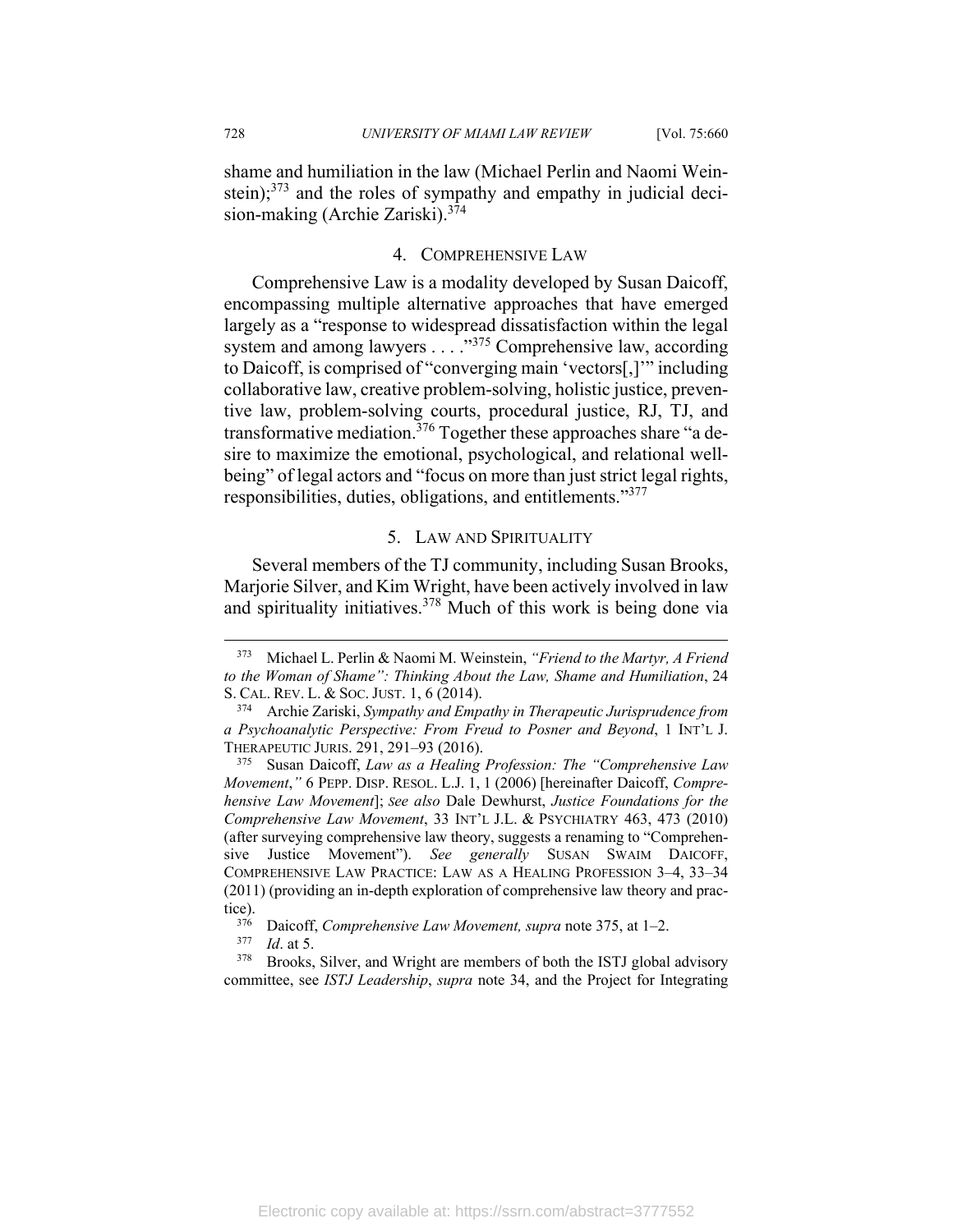the Project for Integrating Spirituality, Law and Politics (the "PISLAP"), "an international network of lawyers, law professors, law students, legal workers, and others who are seeking to develop a new spiritually-informed approach to law and social change."<sup>379</sup> The PISLAP endorses the belief "that there exists a universal spiritual bond that transcends any religious, cultural, or social differences."380

Kim Wright has developed a holistic practice modality called Integrative Law, which mixes spiritual dimensions with practical applications, emphasizing alternative dispute resolution, effective client communication and counseling, and systemic approaches to legal problem-solving.381 She devotes much of her professional practice to organizing and facilitating programs and discussion groups around the world.<sup>382</sup>

## III. ASSESSING TJ'S STANDING AND PROSPECTS FOR GROWTH

Parts I and II of this Article have examined the establishment and growth of TJ as a school of theory and practice. This Part engages in an assessment of TJ's current state and prospects for expanding and deepening its influence.

## A. *TJ's Expanding Global Community*

By the end of the twentieth century, TJ had extended its reach well beyond its American base.<sup>383</sup> Not surprisingly, the emergence of the email and internet technologies facilitated these interactions

Spirituality, Law and Politics, see *Active PISLAP Participants*, PISLAP, http://www.spiritlawpolitics.org/activepislapparticipants (last visited May 15, 2021). 379 *Project for Integrating Spirituality, Law and Politics*, PISLAP,

https://static1.squarespace.com/static/553eb164e4b0afb98a30f81a/t/5d24bd50c4 59de0001705764/1562688849296/PISLAP%2520Brochure%25204.21.19%252 0FINAL.pdf (last visited May 15, 2021).<br><sup>380</sup> *Id.* 381 *See* J. KIM WRIGHT, LAWYERS AS CHANGEMAKERS: THE GLOBAL

INTEGRATIVE LAW MOVEMENT ix–xii (2016) (topics contained in table of con-

tents). 382 *See id*. 383 *See* Perlin, *Have You Seen Dignity?*, *supra* note 3, at 1145 (observing how an international TJ conference in England prompted global interest in field).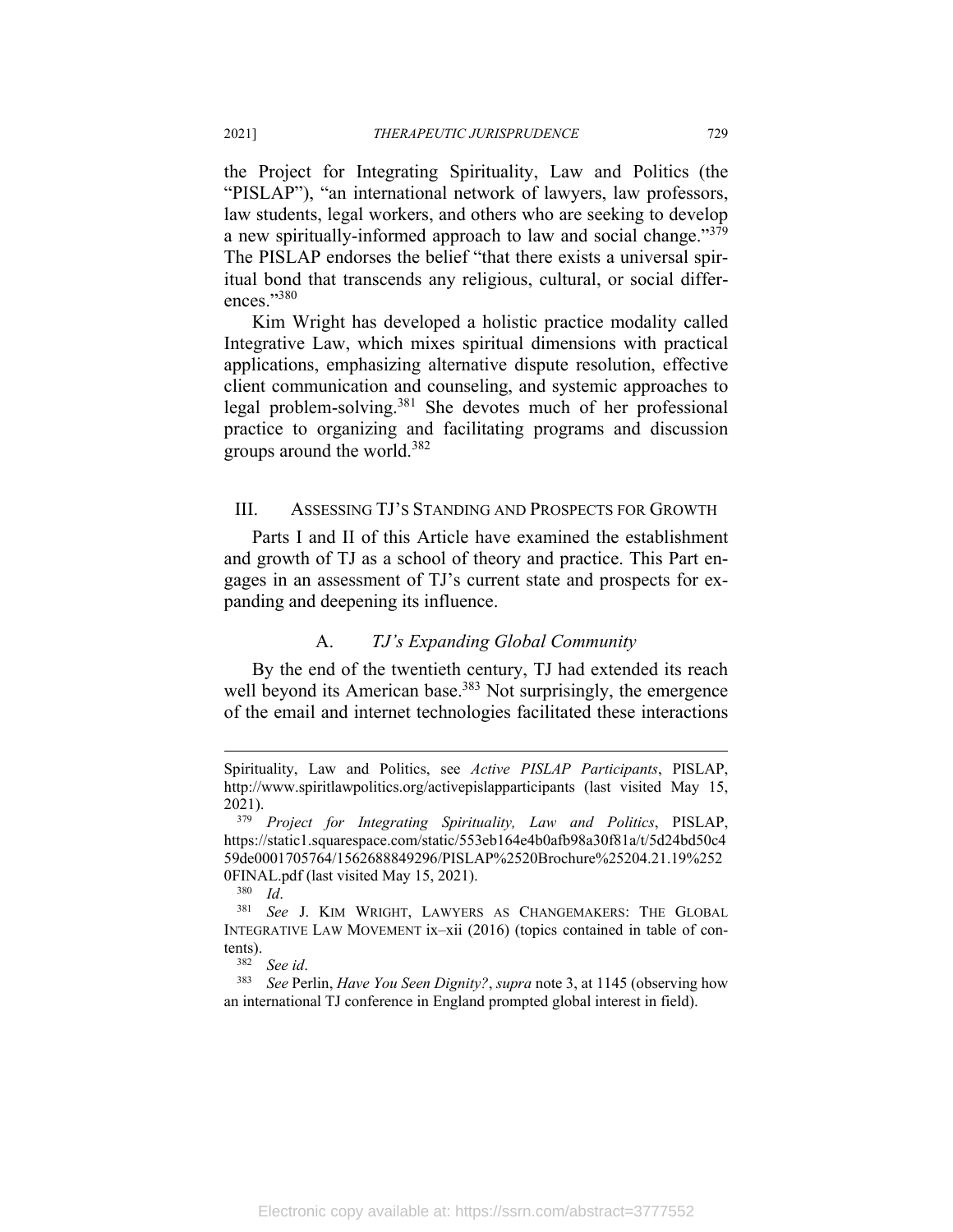and fostered greater communication. Eventually, these ties would become more formalized, in both organizational and collaborative terms, resulting in TJ becoming a truly global community.

For many years, the TJ community's primary international meeting ground has been the biennial International Congress on Law and Mental Health ("International Congress"), sponsored and organized by the non-profit International Academy of Law and Mental Health (the "IALMH"). $384$  The International Congress is a substantial, week-long conference that includes dozens of panel discussions each day.385 It typically offers the dual attraction of compelling topics and speakers and an appealing base location, with the previous five Congresses held in Berlin (2011); Amsterdam (2013); Vienna (2015); Prague (2017); and Rome (2019).<sup>386</sup> In a welcomed association, the IALMH has graciously enabled the TJ network to organize a dedicated stream of TJ-related panels running throughout the conference.387

Eventually it became clear to some core members of the TJ community that a more formal organizational structure would be useful—one that could consolidate these activities and support more of the same. Thus, in July 2017, several dozen faculty, practitioners, judges, and students gathered at the International Congress held in Prague to mark the formation of the ISTJ.<sup>388</sup> As of June 2020, ISTJ chapters had been created for France, Ibero-America, India, Ireland, Israel, Japan, Nepal, North America, Oceania, Puerto Rico, and the United Kingdom.389 The ISTJ's board of trustees includes members from Australia, Canada, India, France, the United Kingdom, and the

<sup>384</sup> Information about the biennial Congresses may be obtained at *Past Congresses*, INT'L ACAD. OF L. & MENTAL HEALTH, http://ialmh.org/congress/pastcongresses/ (last visited May 15, 2021). 385 *See id.*

<sup>386</sup> *See id.*

<sup>387</sup> *See Lyon 2022*, INT'L ACAD. OF L. & MENTAL HEALTH, http://ialmh.org/lyon-2021/ (last visited May 15, 2021). 388 *See* Yamada, *Launched in Prague*, *supra* note 8. 389 *See Chapters/Interest Groups*, *supra* note 9.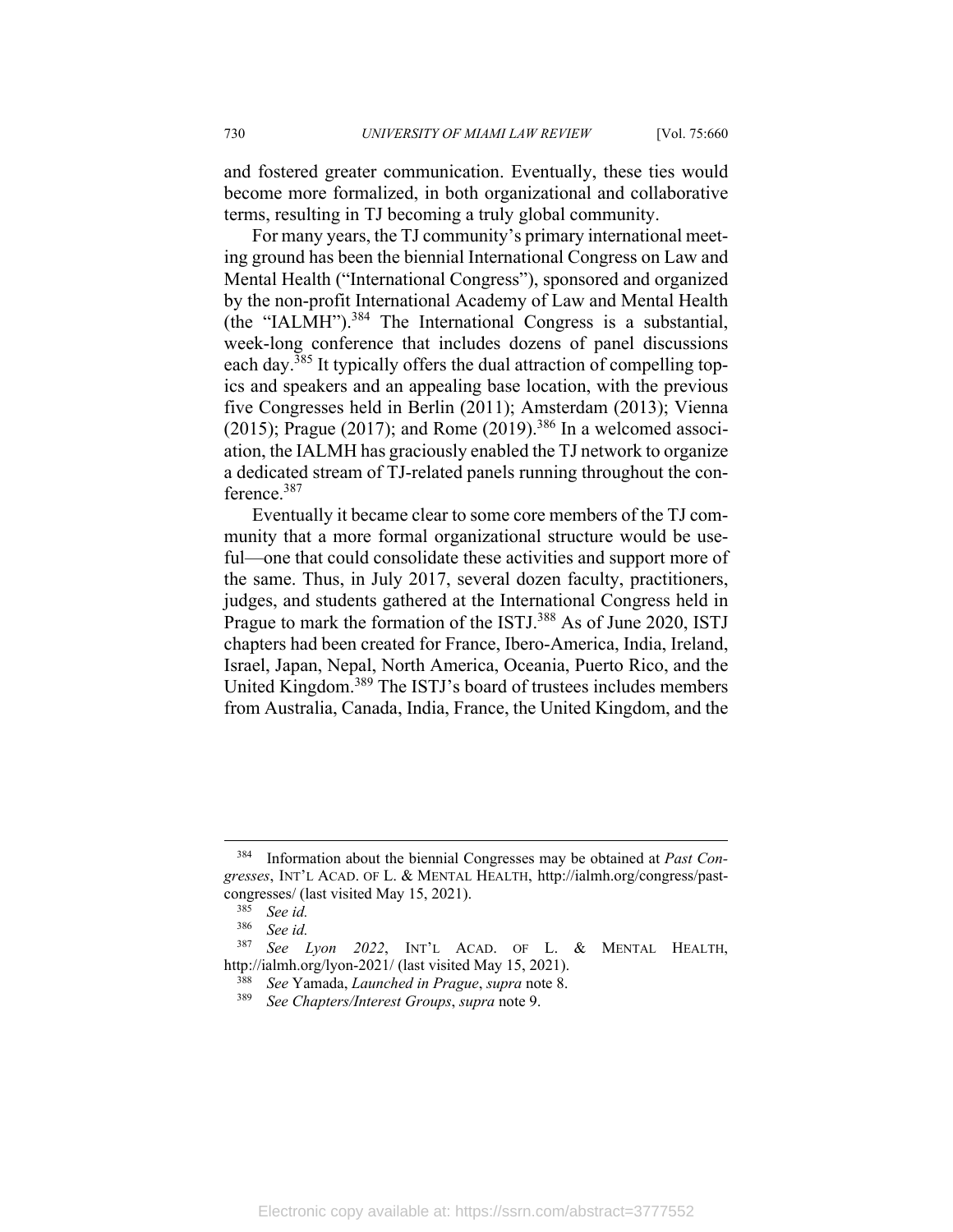United States.390 Its global advisory council includes members from every continent.<sup>391</sup>

In addition, a separate Iberoamerican Association of Therapeutic Jurisprudence has formed, supporting TJ scholarship and practice initiatives in a Spanish-language format.392 It is an active organization with some  $1,000$  members.<sup>393</sup> Among other things, it has sponsored periodic regional conferences featuring TJ research and scholarship.394

Two publishing events during 2019 served notice of TJ's further maturation as a global scholarly enterprise, with broadening generational diversity and doctrinal content. One was a multi-contributor volume, *The Methodology and Practice of Therapeutic Jurisprudence*, edited by Nigel Stobbs (Australia), Lorana Bartels (Australia), and Michel Vols (The Netherlands),<sup>395</sup> all of whom have become more closely associated with the TJ community within the past decade or so. The book includes authors from Australia, France, India, The Netherlands, New Zealand, South Africa, and the United States.<sup>396</sup> Sixteen chapters variously cover TJ theory, applications and methodologies, workplace bullying legislation, compassion as an element of TJ, criminal law and procedure, mental disability law, problem-solving courts and the judiciary, and legal aid services for indigent clients.397

<sup>390</sup> *See ISTJ Leadership*, *supra* note 34. 391 *See id*. Although national affiliations are not included in this listing, this representation is based on the author's role, as ISTJ board chairperson, in person-

ally inviting individuals to become part of the global advisory council. 392 See Bienvenidos/as, ASOCIACIÓN IBEROAMERICANA DE JUSTICIA TERAPÉUTICA, http://justiciaterapeutica.webs.uvigo.es (last visited May 15, 2021). My own language limitations preclude me from engaging in a closer look at this group's important work. Those within the TJ community who are more closely familiar with it, however, have reported enthusiastically about the organization's level of activity.

<sup>393</sup> *See, e.g.*, Joaquin Lopez, *News from the 3rd Iberoamerican Therapeutic Jurisprudence Congress*, ISTJ BLOG (Sept. 15, 2016), https://mainstreamtj.wordpress.com/2016/09/15/news-from-the-3rd-iberoamerican-therapeutic-jurisprudence-congress/ (reporting on conference panels and programs).<br><sup>394</sup> See id.<br><sup>395</sup> See generally TJ METHODOLOGY AND PRACTICE, *supra* note 4.<br><sup>396</sup> See id. at xi-xv (containing bios of all contributors).<br><sup>397</sup> See id. at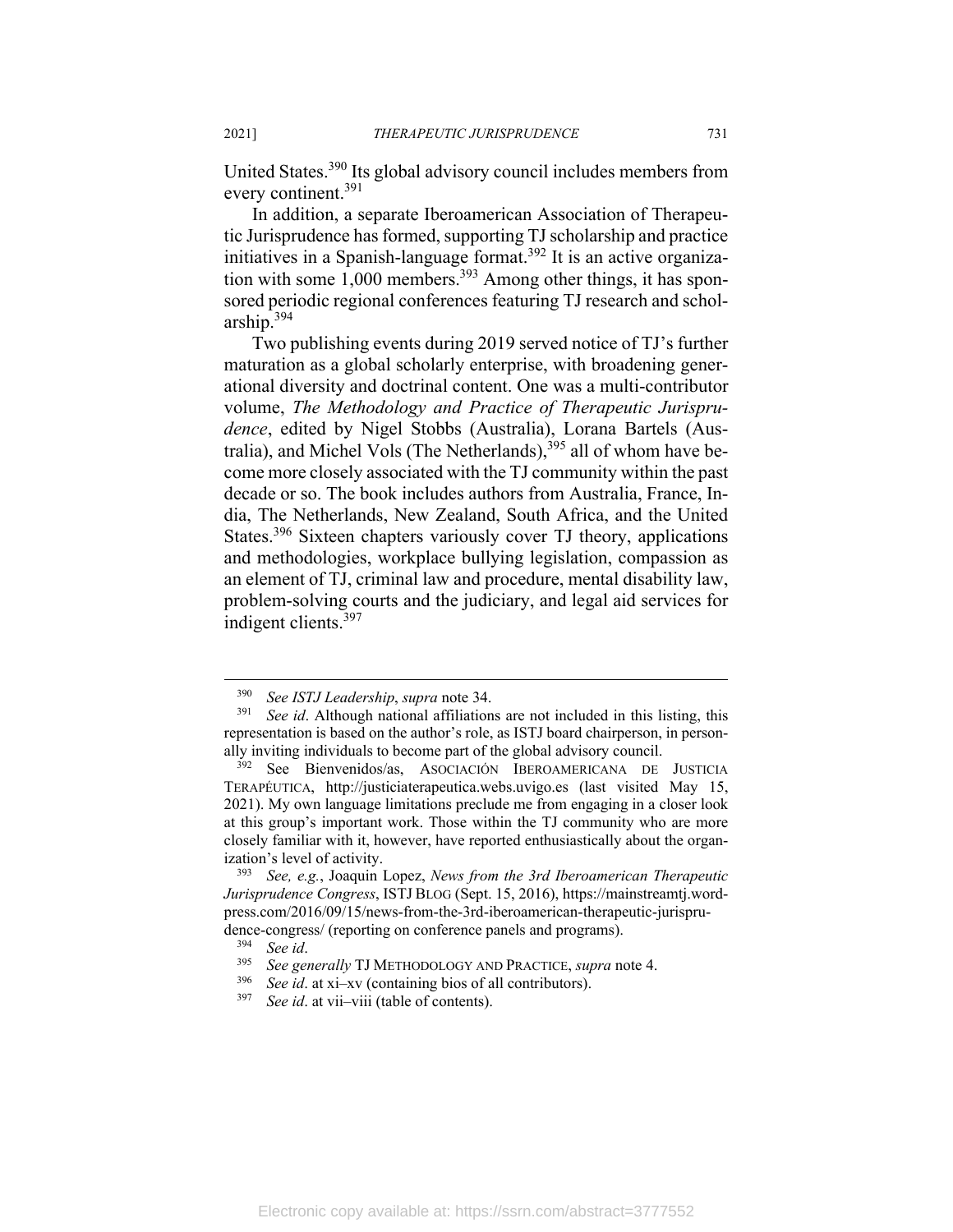The second publishing event was a symposium issue of the peerreviewed *International Journal of Law and Psychiatry*, honoring TJ co-founder David Wexler and edited by Amy Campbell and Kathy Cerminara, both of whom are also later generation TJ scholars.<sup>398</sup> The issue includes articles by authors from Australia, Canada, Israel, Japan, the United Kingdom, and the United States.<sup>399</sup> In terms of subject matter, articles cover the development of TJ scholarship, multiple perspectives on criminal justice and problem-solving courts, trauma and public policy, immigration law enforcement, health law and policy, family law, and legal education and the legal profession.400

In many instances, small groups or even pioneering individuals have been responsible for introducing TJ to their nations' legal systems and legal communities. Here are four examples, including the first three from Asian countries, a region of the world where TJ is starting to build a stronger base:

- (1) Debarati Halder has spearheaded the formation of an Indian chapter of the  $ISTJ<sup>401</sup>$  and become a member of the ISTJ board of trustees.402 She has been deeply involved in researching and advocating for the legal interests of women, including the publication of a co-edited volume on applying TJ principles to multifaceted issues of violence against women.403
- (2) A group of Japanese legal scholars is building a TJ presence in their country.404 Among other things, Makoto Ibusuki is directing a new TJ research center at Seijo University in Tokyo and has written about applying TJ measures to the

<sup>398</sup> Campbell & Cerminara, *supra* note 1, at 1. 399 *See generally id.*

See generally *id.* 

<sup>401</sup> *See Chapters/Interest Groups*, *supra* note 9. 402 *ISTJ Leadership*, *supra* note 34. 403 *See generally* THERAPEUTIC JURISPRUDENCE AND OVERCOMING VIOLENCE AGAINST WOMEN (Debarati Halder & K. Jaishankar eds., 2017). 404 *See* David B. Wexler, *Therapeutic Jurisprudence Rising in Japan!*, ISTJ

BLOG (Sept. 20, 2017), https://mainstreamtj.wordpress.com/2017/09/20/therapeutic-jurisprudence-rising-in-japan/ (reporting on a TJ program in Tokyo, with Hiroko Goto, Makoto Ibusuki, and Shinichi Ishizuka as hosts).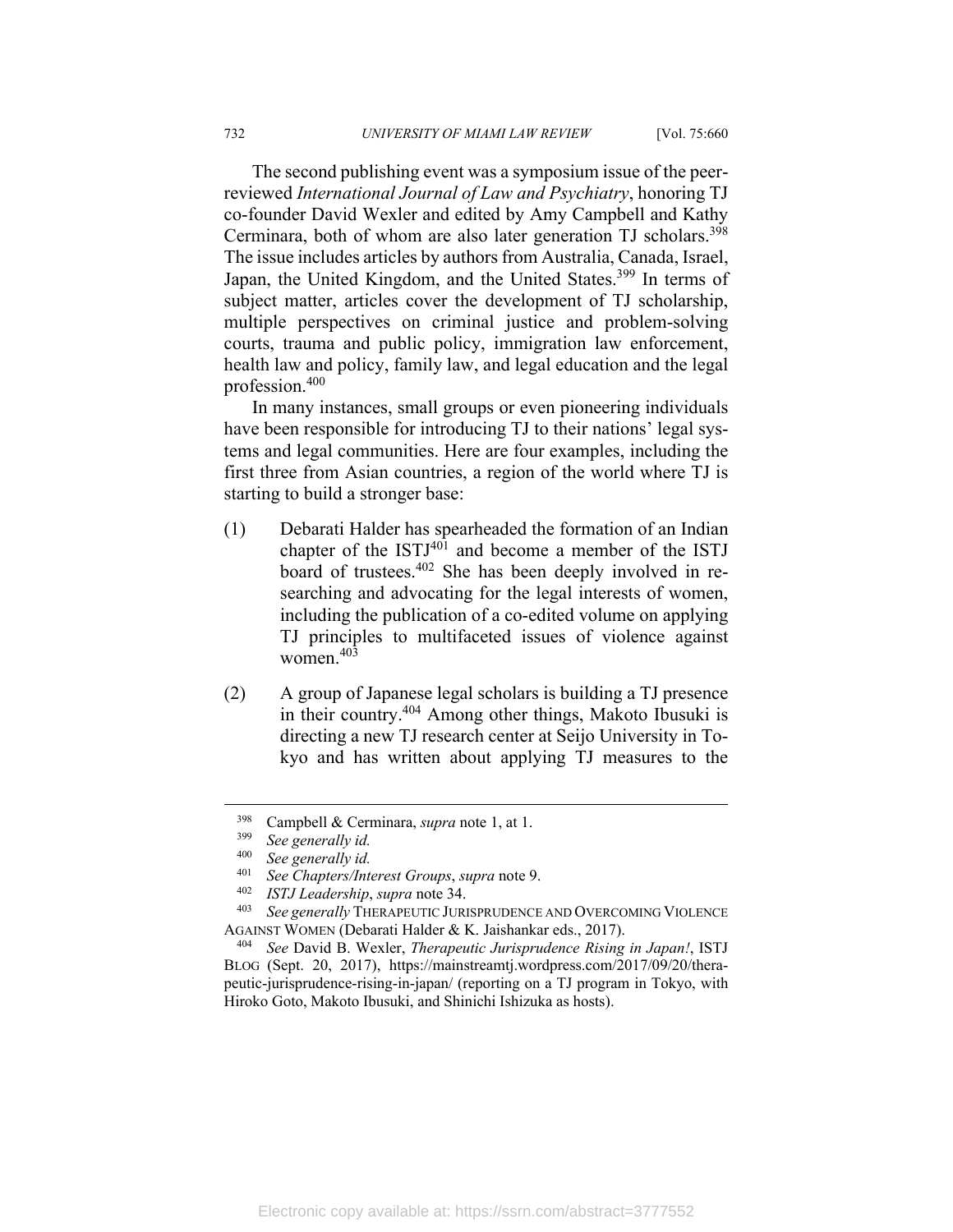Japanese criminal justice system.<sup>405</sup> At the 2019 International Congress on Law and Mental Health, he chaired a session on the evolution of TJ-based legal reform in Japan, joined by four colleagues.<sup>406</sup> Ibusuki and Hiroko Goto are co-chairs of the new Japanese chapter of the ISTJ.407

- (3) Pakistani judge Muhammad Amir Munir became familiar with TJ in 2005 and has been introducing it to his nation's legal system since then.408 Thanks in large part to Judge Munir's ongoing efforts, practitioners in Pakistan now have access to TJ-related materials that can be applied to their practices.<sup>409</sup> For his ongoing commitment to the advancement of the field, the International Society for Therapeutic Jurisprudence named Judge Munir a recipient of its Peggy Hora/Michael Jones Award for Outstanding Judicial Contributions in 2019.410
- (4) Emma Jones and Anna Kawalek are co-chairs of a new United Kingdom chapter of the ISTJ.<sup>411</sup> In a 2019 article, they describe opportunities and challenges for mainstreaming TJ in a country where the field currently has little presence, with legal education, the legal profession, and

<sup>405</sup> Makoto Ibusuki, *On Implementing a Therapeutic Jurisprudence-Based Criminal Justice System in Japan*, 63 INT'L J.L. & PSYCHIATRY 63, 63–64 (2019). 406 *See* CONGRESS ABSTRACTS, *supra* note 7, at 475–77 (describing presenta-

tions by Makoto Ibusuki, Tadashi Nakamura, Hiroko Goto, Shinichi Ishizuka & Naomi Sugawara). 407 *Chapters/Interest Groups*, *supra* note 9. 408 *See* Muhammad Amir Munir, *Mainstreaming Therapeutic Jurisprudence* 

*in Pakistan: A Historical Discourse*, SOC. SCI. RSCH. NETWORK 1, 1–3 (2017),

https://papers.ssrn.com/sol3/papers.cfm?abstract\_id=3021643. 409 *See id.* at 34 (stating that currently "there is some baseline literature available in Pakistan to understand TJ and its local application in court room environment"). Judge Munir's other writings may be accessed via his Social Science Research Network page. *Muhammad Amir Munir*, SOC. SCI. RSCH. NETWORK, https://papers.ssrn.com/sol3/cf\_dev/AbsByAuth.cfm?per\_id=670902 (last visited

May 15, 2021). 410 *Awards & Ovations*, INT'L SOC'Y FOR THERAPEUTIC JURIS., https://intltj.com/awards-ovations/ (last visited May 15, 2021). 411 *Chapters/Interest Groups*, *supra* note 9.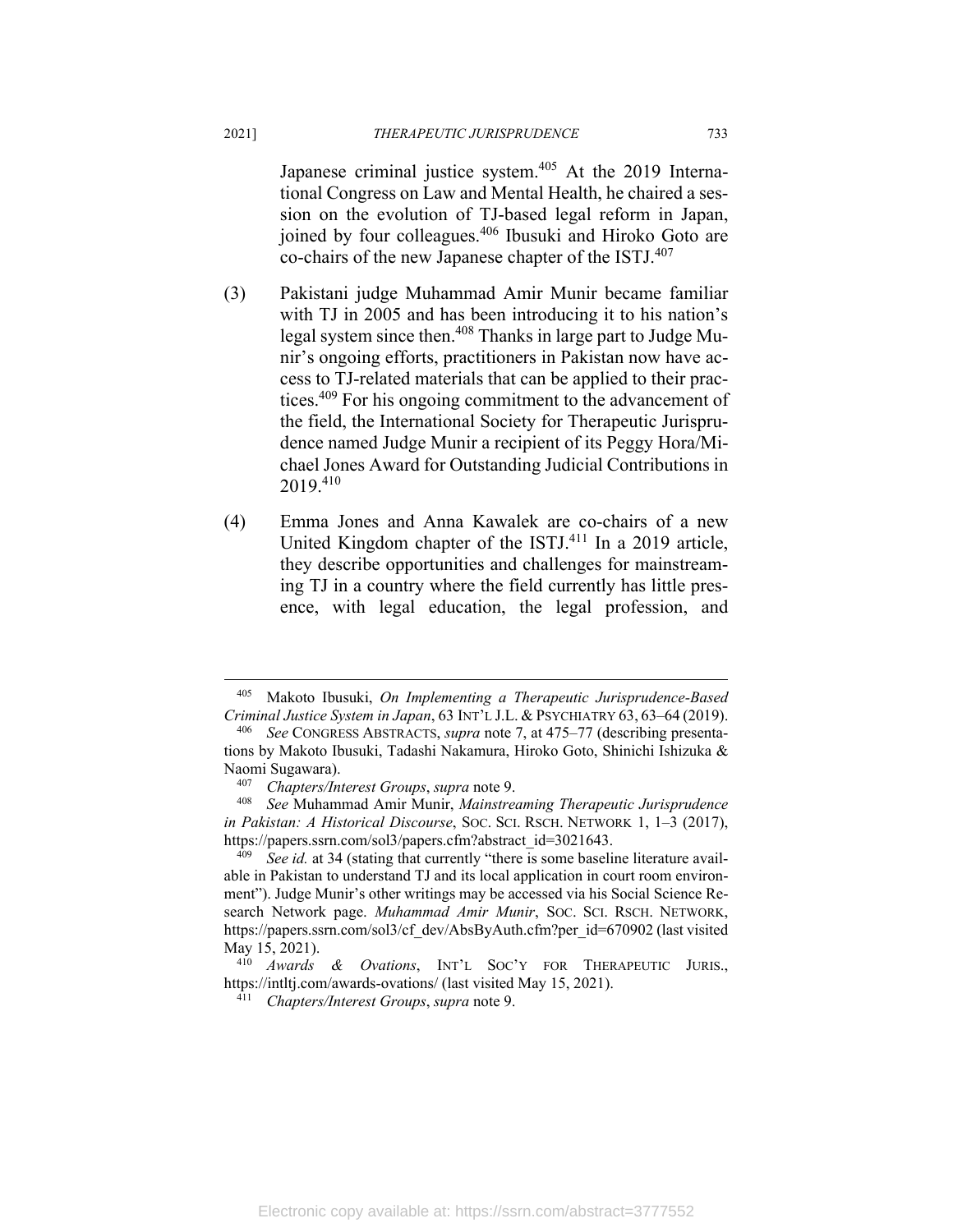problem-solving courts regarded as initial points of access.412 In June 2019, they hosted the first meeting of the new ISTJ chapter, which included six presentations.<sup>413</sup>

As impressive as this global assemblage may be, TJ's typical manner of international growth reflects one of its greatest liabilities in terms of prospects for expanding its numbers and gaining greater influence. Put simply, much of TJ's expansion has been at the "retail" level, through one-to-one networking, conferences, and workshops. Those who express interest in TJ are likely to get a warm reception. However, it has yet to develop a "wholesale" strategy for staking a bigger claim in the marketplace of ideas. More will be said about this challenge in Part III.D., below.

# B. *TJ in the American Legal Academy: Welcome to the Valley of Tiers*<sup>414</sup>

Especially within in the American legal academy, efforts to advance TJ as a theoretical framework are taking place against the backdrop of what I call the "Valley of Tiers," that metaphorical space of legal education where virtually every measure of achievement or influence is framed by conventional prestige affiliations, especially rankings of all sorts that establish pecking orders.415 These measures are notably significant with regard to institutional affiliations and scholarly publication venues.<sup>416</sup>

To begin, as a field without an elite academic affiliation as its identified place of origin and home base, TJ operates in that space and must navigate its realities. The most influential bodies of legal

<sup>412</sup> *See* Jones & Kawalek, *Dissolving the Stiff Upper Lip*, *supra* note 296, at 77–82. 413 Emma Jones & Anna Kawalek, *Therapeutic Jurisprudence in the UK: Re-*

*flections on the First Meeting of the ISTJ UK Chapter*, ISTJ BLOG (Sept. 21, 2019), https://mainstreamtj.wordpress.com/2019/09/21/therapeutic-jurisprudence-in-the-uk-reflections-on-the-first-meeting-of-the-istj-uk-chapter/.<br><sup>414</sup> For this Part, I am appreciative of responses and feedback to my presenta-

tion, "Therapeutic Jurisprudence in the Valley of Tiers," at the Therapeutic Jurisprudence Scholarly Workshop hosted by Nova Southeastern University, Shepard Broad College of Law, held in September 2019, as well as ongoing conversations with David Wexler and Michael Perlin about TJ and legal scholarship. 415 *See generally* Yamada, *The Practice of Legal Scholarship*, *supra* note 6, at

<sup>122–24 (</sup>elaborating upon the "Valley of Tiers" metaphor). 416 *See id*. at 126–30 (discussing law school rankings and journal prestige).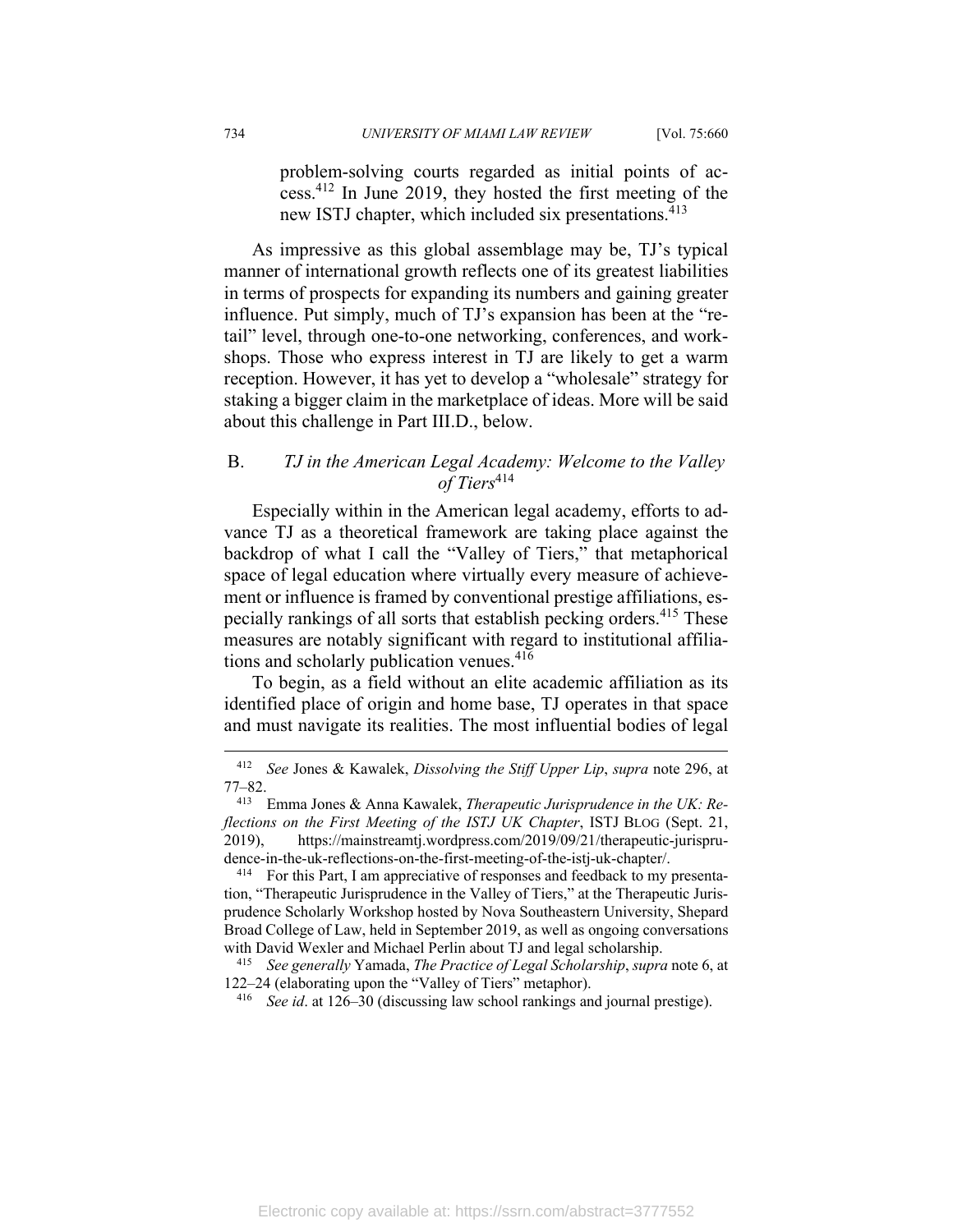theory during the last century trace their strongest institutional connections to prominent American law schools. They include, for example, legal realism (Yale and Columbia); $417$  law and economics (Chicago);418 and Critical Legal Studies and its identity-based offshoots (Harvard).<sup>419</sup> Among law schools outside the elite circle, only Fordham managed to join the club briefly when, during the 1930s, faculty members became nationally prominent for their work on natural law theory and for their opposition to legal realism and the New Deal legislation.<sup>420</sup>

By contrast, TJ has no such roots at schools such as Yale, Columbia, Chicago, Harvard, or plucky Fordham. In fact, TJ has no institutional home base at all, and its core leaders have not attempted to designate a given law school to serve in that role.<sup>421</sup> In the United States, locations of recent TJ faculty workshops have included the law schools at Nova Southeastern University, Suffolk University, St. Thomas University (Florida), and the University of Puerto Rico.422 The seeds of the ISTJ were planted during a workshop lunch

<sup>417</sup> *See* LAURA KALMAN, LEGAL REALISM AT YALE: 1927–1960, at 67–68 (1986); Michael Steven Green, *Legal Realism as Theory of Law*, 46 WM. & MARY L. REV. 1915, 1917 (2005) (stating that "[t]he legal realist movement flourished back in the 1920s and 30s, primarily at Yale and Columbia law schools and at Johns Hopkins's short-lived Institute of Law"). 418 *See* Robin I. Mordfin & Marsha Ferziger Nagorsky, *Chicago and Law and* 

*Economics: A History*, UNIV. CHI. L. SCH. (Oct. 11, 2011), https://www.law.uchicago.edu/news/chicago-and-law-and-economics-history; Marsha Ferziger Nagorsky, *Law and Economics 2.0*, UNIV. CHI. L. SCH. (Sept. 29, 2011), https://www.law.uchicago.edu/news/law-and-economics-20. 419 *See* William E. Nelson, *The Importance of Scholarship to Law School Ex-*

*cellence*, 87 FORDHAM L. REV. 939, 952–53 (2018) (discussing the Critical Legal Studies movement at Harvard Law School). 420 *See id*. at 939–42. *See generally* Walter B. Kennedy, *A Review of Legal* 

*Realism*, 9 FORDHAM L. REV. 362, 363 (1940) (critiquing legal realism).<br><sup>421</sup> The closest the TJ community came to establishing such an institutional

base occurred during the late 2000s, by way of efforts to create a center for TJ studies at the University of Miami School of Law, where Bruce Winick held a tenured professorship. His death in 2010, however, effectively ended that initiative. 422 *See Kathleen Elliott Vinson*, SUFFOLK U., https://www.suffolk.edu/aca-

demics/faculty/k/v/kvinson (last visited May 15, 2021); *Past Events*, INT'L SOC'Y FOR THERAPEUTIC JURIS., https://intltj.com/events-news/list/?eventDisplay=past (last visited May 15, 2021); *Castellano Presents at International Therapeutic*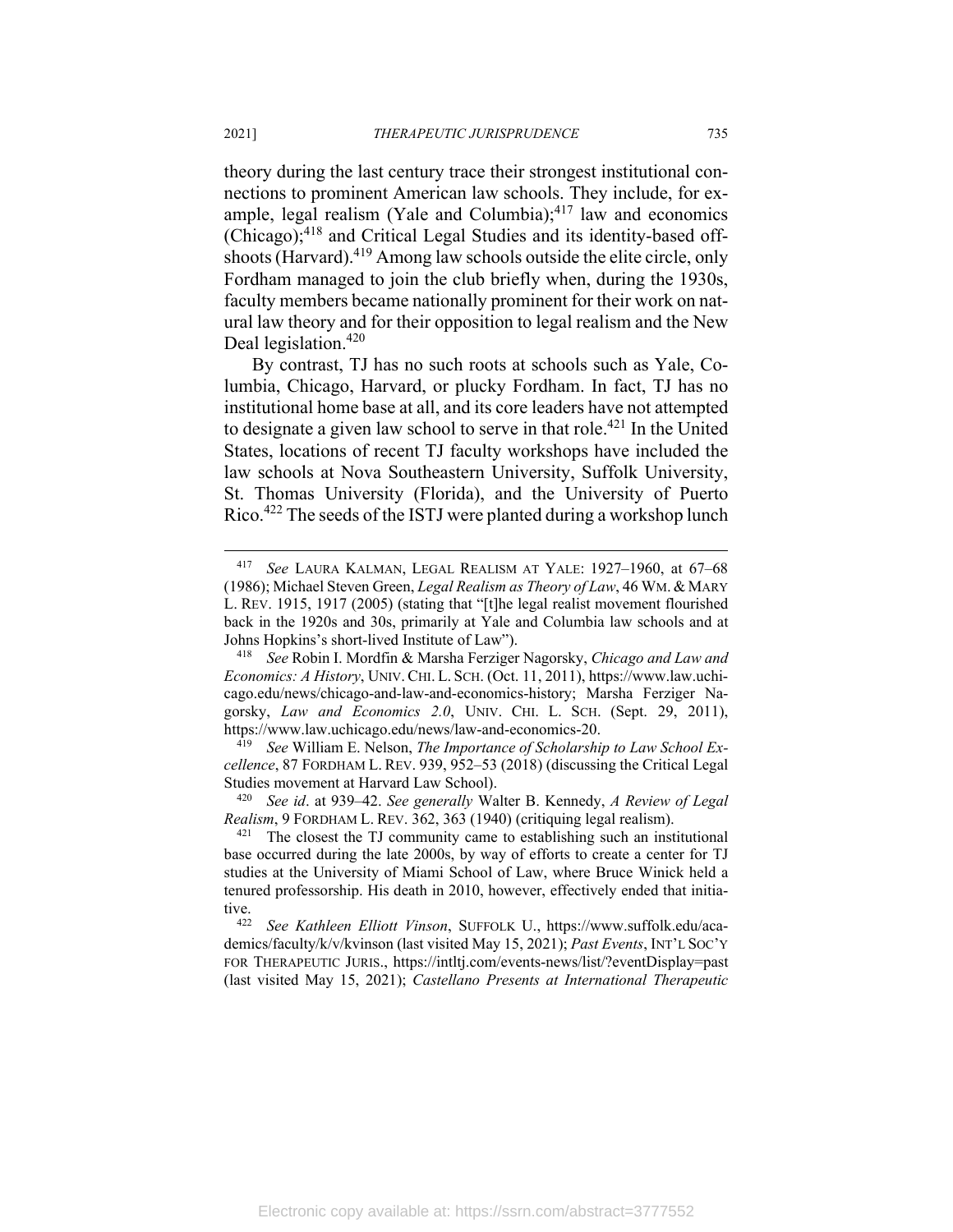session at Suffolk.<sup>423</sup> For several years, the Arizona Summit Law School hosted a TJ scholarship journal, edited by members of its law review and aided by an editorial board of faculty members from across the country.424

In American legal academe, there may be only limited advantage, if any, in trying to market TJ as a sort of feisty, bottom-up, grassroots movement of theory and practice, with its "home" being a largely virtual one. Many a law professor, especially someone newer to the academy, may be hesitant to affiliate with a school of legal thought not instantly validated by elite connections, even if core TJ values and principles are enormously appealing. After all, even mild risk-taking is not a popular practice in academe.

On this note, I once again appeal to a story about David Wexler (in this case, a more broadly biographical one) as a further conversation prompter about TJ, academic careers, and the pursuit of conventional indicia of scholarly achievement. By any standard measure, Wexler has enjoyed an enormously successful and influential academic career, earning numerous national and international accolades and awards along the way.<sup>425</sup> As TJ increasingly defined his professional focus, however, he made choices that likely caused other academics to react with either admiration or puzzlement. In particular, during an era when the culture of modern legal education places so much emphasis on rankings and prestige,  $426$  TJ's cofounder has opted to be rather indifferent towards these markers.

*Jurisprudence Workshop*, COLL. OF ARTS & SCI. F., https://www.ohio-forum.com/2018/04/castellano-presents-at-international-therapeutic-jurisprudenceworkshop/ (last visited May 15, 2021); David Yamada, *Therapeutic Jurisprudence in San Juan*, MINDING THE WORKPLACE (Mar. 12, 2012), https://newworkplace.wordpress.com/2012/03/12/therapeutic-jurisprudence-in-san-juan/. 423 *Architect of Workplace Bullying Legislation Wins Lifetime Achievement* 

*Award*, SUFFOLK UNIV., https://www.suffolk.edu/news-features/news/2019/08/ 07/18/59/architect-of-workplace-bullying-legislation-wins-lifetime-achieve-

ment-award (last visited May 15, 2021). 424 *See* 2 INT'L J. THERAPEUTIC JURIS., at *Executive Board*, *Managing Editors*, *Faculty* (2017). 425 *See generally David B. Wexler*, UNIV. ARIZ. JAMES E. ROGERS COLL. L,

https://law.arizona.edu/david-b-wexler (last visited May 15, 2021). 426 *See* Yamada, *The Practice of Legal Scholarship*, *supra* note 6, at 131–135

<sup>(</sup>discussing prestige preoccupations in American legal education, especially concerning scholarship and law review publishing).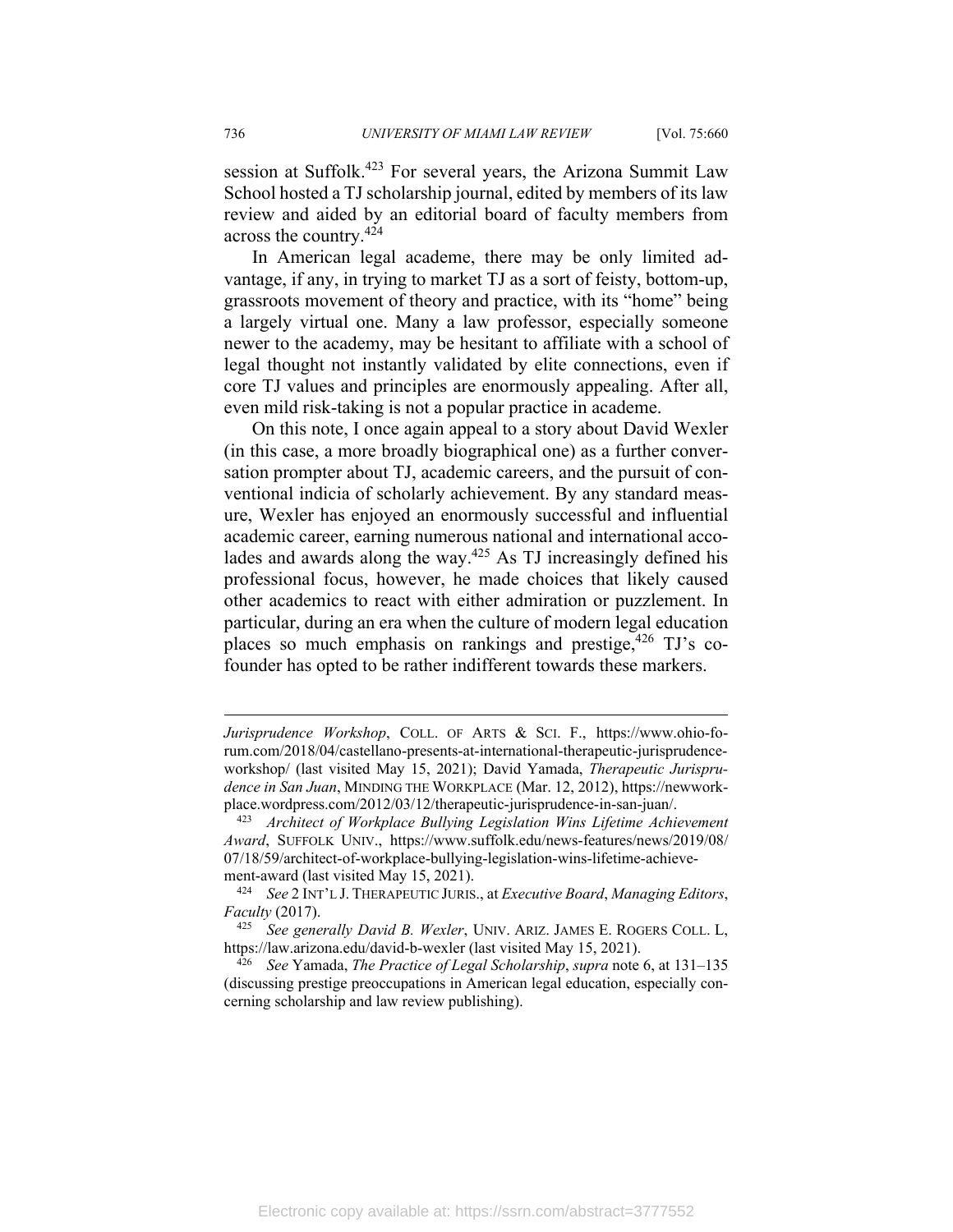In 1967 Wexler began his teaching career at the University of Arizona, and in 1985 he was appointed to a chaired professorship there.<sup>427</sup> He eventually, however, decamped for a tenured position at the University of Puerto Rico's law school.<sup>428</sup> Many academics would consider exchanging a chaired professorship at a law school competing for national standing for a regular tenured appointment at a more modestly ranked school to be a questionable decision in terms of building a career trajectory. In his 2016 interview with legal historian Constance Backhouse, Wexler acknowledged that "[t]he move caused a lot of raised eyebrows."429 While expressing gratitude for his experiences at Arizona, however, he shared his feelings about being in Puerto Rico: "But I feel like my work has been enriched and has been better here. I love living here. It energizes me, makes me feel younger, happier. I feel . . . more productive. I just felt better being here. I said I did it for a 'therapeutic life.'"430

Wexler's decision to relocate largely for quality-of-life reasons would parallel a distinctive change in his approach to scholarly publishing. Earlier in his career, he was no stranger to publishing conventional pieces in prestigious law journals.<sup>431</sup> His early scholarly output includes full articles in the *Virginia Law Review*, <sup>432</sup> *California Law Review*, <sup>433</sup> *Minnesota Law Review*, 434 and *Georgetown Law Journal*, 435 among others. Once TJ became his focus, however, his publication venues became more eclectic, and he began to favor

<sup>&</sup>lt;sup>427</sup> David B. Wexler, supra note 425.<br>
<sup>428</sup> See id.<br>
<sup>429</sup> Backhouse, *supra* note 14, at 19.<br>
<sup>430</sup> Id. (internal quotations omitted).<br>
<sup>431</sup> See Faculty Scholarship: David B. Wexler, UNIV. ARIZ. JAMES E. ROGERS COLL. L., https://law.arizona.edu/faculty-scholarship?author=69&year%5Bvalue

<sup>%5</sup>D%5Byear%5D=&type=All (last visited May 15, 2021). 432 *See* David B. Wexler, *Victimology and Mental Health Law: An Agenda*, 66

VA. L. REV. 681 (1980). 433 *See* David B. Wexler, *Token and Taboo: Behavior Modification, Token*  Economies, and the Law, 61 CAL. L. REV. 81 (1973).<br><sup>434</sup> See David B. Wexler, *Therapeutic Justice*, 57 MINN. L. REV. 289 (1972).<br><sup>435</sup> See David B. Wexler, *Automatic Witness Immunity Statutes and the Inad-*

*vertent Frustration of Criminal Prosecutions: A Call for Congressional Action*, 55 GEO. L.J. 656 (1967).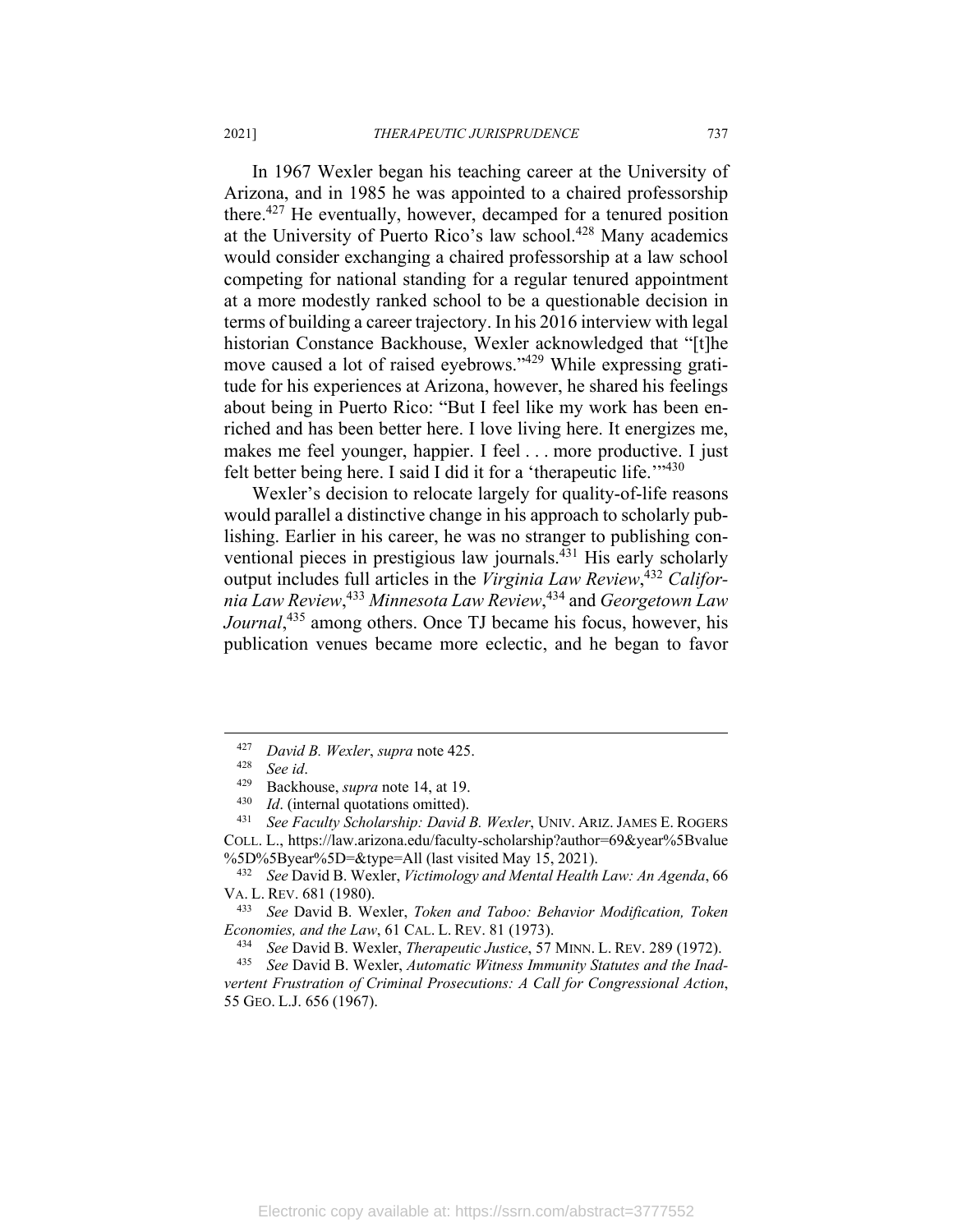shorter, essay-style writings.<sup>436</sup> For example, for many years, his brief "introduction to TJ" piece was a revised and footnoted speech published in the *Thomas M. Cooley Law Review*, 437 and a brief article (co-published with Bruce Winick) outlining TJ as a new approach to mental health law policy analysis and research was published in the *University of Miami Law Review*. 438 His brisk assessment of the first twenty years of TJ appeared in the *Touro Law Review*. 439 His first explanation of the TDL and TAL framework in a scholarly venue appeared in *Therapeutic Jurisprudence: New Zealand Perspectives*. 440

Many of Wexler's TJ-affiliated colleagues have followed suit. To illustrate, published symposia collections of TJ-related articles have appeared in a wide range of general law reviews, including the *Barry Law Review*, <sup>441</sup> *Florida Coastal Law Review*, <sup>442</sup> *Queensland University of Technology Law Review*, <sup>443</sup> *Suffolk University Law Review*, <sup>444</sup> *St. Thomas Law Review*, <sup>445</sup> *Seattle University Law* 

<sup>436</sup> This shift apparently was reflective of Wexler's own growing criticisms of lengthy law review articles. Recently Wexler wrote that "[l]aw reviews actually push authors to write *longer* articles and want writing in what I would call "bulletproof" (if not wholly unintelligible) form and language," adding that "[w]orse still, academic culture seems to support publication in such journals and to disparate other outlets." Wexler, *The DNA of TJ*, *supra* note 25, at 10.<br>
<sup>437</sup> See generally Wexler, *TJ Overview*, *supra* note 13.<br>
<sup>438</sup> See generally Wexler & Winick, *New Approach*, *supra* note 2.<br>
<sup>439</sup> See Wexler,

at v. 441 *See The Future Is Now: Collaborative and Therapeutic Family Law Sym-*

*posium*, 17 BARRY L. REV. 1 (2011). 442 *See* Symposium, 11 FLA. COASTAL L. REV. 107 (2010) (symposium issue

articles and essays on TJ). 443 *See* Symposium, *Current Issues in Therapeutic Jurisprudence*, 16

QUEENSL. U. TECH. L. REV. 1 (2016) (symposium issue articles on TJ). 444 *See* 3 SUFFOLK U. L. REV. 9 (2015) https://sites.suffolk.edu/lawreview/cat-

egory/therapeutic-jurisprudence (symposium issue essays on TJ). 445 *See* Symposium, *Therapeutic Jurisprudence in Clinical Legal Education* 

*and Legal Skills Training*, 17 ST. THOMAS L. REV. 403 (2005) (symposium on TJ applications to clinical education and legal practice).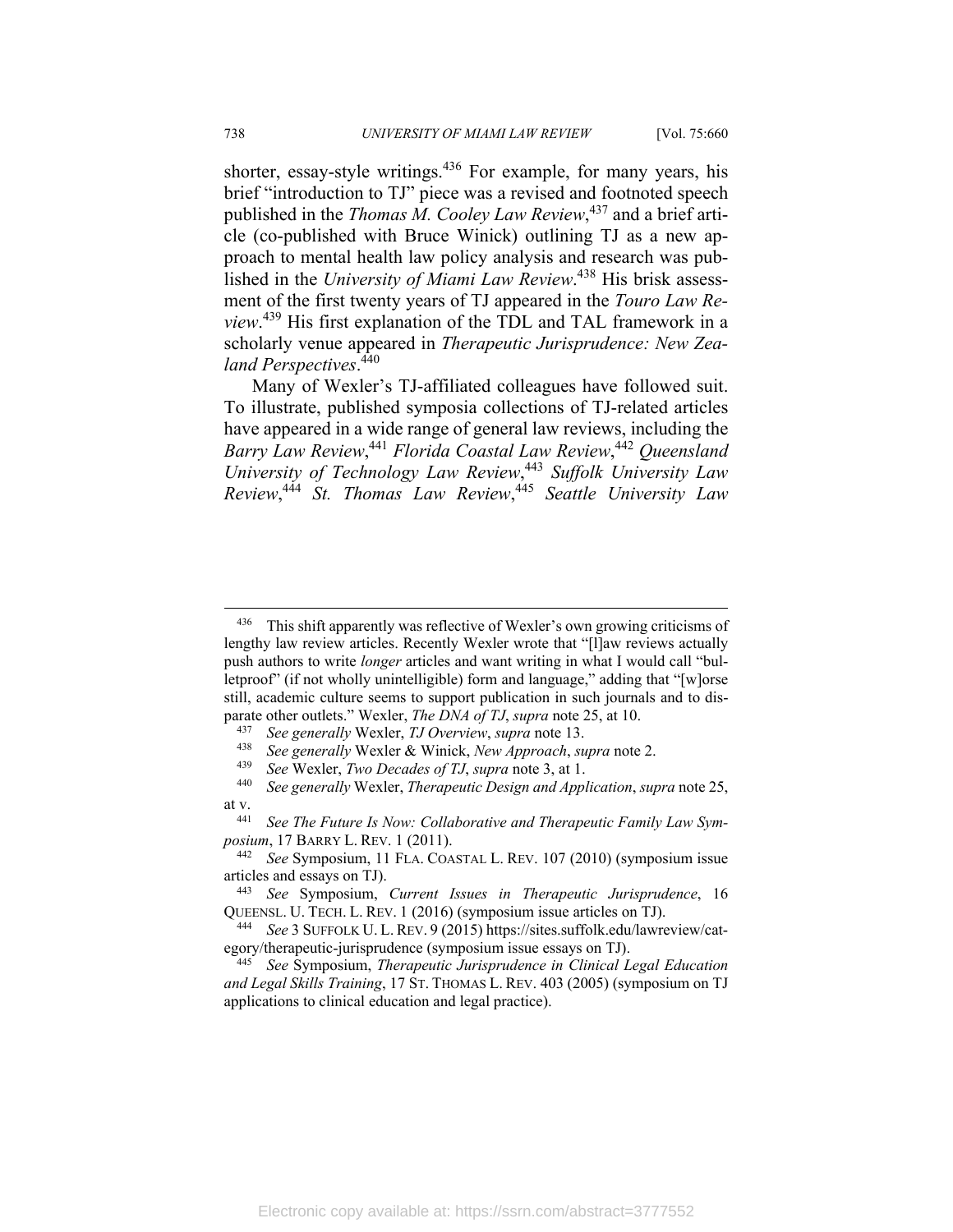*Review*, 446 and *Touro Law Review*. 447 Peer-reviewed journals such as the *International Journal of Law and Psychiatry*448 and *Psychology, Public Policy, & Law*449 have also been popular venues for TJ scholarship. These examples could go on and on.

Indeed, in light of the overall list of publication venues referenced above, it may appear that TJ-affiliated scholars have been inattentive at times to conventional considerations of academic publishing—in stark contrast to priorities of the American legal academy generally. While perhaps true in some ways, the subject has not been ignored from within. For example, for several years, David Wexler, Michael Perlin, and I have engaged in a recurring exchange about whether we all should devote more attention to placing articles in journals deemed highly ranked, with no consensus agreement among us. Our discussions have covered the challenges of placing articles on topics that may be unfamiliar, or seem esoteric, to student law journal editors, submitted by authors with academic appointments at institutions outside the circle of prestigious U.S. law schools.<sup>450</sup> We have also heard from some colleagues in other countries, who have shared that their institutions expect them to place their articles in highly ranked journals for tenure and promotion purposes.

<sup>446</sup> *See* Symposium, *Therapeutic Jurisprudence: Issue, Analysis, and Applications*, 24 SEATTLE U. L. REV. 215 (2000) (symposium articles on TJ and appellate

law). 447 *See* Symposium, *The Varieties of Therapeutic Experience*, 18 TOURO L. REV. 435 (2002) (symposium issue articles on TJ). 448 *E.g*., *Wexler Tribute Issue*, 63 INT'L J.L. & PSYCHIATRY 1 (2019) (sympo-

sium issue honoring TJ co-founder David Wexler); Symposium, *An International Symposium on Therapeutic Jurisprudence*, 33 INT'L J.L. & PSYCHIATRY 279 (2010) (symposium articles on TJ). 449 *See generally Transforming Legal Practice and Education*, *supra* note 367,

at 795 (symposium on TJ and preventive law); Winick, *The Jurisprudence of TJ*, *supra* note 28, at 184; Slobogin, *supra* note 29, at 193; Robert F. Schopp, *Sexual Predators and the Structure of the Mental Health System: Expanding the Normative Focus of Therapeutic Jurisprudence*, 1 PSYCH., PUB. POL'Y, & L. 161 (1995).<br><sup>450</sup> Of the American law professors currently on the board of trustees of the

International Society for Therapeutic Jurisprudence, their primary academic affiliations are with the New York Law School, Nova Southeastern University Shepard Broad College of Law, Suffolk University Law School, UIC John Marshall Law School, and University of Puerto Rico Law School. *See ISTJ Leadership*, *supra* note 34.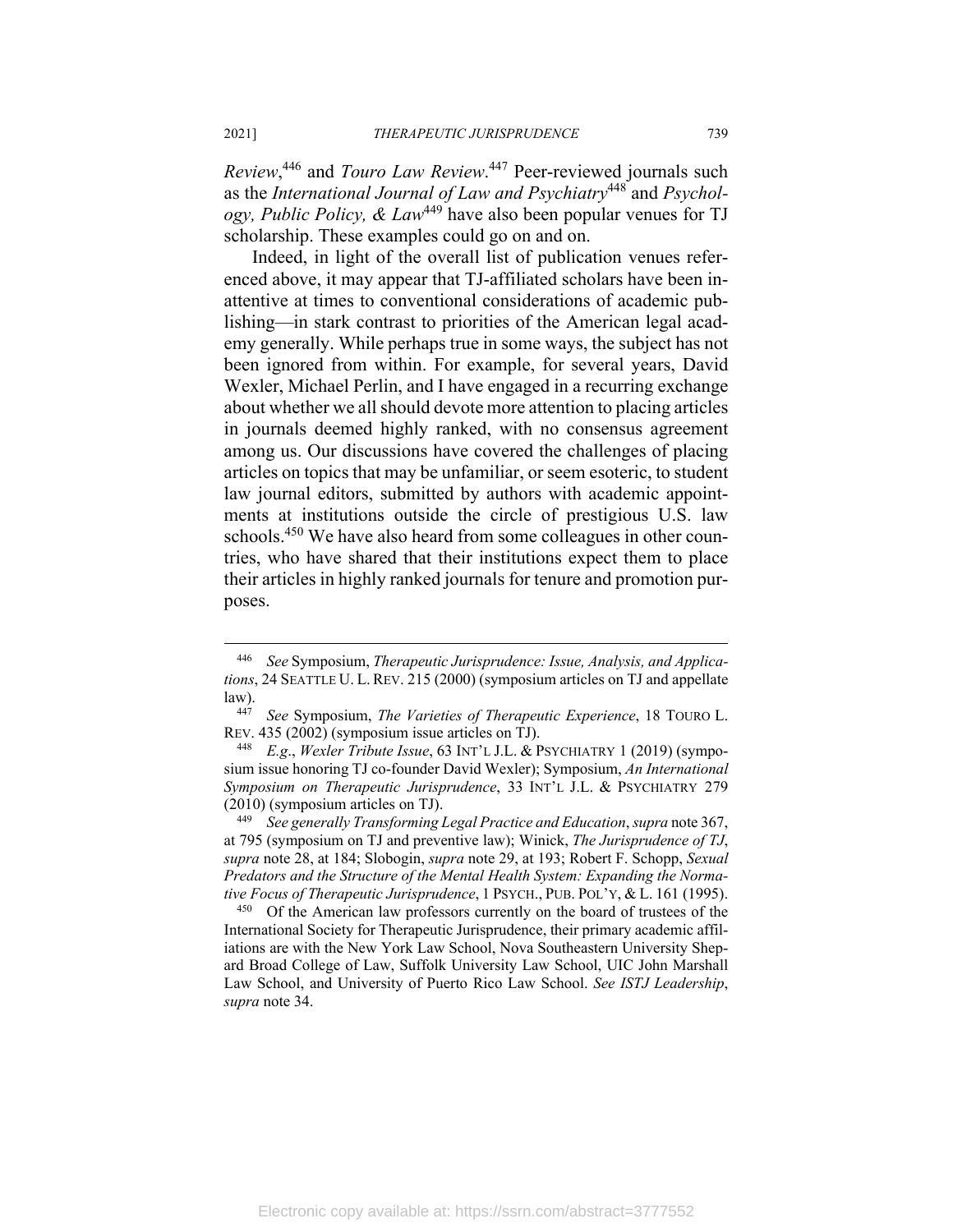My own position is that the realities of academic culture (or the academic marketplace, to put it more bluntly) do not permit us to disregard these issues. Overall, I believe that TJ-affiliated scholars need to be somewhat more strategic about seeking out publication venues, taking into account that some prospective readers may be prone to pre-judging the quality of their work based on where it appears.451 I have seen how articles breaking genuinely new ground can benefit greatly from a more prestigious placement, while writings that contribute to ongoing dialogues or to intramural discussions within a specific group may do so effectively—regardless of where they appear—especially if the author has already developed a following for their work.452

Ultimately, it is about striking a balance. It appears that many TJ-affiliated American law faculty are not overly caught up with issues of academic prestige. Of course, we are pleased by the so-called "good placement" of a law review article.<sup>453</sup> We further recognize that traditional academic milestones can translate into advantages toward advancing our work. In addition, quite frankly, our attitudes may reflect the fact that many of us are tenured and are not necessarily looking to move on to more prestigious institutions. In any event, as I wrote about the culture and practice of legal scholarship:

> Finally, let us acknowledge that all decisions come with trade-offs. Perhaps we foreclose certain opportunities by being less devoted to the paper chase for prestige, but there are plenty of corresponding benefits as well. Academic culture can wreak havoc on

*Benefit or Beauty Prize?*, J. LEGAL EDUC. 374, 375 (2006).

<sup>451</sup> Yamada, *The Practice of Legal Scholarship*, *supra* note 6, at 131 (discussing how snap judgments are made on article quality based on perceived prestige of journal).<br> $452$  I have taken this path for two topics in which I have played lead roles as a

scholar and law reform advocate: workplace bullying and unpaid internships. In both instances, conventionally prominent journal placements (*Georgetown Law Journal* and *Connecticut Law Review*, respectively) helped to establish initial credibility. *See generally* Yamada, *The Phenomenon of Workplace Bullying*, *supra* note 11; David C. Yamada, *The Employment Law Rights of Student Interns*, 35 CONN. L. REV. 215 (2002). On both topics, I have published subsequent articles, book chapters, and social media pieces in a wide variety of venues, with much less regard for perceived prestige considerations. 453 *See* Dennis J. Callahan & Neal Devins, *Law Review Article Placement:*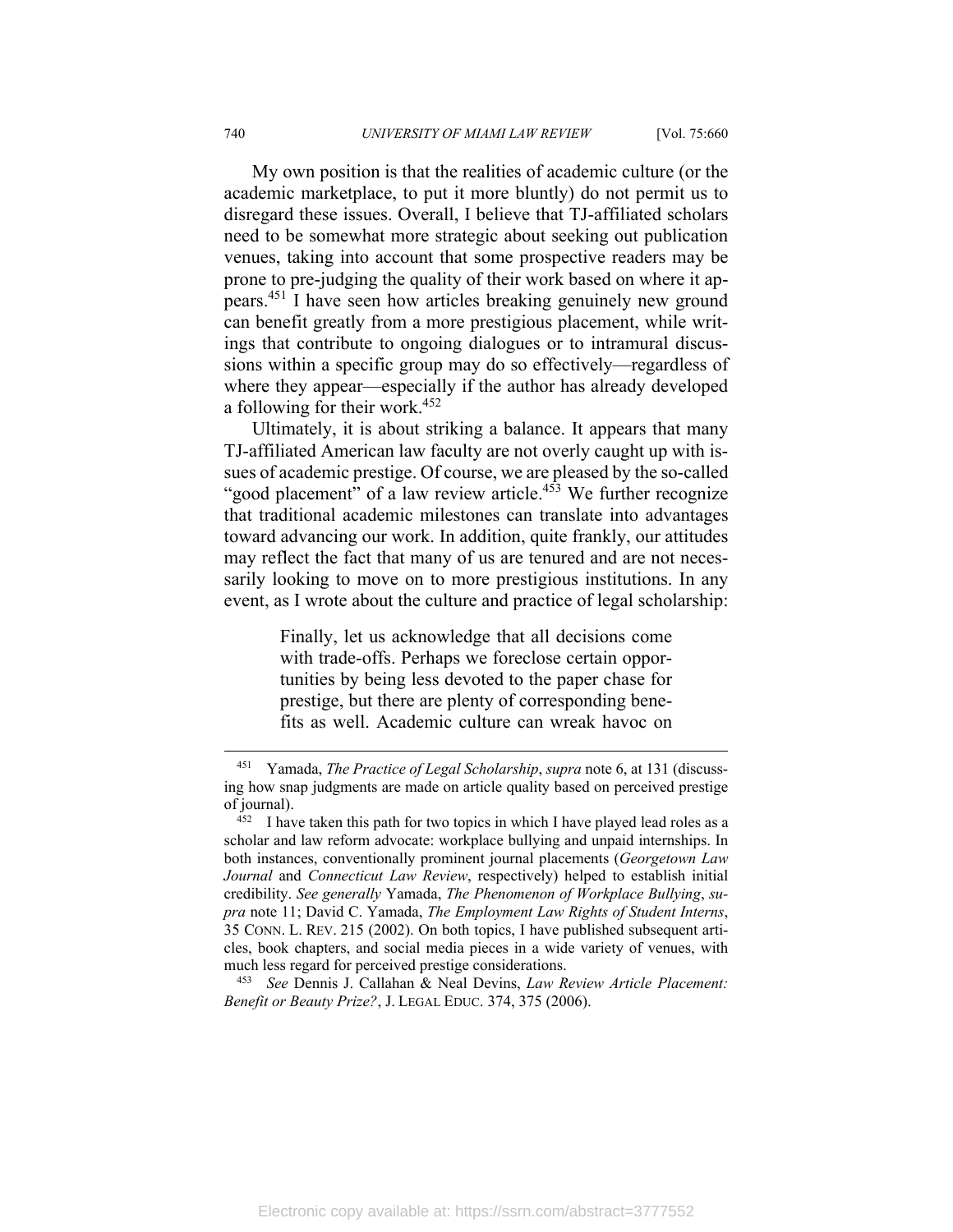one's personal value system, with external measures sometimes overcoming independent judgment and a healthy inner-directedness. A more therapeutic attitude toward scholarship teaches us to resist these external messages, or at least to pick and choose wisely among them. After all, in the Valley of Tiers, we must all work on staying grounded.<sup>454</sup>

# C. *Diversity, Difference, and Hierarchies of Legal Stakeholders*

In 2004, Carolyn Copps Hartley and Carrie Petrucci emphasized the importance of a "culturally competent approach to lawyering" in a TJ mode, adding that "culture and multiculturalism can encompass a broad range of unique characteristics among groups of people, including race, gender, age, sexual orientation, social class, ethnicity, religion, and able-ness."455 These issues of diversity and difference have only become more prominent in the law, legal profession, and larger society since then. TJ would benefit doctrinally, and as a community, by making stronger connections in this regard.

The TJ community's most distinctive diversity trait is a broadening span of nationalities represented among affiliated scholars, judges, and practitioners.<sup>456</sup> As measured by demographic categories commonly used in the United States, however, this community appears to be lacking in some forms of diversity, especially in terms of race and, quite likely, sexual minorities as well. Bruce Winick may have indirectly anticipated this state of affairs in his 1997 examination of TJ, which included references to schools of jurisprudence associated with interest groups:

> All of these schools of jurisprudence seek to advance the well-being of people whose welfare is affected by the law. Critical legal studies, feminist jurisprudence, and critical race theory seek to advance the well-being of particular groups—the politically oppressed,

<sup>454</sup> Yamada, *The Practice of Legal Scholarship*, *supra* note 6, at 155. 455 Carolyn Copps Hartley & Carrie J. Petrucci, *Practicing Culturally Compe-*

*tent Therapeutic Jurisprudence: A Collaboration Between Social Work and Law*, 14 WASH. U. J.L. & POL'Y 133, 136 (2004). 456 *See Chapters/Interest Groups*, *supra* note 9.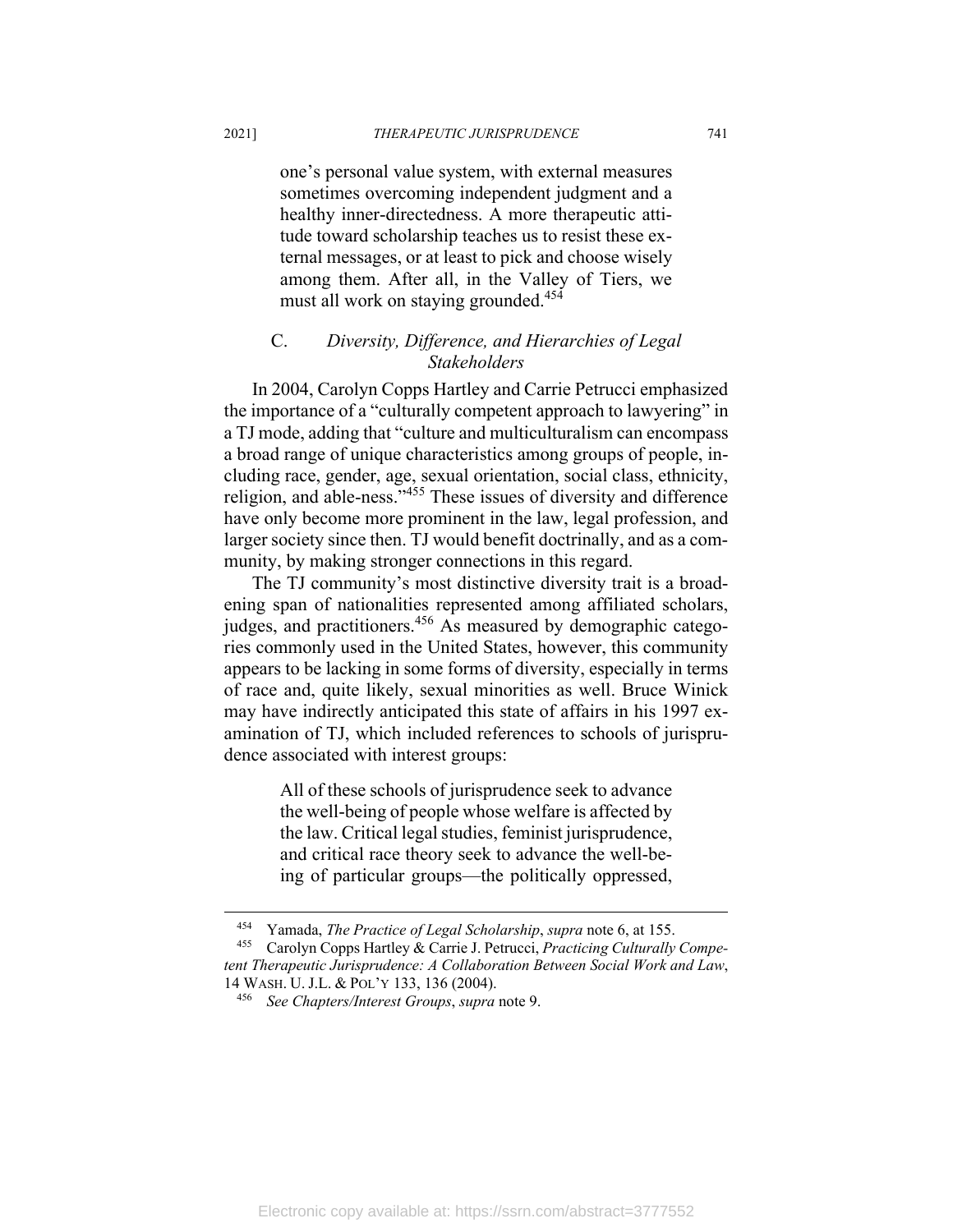women, and racial minorities. Therapeutic jurisprudence, although it focuses on a more narrow aspect of well-being (the therapeutic), is not limited in its concern to particular groups. It seeks to promote the psychological and physical well-being of people generally.457

Nonetheless, TJ is very compatible with schools of legal thought that are devoted to the interests of specific groups. As Winick further noted, "One need not reject the normative goals of any of these other schools to accept therapeutic jurisprudence," adding, for example, that "[t]reating women with equality in the workplace" is consistent with both feminist and therapeutic values.<sup>458</sup> Overall, TJ's embrace of well-being, dignity, and compassion should appeal to those who are devoted to advancing the interests of people who have been disempowered or mistreated by our laws and legal systems.

These points notwithstanding, TJ has largely avoided ranking or prioritizing legal stakeholders, which may be problematic to those whose legal and policy alliances are grounded in identity-based or class-based constructs of power and oppression in society. While it is fair to hypothesize that a strong majority of individuals who ally themselves with TJ range from the left to the middle of the political spectrum and are keenly attentive to abuses of power, the field in general has not adopted express hierarchies of stakeholder interests. Thus, for example, TJ can be properly summoned in writings about protecting sexual assault victims from further traumatization (Hadar Dancig-Rosenberg);<sup>459</sup> safeguarding the rights of individuals accused of being sexually violent predators (Heather Cucolo and Michael Perlin); $460$  parties' interests in sex crime legislation (Christian

<sup>457</sup> Winick, *The Jurisprudence of TJ*, *supra* note 28, at 189. 458 *Id*. 459 Hadar Dancig-Rosenberg, *Sexual Assault Victims: Empowerment or Re-Victimization? The Need for a Therapeutic Jurisprudence Model*, *in* TRENDS AND ISSUES IN VICTIMOLOGY 150, 151–52 (Natti Ronel, K. Jaishankar & Moshe Bensimon eds., 2008).

<sup>460</sup> Heather Ellis Cucolo & Michael L. Perlin, *"Far from the Turbulent Space": Considering the Adequacy of Counsel in the Representation of Individuals Accused of Being Sexually Violent Predators*, 18 U. PENN. J.L. & SOC. CHANGE 125, 166–67 (2015).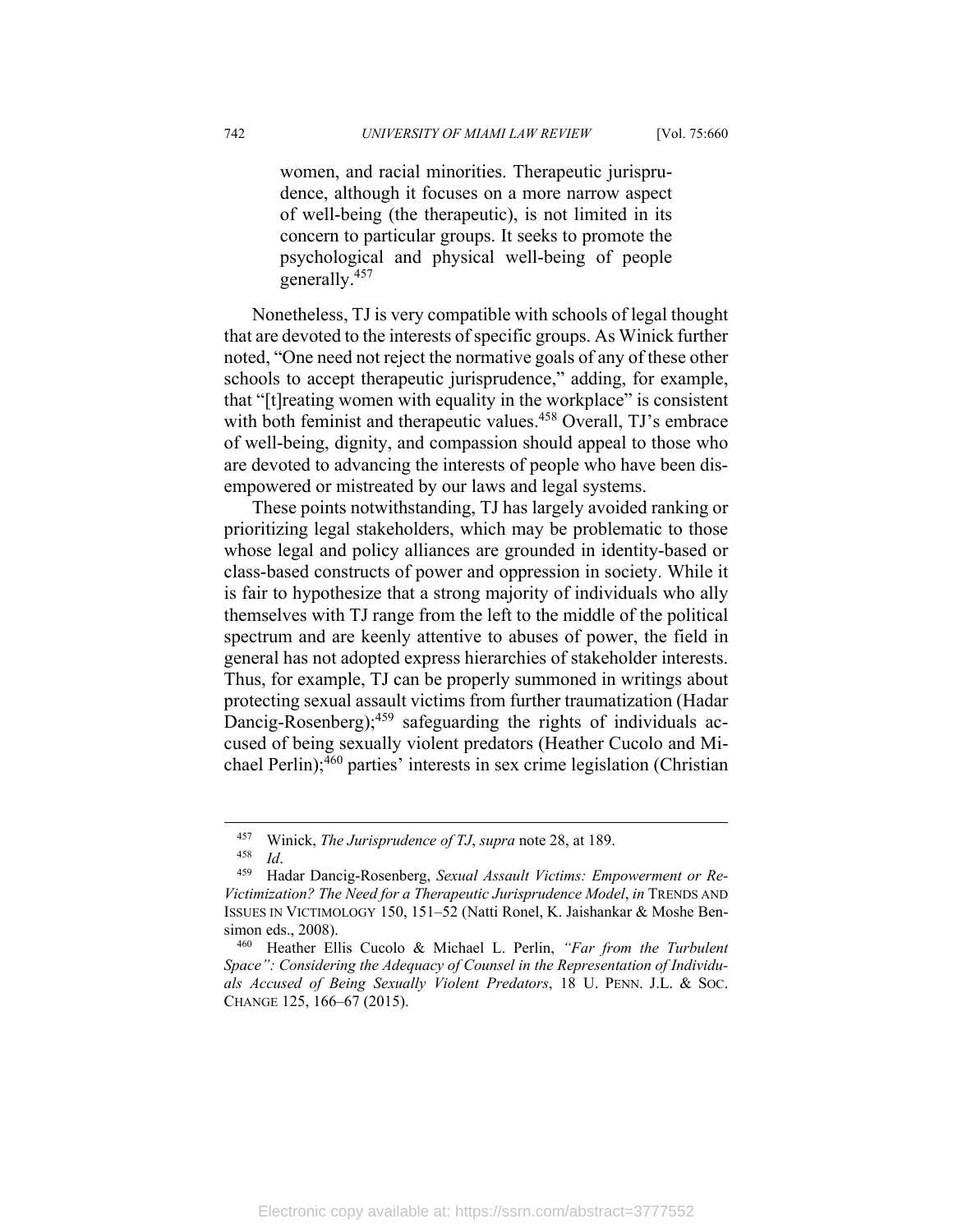Diesen and Eva Diesen); $^{461}$  and balancing autonomy versus public safety in the noncustodial supervision of sex offenders (Astrid Birgden).462 The fact that each is considered a valid application of TJ theory and practice may fuel passages such as this one from Bruce Arrigo, one of TJ's harshest critics:

> Stated briefly, therapeutic jurisprudence conceives of the public as an undifferentiated and homogenous whole, denies individual and group differences, and produces stabilising, unifying, and totalising categories of reason, sense-making, logic, and thought that dismiss uncertainty, heterogeneity, diversity, and otherness.463

While TJ may not always invoke the language of class, identity, and diversity, it hardly regards humanity as a homogeneous and indistinguishable mass. In fact, TJ-inspired work in areas such as problem-solving courts (which seek diversionary options to incarceration) and the legal interests of Indigenous populations surely attests to how the field recognizes and addresses difference and inequalities of resources, opportunities, power, and social status. Also, TJ has always demonstrated a willingness to embrace nuance and complexity, and it has never claimed to be the exclusive lens through which law and policy should be evaluated and made. Against this factual backdrop, Arrigo's criticisms seem to be excessive. They, however, at least suggest why TJ may not be an easy "sell" to individuals with strong identity or class affiliations and who seek the same in their professional and academic networks and communities.

# D. *Building TJ's Influence: Points of Connection*

To build its influence, the TJ community must supplement its "retail" outreach approach with a wider reaching "wholesale" one. In fact, this Article is a modest attempt to help meet that latter need, by canvassing the field in a way that is accessible to a potentially

<sup>461</sup> Christian Diesen & Eva F. Diesen, *Sex Crime Legislation: Proactive and Anti-Therapeutic Effects*, 33 INT'L J.L. & PSYCHIATRY 329, 332 (2010).<br><sup>462</sup> Astrid Birgden, *Serious Sex Offenders Monitoring Act 2005 (Vic): A Ther-*

*apeutic Jurisprudence Analysis*, 1 PSYCHIATRY, PSYCH. & L. 78, 81 (2007). 463 Arrigo, *supra* note 113, at 37.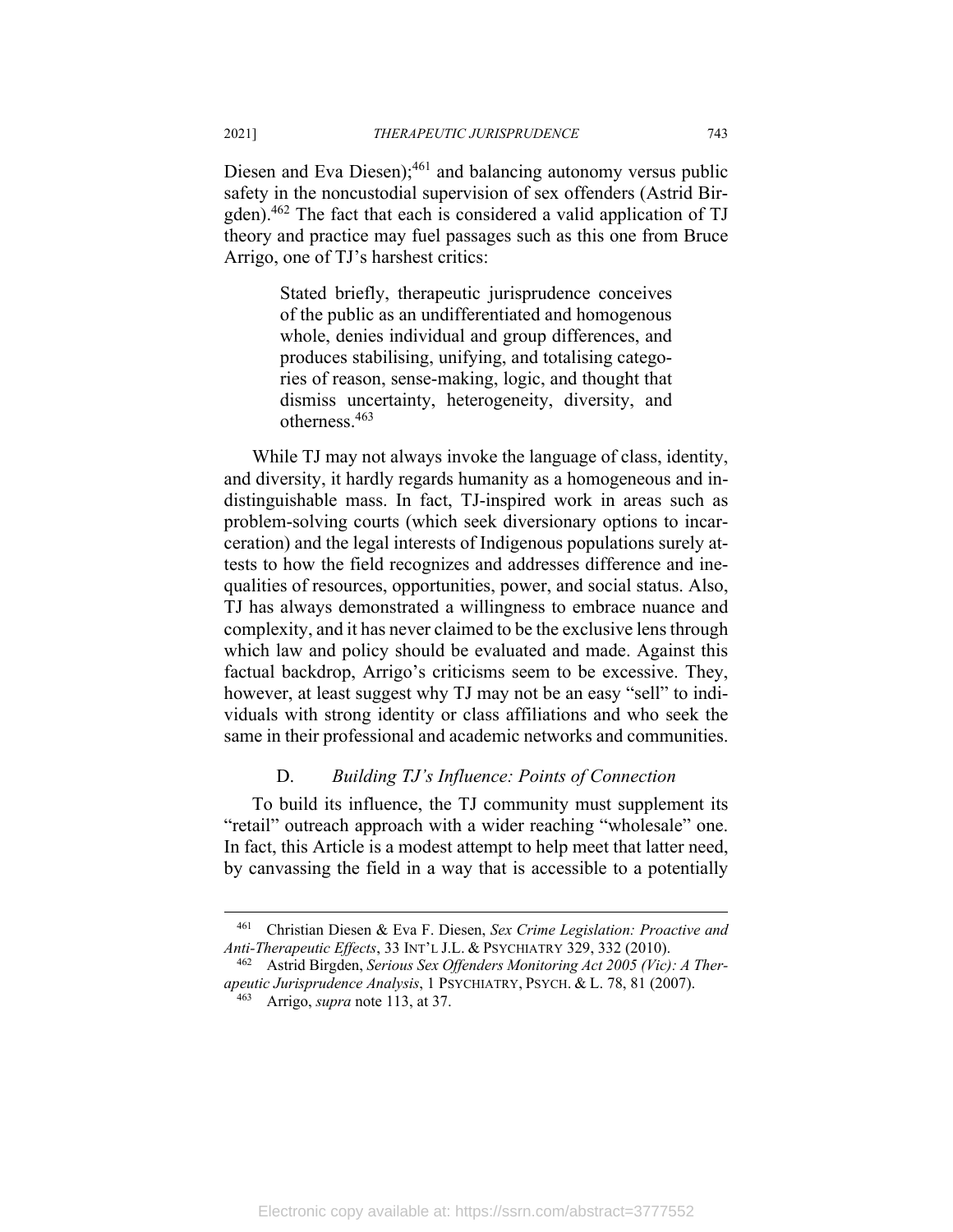larger audience. Here are some notes designed to encourage further discussion:

#### 1. LEGAL EDUCATION

Our law schools are the primary producers of lawyers and legal scholarship. Accordingly, TJ must build a stronger, more mainstreamed presence within legal education, in the realms of both teaching and scholarship. As noted above, TJ's lack of a home base connection to elite legal academic institutions renders this a challenge.

In terms of teaching, TJ is worthy of being among the frameworks of legal thought and practice to which law students should be introduced. Michael Jones, the late Arizona judge (discussed above) $464$  who built a second career as a law professor and incorporated TJ into his teaching, asserted that TJ exposes "students to innovative perspectives that demand rigorous application of one's knowledge and values in a creative problem-solving approach."<sup>465</sup> In short, awareness of TJ can fuel students' intellectual growth and readiness for legal practice. Members of the ISTJ should play a leadership role in fostering a conversation about how to expand TJ's presence in the law school curriculum. This dialogue should consider ways in which to make the rich body of TJ work more available to law faculty for teaching purposes.

In terms of legal scholarship, TJ adds valuable theoretical and applied insights to our understanding of law, policy, legal institutions, and related interdisciplinary practices. As evidenced above, TJ offers enormous promise and opportunity for further scholarly exploration, both theoretical and applied. TJ-affiliated scholars need to develop ways to get this field and their individual work in front of wider legal academic audiences. Again, ISTJ members should be engaging in this broader conversation and developing "wholesale" strategies that can enhance the field's presence in the world of legal scholarship.<sup>466</sup>

<sup>464</sup> *See supra* note 284 and accompanying text. 465 *See* Jones, *supra* note 284, at 25. 466 See *supra* note 286 and accompanying text.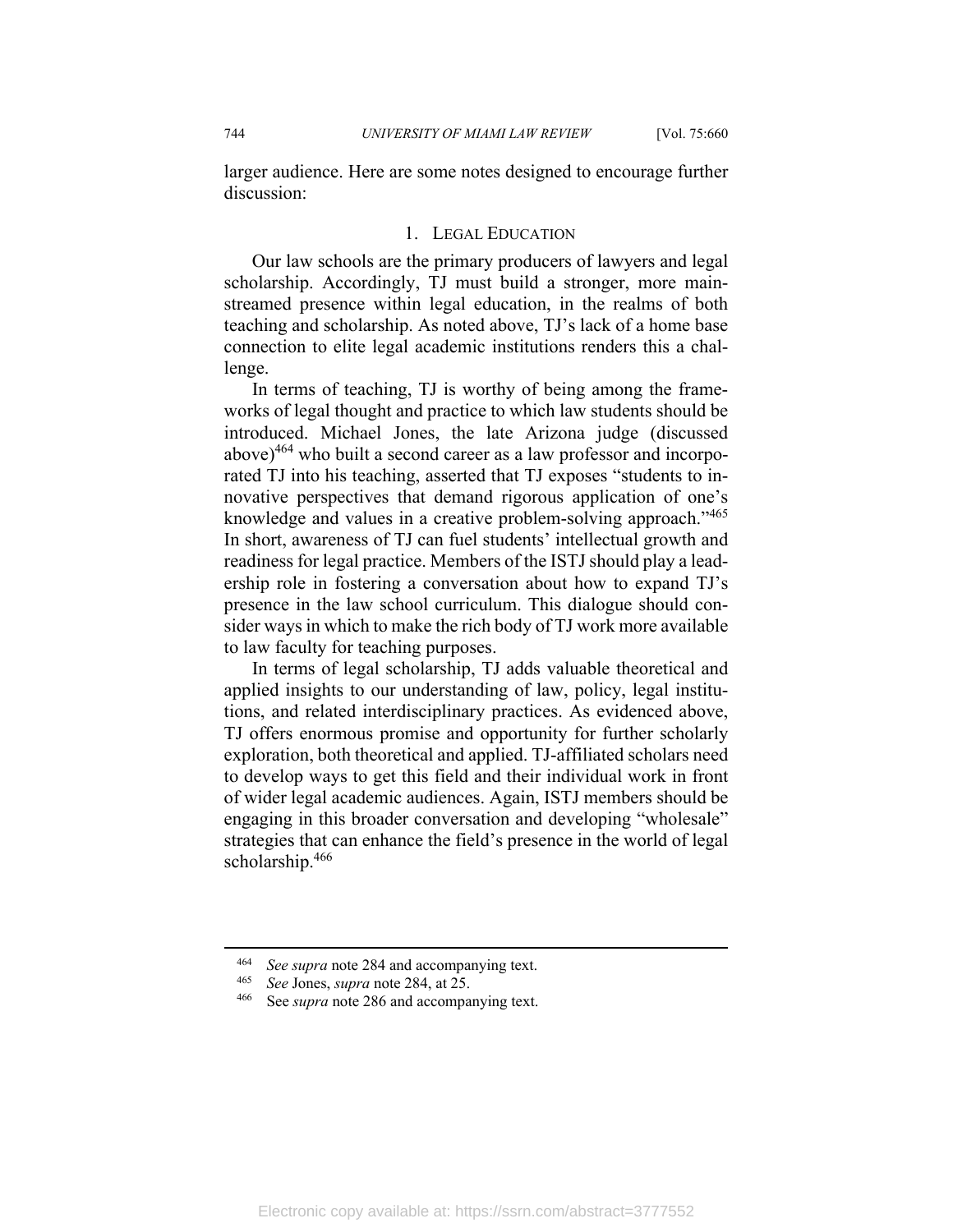#### 2. CONTINUING LEGAL EDUCATION

Continuing legal education ("CLE") presents a largely untapped opportunity to expand TJ's reach into the practicing bar. As I shared in 2015, although the content of mainstream CLE programs "is overwhelmingly weighted toward black-letter legal updates and immediate implications for practice," after several years of experiencing the realities of legal practice, many lawyers may be receptive to changing "the practice and the substance of law in ways compatible with basic TJ principles." $467$  CLE programs can be one way of encouraging those conversations within the legal profession.

Marjorie Silver's report on a CLE conference that she organized at Touro Law Center in New York, "Lawyering and Its Discontents: Reclaiming Meaning in the Practice of Law,"468 offers a close look at the promise of how this form of professional education can move us beyond case summary outlines and into deeper, more reflective modes of thinking about the practice of law. The Touro conference was built around the theme of comprehensive law, including "therapeutic jurisprudence, collaborative lawyering, transformative mediation, and other approaches which aim to transform the practice of law into a humanistic and healing force rather than a confrontational and hurtful process."<sup>469</sup> Silver's uncertainty over "whether there would be much interest among the practicing bar" in the conference was soon overcome by "a great deal of interest in this emerging field among practicing attorneys," with registration (over 150 participants) exceeding that of any previous CLE program at her law school. $470$ 

An example of a more directed, niche form of continuing education comes by way of the Justice Speakers Institute (the "JSI"), created by the late Peggy Hora (retired judge, discussed above in connection with her foundational work on TJ and problem-solving

<sup>467</sup> David C. Yamada, Professor of L., Suffolk Univ. L. Sch., Presentation at the International Congress of Law and Mental Health: Therapeutic Jurisprudence and Continuing Legal Education (Vienna, Austria, Jul. 13, 2015) (copy of outline on file with author). 468 *See* Marjorie A. Silver, *Lawyering and Its Discontents: Reclaiming Mean-*

*ing in the Practice of Law*, 19 TOURO L. REV. 773 (2004). 469 *Id*. at 774. 470 *Id*. at 775–76.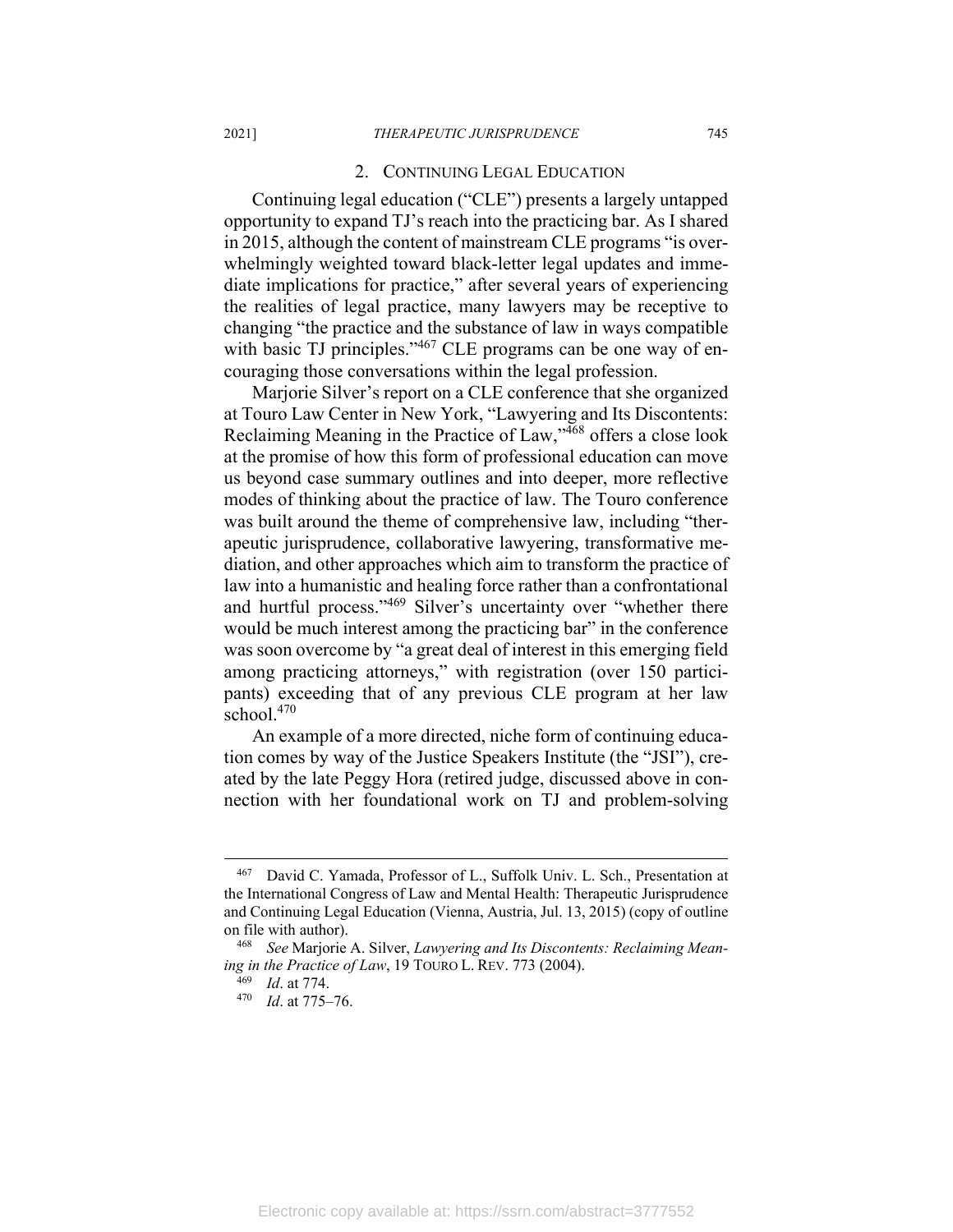courts);471 Brian MacKenzie (retired judge and former president of the American Judges Association); and David Wallace (former director of the National Center for DWI Courts and expert on traffic safety).<sup>472</sup> JSI offers seminars, workshops, and programs on a wide variety of topics concerning judicial administration and courtroom advocacy, including TJ and related topics.473 The work of the JSI illustrates how members of the TJ community can be more entrepreneurial about developing continuing education opportunities for the bar and bench.

Another possibility for continuing education is online learning. For example, Michael Perlin and Heather Ellis Cucolo have cotaught an online, non-credit continuing education course on Trauma and Mental Disability Law.<sup>474</sup> The course is presented through a TJ framework, covering "trauma-related disabilities in civil and criminal courts, the role of trauma in the legal treatment of people with mental disabilities, the relationship between trauma and disability reduction, and the relationship between stigma and trauma."<sup>475</sup>

### 3. TRIAL COURT JUDICIARY

When weighing the influence of the judiciary on the development and practice of law, appellate courts naturally receive the lion's share of attention. They create the precedent that guides lower courts, attorneys, and litigants.<sup>476</sup> Their decisions can shape human behavior and decision-making.<sup>477</sup> The case system of study learned by many law students is shaped around the parsing of appellate decisions.

<sup>471</sup> *See supra* notes 32–34 and accompanying text. 472 *See The Founders of the Justice Speakers Institute*, JUST. SPEAKERS INST., http://justicespeakersinstitute.com/the-founders-and-associates-of-jsi/ (last visited May 15, 2021). 473 *See Our Topics of Expertise*, JUST. SPEAKERS INST., http://justicespeak-

ersinstitute.com/our-expertise/ (last visited May 15, 2021). 474 *Trauma and Mental Disability Law*, CONCEPT PALO ALTO UNIV.,

https://training.concept.paloaltou.edu/courses/Trauma-and-Mental-Disability-Law (last visited May 15, 2021). 475 *Id*. 476 *See About the U.S. Court of Appeals*, U.S. CTS.,

https://www.uscourts.gov/about-federal-courts/court-role-and-structure/aboutus-courts-appeals (last visited May 15, 2021). 477 *See id.*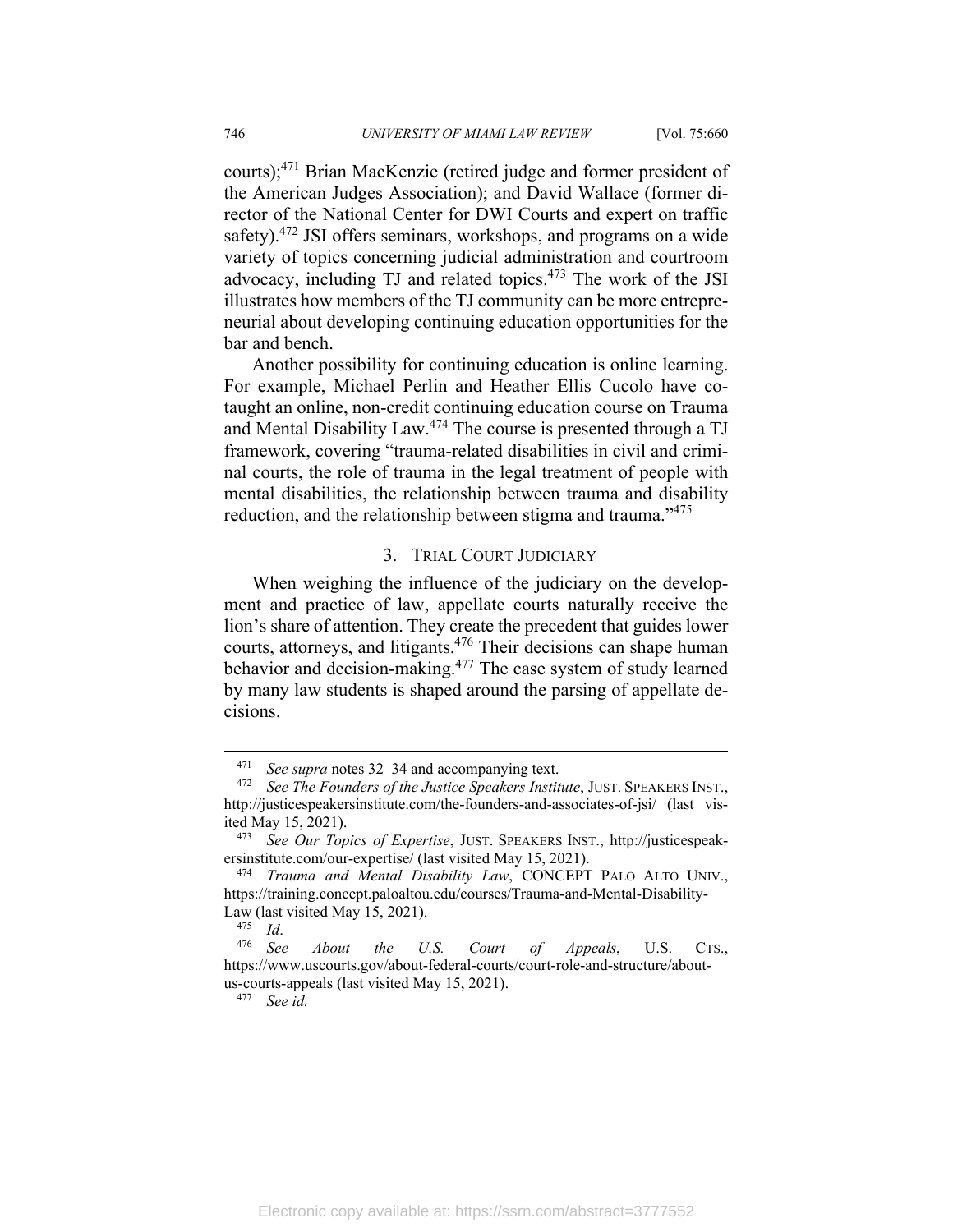From a standpoint of shaping the administration and application of justice in ways that affect everyday people who have dealings with legal systems, however, the trial courts have more collective influence.478 Lawyers, parties to litigation, jurors, and the general public have a lot more contact with trial-level courts than with appellate tribunals.479 Trial court judges are the rulers of their courtrooms and have great say as to how justice is carried out, how lawyers are expected to conduct themselves, and how litigants and witnesses are treated.480 If our legal systems are to be perceived as embracing legal stakeholders with fairness, dignity, and integrity, then it is in the trial courts where those impressions are most likely to be made.

Thus, it is to the TJ community's advantage that most of the judges who associate with it preside at the trial court level.<sup>481</sup> These judges have an intimate understanding of how the law impacts individuals on a daily basis.482 Many of their judicial colleagues may be receptive to some of the judicial practices and reforms being developed, practiced, and proposed within the TJ community. The ISTJ should continue to help to develop and implement approaches for expanding awareness of TJ within judicial networks.

### 4. PSYCHOLOGY AND PSYCHIATRY

TJ scholars and practitioners would benefit greatly by establishing stronger formal ties to the disciplines of psychology and psychiatry. This recommendation may seem odd, given TJ's already warm embrace of psychological and psychiatric insights and research. Stronger connections to these disciplines, however, will result in better, more persuasive, evidence-based scholarship, practice, and

<sup>478</sup> *See* Lynn Mather, *Theorizing about Trial Courts: Lawyers, Policy Making, and Tobacco Litigation*, 23 L. & SOC. INQUIRY 897, 900 (1998). 479 *See* Austin Sarat, *Judging in Trial Courts: An Explanatory Study*, 39 J. POL.

<sup>368, 372 (1977). 480</sup> *See id.*

<sup>481</sup> *See, e.g.*, Arthur J. Lurigio & Jessica Snowden, *Putting Therapeutic Jurisprudence into Practice: The Growth, Operations, and Effectiveness of Mental Health Court*, 30 JUST. SYS. J. 196, 199–200 (2009).<br><sup>482</sup> See Jessica Traguetto & Tomas de Aquino Guimaraes, *Therapeutic Juris-*

*prudence and Restorative Justice in the United States: The Process of Institutionalization and the Roles of Judges*, 63 INT'L J. OFFENDER THERAPY AND COMPAR. CRIMINOLOGY 1971, 1972 (2019).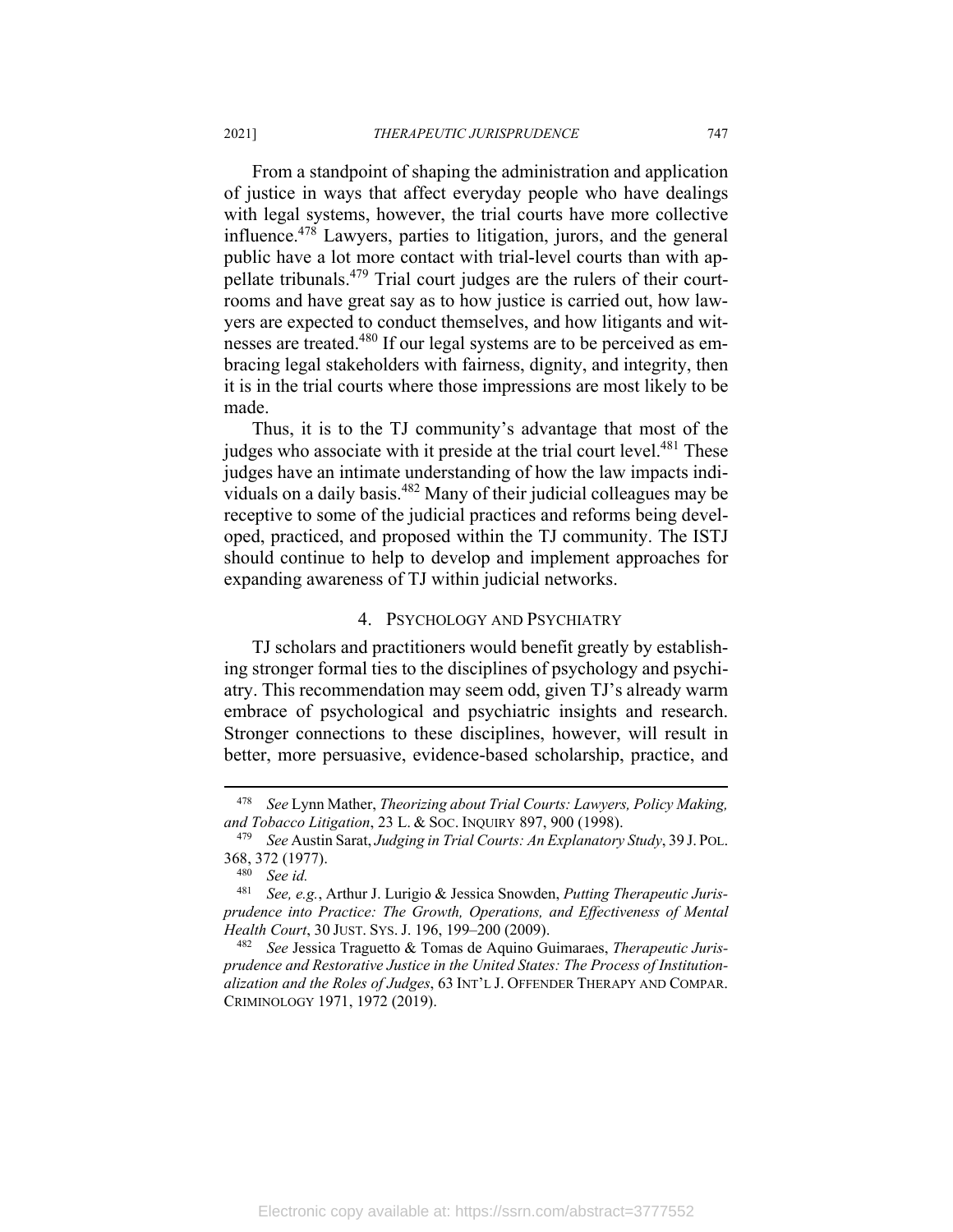law reform.<sup>483</sup> Within these disciplines, two branches are especially relevant to TJ work: psychological trauma and positive psychology. Psychological trauma pertains to so much of the individual suffering that our legal systems can and should address.<sup>484</sup> Positive psychology helps to shape aspirational goals in terms of effecting therapeutic outcomes for legal events and transactions, policy design, and a psychologically healthier legal profession.485

### CONCLUSION: AN INVITATION

Building on its original focus on mental health law, criminal justice, and problem-solving courts, TJ now applies its multidisciplinary lens to many different areas of law, policy, and practice. It has created a close-knit community with strongly shared values, while transcending strict ideologies, geographic boundaries, and rigid doctrinal directives. TJ is grounded in a belief that our laws, legal systems, and legal institutions—and legal actors within them—should

<sup>483</sup> *See* Yamada, *On Anger, Shock, Fear, and Trauma*, *supra* note 12, at 40 (citing eight branches of psychology relevant to TJ and public policy). 484 *See id*. at 36–37 (discussing trauma inflicted by American immigration pol-

icy implementation and legislative debates over health care policy); Campbell, *Trauma-Informed Early Care and Learning System*, *supra* note 319, at 45–46 (discussing trauma prevention and mitigation concerning adverse childhood events); Lenore E. Walker, *Looking Back and Looking Forward: Psychological and Legal Interventions for Domestic Violence*, 1 ETHICS, MED. & PUB. HEALTH 19, 20–21 (2015) (discussing TJ-based legal interventions and trauma treatment for domestic violence); Sarah Katz & Deeya Haldar, *The Pedagogy of Trauma-Informed Lawyering*, 22 CLINICAL L. REV. 359, 361–63 (2016) (discussing the central characteristics of practicing trauma-informed lawyering); Mehgan Gallagher & Michael L. Perlin, *"The Pain I Rise Above": How International Human Rights Can Best Realize the Needs of Persons with Trauma-Related Mental Disabilities*, 29 FLA. J. INT'L L. 271, 272–75 (2018) (surveying international legal instruments as sources of protections for persons suffering from trauma-related disabilities).

<sup>485</sup> *See* R. Lisle Baker, *Designing a Positive Psychology Course for Lawyers*, 51 SUFFOLK U. L. REV. 207, 208 (2018) (discussing design of a positive psychology course for use by legal educators); R. Lisle Baker, *Integrating Positive Psychology into Legal Education*, 48 SW. L. REV. 295, 295–98 (2019) (discussing uses of positive psychology in legal education); Mirko Bagaric & James McConvill, *Goodbye Justice, Hello Happiness: Welcoming Positive Psychology to the Law*, 10 DEAKIN L. REV. 1, 3 (2005) (exploring role of positive psychology for developing and evaluating law).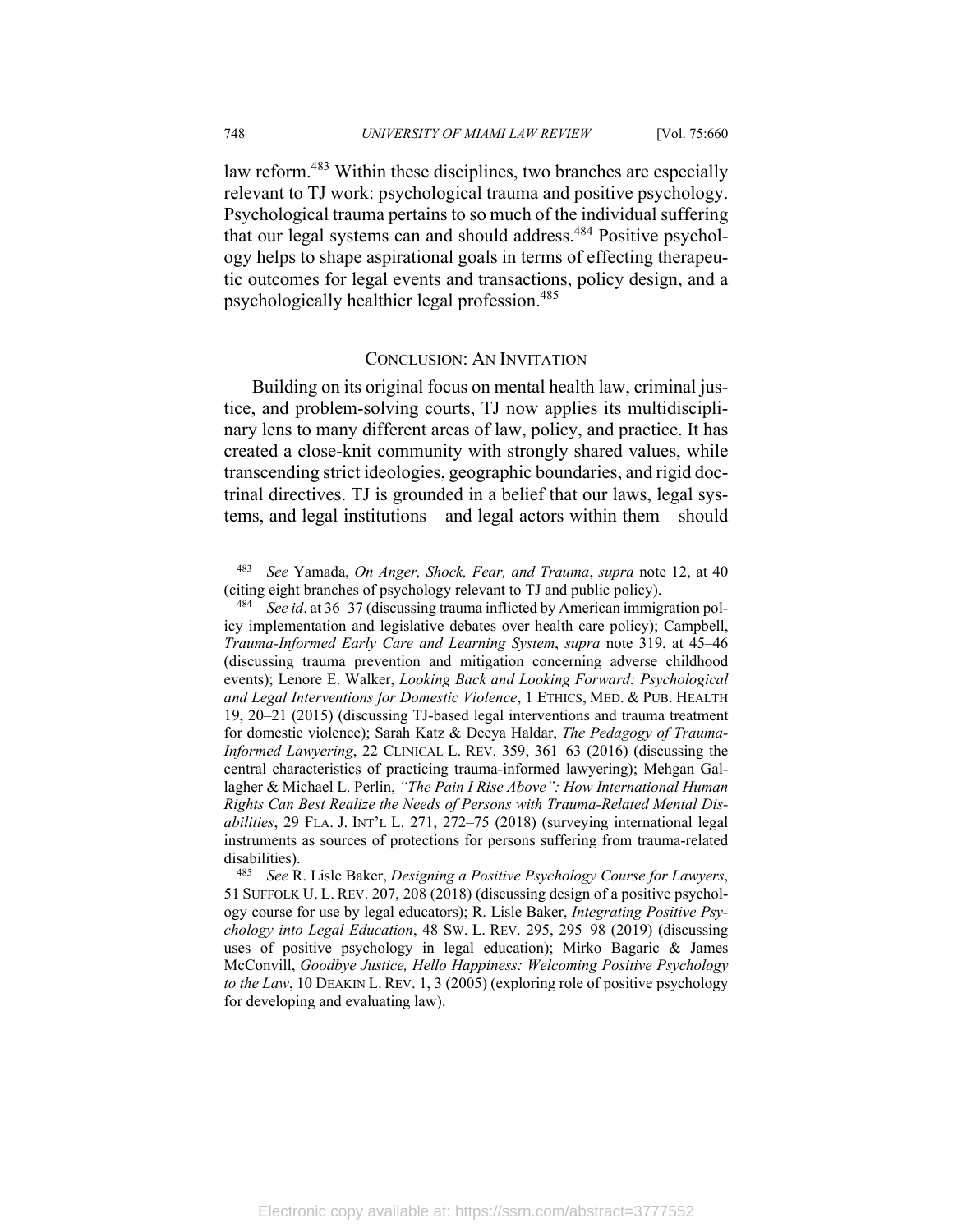strive to affirm dignity and well-being, fueled by compassion and informed by insights about what makes us human. Those who find such values, understandings, and objectives for the law compelling and attractive may well find a home in this community of scholars and practitioners.

By issuing an invitation to join this community, I acknowledge a qualified element. An association with TJ is not for those who seek a fast and quick way up the slippery pole of conventional ambition. Especially in the United States, TJ's academic base is distributed mainly among law schools and departments of universities regarded as regional, not national, institutions. TJ-associated judges preside primarily at the trial court levels and are often operating outside of the judicial mainstream. TJ-associated legal practitioners are mostly sprinkled among smaller law firms and the public interest sector, as opposed to large commercial law firms and corporations.

Those not dissuaded by this disclosure are warmly invited to join this venture. Opportunities abound in virtually every area of TJrelated inquiry for contributing ideas, research, and practices. With regard to scholarship, many theoretical, doctrinal, procedural, and institutional topics have become subjects of a TJ focus due to the efforts of a handful of people—and in some cases, lone scholars or practitioners. Accordingly, possibilities for doing original, meaningful work abound, especially outside of TJ's original focal points.

Those drawn to TJ will find that a genuine community awaits them. As Stobbs, Bartels, and Vols observe, "If you ask someone about their initial perceptions of interacting with a group of [TJ] practitioners and scholars, a word that is very often used to describe these perceptions is 'community.'"486 They reference "the shared attitudes, interests, beliefs and values which tend to characterize the worldviews and the work of members of the TJ community."<sup>487</sup> They add that many TJ adherents "can usually point to a particular watershed moment in their careers where they observed the law unnecessarily harming people (having an anti-therapeutic effect), leading to a realization that the law itself has powerful agency."488

Of course, shared interests and values alone do not necessarily create community. In the case of TJ, it also includes a collective

<sup>486</sup> Stobbs, Bartels, & Vols, *supra* note 145, at 15. 487 *Id*. 488 *Id*.